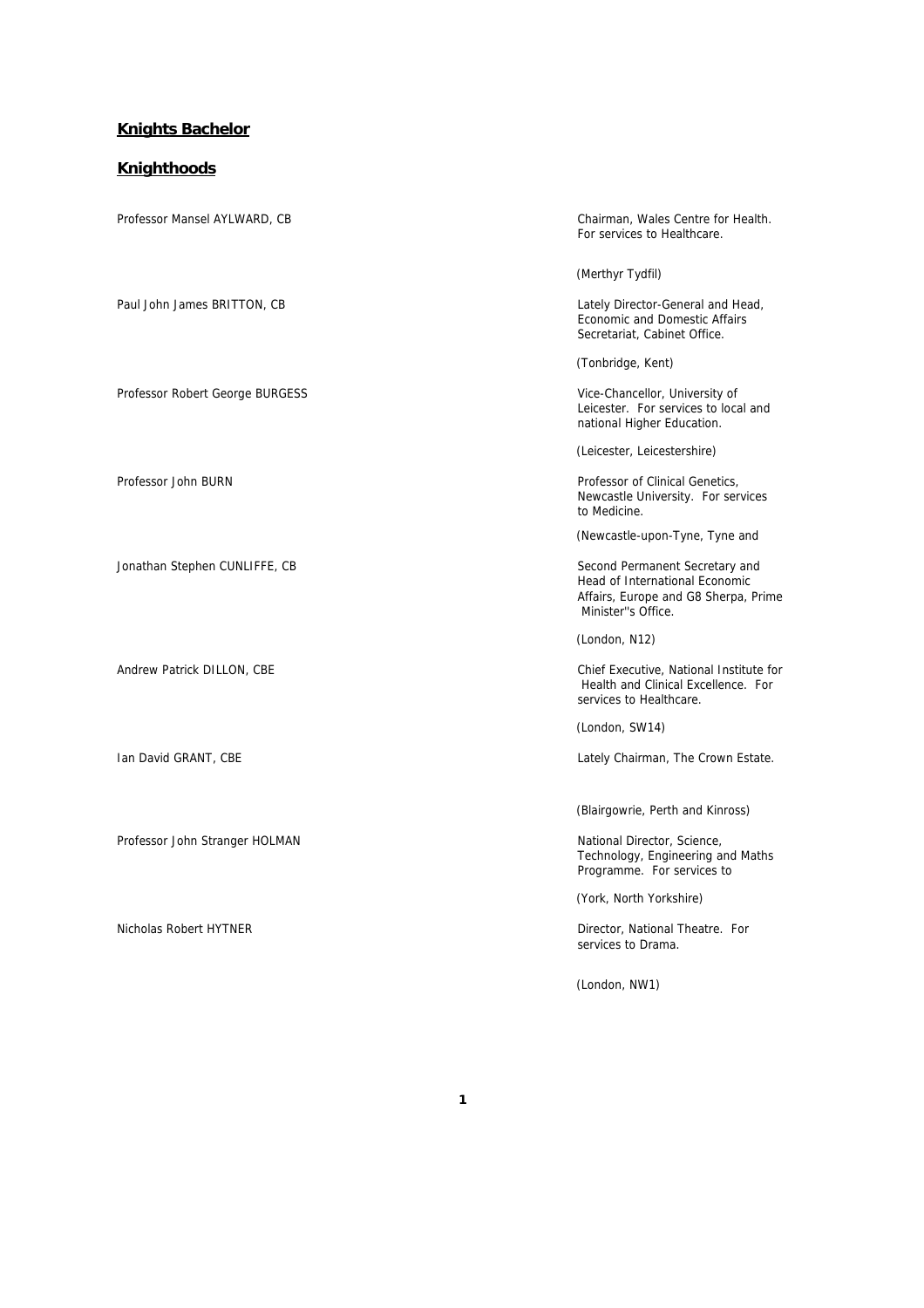Mark Ellis Powell JONES **Director, Victoria and Albert Museum.** Director, Victoria and Albert Museum. For services to the Arts. (London, SE16) Dr Ralph KOHN, FRS For services to Science, Music and to For services to Science, Music and to Charity. (London, NW3) Michael John MARSHALL, CBE Chairman, Marshall of Cambridge (Holdings) Ltd. For services to Business, Charity and to the community in Cambridgeshire. (Cambridge, Cambridgeshire) Ian Robert MCGEECHAN, OBE **For services to Rugby.** For services to Rugby. (High Wycombe, Buckinghamshire) Professor Paul Anthony MELLARS, FBA **Professor of Prehistory and Human** Evolution, University of Cambridge. For services to Scholarship. (Cambridge, Cambridgeshire) Professor Salvador MONCADA **Director, Wolfson Institute of** Director, Wolfson Institute of Biomedical Research, University College London. For services to (London, NW1) Erich Arieh REICH Chairman, Kindertransport Group, Association of Jewish Refugees. For charitable services. (London, N6) Professor Michael Adrian RICHARDS, CBE National Cancer Director. For services to Medicine. (London, N5) His Honour Mota SINGH, QC **For services** to the Administration of Justice, Community Relations and to the Voluntary Sector. (London, SW19) Patrick STEWART, OBE **Actor.** For services to Drama. (London, SE16)

Graham Robert WYNNE, CBE Chief Executive, Royal Society for the Protection of Birds. For services to Nature Conservation.

(Royston, Hertfordshire)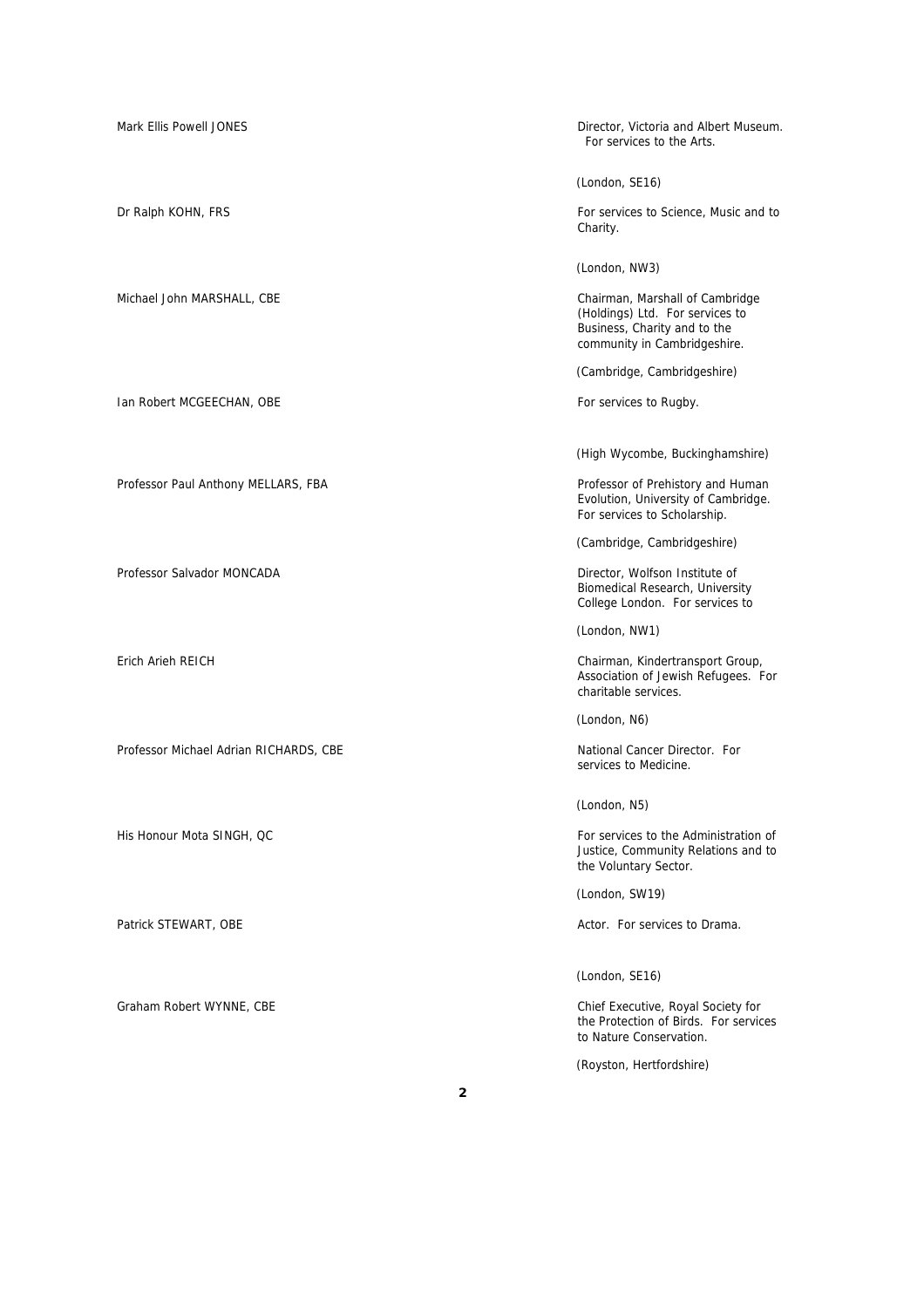## **Order of the Bath**

## **Knights Commander of the Order of the Bath**

David NICHOLSON, CBE **Permanent Secretary and Chief** Executive of the NHS.

(Birmingham, West Midlands)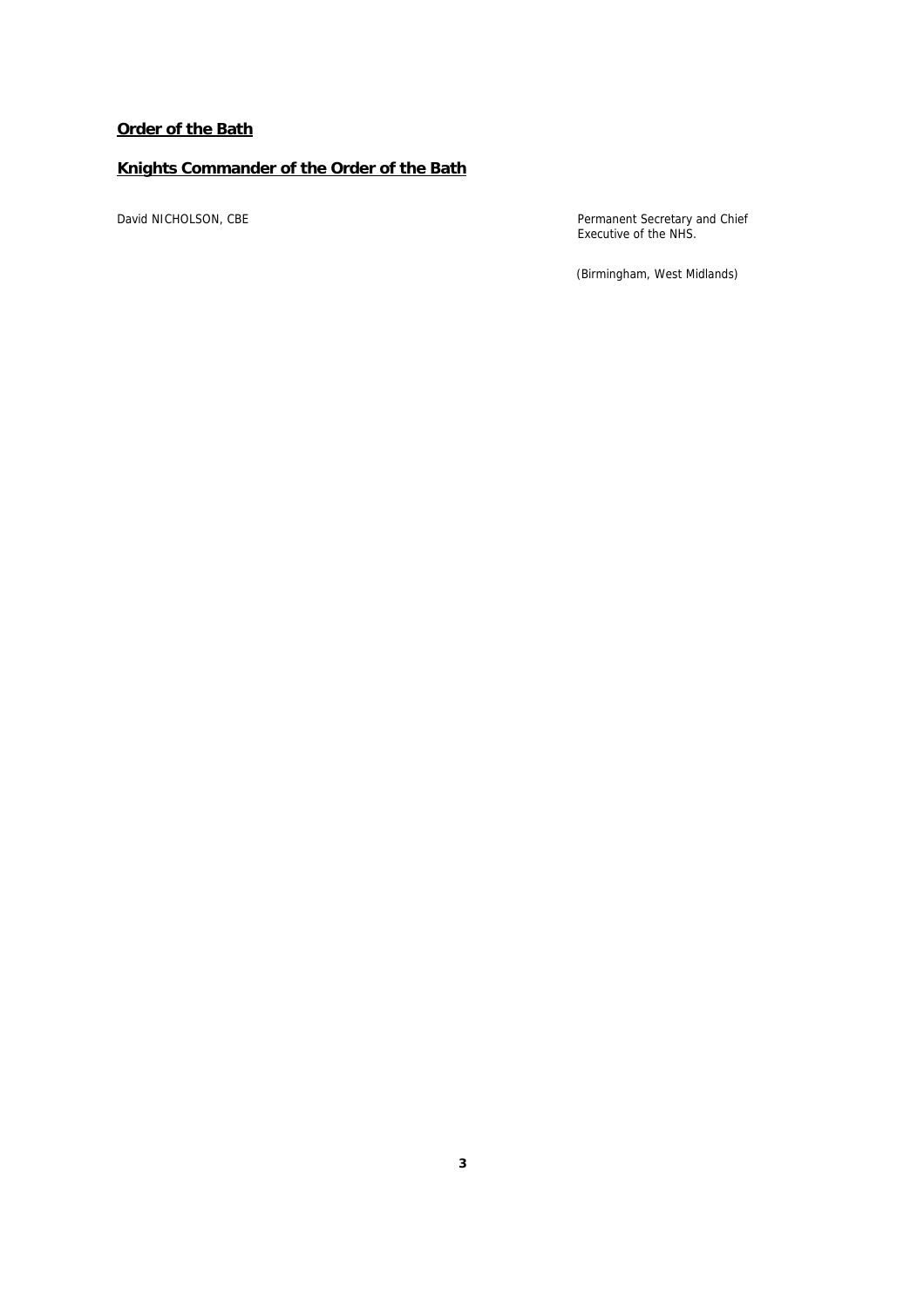## **Order of the Bath**

# **Companions of the Order of the Bath**

| Christopher BOLT                  | Arbiter, London Underground Public<br>Private Partnership Agreements and<br>lately Chairman, Office of Rail<br>Regulation. |
|-----------------------------------|----------------------------------------------------------------------------------------------------------------------------|
| Lawrence CONWAY                   | (Somerset)<br>Lately Director, Department of the<br>First Minister, Welsh Assembly<br>Government                           |
|                                   | (Cardiff)                                                                                                                  |
| Ms Gloria Linda CRAIG             | Director, International Security Policy,<br>Ministry of Defence.                                                           |
|                                   | (London, SW14)                                                                                                             |
| Elizabeth Anne, Mrs JACKSON       | Director, Child Well-being, Children<br>and Families Directorate, Department<br>for Children, Schools and Families.        |
|                                   | (London, SW19)                                                                                                             |
| Ms Helen KILPATRICK               | Director-General, Financial and<br>Commercial, Home Office.                                                                |
|                                   | (Chichester, West Sussex)                                                                                                  |
| William Francis Sebastian RICKETT | Director-General of Energy,<br>Department for Energy and Climate<br>Change.                                                |

(London, N1)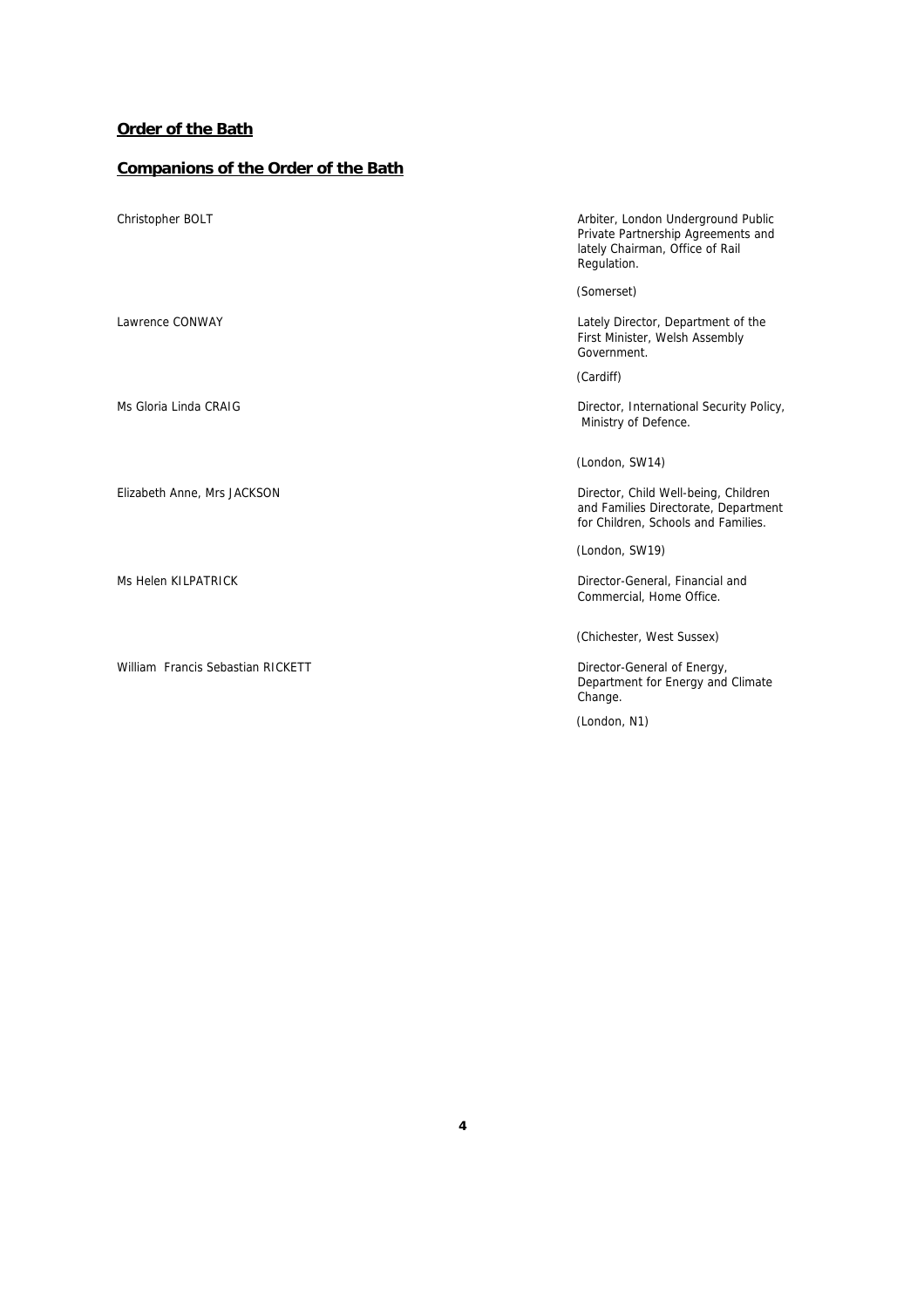## **Order of St Michael and St George**

## **Companions of the Order of St Michael and St George**

Timothy Michael Everton DOWSE Lately Chief of Assessments Staff, Joint Intelligence Organisation, Cabinet Office.

(London, SE3)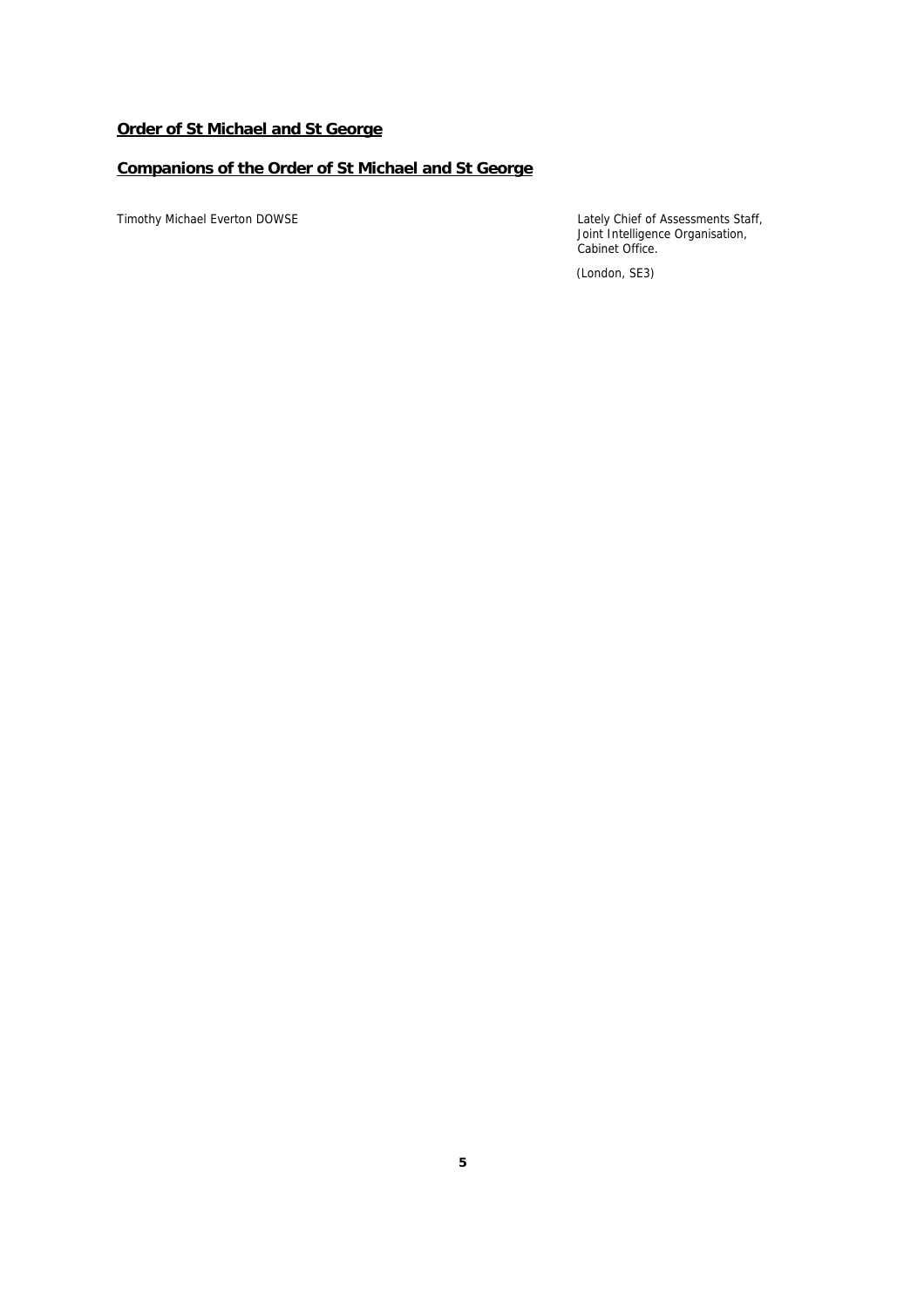## **Order of the British Empire**

# **Dames Commander of the Order of the British Empire**

| Professor Valerie BERAL              | For services to Science.                                                                                                                               |
|--------------------------------------|--------------------------------------------------------------------------------------------------------------------------------------------------------|
| Dr Claire BERTSCHINGER               | (Oxford, Oxfordshire)<br>For services to Nursing and to<br>International Humanitarian Aid.                                                             |
| Councillor Ellen Margaret EATON, OBE | (Bishops Stortford, Hertfordshire)<br>Chair, Local Government Association.<br>For services to Local Government.                                        |
| Dr Susan Elizabeth ION, OBE          | (West Yorkshire)<br>Visting Professor, Imperial College,<br>London and Chair, UK Fusion<br>Advisory Board. For services to<br>Science and Engineering. |
| Oriana Clare, Mrs TICKELL            | (Preston, Lancashire)<br>Chief Executive, Action for Children.<br>For services to Young People.                                                        |
| Marcia, Mrs TWELFTREE                | (London, W12)<br>Lately Headteacher, Charters School,<br>Windsor and Maidenhead, Berkshire.<br>For services to local and national<br>Education.        |

(Surrey)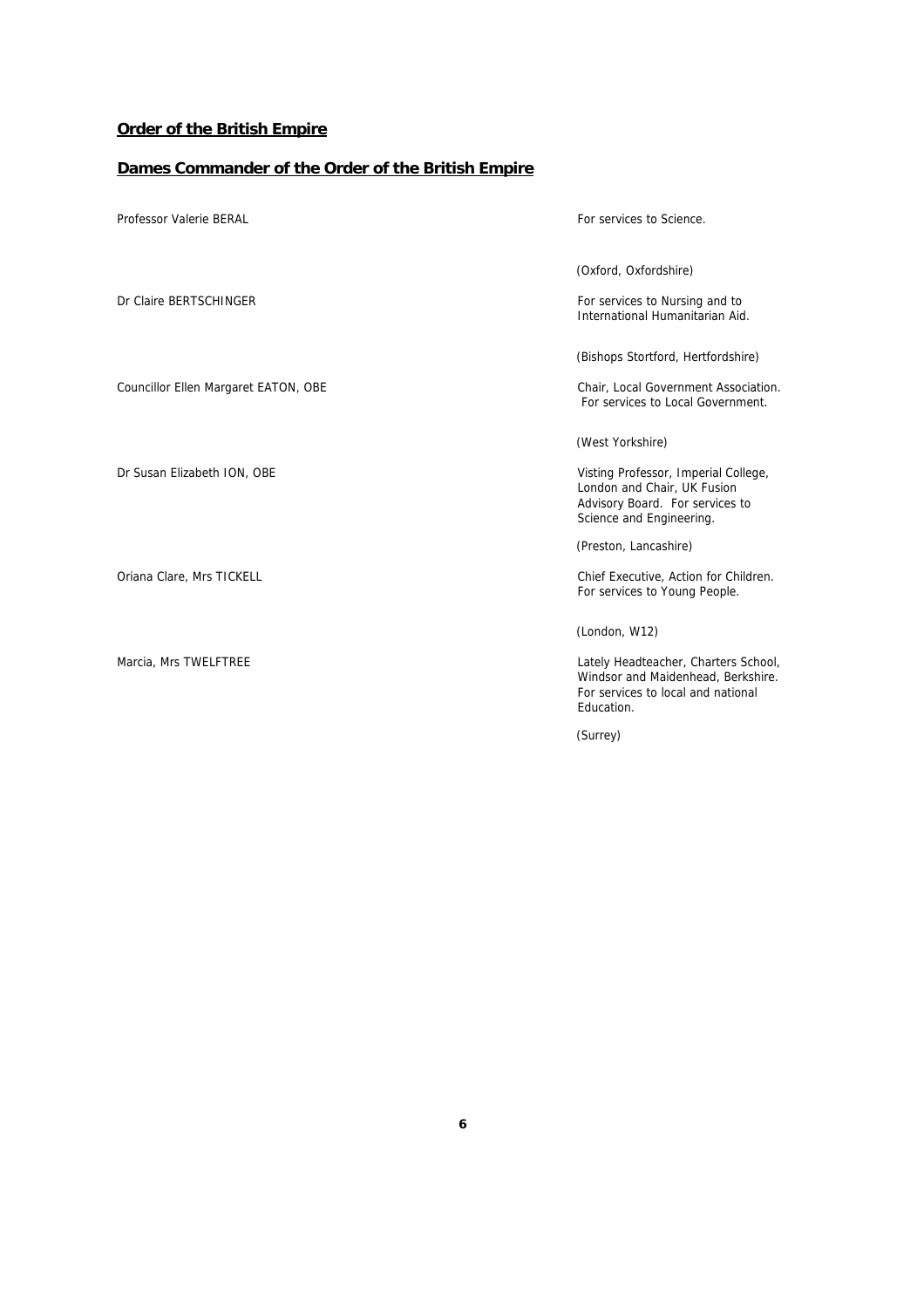## **Order of the British Empire**

# **Commanders of the Order of the British Empire**

| James Christopher ARMFIELD, OBE DL                | For services to the community in<br>Lancashire.                                                                                                           |
|---------------------------------------------------|-----------------------------------------------------------------------------------------------------------------------------------------------------------|
|                                                   | (Blackpool, Lancashire)                                                                                                                                   |
| Charles David Ogilvy BARRIE                       | Lately Director, The Art Fund. For<br>services to the Visual Arts.                                                                                        |
|                                                   | (London, W6)                                                                                                                                              |
| Parmajit Paul Singh BASSI, DL                     | Chairman, Bond Wolfe. For services<br>to Business and to the community in<br>the West Midlands.                                                           |
|                                                   | (Stourbridge, West Midlands)                                                                                                                              |
| William Robert BAXTER                             | Deputy Chief Executive,<br>BaxterStorey. For services to the<br>Catering Industry.                                                                        |
|                                                   | (Buckinghamshire)                                                                                                                                         |
| Ms Ann BEASLEY                                    | Director of Finance and Performance,<br>National Offender Management<br>Service, Ministry of Justice.                                                     |
|                                                   | (New Malden, Surrey)                                                                                                                                      |
| Sheriff Principal Edward Farquharson BOWEN, TD QC | Sheriff Principal of Lothian and<br>Borders. For services to the<br>Administration of Justice in Scotland.                                                |
|                                                   | (Lundie, Angus)                                                                                                                                           |
| <b>Councillor Peter BOX</b>                       | Leader, Wakefield Metroplitan District<br>Council and Chairman, Yorkshire and<br>Humber Assembly. For services to<br>Local Government.                    |
|                                                   | (Castleford, West Yorkshire)                                                                                                                              |
| Professor Donal Donat Conor BRADLEY, FRS          | Lee-Lucas Professor of Experimental<br>Physics and Deputy Principal, Faculty<br>of Natural Sciences, Imperial College<br>London. For services to Science. |
|                                                   | (Beaconsfield, Buckinghamshire)                                                                                                                           |
| Professor Alice BROWN                             | Lately Scottish Public Services<br>Ombudsman. For public service.                                                                                         |

(Edinburgh)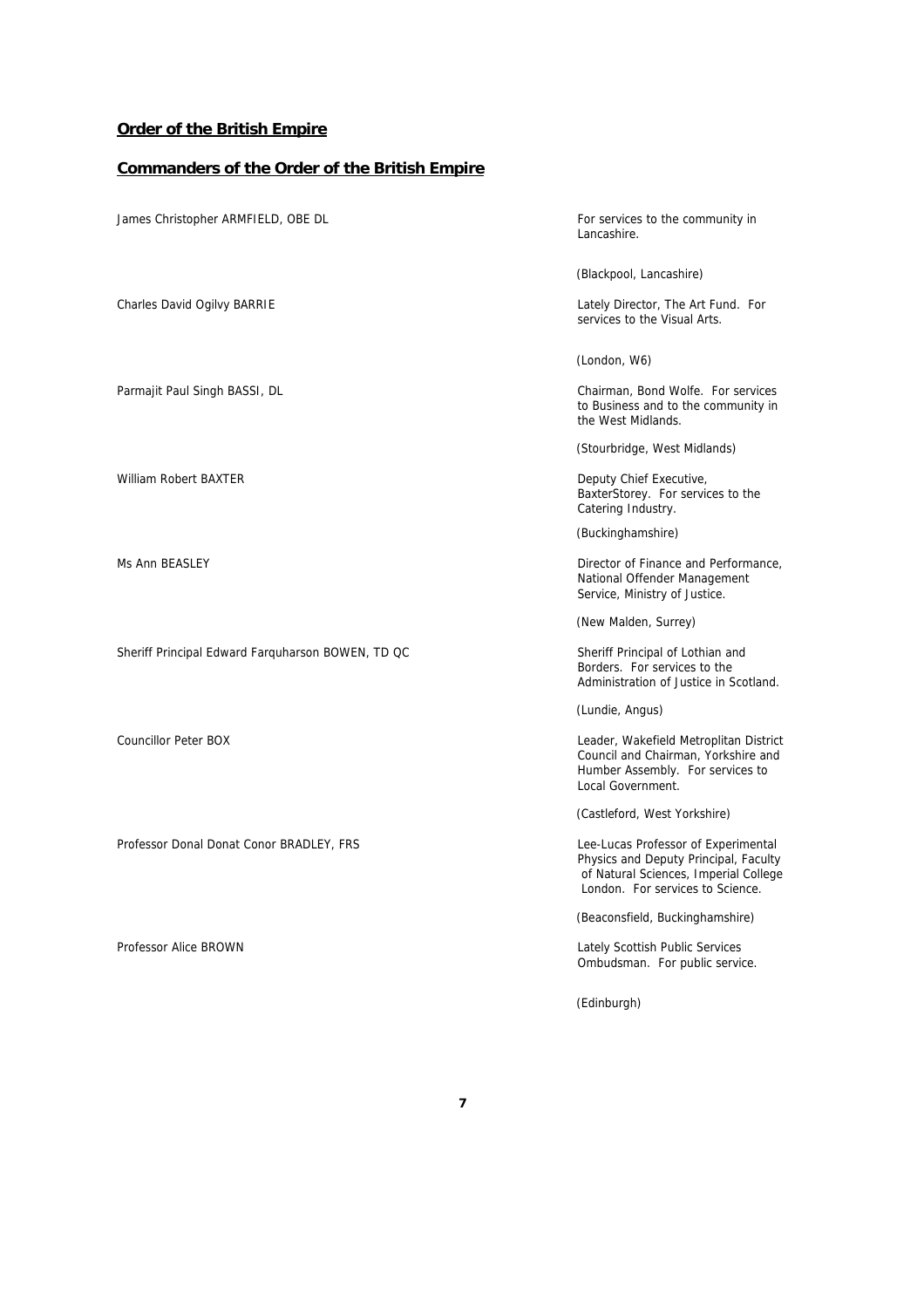| Ms Natalie Anna CEENEY          | Chief Executive, National Archives,<br>Ministry of Justice.                                                                         |
|---------------------------------|-------------------------------------------------------------------------------------------------------------------------------------|
|                                 | (London, NW5)                                                                                                                       |
| Lauran Margaret, Mrs CHATBURN   | Principal and Chief Executive, Bury<br>College. For services to Further<br>Education.                                               |
|                                 | (Bolton, Greater Manchester)                                                                                                        |
| Professor David Martin CHIDDICK | Lately Vice-Chancellor, University of<br>Lincoln. For services to local and<br>national Higher Education.                           |
|                                 | (Leicestershire)                                                                                                                    |
| Lawrence CHURCHILL              | Chairman, Pension Protection Fund.<br>For public service.                                                                           |
|                                 | (Bath, Somerset)                                                                                                                    |
| Robert Brodie CLARK             | Head of Border Force, UK Border<br>Agency, Home Office.                                                                             |
|                                 | (Bedford, Bedfordshire)                                                                                                             |
| Barry Michael COCKCROFT         | Chief Dental Officer, Department of<br>Health.                                                                                      |
|                                 | (Rugby, Warwickshire)                                                                                                               |
| Christopher COHEN               | Lately Chairman, Athletics Sports<br>Assembly Executive Committee,<br>International Paralympic Committee.<br>For services to Sport. |
|                                 | (Alfreton, Derbyshire)                                                                                                              |
| Ms Sarah Patricia CONNOLLY      | Opera Singer. For services to<br>Classical Music.                                                                                   |
|                                 | (Stroud, Gloucestershire)                                                                                                           |
| Rodney COUSENS                  | Chief Executive Officer,<br>Codemasters. For services to the<br>Computer Games Industry.                                            |
|                                 | (Godalming, Surrey)                                                                                                                 |
| Dr Michael CRESSWELL            | Director-General, Assessment and<br>Qualifications Alliance. For services<br>to Education.                                          |
|                                 | (Woking, Surrey)                                                                                                                    |
| Professor Ian Richard CRUTE     | Lately Director, Rothamsted Research.<br>For services to Plant Science.                                                             |
|                                 | (St Albans, Hertfordshire)                                                                                                          |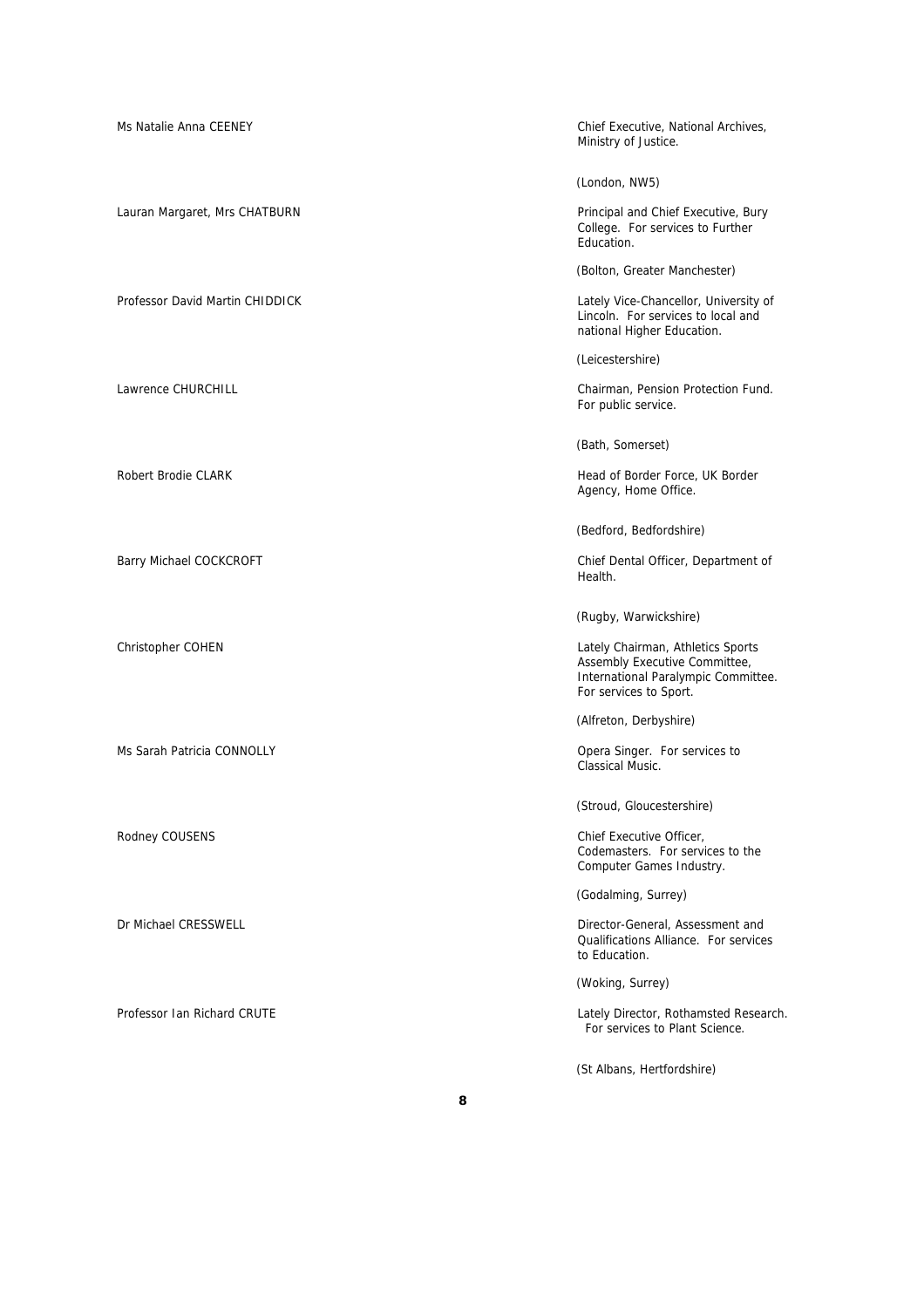Professor Janet Howard DARBYSHIRE, OBE **Director, Clinical Trials Unit, Medical** 

Graham Thomas DEVLIN For services to the Arts.

His Honour Judge Keith Charles CUTLER Circuit Judge. For services to the Adminstration of Justice.

(Salisbury, Wiltshire)

Dr George DANIELS, MBE **Master Watchmaker.** For services to example a master Watchmaker. For services to Horology.

(Ramsey, Isle of Man)

Research Council. For services to Clinical Science.

(London, SE1)

Ms Helen Anne DENT **Chief Executive, Family Action.** For services to Children and Families.

(London, NI)

(London, WC1H)

Professor Carol DEZATEUX **Professor of Paediatric Epidemiology**, UCL Institute of Child Health. For services to Science.

(London, N2)

Mary Elizabeth, Mrs DODD **Consultant Physiotherapist**, Consultant Physiotherapist, Cystic Fibrosis, South Manchester University Hospital NHS Trust. For services to Healthcare.

(Altrincham, Greater Manchester)

Peter Howard DONOHOE **Peter Howard DONOHOE** Peter Howard DONOHOE Music.

(Solihull, West Midlands)

Trudi Margaret, Mrs ELLIOTT **Regional Director, Government Office**  for the West Midlands, Department for Communities and Local

(Bewdley, Worcestershire)

Margaret, Mrs FAY, OBE **For services** to the Regional control of the Regional control of the Regional control of the Regional control of the Regional control of the Regional control of the Regional control of the Regional Development Agency, One North East.

(South Shields, Tyne and Wear)

George FERGUSON FOR SERIES AND THE SERIES OF SERIES SERIES FOR SERIES SERIES SERIES SERIES SERIES SERIES SERIES SERIES SERIES SERIES SERIES SERIES SERIES SERIES SERIES SERIES SERIES SERIES SERIES SERIES SERIES SERIES SERIE community in the South West.

(Bristol)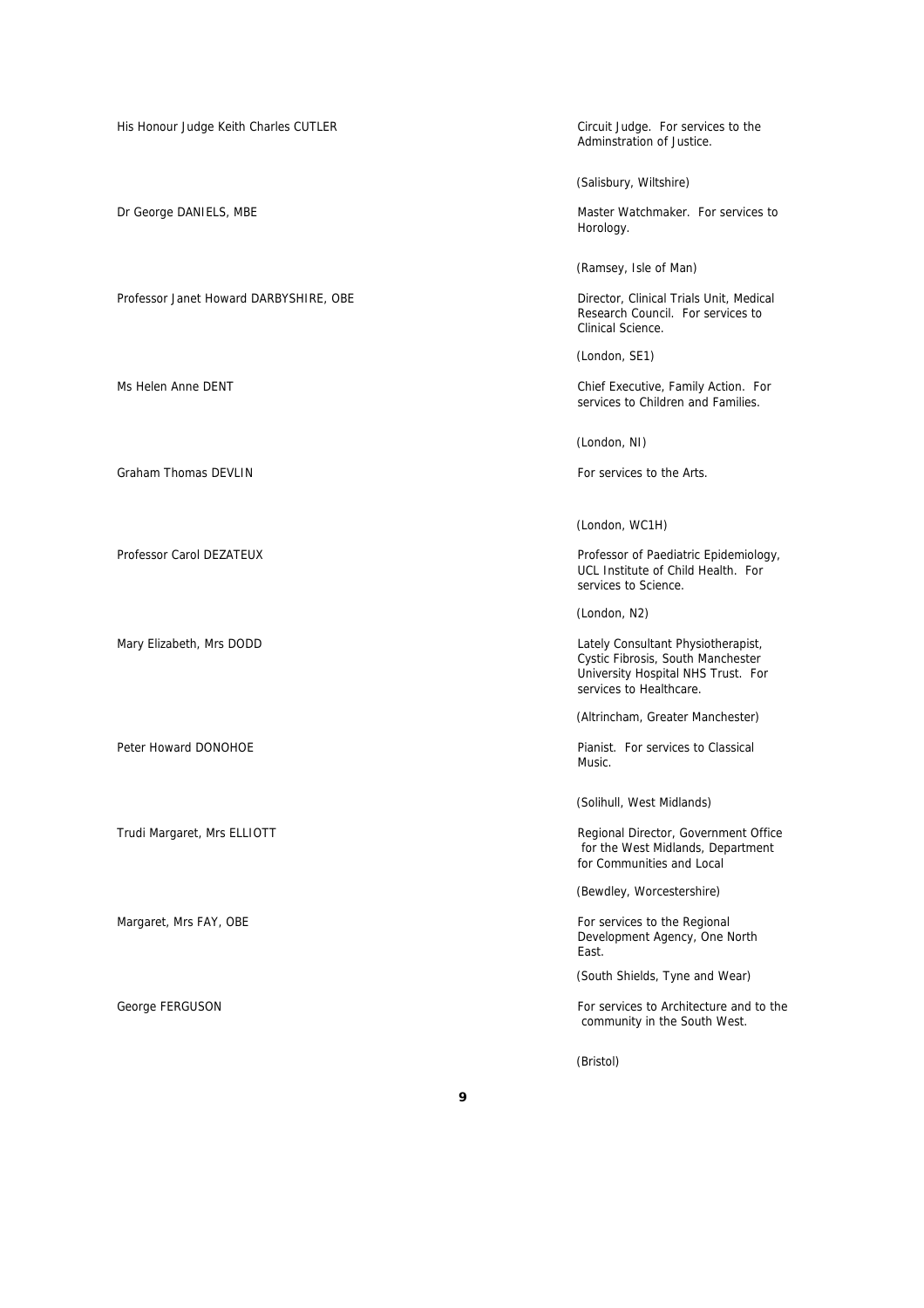| Professor Stephen John FIELD           | Head of Workforce and Regional<br>Postgraduate Dean, NHS West<br>Midlands and Chairman of Council,<br>Royal College of General<br>Practitioners. For services to |
|----------------------------------------|------------------------------------------------------------------------------------------------------------------------------------------------------------------|
|                                        | (Birmingham, West Midlands)                                                                                                                                      |
| Christopher Mark FISHER                | Director, Jobseekers and Skills,<br>Employment Group, Department for<br>Work and Pensions.                                                                       |
|                                        | (Holmfirth, West Yorkshire)                                                                                                                                      |
| Professor Alastair Hugh FITTER, FRS    | Pro-Vice-Chancellor for Research,<br>University of York. For services to<br>Environmental Science.                                                               |
|                                        | (York, North Yorkshire)                                                                                                                                          |
| Brian Roy FLEET, MBE                   | Senior Airbus UK Vice-President. For<br>services to the Aerospace Industry.                                                                                      |
|                                        | (Birkenhead, Wirral)                                                                                                                                             |
| His Honour Judge David Robert FLETCHER | Circuit Judge. For services to the<br>Administration of Justice in<br>Merseyside.                                                                                |
|                                        | (Staffordshire)                                                                                                                                                  |
| <b>Winston FLETCHER</b>                | Lately Chairman, Advertising<br>Standards Board of Finance. For<br>services to the Creative Industries.                                                          |
|                                        | (London, SW7)                                                                                                                                                    |
| Neil Raymond FLINT                     | Deputy Director, New Academies<br>Division, Department for Children,<br>Schools and Families.                                                                    |
|                                        | (Wokingham, Berkshire)                                                                                                                                           |
| Ms Helen FRASER                        | Lately Managing Director, Penguin<br>UK. For services to the Publishing<br>Industry.                                                                             |
|                                        | (London, W14)                                                                                                                                                    |
| Professor John FYFE                    | For services to Partnership Working<br>and to Regeneration Worldwide,<br>particularly in West Cumbria.                                                           |
|                                        | (Witley, Surrey)                                                                                                                                                 |
| David GOLDSTONE                        | For public service.                                                                                                                                              |
|                                        | (Langland, Swansea)                                                                                                                                              |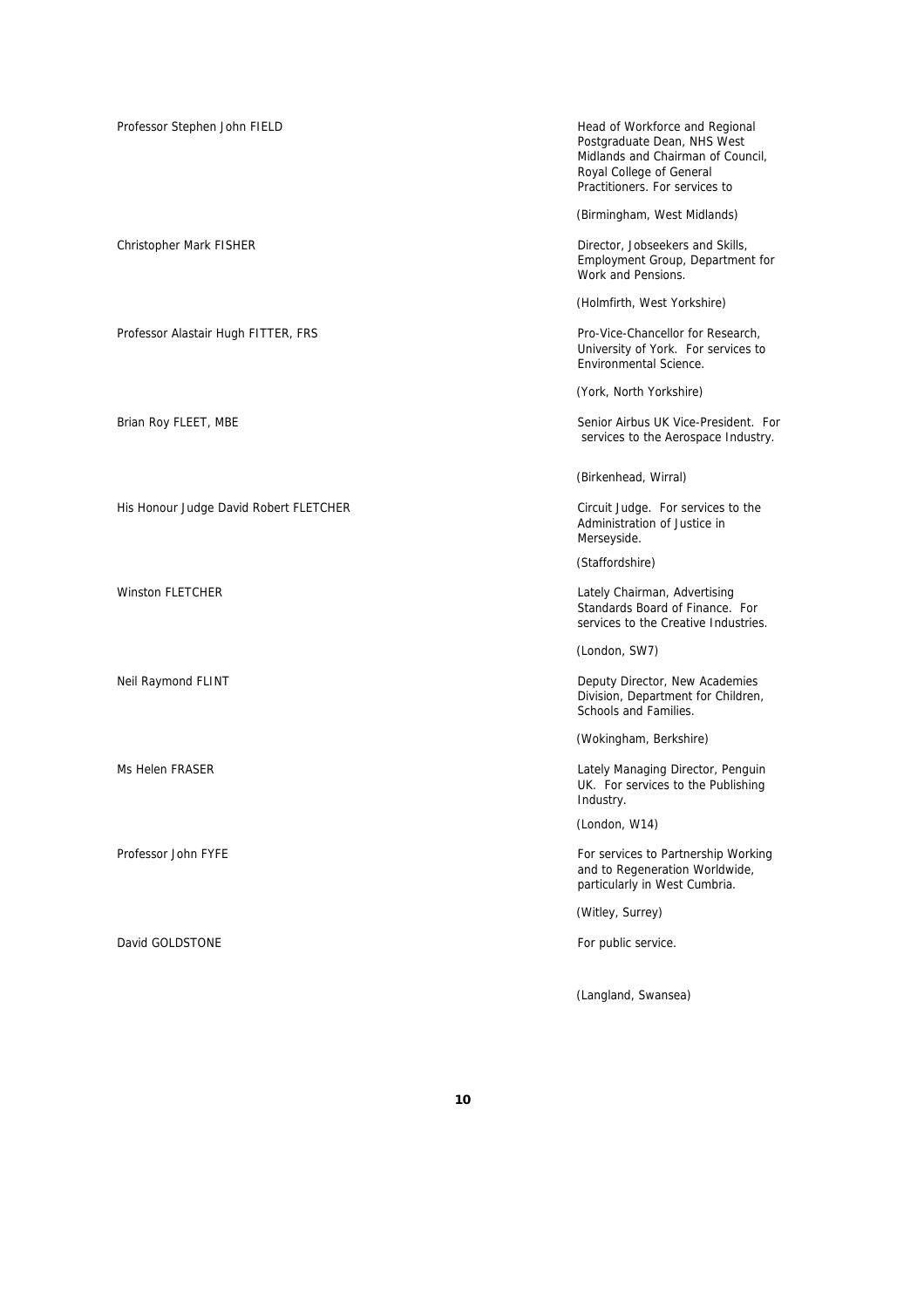Professor Sean Patrick GORMAN **Dean, Faculty of Medicine, Health** Dean, Faculty of Medicine, Health and Life Sciences and Professor of Pharmaceutical Microbiology, Queen's University Belfast. For services to Healthcare. (Downpatrick, Down) Lucian Charles GRAINGE Chairman and Chief Executive Officer, Universal Music Group International. For services to the (London, SW14) Robert Douglas GREIG Chief Executive, National Chief Executive, National Development Team for Inclusion. For services to People with Special (Bath, Somerset) Bethan Haulwen, Mrs GUILFOYLE **Headteacher, Treorchy** Headteacher, Treorchy Comprehensive School. For services to Education in Wales. (Pontyclun, Rhondda, Cynon, Taff) Ms Maggi HAMBLING, OBE **Painter and Sculptor.** For services to Art. (London, SW4) Ian HARDIE **Deputy Director, Corporation Tax and**  VAT, Business Tax, HM Revenue and Customs. (Essex) Dr Christopher Charles HARLING **Director**, NHS Plus. For services to Occupational Health. (nr Kingsbridge, Devon) Martin HARMAN For services to International Trade and to the Legal Profession. (Bath, Somerset) Dr Colin Robert HARRISON Chairman, Chemistry Innovation Knowledge Transfer Network. For services to Technology. (Ripon, North Yorkshire) Emma HARRISON Chair, Action for Employment. For services to Unemployed People and to the Voluntary Sector.

(Derbyshire)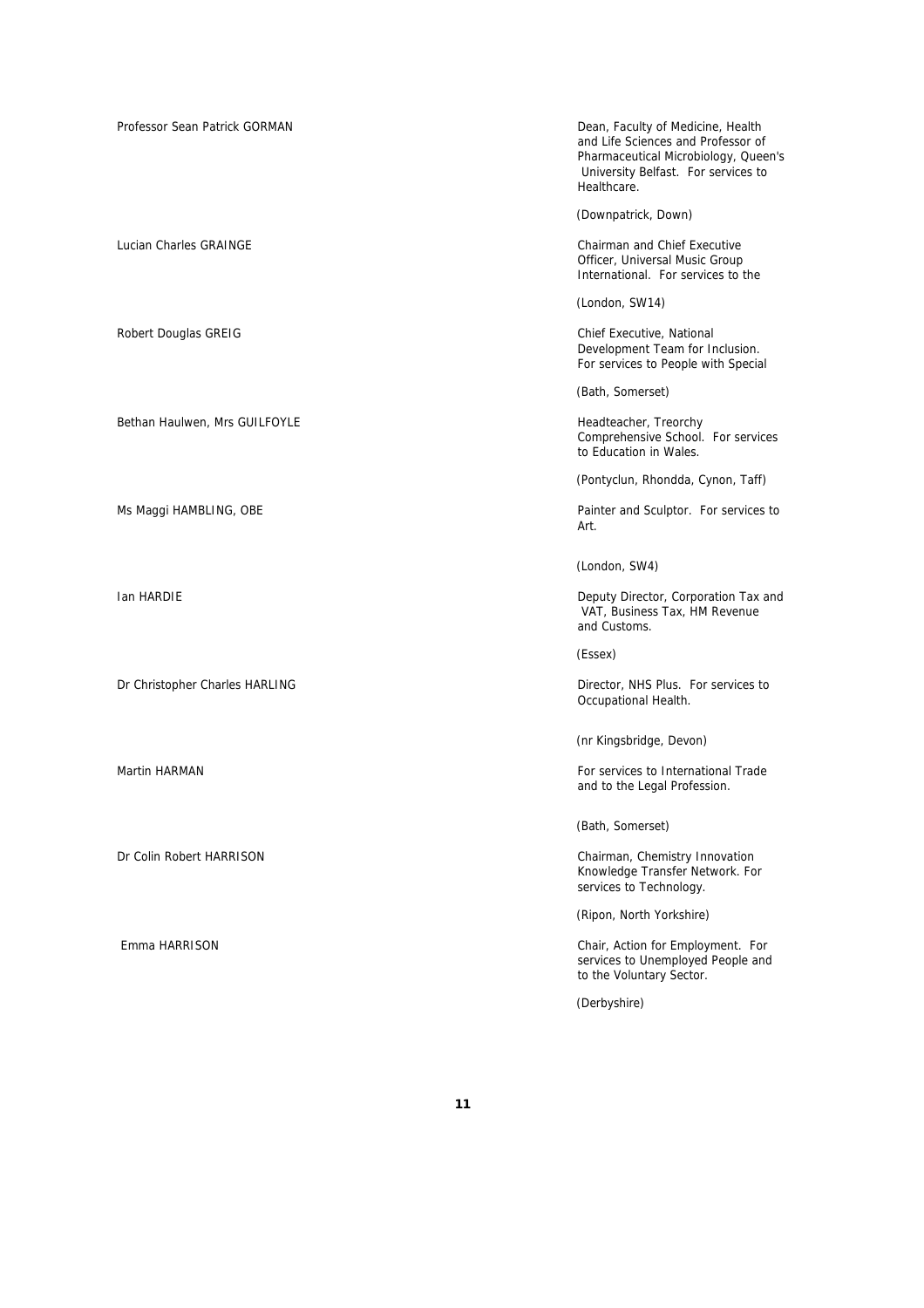| Frances, Mrs HARTLEY                  | Lately Headteacher, Deans Primary<br>School, Salford. For services to<br>Education.                           |
|---------------------------------------|---------------------------------------------------------------------------------------------------------------|
|                                       | (Salford, Greater Manchester)                                                                                 |
| Sally Lorinda, Mrs HOBBS              | HM Deputy Chief Inspector, Crown<br>Prosecution Service Inspectorate.                                         |
|                                       | (York, North Yorkshire)                                                                                       |
| Peter Michael HOLLAND, QFSM           | Chief Fire Officer, Lancashire Fire and<br>Rescue Service. For services to<br>Local Government.               |
|                                       | (Preston, Lancashire)                                                                                         |
| Timothy Stancliffe HOLLIS, QPM        | Chief Constable, Humberside Police.<br>For services to the Police.                                            |
|                                       | (Sheffield, South Yorkshire)                                                                                  |
| Helen, Mrs JACKSON                    | For services to the Women and<br>Pensions Network and to the<br>community in South Yorkshire.                 |
|                                       | (Sheffield, South Yorkshire)                                                                                  |
| Dyfrig Dafydd Joseff JOHN             | Lately Deputy Chairman and Chief<br>Executive, HSBC Bank. For services<br>to the Financial Services Industry. |
|                                       | (Farnham, Surrey)                                                                                             |
| Ms Penny JOHNSON                      | Director, Government Art Collection,<br>Department for Culture, Media and<br>Sport.                           |
|                                       | (London, SW1V)                                                                                                |
| Julie, Mrs JONES, OBE                 | Chief Executive, Social Care Institute<br>for Excellence. For services to Local<br>Government.                |
|                                       | (London, N3)                                                                                                  |
| Robert JONES                          | Lately Chairman, Association of Police<br>Authorities. For services to the<br>Police.                         |
|                                       | (Wolverhampton, West Midlands)                                                                                |
| Professor Peter Graham Edward KENNEDY | Burton Professor of Neurology,<br>University of Glasgow. For services<br>to Clinical Science.                 |
|                                       | (Glasgow)                                                                                                     |
| Lowri Alice, Mrs KHAN                 | Team Leader, Intervention Strategy<br>and Markets Team, HM Treasury.                                          |
|                                       |                                                                                                               |

**12**

(London, N5)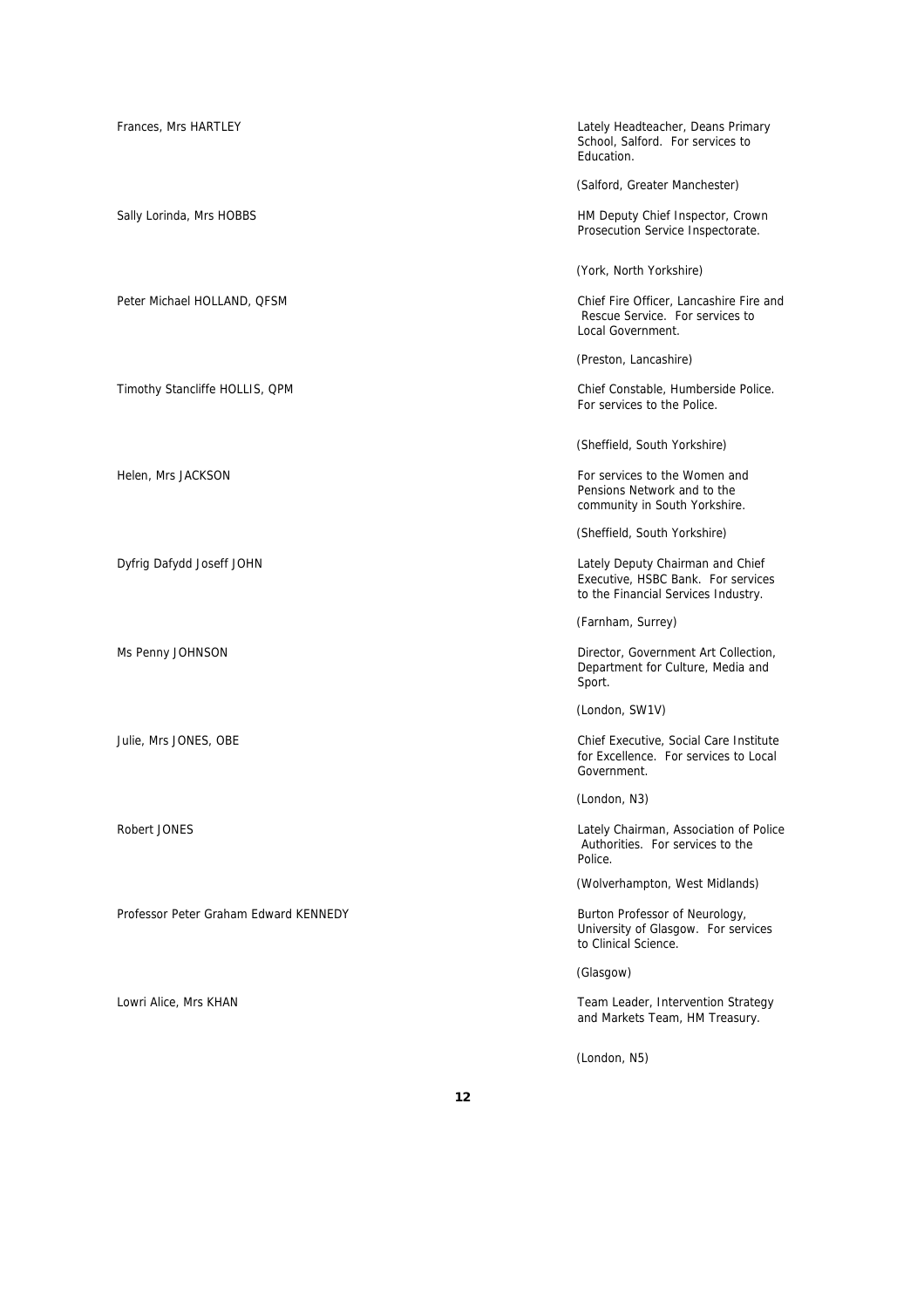Rosa, Lady LIPWORTH For charitable services.

David Clifford LOUGHTON Chief Executive, Royal

Mary Elizabeth, Mrs MADDEN For public service.

Professor Denise Angela MCALISTER **Pro-Vice-Chancellor, Teaching and** 

Paul LEIGHTON, QPM Lately Deputy Chief Constable, Police Service of Northern Ireland. For services to the Police.

(Belfast)

(London, NW8)

Ms Phyllida LLOYD **Theatre Director.** For services to Drama.

(London, N1)

James LOUGHRAN Conductor. For services to Classical Music.

(Glasgow)

Wolverhampton Hospitals NHS Trust. For services to Healthcare.

(Warwickshire)

Ian David LUDER Lately Lord Mayor of the City of London. For public service.

(London, EC2Y)

(Belfast)

Professor Robert James MAIR, FRS Master of Jesus College and Professor Natural Andrew Master of Jesus College and Professor of Geotechnical Engineering, University of Cambridge. For services to Engineering.

(Cambridge, Cambridgeshire)

Hew MATHEWSON President, General Dental Council. For services to Healthcare.

(Edinburgh)

Learning, University of Ulster. For services to Higher Education in Northern Ireland.

(Newtownabbey, Antrim)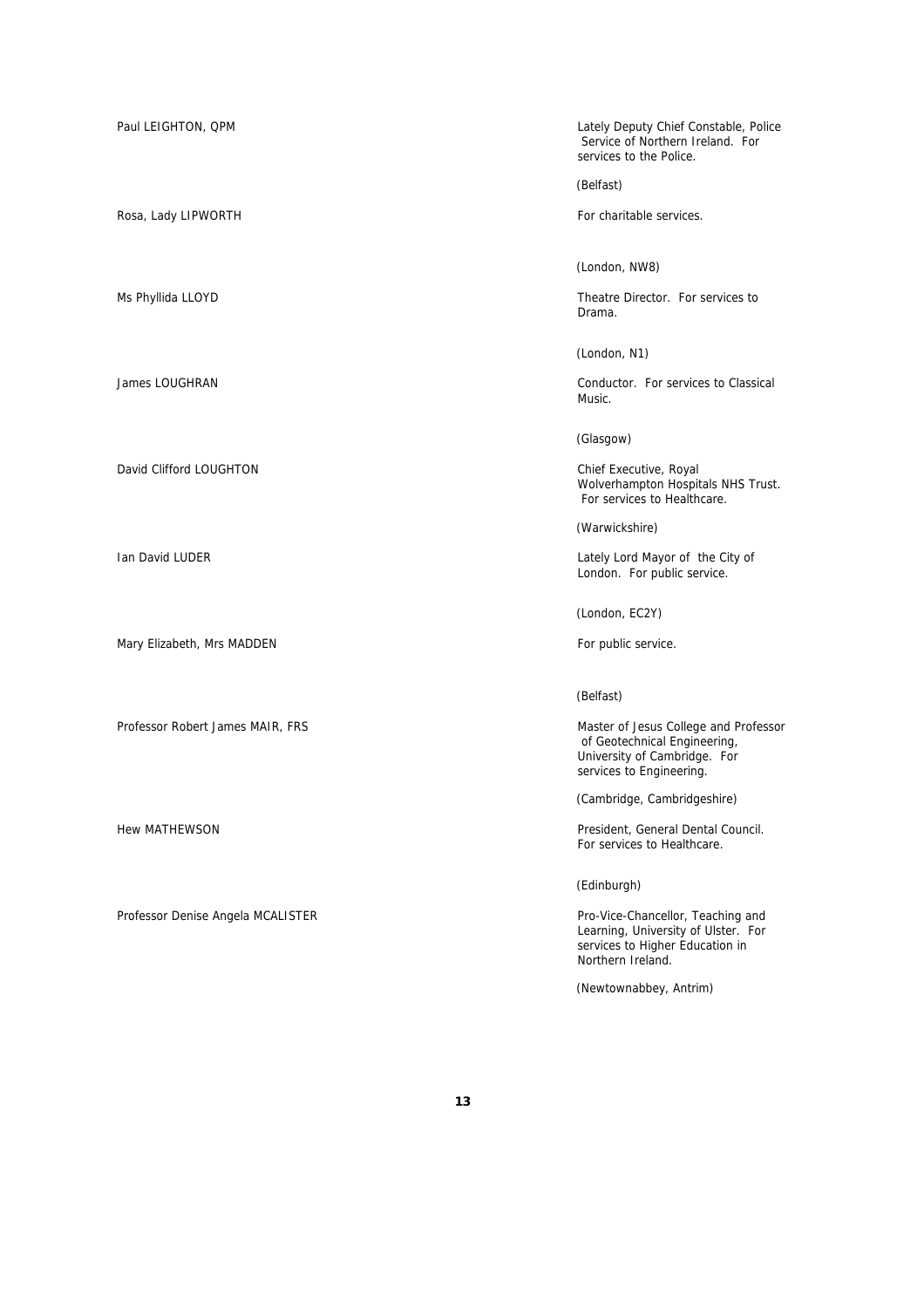| William David MCWILLIAM          | Superintendent, Merseyside Police.<br>For services to the Police and to<br>Young People.                                                    |
|----------------------------------|---------------------------------------------------------------------------------------------------------------------------------------------|
|                                  | (Wallasey, Merseyside)                                                                                                                      |
| David Leonard MOORE              | Lately Her Majesty's Inspector of<br>Education and Assistant Divisional<br>Manager, Ofsted.                                                 |
|                                  | (Preston, Lancashire)                                                                                                                       |
| Candy, Mrs MORRIS                | Chief Executive, NHS South East<br>Coast Strategic Health Authority. For<br>services to Healthcare.                                         |
|                                  | (Horsham, West Sussex)                                                                                                                      |
| Diana Lesley, Mrs MORRISON       | Headteacher, St Martin-in-the-Fields<br>High School for Girls, Lambeth,<br>London. For services to local and<br>national Education.         |
|                                  | (London, SE25)                                                                                                                              |
| Stephen Thurston MUNBY           | Chief Executive, National College for<br>Leadership of Schools and Children's<br>Services. For services to Education.                       |
|                                  | (Didsbury, Greater Manchester)                                                                                                              |
| Professor Adrian Charles NEWLAND | Professor of Haematology and<br>Director, Pathology Clinical Academic<br>Unit, Barts and the London NHS<br>Trust. For services to Medicine. |
|                                  | (London, NW1)                                                                                                                               |
| Dr William Gerard O'HARE         | Chairman, University of Ulster<br>Foundation. For services to Higher<br>Education and to Regeneration in<br>Northern Ireland.               |
|                                  | (Newry, Down)                                                                                                                               |
| David Malcolm ORR                | Director Corporate Services,<br>Department of Finance and<br>Personnel, Northern Ireland Executive.                                         |
|                                  | (Newtownabbey, Antrim)                                                                                                                      |
| John Scott PERRY                 | Chief Executive, Scottish Enterprise.<br>For services to Business.                                                                          |
|                                  | (Newton Mearns, Glasgow)                                                                                                                    |
| Dr David PRICE                   | Chief Executive, Chemring Group plc.<br>For services to the Defence Industry.                                                               |
|                                  | (Basingstoke, Hampshire)                                                                                                                    |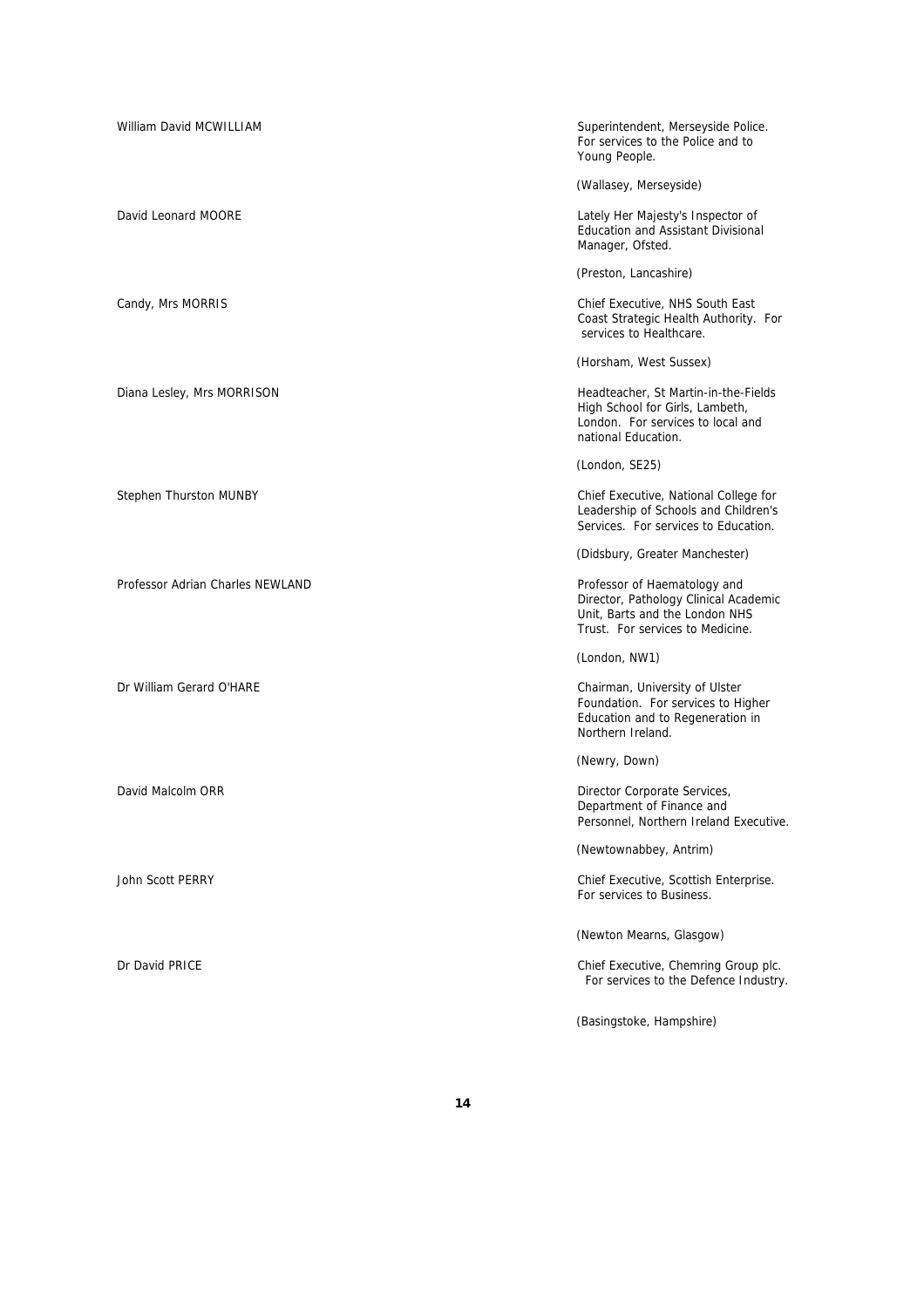Ms Tessa Sarah ROSS (MRS SCANTLEBURY) Controller of Film and Drama, Cost Controller of Film and Drama, Channel 4. For services to

Alastair Eric Hotson SALVESEN For services to the Arts and to have a services to the Arts and to

Anthony SIMONDS-GOODING CHAIRMON CHAIRMON Chairman, D&AD. For services to

Professor Christopher John SKINNER, FBA Professor, Southampton Statistical

Ms Imelda REDMOND Chief Executive, Carers UK. For services to Disadvantaged People.

(London, E5)

Dr Sian Eluned REES **Inspector of Ancient Monuments**, Cadw, Welsh Assembly Government.

(Raglan, Monmouthshire)

Ms Caroline Mary ROOKES **Director, Planning for Retirement and** Older People, Department for Work and Pensions.

(London, W5)

Channel 4. For services to Broadcasting.

(London, NW1)

Charity in Scotland.

(Pathhead, Midlothian)

Graham Edward SHEFFIELD **Artistic Director, Barbican Centre**, **Graham Edward SHEFFIELD** London. For services to the Arts.

(London, EC2Y)

Adrian SHOOTER Chairman, Chiltern Railway Company Ltd. For services to the Rail Industry.

(Steeple Aston, Oxfordshire)

the Creative Industries.

(London, SW6)

Ruth, Mrs SIMS, OBE For voluntary service to Palliative Care in Uganda.

(Southend-on-Sea, Essex)

John Brian SINNOTT **Chief Executive, Leicestershire** County Council. For services to Local Government.

(Leicester, Leicestershire)

Sciences Research Institute, University of Southampton. For services to Social Science.

(Southampton, Hampshire)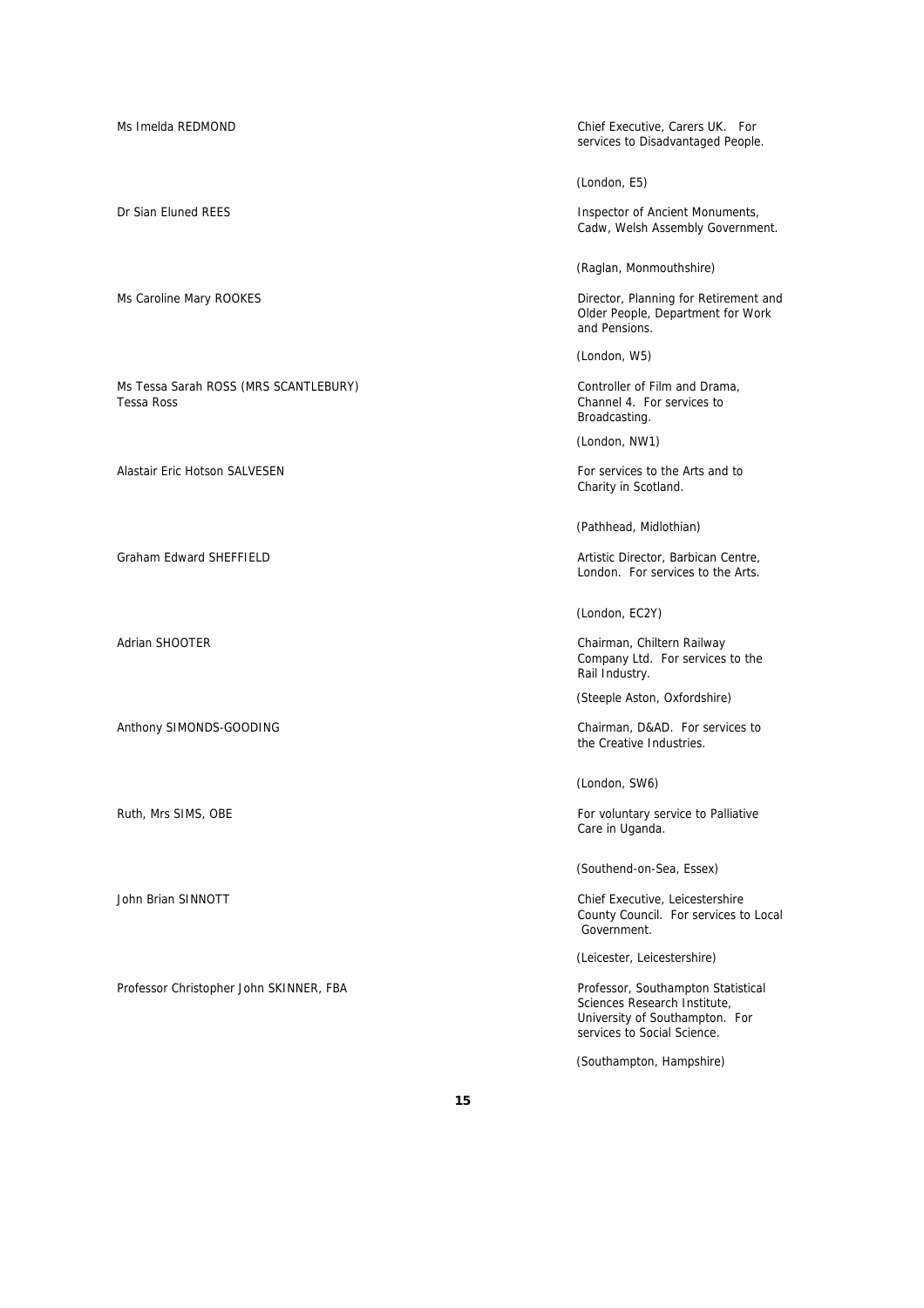Professor William James SWINDALL, OBE Consulting Director, QUILL Centre,

Ms Margaret Maud TYZACK, OBE Actress. For services to Drama.

Professor Karen VOUSDEN, FRS FRSE Director, Beatson Institute for Cancer

Paul SPENCER **CHAIRMON CONTROL** CHAIRMON CHAIRMAN Lately Chairman, National Savings and Investments. For services to the Financial Services Industry.

(London, SW1W)

Janice, Mrs STEVENS National Director, Healthcare Associated Infections Programme, Department of Health. For services

(Redditch, Worcestershire)

Queen's University Belfast. For services to Environmental Science.

(Lisburn, Antrim)

Ms Kathleen THOMAS **Principal**, Oldham College, Manchester. For services to Further Education.

(Richmond, North Yorkshire)

(London, SE3)

Research. For services to Clinical Science.

(Glasgow)

Ms Susan Toni WARDELL **Director, Middle East, Caribbean, Asia** Director, Middle East, Caribbean, Asia (East, Central) and British Overseas Territories, Department for International Development

(London, SW15)

John David WHITTAKER **Deputy Director, Employment Policy**, Cabinet Office.

(Carshalton Beeches, Surrey)

Ms Vanessa WISEMAN Lately Headteacher, Langdon School and Sports College, Newham, London. For services to Education.

(Enfield, Middlesex)

John Briscoe WRIGHT For services to the Federation of Small Businesses.

(Guisborough, North Yorkshire)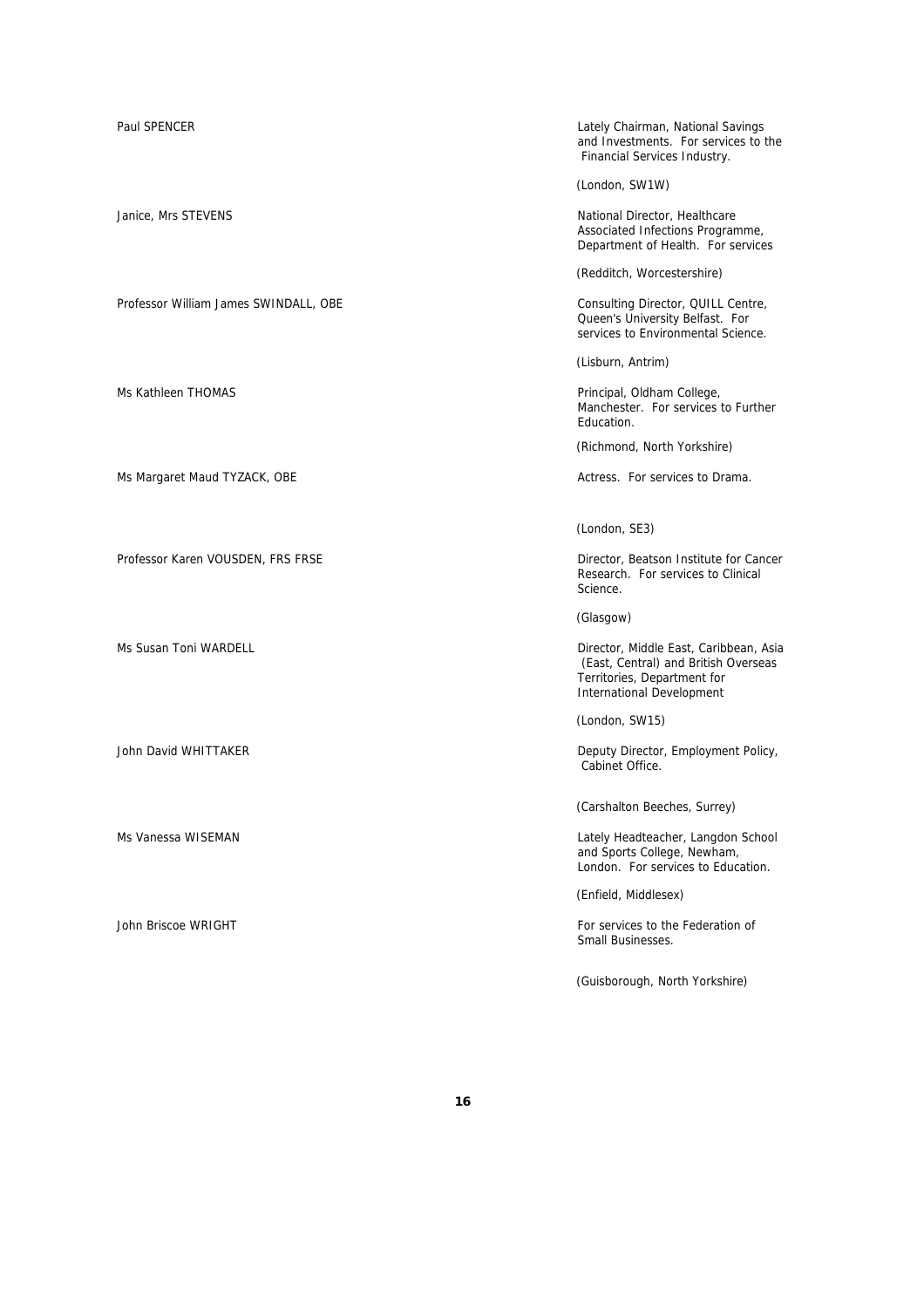Professor Michael WRIGHT, DL Vice-Chancellor, Canterbury Christ Church University. For services to Higher Education and to the community in Kent.

(Sandwich, Kent)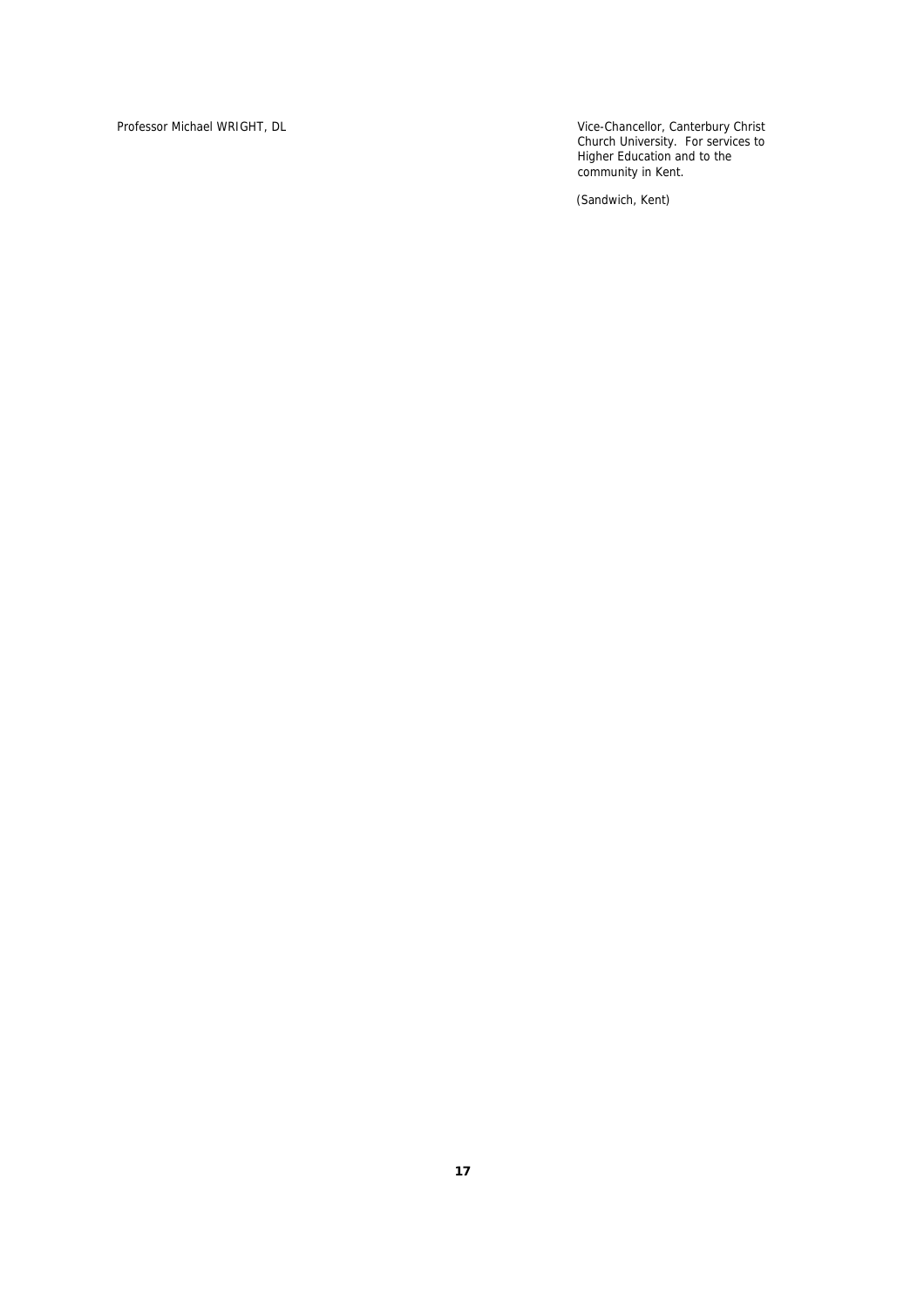## **Order of the British Empire**

## **Officers of the Order of the British Empire**

| William ABBOTT                                | National Security Adviser, Secure<br>Mental Health Services, Department<br>of Health. For services to Healthcare. |
|-----------------------------------------------|-------------------------------------------------------------------------------------------------------------------|
|                                               | (Liverpool, Merseyside)                                                                                           |
| Victor AKERS                                  | Lately Manager, Arsenal Ladies'<br>Football Team. For services to Sport.                                          |
|                                               | (Boreham Wood, Hertfordshire)                                                                                     |
| Professor Alan ALEXANDER                      | Emeritus Professor of Local and Public<br>Management, University of<br>Strathclyde. For services to Social        |
|                                               | (Edinburgh)                                                                                                       |
| Alexander Beveridge ANDERSON, DL              | Chairman of Governors, University of<br>Teesside. For services to the<br>community in the North East.             |
|                                               | (Darlington, Durham)                                                                                              |
| John Huxley Fordyce ANDERSON                  | For services to St Martin-in-the Fields,<br>London and to the Construction<br>Industry.                           |
|                                               | (Godalming, Surrey)                                                                                               |
| Craig ARMSTRONG                               | For services to Music.                                                                                            |
|                                               | (Glasgow)                                                                                                         |
| Elizabeth Regina Oluyemika, Mrs ATERE-ROBERTS | Older People's Nurse Specialist. For<br>services to Healthcare in London.                                         |
|                                               | (London, SE6)                                                                                                     |
| Anthony John William ATTARD                   | Chief Executive, Panaz Ltd. For<br>services to the Textile Industry and to<br>International Trade.                |
|                                               | (Preston, Lancashire)                                                                                             |
| Sir Nicholas Hickman Ponsonby BACON, Bt DL    | For services to the community in<br>Norfolk.                                                                      |
|                                               | (Norwich, Norfolk)                                                                                                |
| <b>Stuart Kemp BAKER</b>                      | Deputy Director, National Projects,<br>Rail and National Networks,<br>Department for Transport.                   |
|                                               | (York, North Yorkshire)                                                                                           |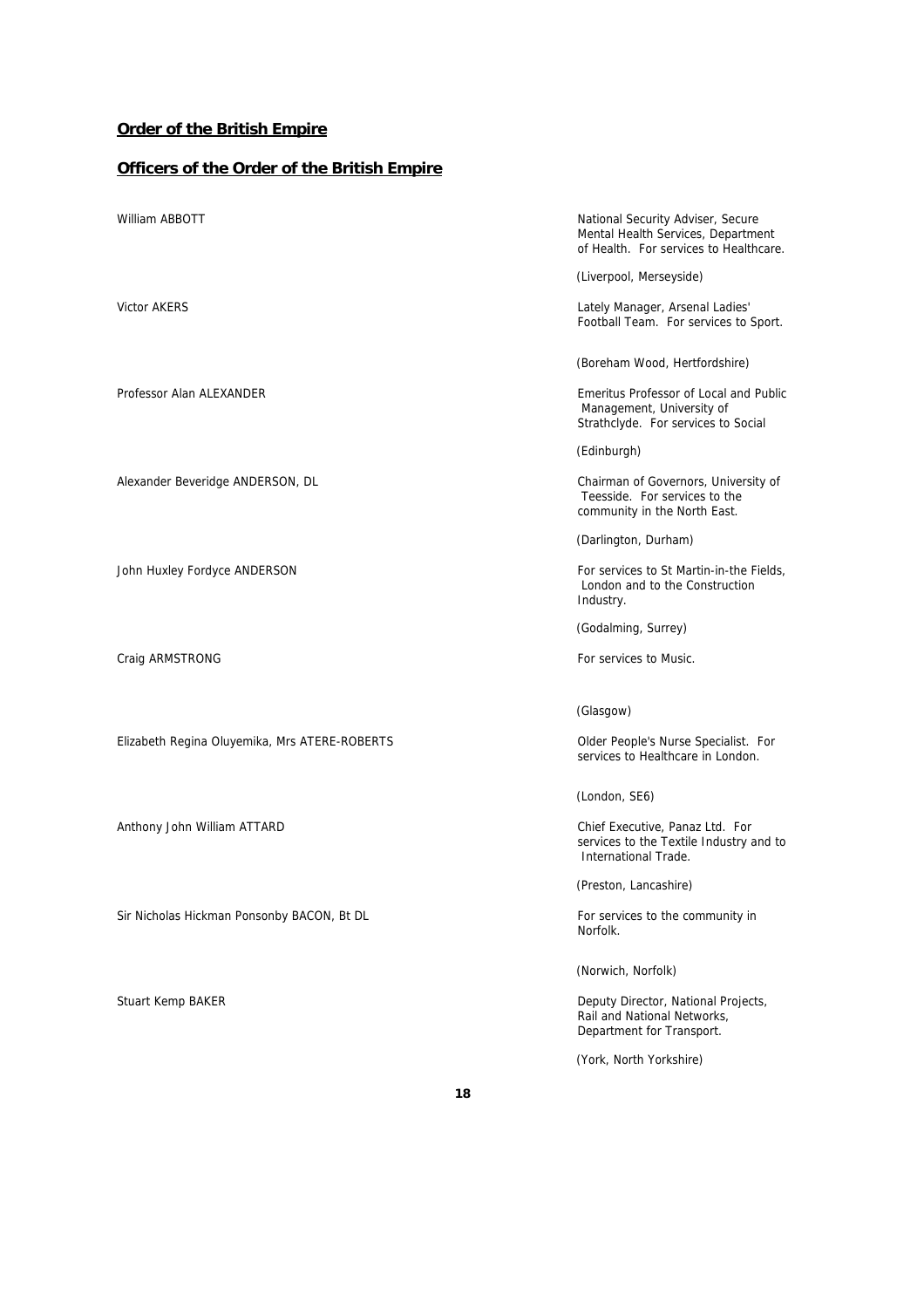| Dr Michael Thomas BARLOW                        | For services to Intellectual Property<br>Law.                                                                   |
|-------------------------------------------------|-----------------------------------------------------------------------------------------------------------------|
|                                                 | (Woking, Surrey)                                                                                                |
| Professor Ann BARRETT                           | Professor of Oncology and lately<br>Deputy Head of School, University of<br>East Anglia. For services to        |
|                                                 | (Diss, Norfolk)                                                                                                 |
| Ms Hillary Anna BAUER                           | Head, International and Cultural<br>Property Unit, Department for<br>Culture, Media and Sport.                  |
|                                                 | (London, NW1)                                                                                                   |
| Ms Margaret BAXTER                              | For services to the Voluntary Sector.                                                                           |
|                                                 | (London, NW6)                                                                                                   |
| Miss Ailsa Elizabeth BEATON                     | Director of Information, Metropolitan<br>Police Service. For services to the<br>Police.                         |
|                                                 | (London, SW11)                                                                                                  |
| Alan Kenneth Bowers BEAVIS                      | For services to the Scouts.                                                                                     |
|                                                 | (Reading, Berkshire)                                                                                            |
| Dr John William BEER                            | Lately Executive Director of Social<br>Services, Southampton City Council.<br>For services to Local Government. |
|                                                 | (Farnham, Surrey)                                                                                               |
| Ms Anthea BELL                                  | For services to Literature and to<br>Literary Translations.                                                     |
|                                                 | (Histon, Cambridgeshire)                                                                                        |
| Arlene, Mrs BELL                                | Headteacher, Beechdale Nursery<br>School, Durham. For services to local<br>and national Early Years Education.  |
|                                                 | (Washington, Tyne and Wear)                                                                                     |
| Thomas BELL                                     | For services to the Wooden Spoon<br>Children's Charity.                                                         |
|                                                 | (Bedworth, Warwickshire)                                                                                        |
| Lola Margaret MADELEINE, COUNTESS OFBESSBOROUGH | For services to the Visual Arts.                                                                                |

(Salisbury, Wiltshire)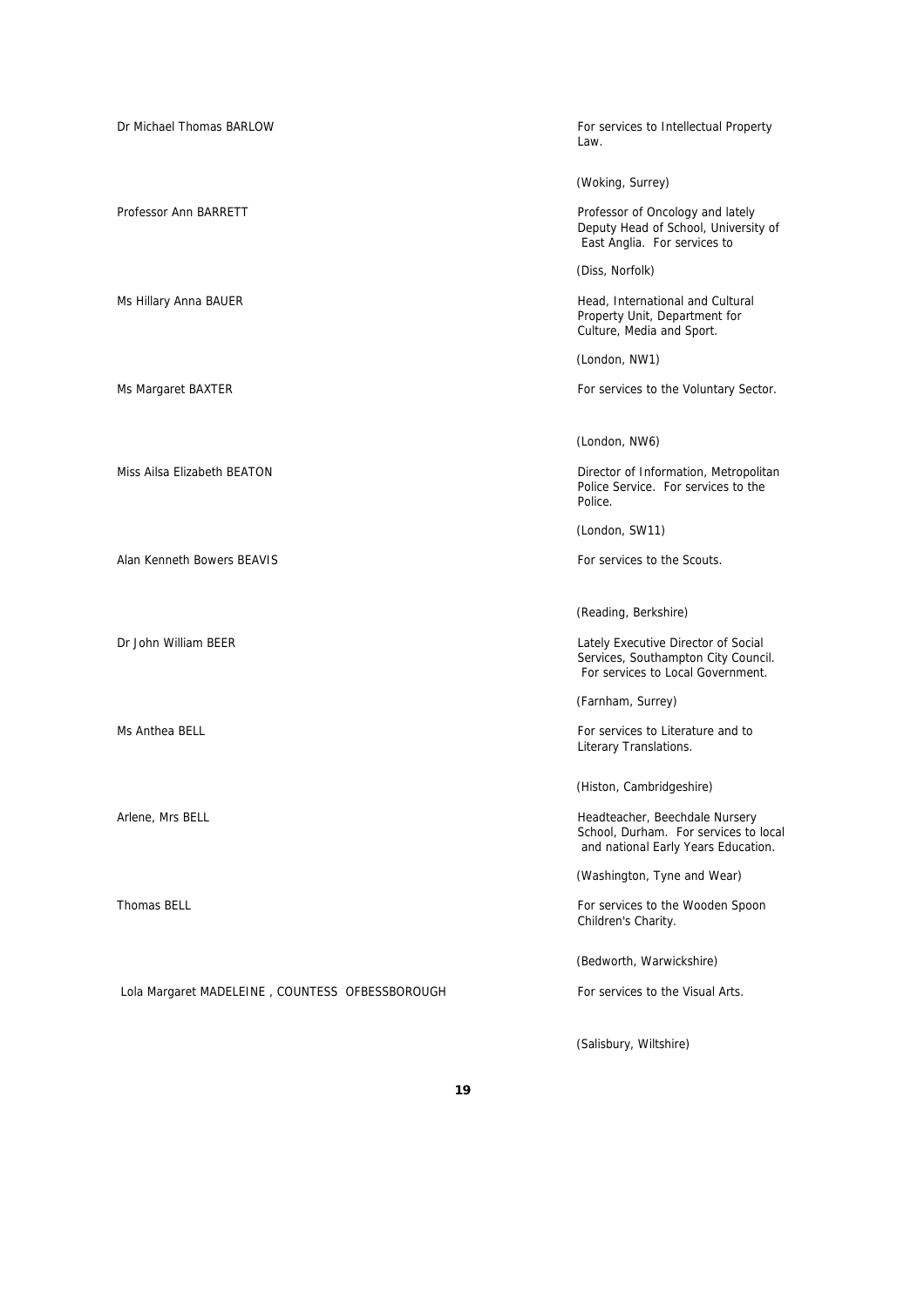| Dr Anthony Bernard BEST      | For services to the Education of<br>Deafblind Children.                                                                        |
|------------------------------|--------------------------------------------------------------------------------------------------------------------------------|
|                              | (Newcastle upon Tyne, Tyne and                                                                                                 |
| Kay, Mrs BEWS                | Chief Executive, Home-Start UK. For<br>services to Children and Families.                                                      |
|                              | (Reading, Berkshire)                                                                                                           |
| Professor Alison BLENKINSOPP | Professor of the Practice of<br>Pharmacy, Keele University. For<br>services to Healthcare.                                     |
|                              | (Leeds, West Yorkshire)                                                                                                        |
| Dr Caroline Ann BODLEY-SCOTT | Civilian Medical Practitioner, British<br>Forces Germany Health Service,<br>Ministry of Defence.                               |
|                              | (33104 Paderborn, Germany)                                                                                                     |
| Ronald John BOWERS           | Grade B2, Ministry of Defence.                                                                                                 |
|                              |                                                                                                                                |
|                              | (Dartford, Kent)                                                                                                               |
| Paul Vincent BOYLE           | Lately Chief Executive, Financial<br>Reporting Council. For services to the<br>Financial Services Industry and<br>Accountancy. |
|                              | (Kings Langley, Hertfordshire)                                                                                                 |
| Ms Anne Elizabeth BRANNAGAN  | Complex Trauma Manager, Defence<br>Medical Rehabilitation Centre,<br>Headley Court, Surrey, Ministry of                        |
|                              | (Leatherhead, Surrey)                                                                                                          |
| Ross BRAWN                   | Team Principal, Brawn GP. For<br>services to Motorsport.                                                                       |
|                              | (Brackley, Northamptonshire)                                                                                                   |
| Dr Michael Peter BRIGGS      | Lately Pro-Vice-Chancellor,<br>Roehampton University. For services<br>to Higher Education.                                     |
|                              | (Pinner, Middlesex)                                                                                                            |
| Dr Alison Fiona CAMPBELL     | Managing Director, King's College<br>London Business Ltd. For services to<br>Knowledge Transfer.                               |
|                              | (Middlesex)                                                                                                                    |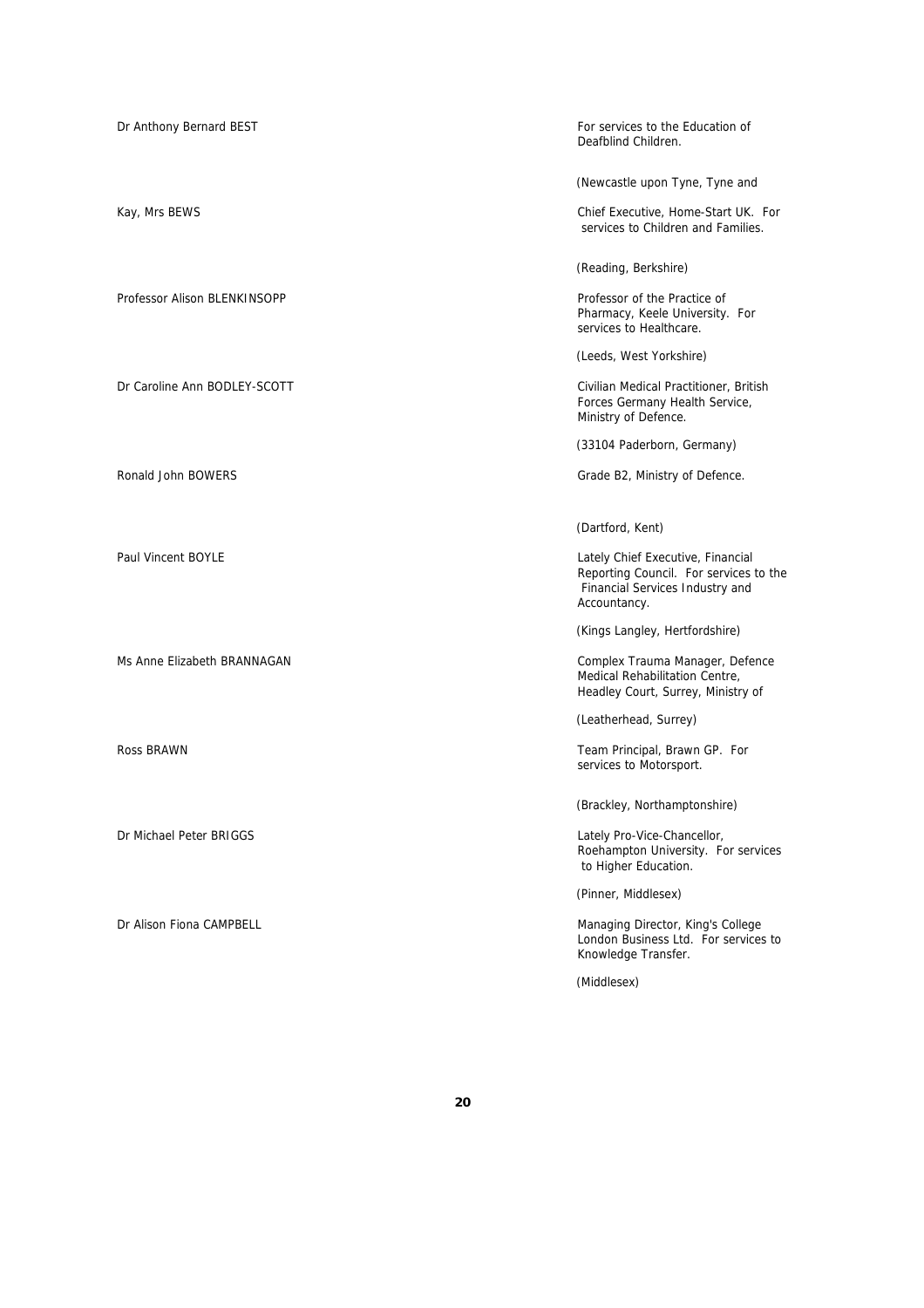Mavis Lurline, Mrs CHAMPAGNIE Councillor, London Borough of

Captain Kandiah CHANDRAN, MBE Chief Executive, Preset Charitable

Peter CARNE **CARNE Lately National Champion, Learning** Outside the Classroom and Programme Manager, Growing Schools Programme. For services to

(London, SE18)

David Brian CASSELLS **For services to the Inland Waterways** For services to the Inland Waterways Association of Ireland.

(Craigavon, Armagh)

Ms Eileen CAVALIER **Founder, London College of Beauty**<br>
(Mrs Schatunowski) **Founder, London College of Beauty**<br>
Therapy. For services to Further Therapy. For services to Further Education.

(London, W8)

Pamela, Mrs CHALLIS **CHALLIS** Leader, Castle Point Borough Council. For services to Local Government in South East Essex.

(Benfleet, Essex)

Harrow. For services to Local Government and to Diversity.

(Pinner, Middlesex)

Trust. For services to Young People in London.

(London, W4)

Helen Jane, Mrs CLEGG-HOOD Headteacher, Shiremoor Primary School, Newcastle-upon-Tyne. For services to Education.

(Newcastle-upon-Tyne, Tyne and

Gillian, Mrs COFFEY **Headteacher, Lynch Hill Foundation** Primary School, Slough. For services to Education.

(Marlow, Buckinghamshire)

Yvonne, Mrs COGHILL **National Lead, Breaking Through** National Lead, Breaking Through Programme, NHS Institute for Innovation and Improvement. For services to Healthcare.

(Northwood, Middlesex)

Maureen, Mrs COOKE **Head of Capability and First Line** Service Management, Customer Service Delivery, Corporate IT, Department for Work and Pensions.

(Fleetwood, Lancashire)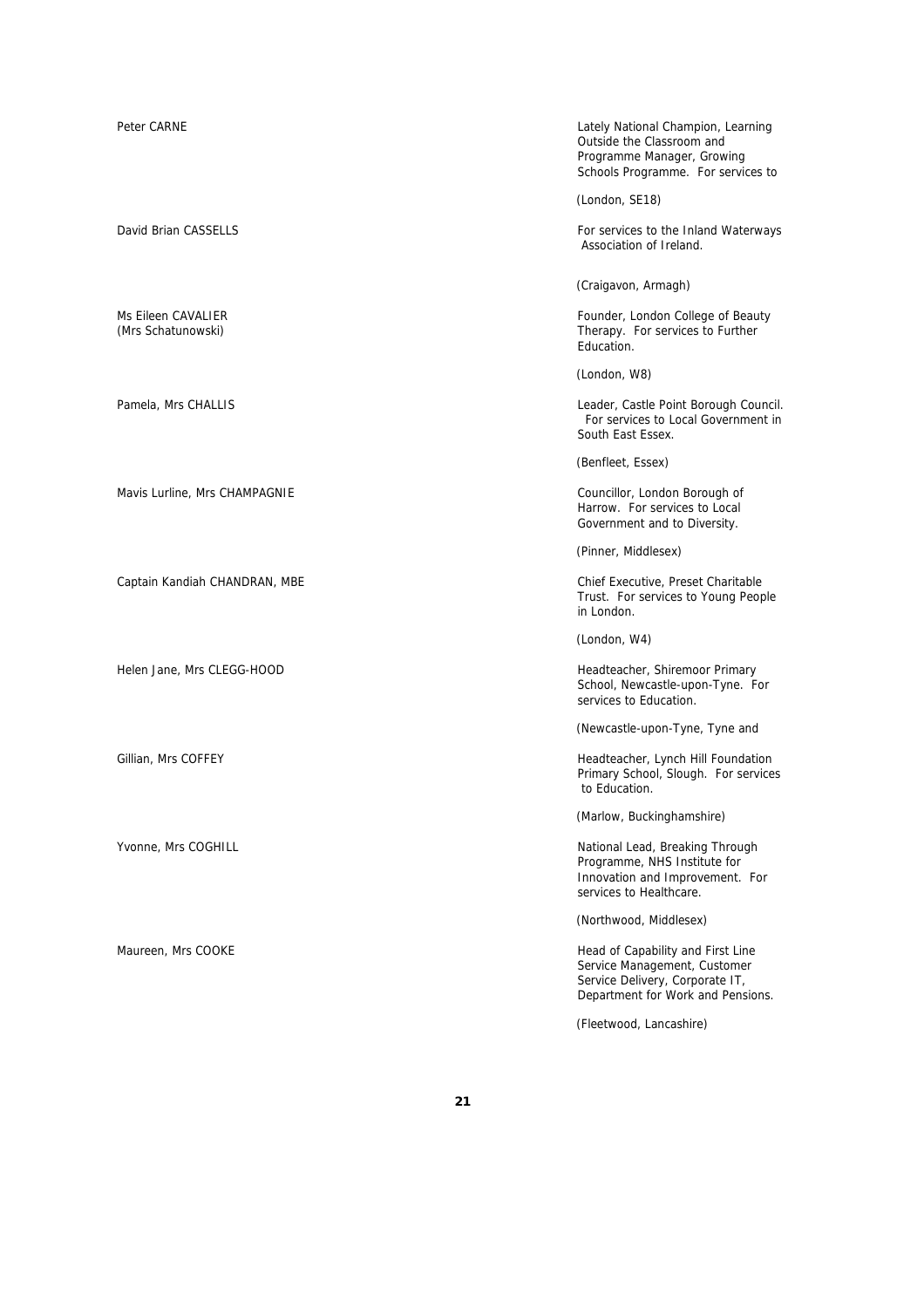| Linda Margaret, Mrs COSTELLOE BAKER | For public service.                                                                                                               |
|-------------------------------------|-----------------------------------------------------------------------------------------------------------------------------------|
|                                     | (Kenilworth, Warwickshire)                                                                                                        |
|                                     |                                                                                                                                   |
| Gordon Raymond COUCH                | For services to Disabled People.                                                                                                  |
|                                     | (London, W13)                                                                                                                     |
| David John COWIE                    | Lately District Manager, Jobcentre<br>Plus, Forth Valley, Fife and Tayside,<br>Department for Work and Pensions.                  |
|                                     | (Clarkston, Glasgow)                                                                                                              |
| John Andrew CRAIG                   | Chairman, British Record Industry<br>Trust. For services to Music and to<br>Charity.                                              |
|                                     | (London, NW8)                                                                                                                     |
| Mary Elizabeth, Mrs CRAIG           | Chief Executive, Lloyds TSB<br>Foundation for Scotland. For services<br>to the Voluntary Sector.                                  |
|                                     | (Glasgow)                                                                                                                         |
| <b>Bruce Millson CROOK</b>          | Grade B1, Ministry of Defence.                                                                                                    |
|                                     |                                                                                                                                   |
|                                     | (Gosport, Hampshire)                                                                                                              |
| Ms Frances CROOK                    | Director, Howard League for Penal<br>Reform. For services to Youth Justice.                                                       |
|                                     | (London, N2)                                                                                                                      |
| Neil Philip CUNLIFFE                | Group Manager, Road Safety Group,<br>Lancashire County Council. For<br>services to Road Safety.                                   |
|                                     | (Preston, Lancashire)                                                                                                             |
| Phillip Leyland DARNTON             | Chairman, Cycling England. For<br>services to Transport.                                                                          |
|                                     | (London, SW10)                                                                                                                    |
| Frederick Geoffrey DAVIES           | Lately Chairman, Gwent Magistrates<br>Bench and Wales Bench Chairmen's<br>Forum. For services to the<br>Adminstration of Justice. |
|                                     | (Crickhowell, Powys)                                                                                                              |
| Derek John DAVIS                    | Lately Chairman, Stoke-on-Trent and<br><b>Staffordshire Combined Fire</b><br>Authority. For services to Local                     |
|                                     | (Hednesford, Staffordshire)                                                                                                       |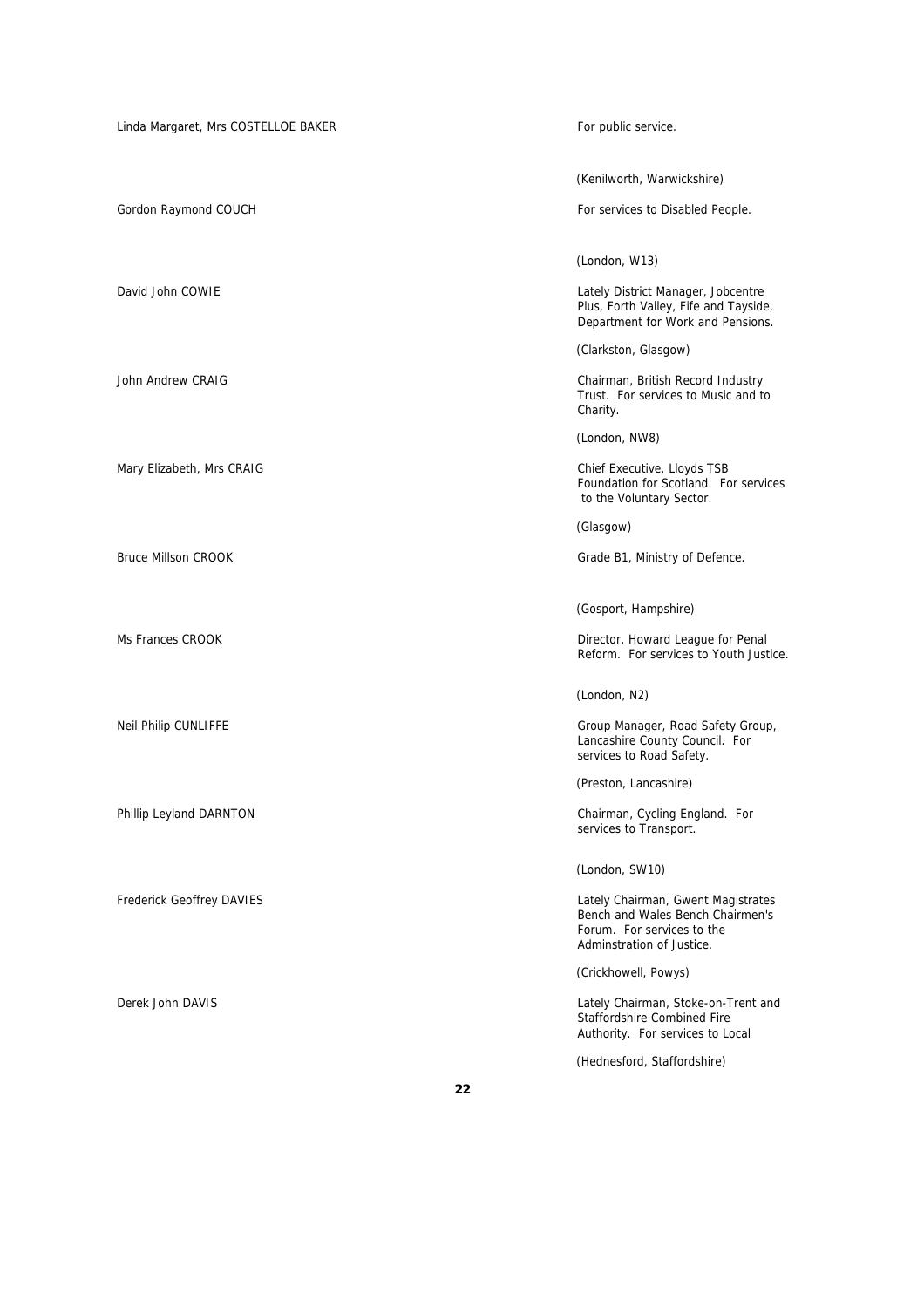Amanda, Mrs DEEKS Chief Executive Officer, South Gloucestershire Council and Founder, West of England Partnership for Bristol. For services to Local (Lydney, Gloucestershire) Paul DENEEN, JP DL For services to the community in Herefordshire and Worcestershire. (Ross-on-Wye, Herefordshire) John Henry DERBYSHIRE **Sailing Coach.** For services to Sport. (Emsworth, Hampshire) Professor Fiona DEVINE **Professor Fiona DEVINE** Manchester. For services to Social Science. (Hyde, Cheshire) Michael DONNELLY Chief Executive Officer, Habinteg Housing Association. For services to the Housing Sector. (London, W4) Jacqueline Ann, Mrs DOWELL Customer Operations Business Design Manager, HM Revenue and Customs. (Billingshurst, West Sussex) Professor Marcus Peter Francis DU SAUTOY **Professor of Mathematics, University** of Oxford. For services to Science. (London, N16) Brigadier Hedley Dennis Cardew DUNCAN, MBE **Lately Yeoman Usher of the Black** Rod, House of Lords. (London, SW11) Martin Donald DUNFORD Chairman, Association of Learning Providers and Chief Executive, Skills Training UK. For services to Skills. (London, N12) Antony DUNNE **Grade B1, Ministry of Defence.** (Middlesex) Dr Linda EBBATSON Leader, Chester-le-Street District Council. For services to Local Government.

(Durham)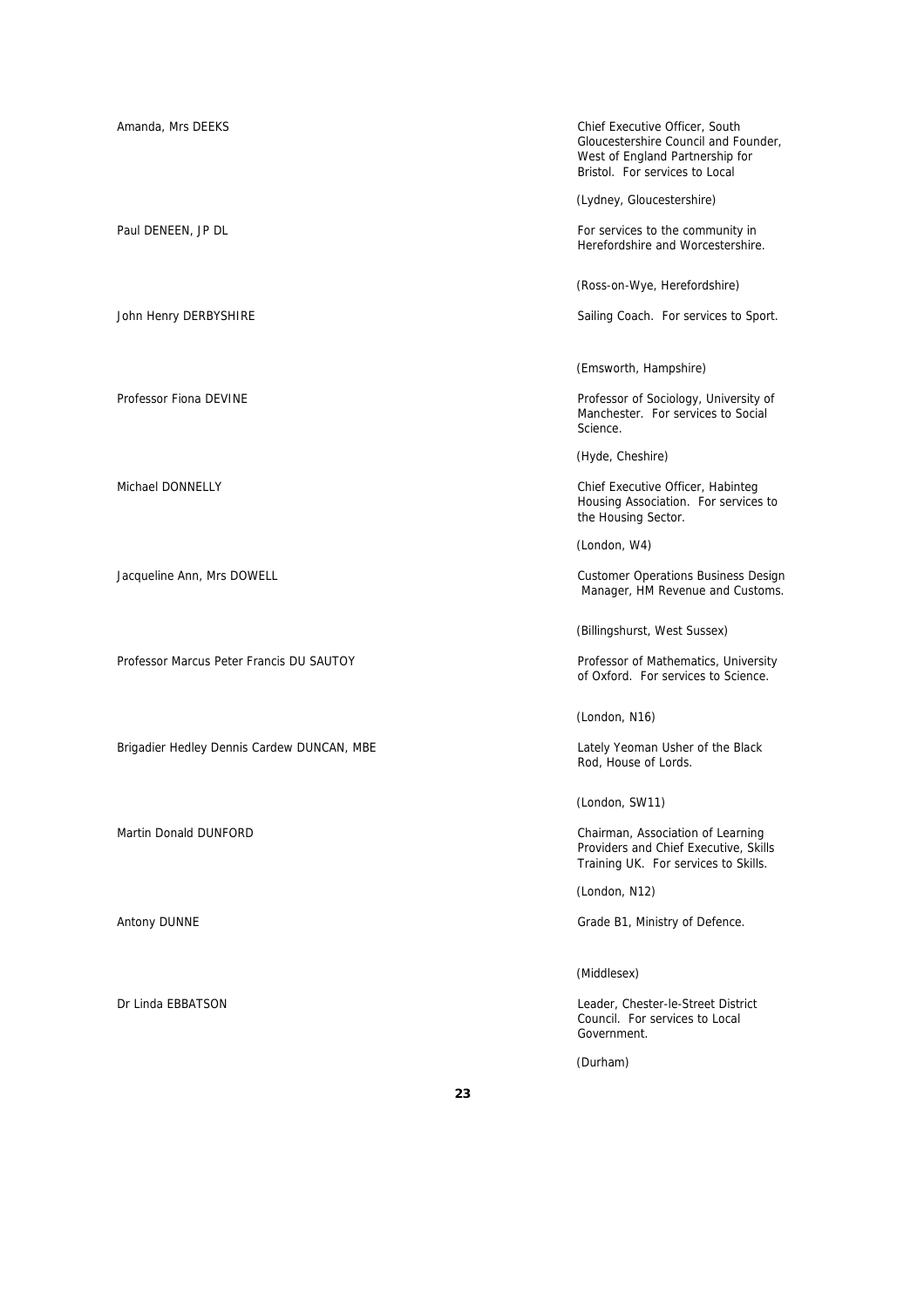Ms Janette Morag FAHERTY Chief Executive,TNG/Avanta. For services to Unemployed People and to Entrepreneurship. (London, N21) Ms Julia FAWCETT **Chief Executive, Lowry Centre,** Salford Quays. For services to the Arts in the North West. (Gatley, Cheshire) Derek FOREST Detective Superintendent, West Midlands Police. For services to the Police. (Tamworth, Staffordshire) Diana, Mrs FULBROOK Chief Officer, Wiltshire Probation Area, Ministry of Justice. (Worcester, Worcestershire) Elizabeth Laureen, Mrs FULLERTON Lately Chair, NHS Shetland. For services to Healthcare. (Shetland) Miss Lucy Diana GAMPELL (MRS ITKIN) Lately Director, Action for Prisoners' Families. For services to Disadvantaged People. (London, SW13) Professor Mary GIBBY Director of Science, Royal Botanic Garden Edinburgh. For services to Botany. (Edinburgh) Captain Duncan Colin GLASS **Lately Director of Navigation** Captain Duncan Colin GLASS Requirements, Trinity House, Department for Transport. (Salisbury, Wiltshire) Celia Jane, Mrs GODSALL **For services** to Sport. (Hove, East Sussex) Ms Catherine GRAHAM-HARRISON For services to Heritage.

Dr James Desmond HALL General Medical Practitioner, Belfast. For services to Healthcare.

(Belfast)

(London, NW5)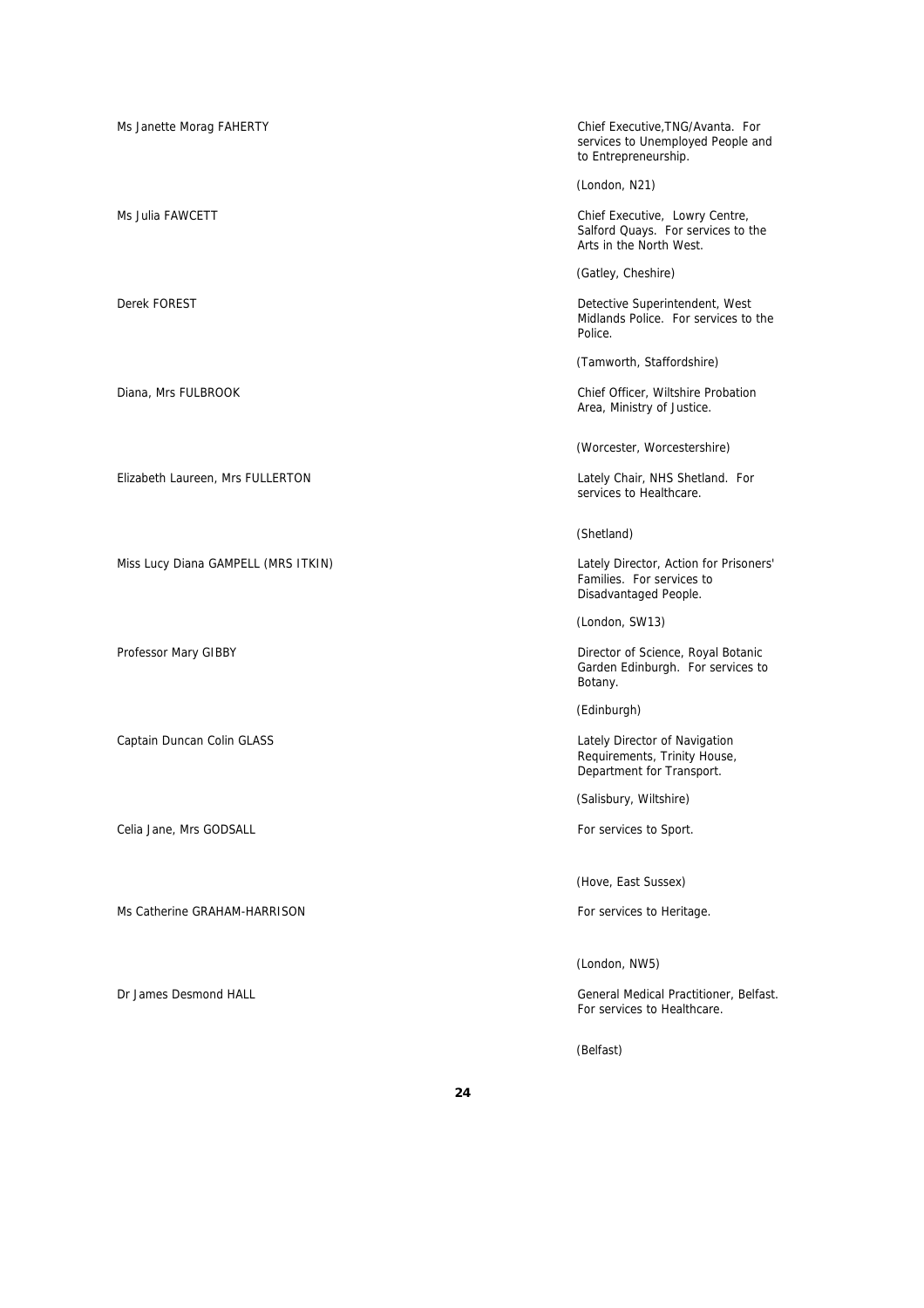| Ms Susan Elizabeth HALL          | Chief Officer, West Yorkshire<br>Probation Area, Ministry of Justice.                                                                  |
|----------------------------------|----------------------------------------------------------------------------------------------------------------------------------------|
|                                  | (Knaresborough, North Yorkshire)                                                                                                       |
| David James HARRISON             | For services to Golf.                                                                                                                  |
|                                  | (Alresford, Hampshire)                                                                                                                 |
| Michael Clifford HART            | Director, Ffestinog Railway Company<br>and Chairman, Welsh Highland<br>Railway Construction Ltd. For<br>services to the Rail Industry. |
|                                  | (Rotherham, South Yorkshire)                                                                                                           |
| Maurice Adrian Sylvester HEASTER | Deputy Leader, Wandsworth Council.<br>For services to Local Government.                                                                |
|                                  | (London, SW17)                                                                                                                         |
| Elizabeth Irene, Mrs HENDERSON   | Network Nurse Director, Northern<br>Ireland Cancer Network. For<br>services to Healthcare.                                             |
|                                  | (Belfast)                                                                                                                              |
| Tom HENDERSON                    | For services to Humanitarian Aid.                                                                                                      |
|                                  | (Helston, Cornwall)                                                                                                                    |
| Dr Barbara HENDRIE               | Lately Deputy Director, Iraq,<br>Department for International<br>Development.                                                          |
|                                  | (New York City, USA)                                                                                                                   |
| David HENRY                      | Chairman, National Association for<br>Mental Health. For services to<br>Healthcare.                                                    |
|                                  | (Sheffield, South Yorkshire)                                                                                                           |
| Dr Andrew James HERBERT          | Managing Director, Microsoft<br>Research, Cambridge. For services to<br>Computer Science.                                              |
|                                  | (Cambridge, Cambridgeshire)                                                                                                            |
| Donald Peter HERBERT             | Barrister. For voluntary service to<br>Equality, Diversity and Human Rights.                                                           |
|                                  | (London, EC1R)                                                                                                                         |
| Ms Susan Ann HIGHAM              | Business Design Manager,<br>Modernising Pay As You Earn,<br>Telford, HM Revenue and Customs.                                           |
|                                  | (Oswestry, Shropshire)                                                                                                                 |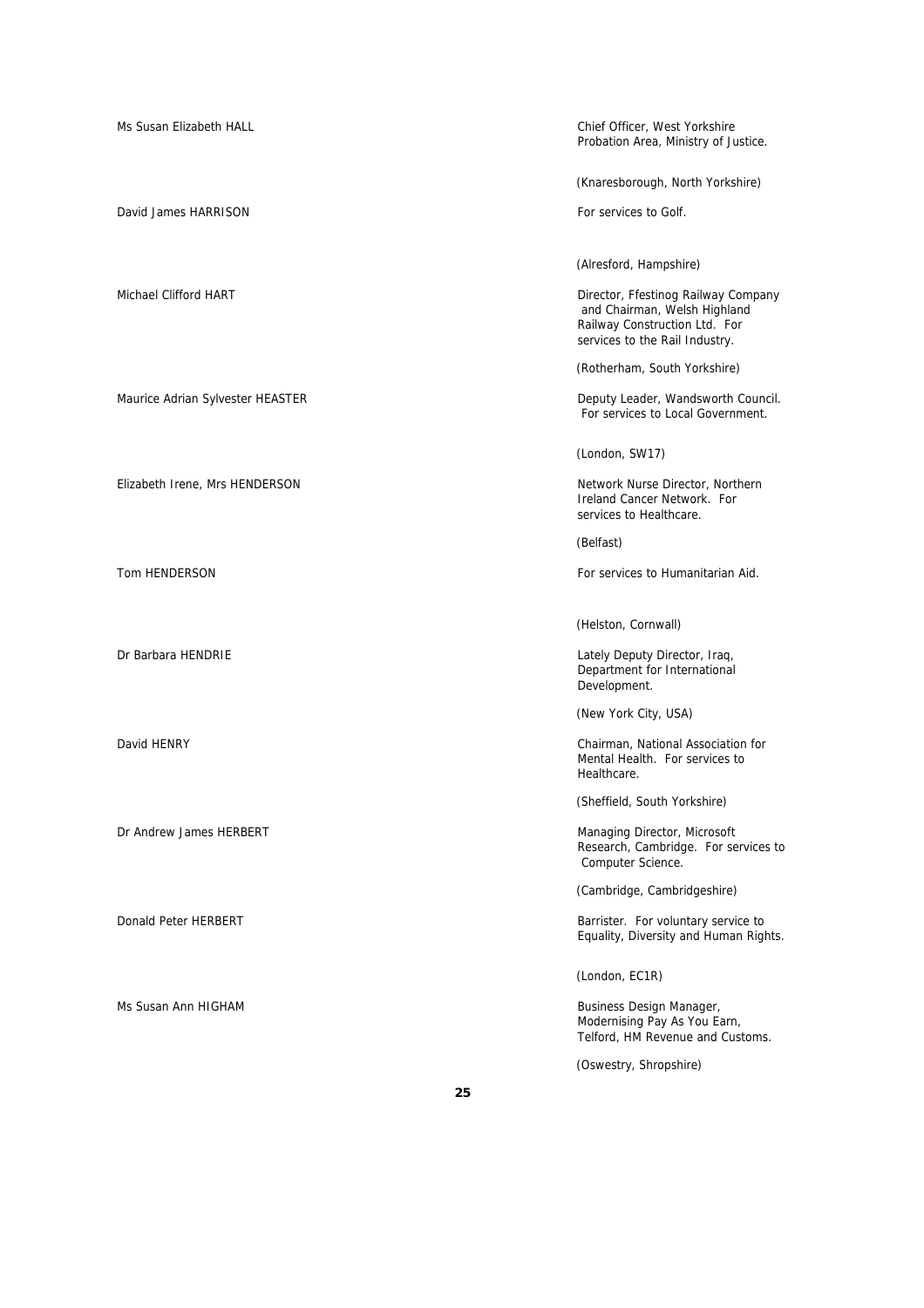Ms Stephanie HILBORNE Chief Executive, the Wildlife Trusts. For services to Nature Conservation. (Nottingham, Nottinghamshire) Professor Anthony Edward HILL **Contract and Contract Anti-** Director, National Oceanography Centre, Southampton. For services to Environmental Science. (Chandlers Ford, Hampshire) Professor William Stewart HILLIS **Medical Adviser, Scottish Football** Adviser, Scottish Football Association. For services to Medicine and to Sport. (Glasgow) Ms Katharine Sarah Julian HORNER Lately Specialist Counsellor and Senior Analyst, Assessments Staff, Cabinet Office. (Twickenham, Middlesex) Peter John HOSKER For services to the community in Preston, Lancashire. (Preston, Lancashire) Gareth Dale HOSKINS For services to Architecture. (Helensburgh, Lanarkshire) Kevin William Francis HOUSTON Managing Director, Anderson Manning Associates. For services to Business. (Holywood, Down) Nicholas HOWARD Parliamentary Clerk, Prime Minister's Office. (London, N16) Susan, Mrs HUGGINS **Head of Network Development.** For services to the Post Office. (Crowborough, East Sussex) Shirley, Mrs HUGHES Manager, Cerebal Palsy Sport. For services to Disability Sport. (Nottingham, Nottinghamshire) Robert Alfred HUTCHINGS **For services to the Voluntary Sector** For services to the Voluntary Sector in Wales. (Vale of Glamorgan)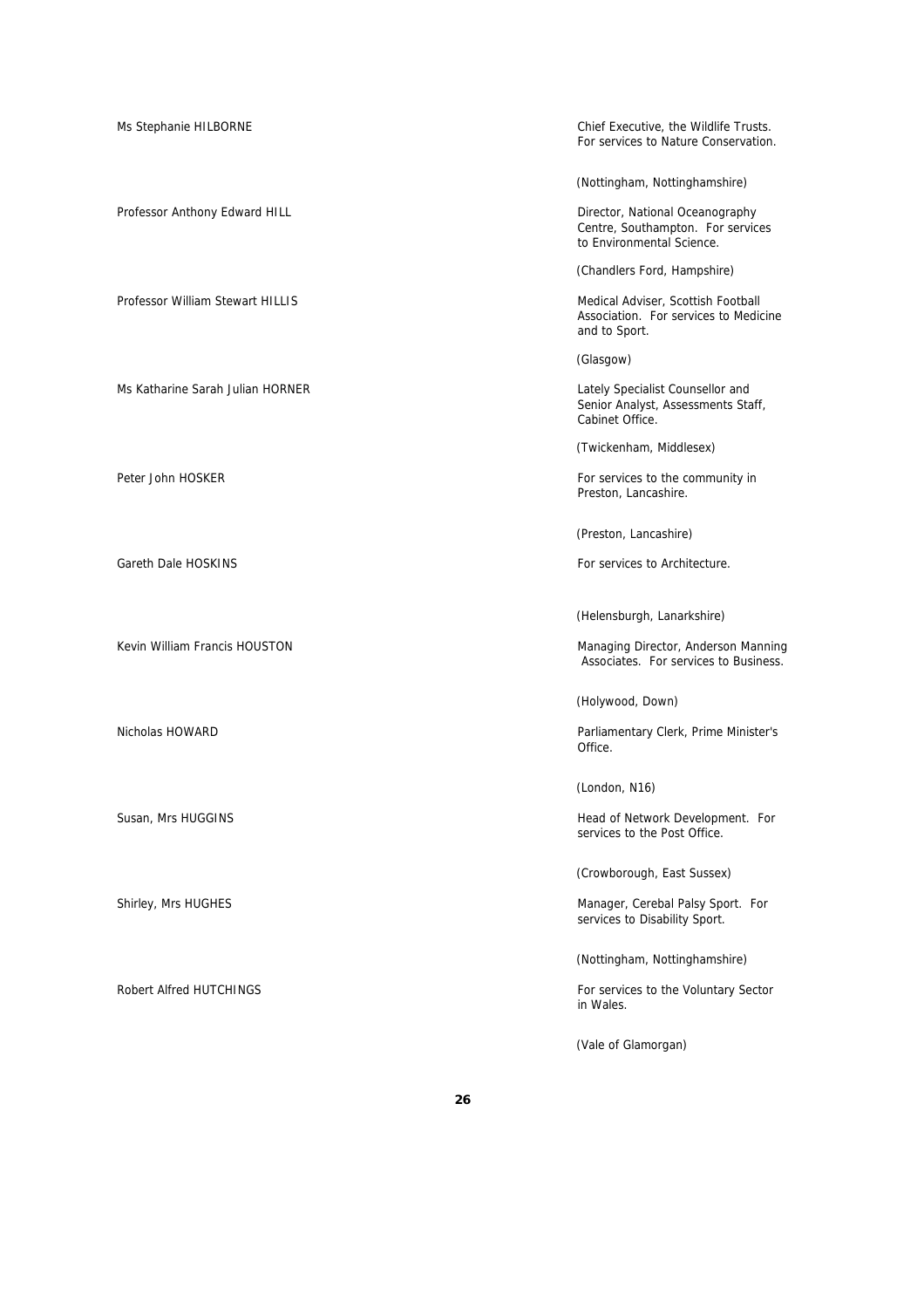| William Anthony HYNETT        | Group Chief Executive, B-N Group<br>Ltd. For services to the Defence<br>Industry.                                             |
|-------------------------------|-------------------------------------------------------------------------------------------------------------------------------|
|                               | (Lymington, Hampshire)                                                                                                        |
| Paul Stafford JACKSON         | For services to the Computer Games<br>Industry.                                                                               |
|                               | (Gillingham, Kent)                                                                                                            |
| Marc JAFFREY                  | For services to Music Education.                                                                                              |
|                               | (Hertfordshire)                                                                                                               |
| Anthony Paul JAKIMCIW         | Principal and Chief Executive Officer,<br>Dumfries and Galloway College. For<br>services to Further Education in<br>Scotland. |
|                               | (Carlisle, Cumbria)                                                                                                           |
| Professor Ian Miller JAMIESON | Lately Pro-Vice-Chancellor (Learning<br>and Teaching), University of Bath.<br>For services to local and national              |
|                               | (Bath, Somerset)                                                                                                              |
| Ms Marion Juliette JANNER     | For services to Mental Healthcare.                                                                                            |
|                               | (London, N10)                                                                                                                 |
| Ms Deborah JEFFERY            | Grade B2, Ministry of Defence.                                                                                                |
|                               | (Down)                                                                                                                        |
| Martin John JENKINS           | Grade B1, Ministry of Defence.                                                                                                |
|                               | (Helensburgh, Argyll and Bute)                                                                                                |
| Jane, Mrs JOHNSON             | Headteacher, St Stephen's Primary<br>School, Newham, London. For<br>services to Education.                                    |
|                               | (Barking, Essex)                                                                                                              |
| Glenys, Mrs JOHNSTON          | Chair, Local Safeguarding Children<br>Board, Leicester City Council. For<br>services to Local Government.                     |
|                               | (Stamford, Lincolnshire)                                                                                                      |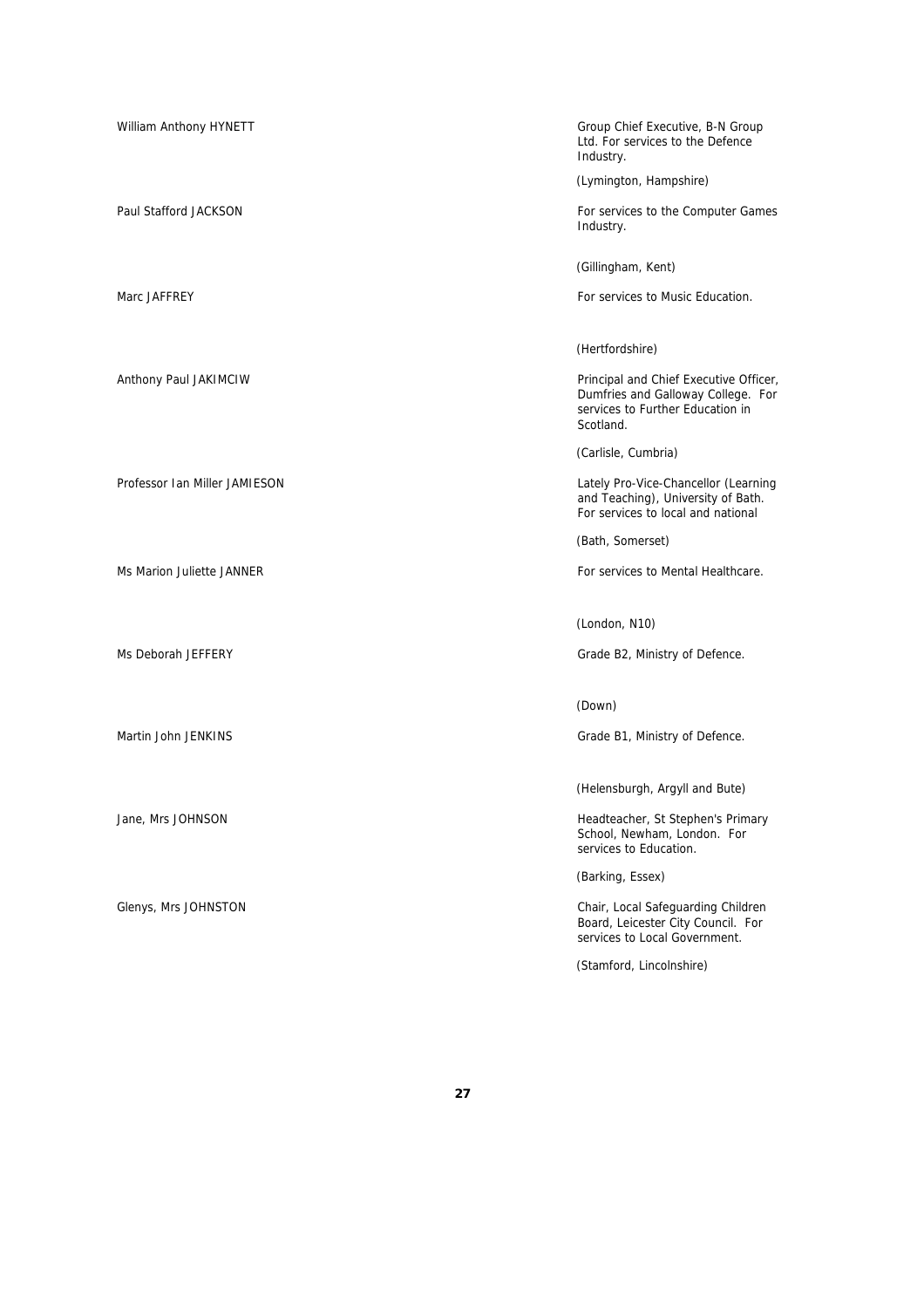| Paul Lloyd JONES                          | Executive Headteacher, Blackpool and<br>Chudleigh Knighton Lady Seawards<br>and Salcombe Primary Schools,<br>Devon. For services to local and |
|-------------------------------------------|-----------------------------------------------------------------------------------------------------------------------------------------------|
|                                           | (Exmouth, Devon)                                                                                                                              |
| Stephen JONES                             | Milliner. For services to the Fashion<br>Industry.                                                                                            |
|                                           | (London, WC2B)                                                                                                                                |
| Professor Vijay Vir KAKKAR                | Emeritus Professor, University of<br>London. For services to Clinical<br>Science.                                                             |
|                                           | (London, SW3)                                                                                                                                 |
| Ms Jeanne KANIUK                          | Head of Adoption Services, Thomas<br>Coram Foundation for Children. For<br>services to Children.                                              |
|                                           | (London, SE12)                                                                                                                                |
| <b>Professor Paul KEANE</b>               | Dean, School of Health and Social<br>Care, Teesside University. For<br>services to Healthcare.                                                |
|                                           | (Newton Aycliffe, Durham)                                                                                                                     |
| Anna, Mrs KENDALL                         | Lately Headteacher, Christ Church<br>Church of England Primary School,<br>Kensington and Chelsea, London. For<br>services to Education.       |
|                                           | (Harrogate, North Yorkshire)                                                                                                                  |
| Nigel KERSHAW                             | Chief Executive, Big Issue Invest and<br>Chairman, The Big Issue. For<br>services to Social Enterprise.                                       |
|                                           | (London, SE1)                                                                                                                                 |
| Simon Henry KING                          | For services to Wildlife Photography<br>and to Conservation.                                                                                  |
|                                           | (Frome, Somerset)                                                                                                                             |
| Ronald Gordon KING-SMITH<br>RONALD GORDON | Author. For services to Children"s<br>Literature.                                                                                             |
|                                           | (Keynsham, Bristol)                                                                                                                           |
| John Gordon KINGSTON                      | For services to the Voluntary Sector.                                                                                                         |
|                                           |                                                                                                                                               |

(Ashtead, Surrey)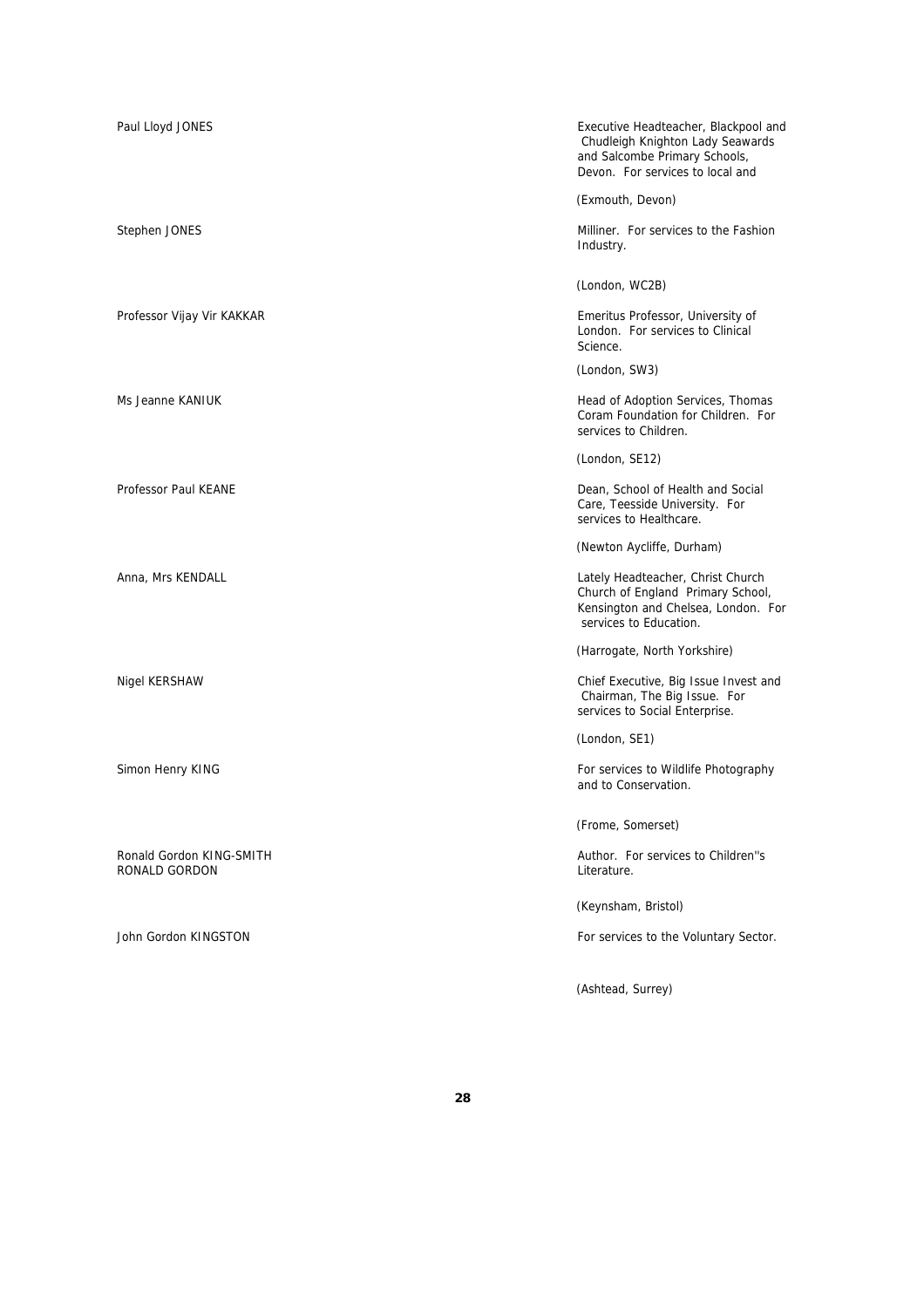| Deirdre Anne, Mrs KINLOCH ANDERSON | Director, Kinloch Anderson. For<br>services to the Textile Industry.                                       |
|------------------------------------|------------------------------------------------------------------------------------------------------------|
|                                    | (Longniddry, East Lothian)                                                                                 |
| Ms Anne KIRKHAM                    | Grade 5, Decent Homes and Housing<br>Finance Division, Department for<br>Communities and Local Government. |
|                                    | (Hertfordshire)                                                                                            |
| Richard Philip KITSON              | Lately Chief Executive, Aster Group.<br>For services to the Housing Sector.                                |
|                                    | (Warminster, Wiltshire)                                                                                    |
| Susan, Mrs KNOX                    | For services to Food Safety.                                                                               |
|                                    | (Kidlington, Oxfordshire)                                                                                  |
| Silas KRENDEL                      | For charitable services.                                                                                   |
|                                    | (London, NW8)                                                                                              |
| Ian LAIDLAW-DICKSON                | Chairman, Hertfordshire Police<br>Authority. For services to the Police.                                   |
|                                    | (Hemel Hempstead, Hertfordshire)                                                                           |
| Ram Parkash LAKHA                  | For services to the Sikh community in<br>Coventry, West Midlands.                                          |
|                                    | (Coventry, West Midlands)                                                                                  |
| Anthony Edward LANGFORD            | Non-Executive Director, John<br>Smedley. For services to the<br>Knitwear Industry.                         |
|                                    | (Newnham, Cambridgeshire)                                                                                  |
| Heather, Mrs LAWRENCE              | Chief Executive, Chelsea and<br>Westminster Hospital NHS Foundation<br>Trust. For services to Healthcare.  |
|                                    | (Woking, Surrey)                                                                                           |
| Jurat Sally Carolyn Ann LE BROCQ   | For services to the Administration of<br>Justice and to the community in<br>Jersey.                        |
|                                    | (Jersey, Channel Islands)                                                                                  |
| Andrew John LEIGH                  | For public service.                                                                                        |
|                                    | (South Croydon, Surrey)                                                                                    |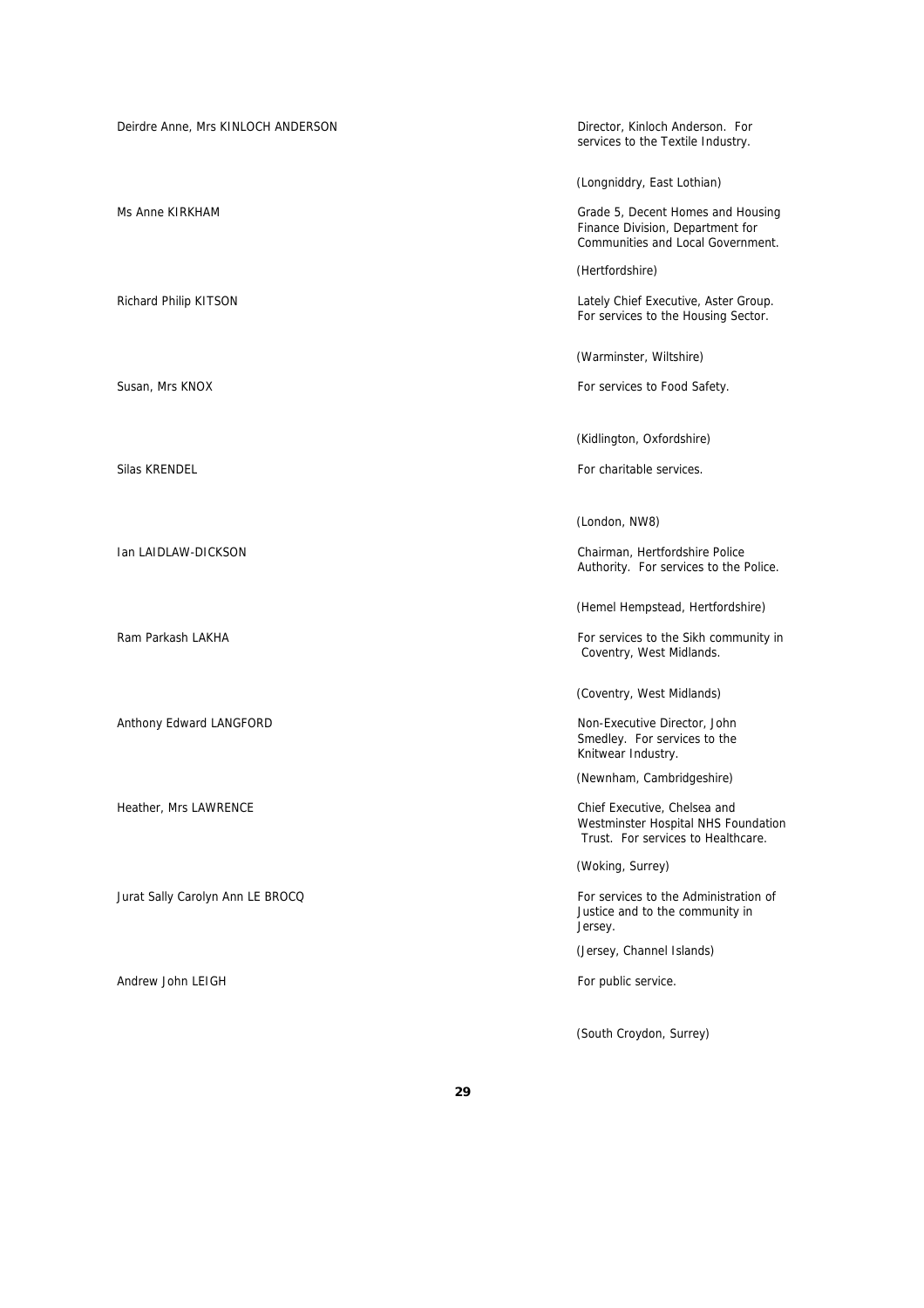| Eva, Mrs LOEFFLER                                               | Vice-President, WheelPower. For<br>services to Disability Sport.                                             |
|-----------------------------------------------------------------|--------------------------------------------------------------------------------------------------------------|
|                                                                 | (Aldeburgh, Suffolk)                                                                                         |
| Helen, Mrs MACKENZIE                                            | Headteacher, Shevington High<br>School, Wigan. For services to<br>Education.                                 |
|                                                                 | (St Helens, Merseyside)                                                                                      |
| John Graham MARKS                                               | For charitable services.                                                                                     |
|                                                                 |                                                                                                              |
|                                                                 | (Old Harlow, Essex)                                                                                          |
| Victor Alan MARSHALL                                            | Detective Superintendent, Sussex<br>Police and Adviser to the Home<br>Office. For services to the Police.    |
|                                                                 | (Worthing, West Sussex)                                                                                      |
| Ms Wendy MARTINSON                                              | Consultant Dietitian, British Olympic<br>Association. For services to Sport<br>and to Nutrition.             |
|                                                                 | (London, W2)                                                                                                 |
| June Colette, Mrs MASON                                         | Grade 7, Cohesion and Migration<br>Directorate, Department for<br>Communities and Local Government.          |
|                                                                 | (Purley, Surrey)                                                                                             |
| Samuel Abraham MCCREA                                           | Principal, Ballyclare Secondary<br>School. For services to Education in<br>Northern Ireland.                 |
|                                                                 | (Ballyclare, Antrim)                                                                                         |
| Professor John Alexander MCDERMID                               | For services to the Defence Industry.                                                                        |
|                                                                 |                                                                                                              |
|                                                                 | (York, North Yorkshire)                                                                                      |
| William John MCGAWLEY                                           | Executive Vice-Chairman, TDR<br>Group. For services to Business and<br>to Skills Training in the North East. |
|                                                                 | (Ponteland, Tyne and Wear)                                                                                   |
| The Very Reverend Dr Robert Samuel James Houston MCKELVEY, QVRM | Dean, St Anne's Cathedral, Belfast.<br>For services to the community in<br>Northern Ireland.                 |
|                                                                 | (Belfast)                                                                                                    |
| Ms Alison Mary MCLEAN                                           | For services to Rural Affairs in the<br>West Midlands.                                                       |
|                                                                 | (Hereford, Herefordshire)                                                                                    |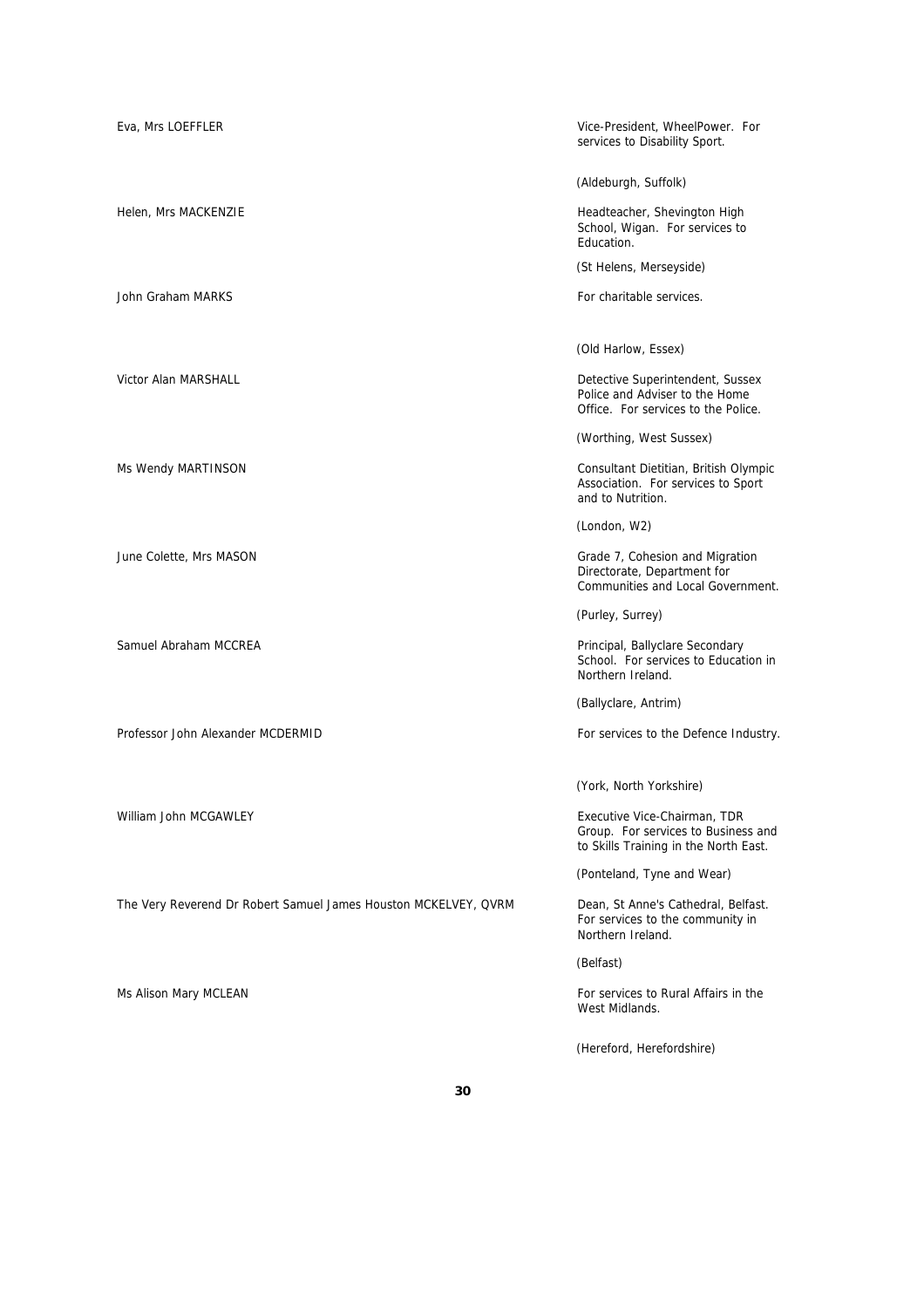| Bishop Louis Richard MCLEOD | For services to Southwark Credit<br>Union.                                                                                                 |
|-----------------------------|--------------------------------------------------------------------------------------------------------------------------------------------|
|                             | (Northampton, Northamptonshire)                                                                                                            |
| Ronald MCNAB                | Lately Managing Director, Caledonian<br>Alloys Ltd. For services to the<br>Recycling Industry.                                             |
|                             | (Edinburgh)                                                                                                                                |
| Ms Loretta MINGHELLA        | <b>Chief Executive, Financial Services</b><br>Compensation Scheme. For services<br>to the Financial Services Industry.                     |
|                             | (London, SE21)                                                                                                                             |
| Michelle, Mrs MONE          | Founder and Owner, Ultimo MJM<br>International. For services to the<br>Lingerie Industry.                                                  |
|                             | (Thornton Hall, Glasgow)                                                                                                                   |
| Kenneth MONTGOMERY          | Principal Conductor, Ulster Orchestra.<br>For services to Music in Northern<br>Ireland.                                                    |
|                             | (Amsterdam, Netherlands)                                                                                                                   |
| Ms Debbie MOORE             | Founder and Chair, Pineapple Dance<br>Studios. For services to Business.                                                                   |
|                             | (London, SW1X)                                                                                                                             |
| Heidi, Mrs MOTTRAM          | Managing Director, Northern Rail. For<br>services to the Rail Industry.                                                                    |
|                             | (Holmfirth, West Yorkshire)                                                                                                                |
| Ms Diane MULLIGAN           | For services to Disabled People and<br>to Equal Opportunities.                                                                             |
|                             | (Seaford, East Sussex)                                                                                                                     |
| Braham Sydney MURRAY        | Artistic Director, Royal Exchange,<br>Manchester. For services to Drama.                                                                   |
|                             | (London, NW3)                                                                                                                              |
| Peter MURRAY                | Co-Founder, Ormiston Trust. For<br>services to Children and Families.                                                                      |
|                             | (London, NW8)                                                                                                                              |
| Dr Sydney Donnelly NEILL    | Director, Agriculture, Food and<br>Environmental Sciences Division,<br>Agri-Food and Biosciences Institute,<br>Northern Ireland Executive. |
|                             | (Belfast)                                                                                                                                  |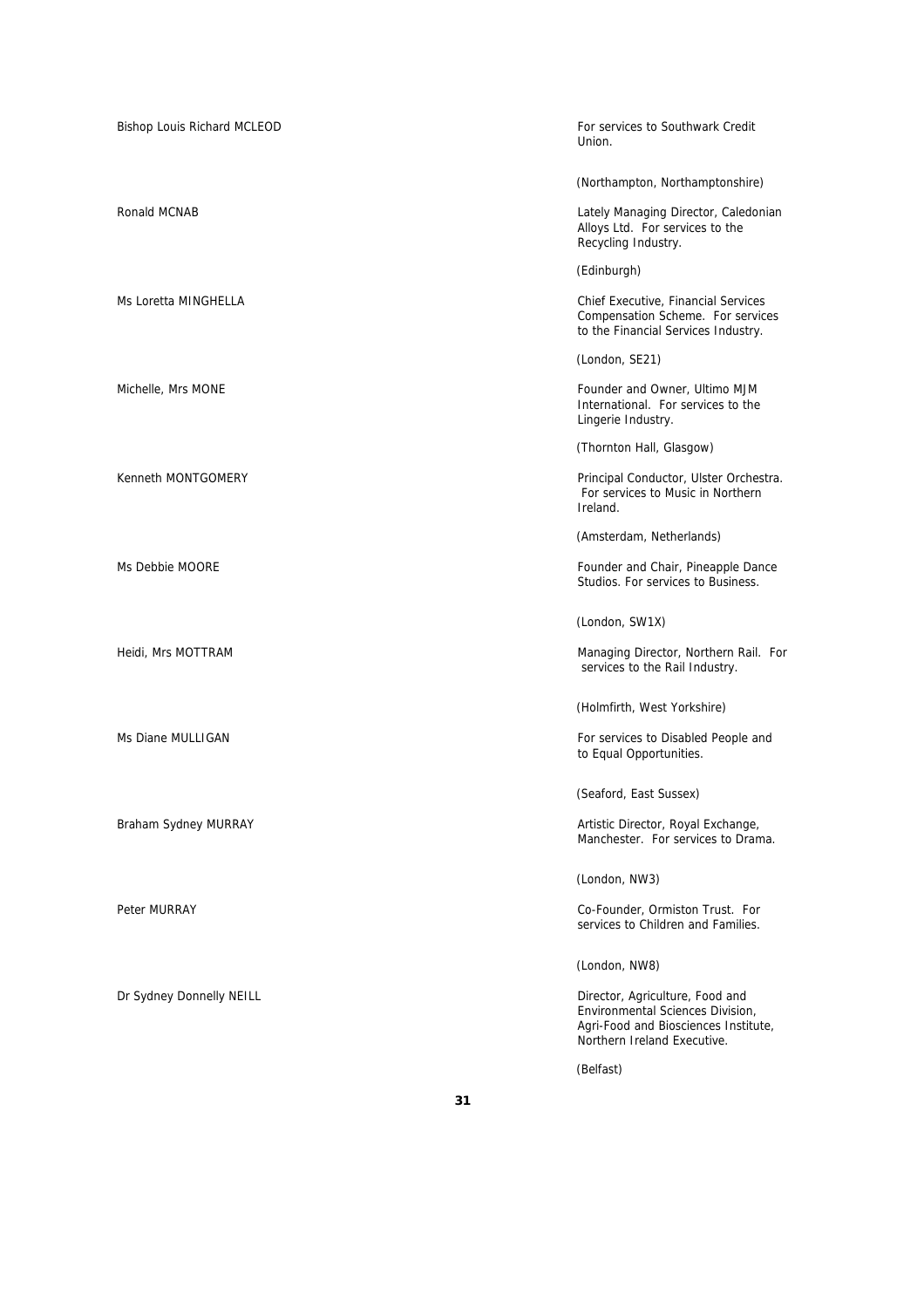| David NIXON                         | Artistic Director, Northern Ballet<br>Theatre. For services to Dance.                                             |
|-------------------------------------|-------------------------------------------------------------------------------------------------------------------|
|                                     | (Leeds, West Yorkshire)                                                                                           |
| Edward James O'GORMAN               | For charitable services to the<br>Foundation for Children with<br>Leukaemia.                                      |
|                                     | (St Albans, Hertfordshire)                                                                                        |
| Gary OLDMAN                         | For public service.                                                                                               |
|                                     |                                                                                                                   |
|                                     | (Buckinghamshire)                                                                                                 |
| Professor Timothy O'RIORDAN, FBA DL | <b>Emeritus Professor of Environmental</b><br>Sciences, University of East Anglia.<br>For services to Sustainable |
|                                     | (Norwich, Norfolk)                                                                                                |
| Dr Jane OVERBURY                    | Principal, Christ the King Sixth Form<br>College, Lewisham, London. For<br>services to Education.                 |
|                                     | (London, SE22)                                                                                                    |
| <b>Richard PARFITT</b>              | Co-Founder, Singer and Guitarist,<br>Status Quo. For services to Music<br>and to Charity.                         |
|                                     | (Uxbridge, Middlesex)                                                                                             |
| Dr Louise Mary PERROTTA             | For public service.                                                                                               |
|                                     | (Hove, East Sussex)                                                                                               |
| Peter PHILLIPSON                    | Chairman, Merlin Entertainments<br>Group. For services to the Leisure<br>Industry.                                |
|                                     | (Sunningdale, Berkshire)                                                                                          |
| Raymond POLLOCK                     | Principal, Banbridge Academy. For<br>services to Education in Northern<br>Ireland.                                |
|                                     | (Craigavon, Armagh)                                                                                               |
| Diane, Mrs POOLE                    | General Manager, Passengers<br>Norfolkline Irish Sea Ferry Services.<br>For services to the Tourist Industry.     |
|                                     | (Carrickfergus, Antrim)                                                                                           |
| Melloney, Mrs POOLE                 | Deputy Director, Legal Services and<br>Governance, Big Lottery Fund. For<br>public service.                       |
|                                     | (Godalming, Surrey)                                                                                               |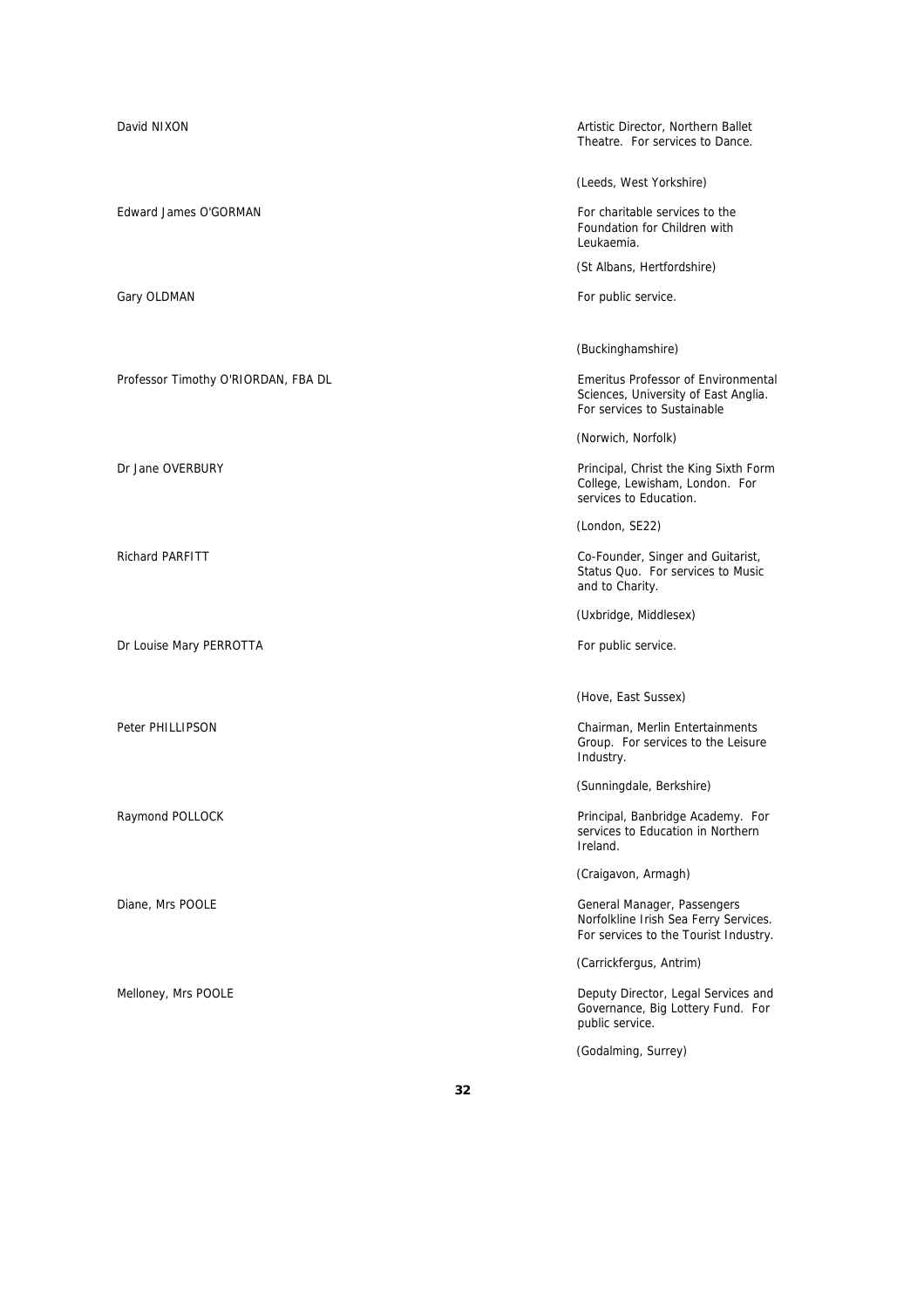| Andrew Richard POPE                 | National Business Crime Partnership<br>Manager, Co-operative Group. For<br>public service.                                           |
|-------------------------------------|--------------------------------------------------------------------------------------------------------------------------------------|
|                                     | (Hartford, Cheshire)                                                                                                                 |
| Ms Rachel PORTMAN                   | Film Composer. For services to<br>Music.                                                                                             |
|                                     | (London, W11)                                                                                                                        |
| <b>Colin PREECE</b>                 | Lately Director, Social Services,<br>Neath Port Talbot. For services to<br>Local Government.                                         |
|                                     | (Bridgend)                                                                                                                           |
| Professor Michael Charles PRESTWICH | Emeritus Professor of History,<br>Durham University. For services to<br>Scholarship.                                                 |
|                                     | (Durham)                                                                                                                             |
| <b>Richard Edward PRIEST</b>        | Chief Executive, Riverside Centre.<br>For services to the community in the<br>Isle of Wight.                                         |
|                                     | (Shanklin, Isle of Wight)                                                                                                            |
| <b>Walter RADER</b>                 | Director, Big Lottery Fund. For<br>services to the community in Northern<br>Ireland.                                                 |
|                                     | (Newtownards, Down)                                                                                                                  |
| Judith, Mrs RAGAN                   | Headteacher, Queensmill Special<br>School for Autism, Hammersmith and<br>Fulham, London. For services to<br>Special Needs Education. |
|                                     | (London, SW10)                                                                                                                       |
| Bernardine, Mrs REES                | Lately Chief Executive, Ceredigion<br>and Pembrokeshire Local Health<br>Board. For services to the NHS in                            |
|                                     | (Ceredigion)                                                                                                                         |
| Raymond Victor REFAUSSE             | Lately Director and Chief Executive,<br>South West College. For services to<br>Further and Higher Education in<br>Northern Ireland.  |
|                                     | (Omagh, Tyrone)                                                                                                                      |
| Professor Margaret REID             | Professor of Women's Health,<br>University of Glasgow. For services<br>to Healthcare and to Higher Education.                        |
|                                     | (Glasgow)                                                                                                                            |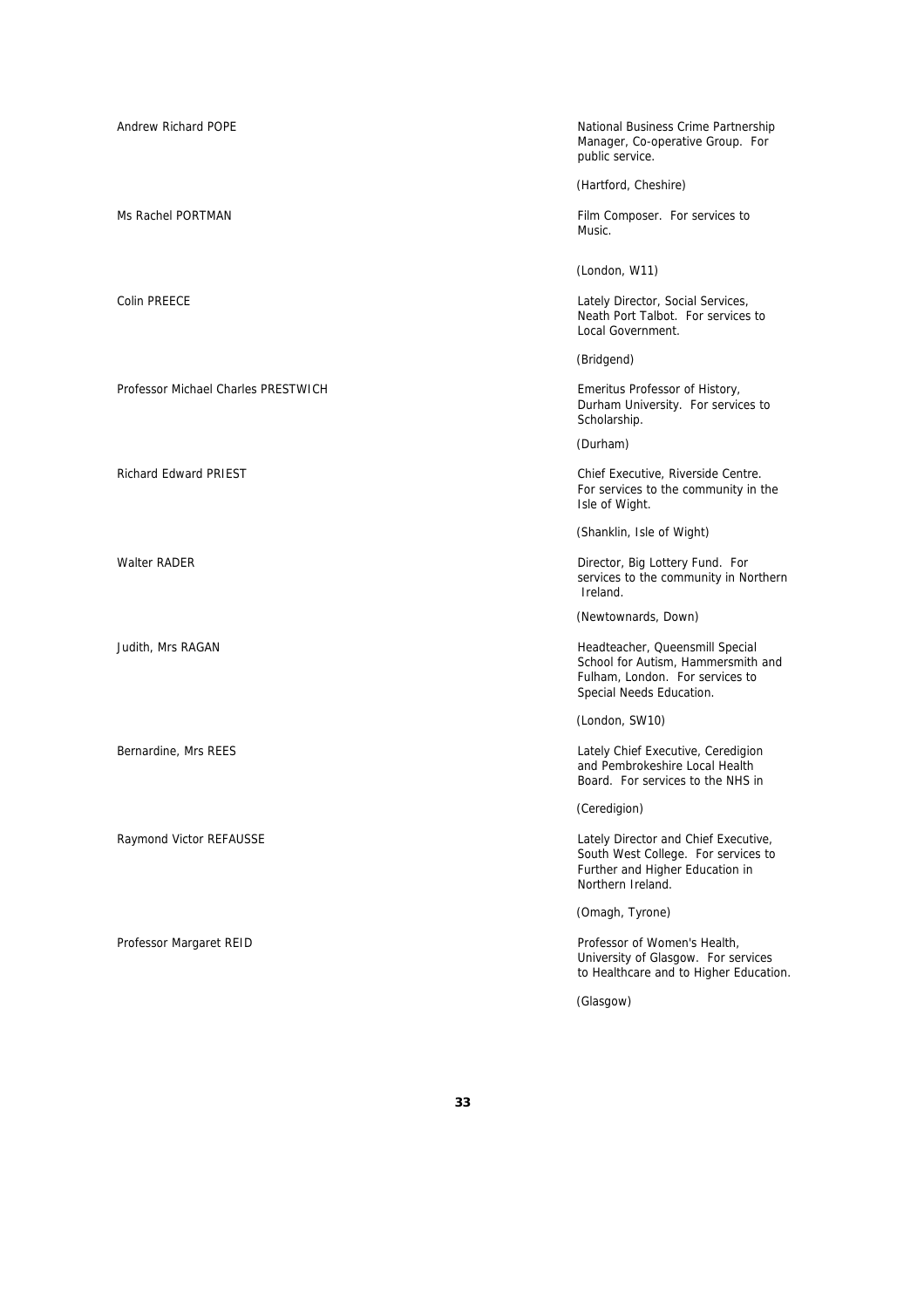Francis Dominic Nicholas Michael ROSSI Co-Founder and Singer, Status Quo.

Ms Lyndy REYNOLDS Lately Deputy Head, Government Legal Service Secretariat, Treasury Solicitor''s Department.

(Surbiton, Surrey)

Ms Menna RICHARDS Director, BBC Wales. For services to Broadcasting.

(Llandaff, Cardiff)

Anne, Mrs ROBERTS Chief Executive, Crossroads Association. For services to Carers.

(Chepstow, Gwent)

Edmund Caerwyn ROBERTS, MBE Chairman, Snowdonia National Park Authority. For services to the community in Gwynedd.

(Harlech, Gwynedd)

Brian Keith ROCKLIFFE **Director, Voluntary Service** Director, Voluntary Service Overseas. For services to International Development.

(Kingston-upon-Thames, Surrey)

For services to Music and to Charity.

(Uxbridge, Middlesex)

John Kenneth ROSTILL Chief Executive, Worcestershire Acute Hospitals NHS Trust. For services to Healthcare.

(Halesowen, West Midlands)

Henry James Griffin RUSSELL **Contract Contract Contract Contract Contract** Lately Chairman, National Association of General Commissioners. For public service.

(Oxfordshire)

Professor Edward SALLIS **Principal and Chief Executive**, Highlands College, Jersey. For services to Education.

(Jersey, Channel Islands)

Sujinder Singh SANGHA Principal, Stockton Riverside College, County Durham. For services to local and national Further Education.

(Stockton on Tees, Durham)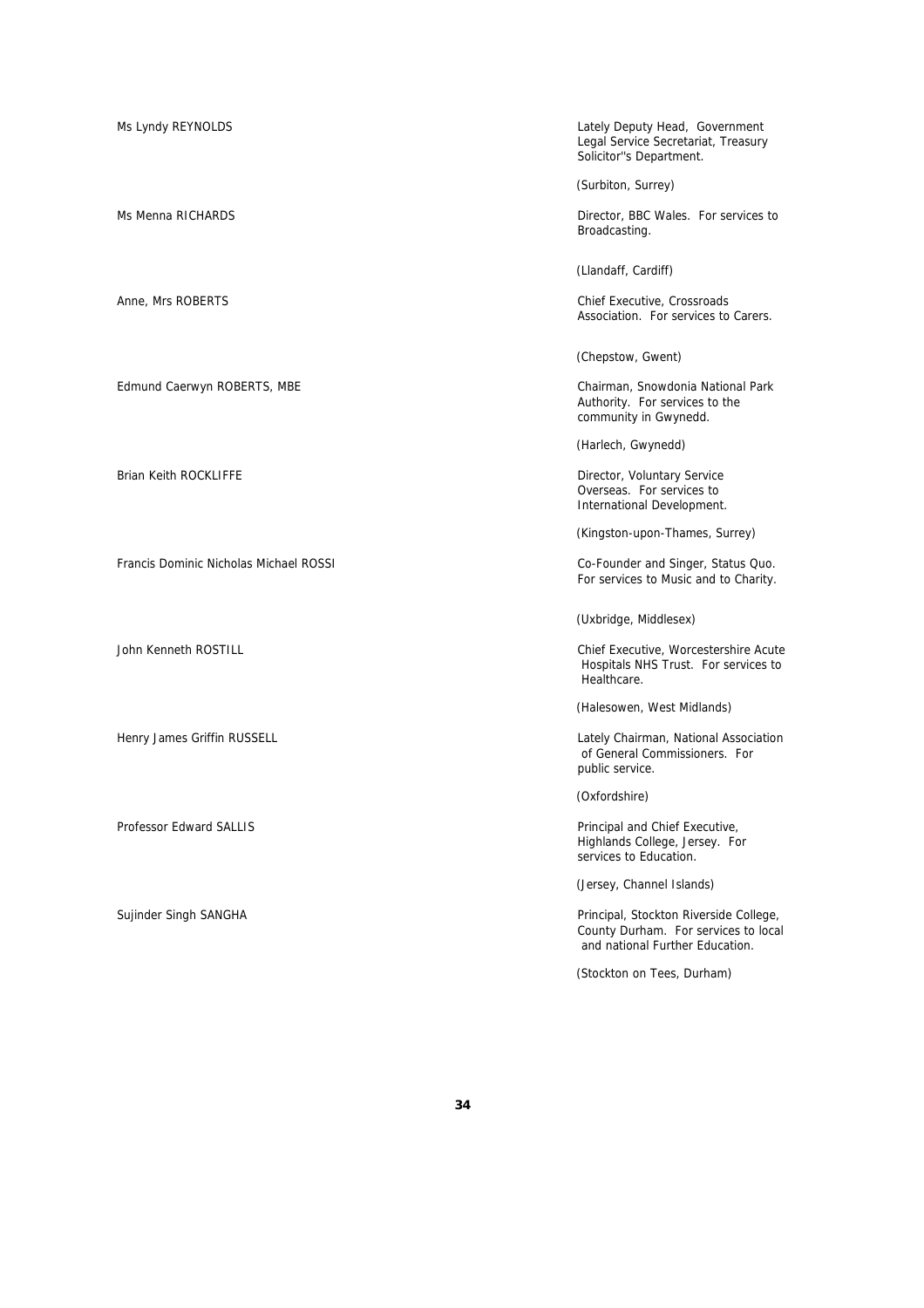| Professor Danny SAUNDERS        | Professor and Head of the Centre for<br>Lifelong Learning, University of<br>Glamorgan. For services to Higher<br><b>Education in Wales.</b> |
|---------------------------------|---------------------------------------------------------------------------------------------------------------------------------------------|
|                                 | (Dinas Powys, Vale of Glamorgan)                                                                                                            |
| Professor Joseph Maurice SAVAGE | Consultant Paediatric Nephrologist,<br>Royal Belfast Hospital for Sick<br>Children. For services to Medicine.                               |
|                                 | (Belfast)                                                                                                                                   |
| Gordon SCOTT                    | For services to Regeneration in South<br>Yorkshire.                                                                                         |
|                                 | (Richmond, North Yorkshire)                                                                                                                 |
| Jane Antoinette, Mrs SCOTT      | Leader, Wiltshire Council. For<br>services to Local Government.                                                                             |
|                                 | (Chippenham, Wiltshire)                                                                                                                     |
| Ahmad SHAHZAD                   | For services to Black and Minority<br>Ethnic People.                                                                                        |
|                                 | (London, NW10)                                                                                                                              |
| Ghulam Rasul SHAHZAD            | For services to Social Housing and to<br>the community in Rochdale.                                                                         |
|                                 | (Rochdale, Lancashire)                                                                                                                      |
| Peter SHELDON                   | For services to the Jewish community.                                                                                                       |
|                                 | (London, N3)                                                                                                                                |
| Miss Julie May SHENTON          | Departmental Strategic Business<br>Continuity Manager, Department for<br>Work and Pensions.                                                 |
|                                 | (Preston, Lancashire)                                                                                                                       |
| Dr David SIBBALD                | Chairman, Sumerian Networks. For<br>charitable services in Scotland and<br>Overseas.                                                        |
|                                 | (Glasgow)                                                                                                                                   |
| Alice, Mrs SLUCKIN              | Chair, Selective Mutism Information<br>and Research Association. For<br>services to Children and Families.                                  |
|                                 | (Leicester, Leicestershire)                                                                                                                 |
| John Thomas SMITH               | Lately Principal, Burnley College. For<br>services to Further Education.                                                                    |
|                                 | (Rossendale, Lancashire)                                                                                                                    |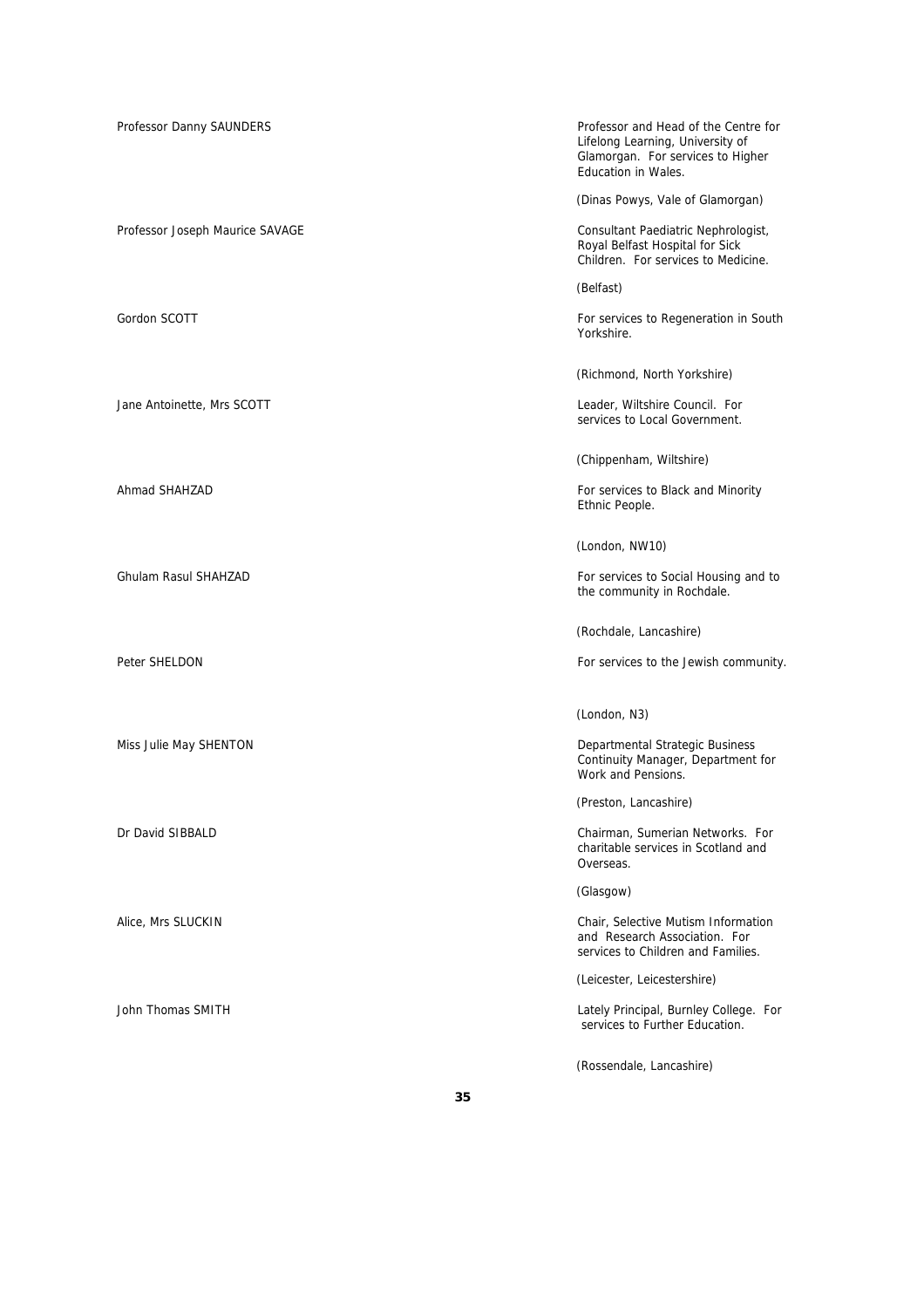Ms Laraine SMITH **Principal**, Uxbridge College. For services to Further Education. (London, W3) Peter Arthur SMITH For services to the Optometric Profession. (Holmfirth, West Yorkshire) Gerard SMYTH For services to the Police in the North For services to the Police in the North East. (Hull, East Riding of Yorkshire) Margaret, Mrs SNOWDON Chair, Pensions Advisory Service. For services to Pensioners. (Daventry, Northamptonshire) The Honourable Rupert Christopher SOAMES Chief Executive Officer, Aggreko plc. For services to the Power Industry. (Glasgow) Pauline Joan, Mrs SPENCER Lately Head, Victim and Witness Care Delivery Unit, Crown Prosecution Service. (Northumberland) Eric SPICER For services to the services to the services to the services to the services to the services to the Telecommunications Industry. (Woodbridge, Suffolk) The Right Reverend James Theophilus STAPLETON For services to Inter-Faith and Community Relations in Nottingham. (Nottingham, Nottinghamshire) Dr Miriam STOPPARD **For services to Healthcare and to** Charity. (London, W1K) Professor David STOREY **No. 2018** 2019 12:30 Lately Director, Centre for Small and Medium Enterprise, Warwick Business School. For services to Business. (Kennilworth, Warwickshire) Stephen SZEMERENYI Pay and Conditions Specialist, Association of School and College Leaders. For services to Education. (London, NW7)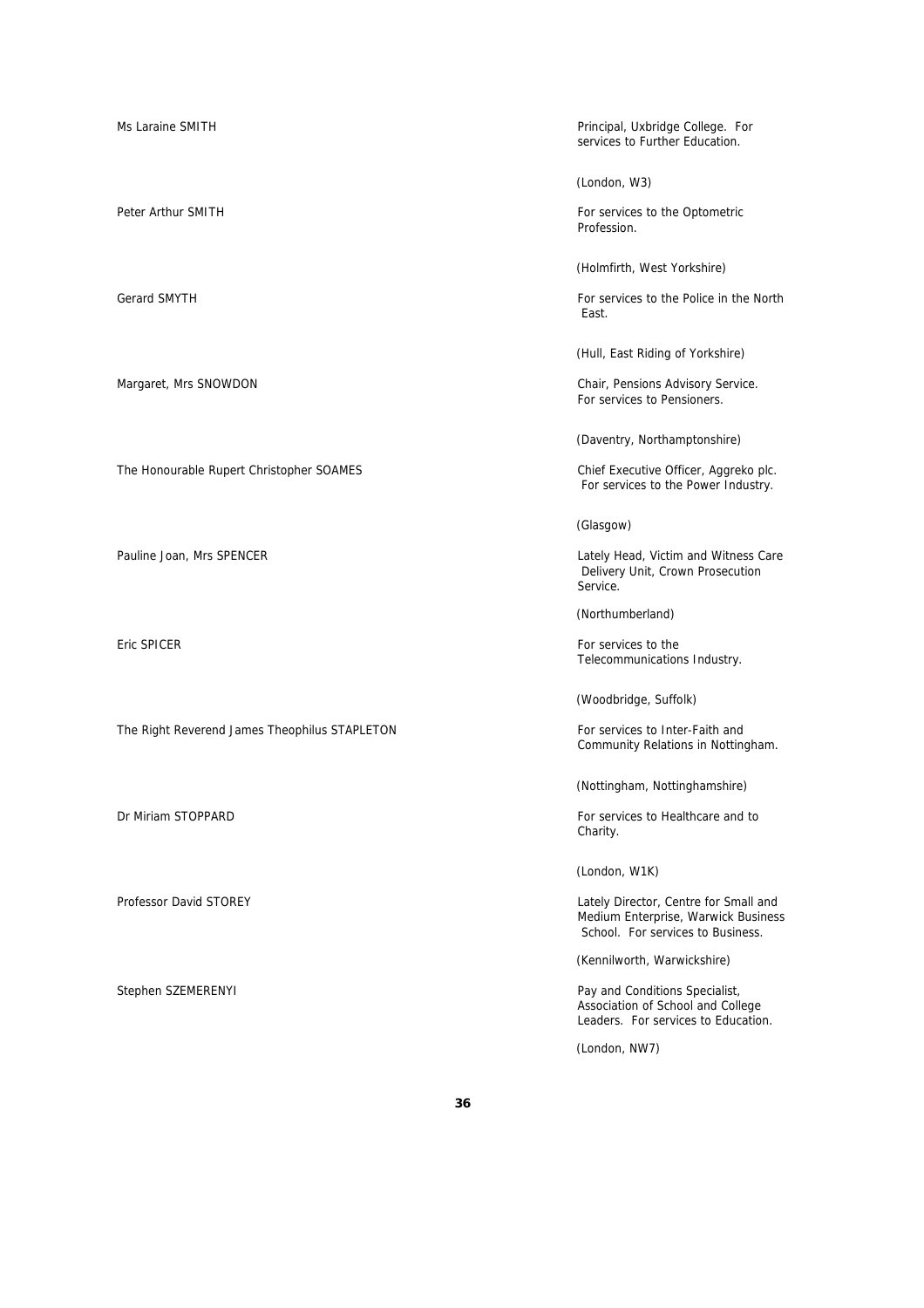| Alexander TAIT              | Lately Governing Governor, HM<br>Young Offenders' Institution<br>Castington, Northumberland, HM<br>Prison Service, Ministry of Justice.              |
|-----------------------------|------------------------------------------------------------------------------------------------------------------------------------------------------|
|                             | (Morpeth, Northumberland)                                                                                                                            |
| Jeremy James TAYLOR         | For services to Young People and to<br>Musical Theatre.                                                                                              |
|                             | (London, SW20)                                                                                                                                       |
| David Ralph THOMPSON        | Governor HM Prison Frankland,<br>Durham, HM Prison Service, Ministry<br>of Justice.                                                                  |
|                             | (Durham)                                                                                                                                             |
| Ms Gillian Jane THOMPSON    | Lately Chief Executive, Accountant in<br>Bankruptcy, Scottish Executive.                                                                             |
|                             | (Midlothian)                                                                                                                                         |
| Cyrus TODIWALA, MBE         | Proprietor and Executive Chef, Café<br>Spice Namasté Restaurant Group.<br>For services to the Hospitality                                            |
|                             | (London, E9)                                                                                                                                         |
| Iqbal WAHHAB                | Chairman, Department for Work and<br>Pension, Ethnic Minority Advisory<br>Group. For public service and for<br>services to the Hospitality Industry. |
|                             | (London, SE1)                                                                                                                                        |
| Ms Amanda Jane WAKELEY      | Designer. For services to the Fashion<br>Industry.                                                                                                   |
|                             | (London, SW3)                                                                                                                                        |
| Professor Janet Anne WALKER | Deputy Chair, Social Security<br>Advisory Committee. For public<br>service.                                                                          |
|                             | (Newcastle upon Tyne, Tyne and                                                                                                                       |
| James Arneil WARDROP, DL    | For services to the community in<br>Renfrewshire.                                                                                                    |
|                             | (Paisley, Renfrewshire)                                                                                                                              |
| Caroline, Mrs WATERS        | Director, People and Policy for BT<br>Group. For services to Diversity and<br>to Equal Opportunities.                                                |

(Bedfordshire)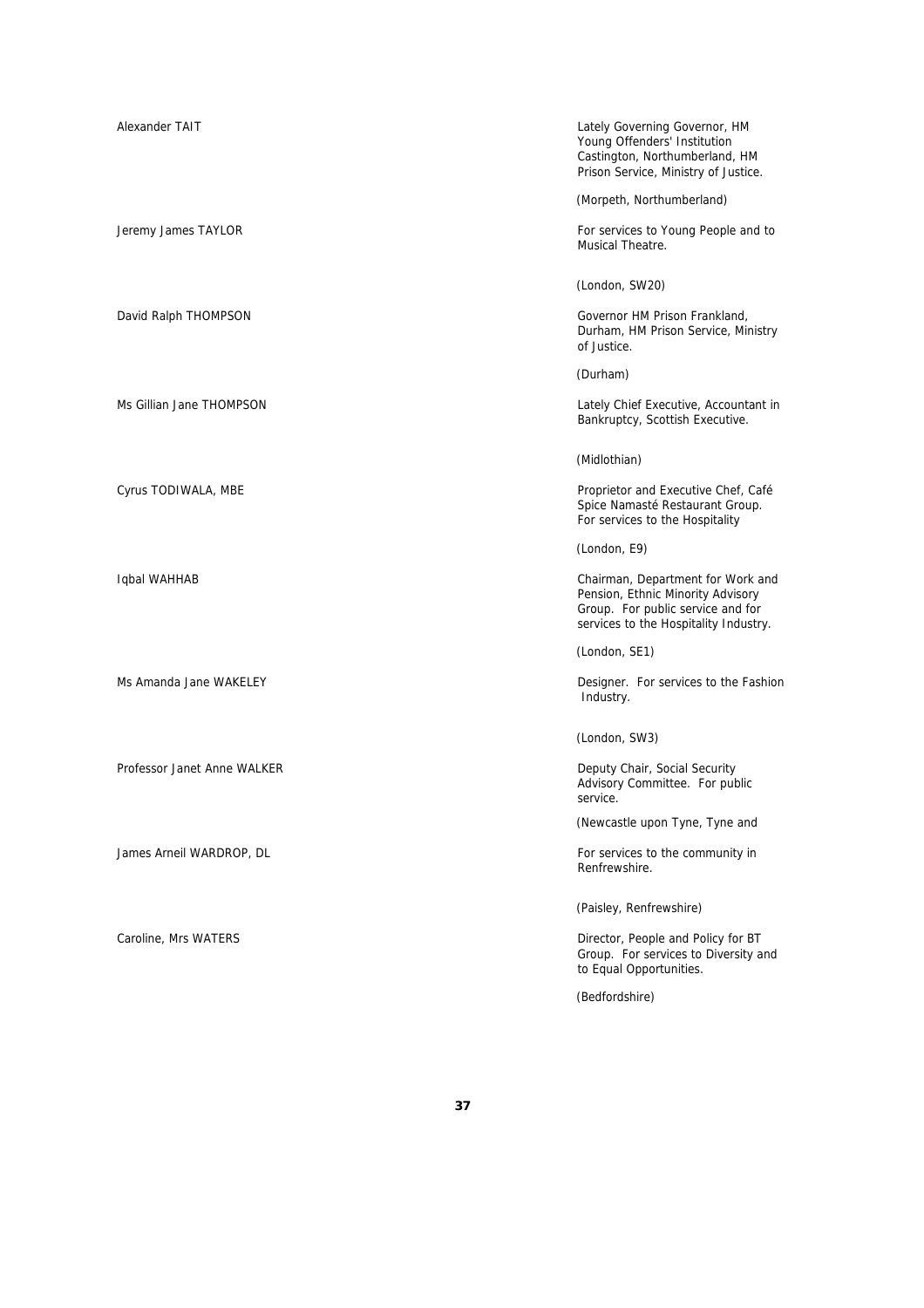| Norma Anne, Mrs WATSON                       | For services to Education in Scotland.                                                                                                                 |
|----------------------------------------------|--------------------------------------------------------------------------------------------------------------------------------------------------------|
|                                              |                                                                                                                                                        |
|                                              | (Broxburn, West Lothian)                                                                                                                               |
| Dr. John Alexander WATT                      | Director of Strengthening<br>Communities, Highlands and Islands<br>Enterprise. For services to                                                         |
|                                              | (Inverness)                                                                                                                                            |
| Professor Maureen WAYMAN                     | Lately Pro-Vice-Chancellor and Dean,<br>Art and Design, Manchester<br>Metropolitan University. For services<br>to local and national Higher Education. |
|                                              | (Bretton, Flintshire)                                                                                                                                  |
| John WILKINSON                               | Chief Exectuive, Ecuomed. For<br>services to the Healthcare Industry.                                                                                  |
|                                              | (Harpenden, Hertfordshire)                                                                                                                             |
| Mark Roger WILKINSON                         | For services to the Furniture Industry<br>and to Charity.                                                                                              |
|                                              | (Chippenham, Wiltshire)                                                                                                                                |
| Susan Jean, Mrs WILLAN                       | Lately Inspector, Estyn (Her<br>Majesty's Inspectorate for Education<br>and Training in Wales). For services                                           |
|                                              | (Chester, Cheshire)                                                                                                                                    |
| Professor Richard James Willson WILLIAMS, TD | Consultant Psychiatrist, Child and<br>Adolescent Aneurin Bevan Health<br>Board. For services to Medicine.                                              |
|                                              | (Bristol)                                                                                                                                              |
| Jessie, Mrs WOJCIECHOWSKI                    | Headteacher, Borestone Primary<br>School, Stirling. For services to<br>Education.                                                                      |
|                                              | (Falkirk, Stirling and Falkirk)                                                                                                                        |
| Professor Charles Roland WOLF                | Director, Biomedical Research Centre,<br>University of Dundee. For services<br>to Science.                                                             |
|                                              | (Perth, Perth and Kinross)                                                                                                                             |
| David Mark WOOD                              | Chief Executive, ATTEND. For<br>services to the Voluntary Sector.                                                                                      |
|                                              | (Westcliff-on-Sea, Essex)                                                                                                                              |
| Eric WOOD, DL                                | For services to Education and to the<br>community in Warwickshire.                                                                                     |
|                                              | (Rugby, Warwickshire)                                                                                                                                  |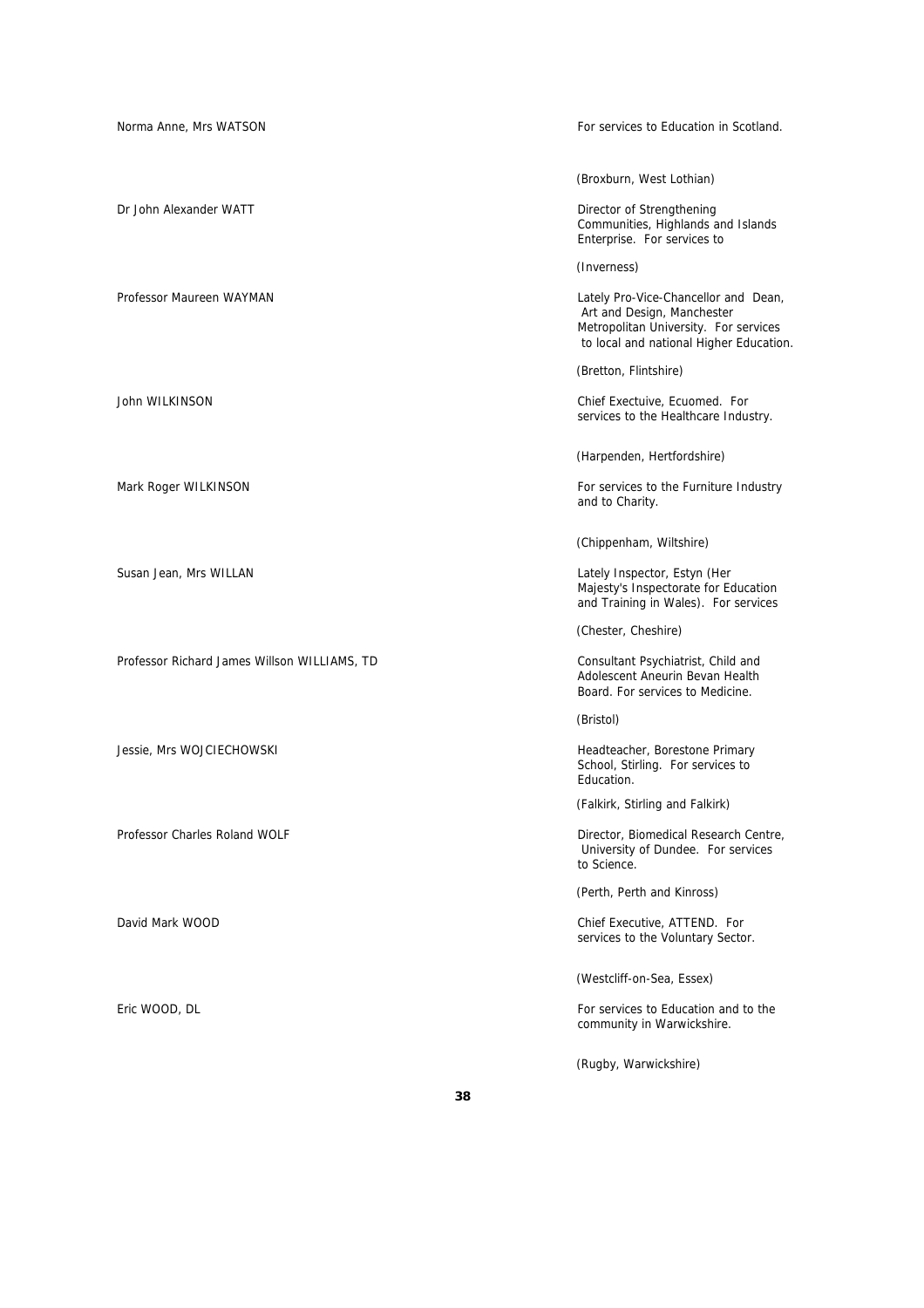Thomas Greenaway WOODS **For public service**.

(CHECK REQUIRED)

Ms Louise WRIGHT Fraud and Error Consultant, Department for Work and Pensions.

(London, SW18)

Stephen Frederick WRIGHT **Head, Business, Improvement and** Support Team, London, Valuation Office Agency, HM Revenue and

(Winchester, Hampshire)

Woon Wing YIP Chairman, Wing Yip plc. For services to the Oriental Food Industry.

(Birmingham, West Midlands)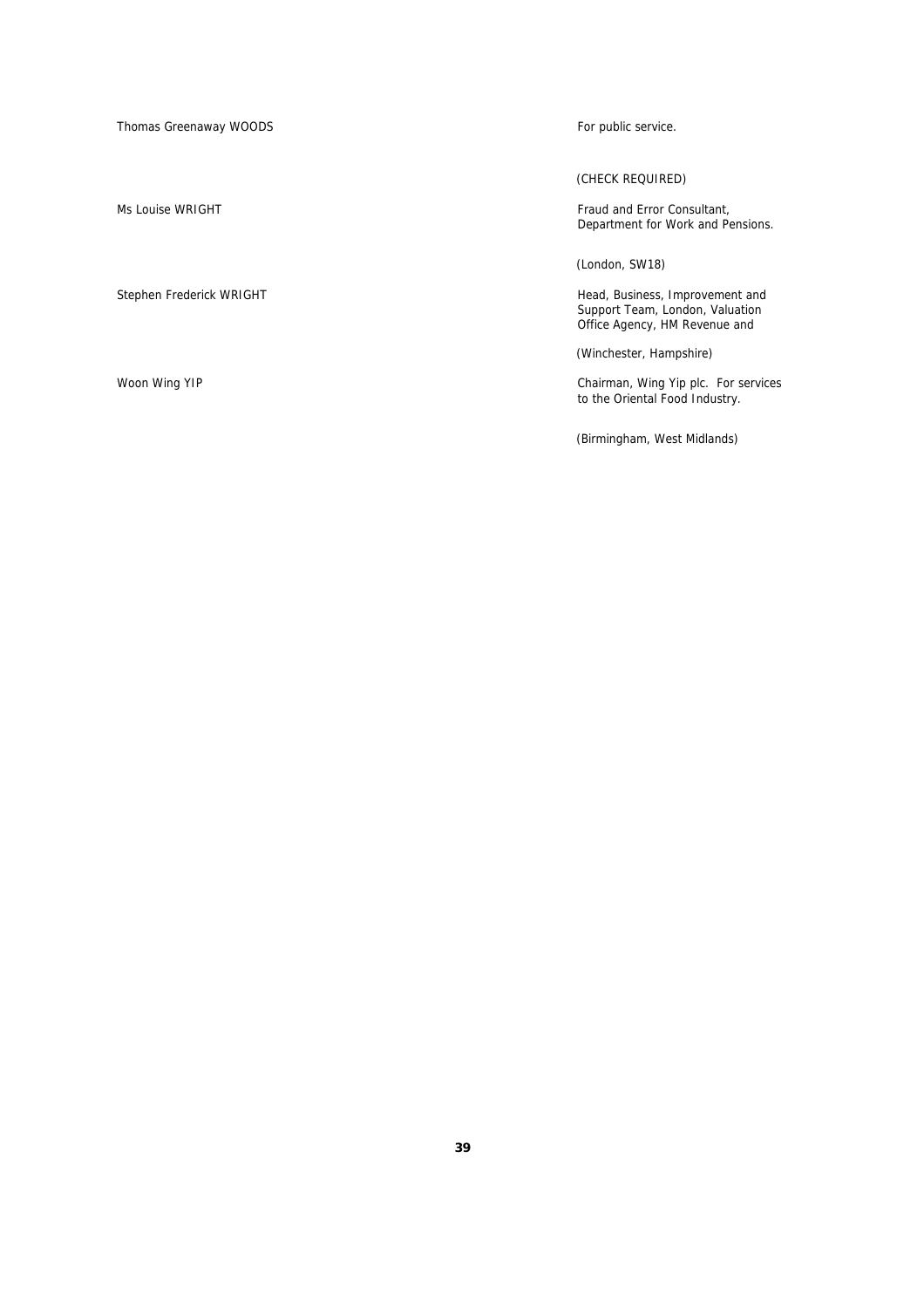# **Order of the British Empire**

## **Members of the Order of the British Empire**

| Gwendolen June, Mrs ABRAHAM | For services to the community in<br>Braunstone, Leicestershire.                                                                 |
|-----------------------------|---------------------------------------------------------------------------------------------------------------------------------|
|                             | (Leicestershire)                                                                                                                |
| Hemant ACHARYA              | Policy Adviser, Office of the Third<br>Sector, Cabinet Office.                                                                  |
|                             | (Stanmore, Middlesex)                                                                                                           |
| Samuel ADAIR                | Director, Waterside Credit Union Ltd.<br>For services to the Financial Services<br>Industry in Northern Ireland.                |
|                             | (Londonderry)                                                                                                                   |
| Valerie Edith, Mrs ADAMS    | Principal, Lisbellaw Primary School.<br>For services to Education in Northern<br>Ireland.                                       |
|                             | (Fivemiletown, Tyrone)                                                                                                          |
| Manus Blake ADAMSON         | Chairman, Adamson Group and<br>Executive Chairman, Construction<br>Confederation. For services to the<br>Construction Industry. |
|                             | (Preston, Lancashire)                                                                                                           |
| Robin AGASCAR               | For voluntary service to the Police in<br>Gloucester.                                                                           |
|                             | (Gloucester, Gloucestershire)                                                                                                   |
| Matilda, Mrs AKHIGBE        | Communications Officer, Local<br>Compliance, London, HM Revenue<br>and Customs.                                                 |
|                             | (Chislehurst, Kent)                                                                                                             |
| Ms Foluke AKINLOSE          | Founder and Editor, Precious Online.<br>For services to the Creative<br>Industries.                                             |
|                             | (London, SE1)                                                                                                                   |
| Gerald AKROYD               | For voluntary service to Mountain<br>Rescue in Scotland.                                                                        |
|                             | (Isle of Skye, Inverness-shire)                                                                                                 |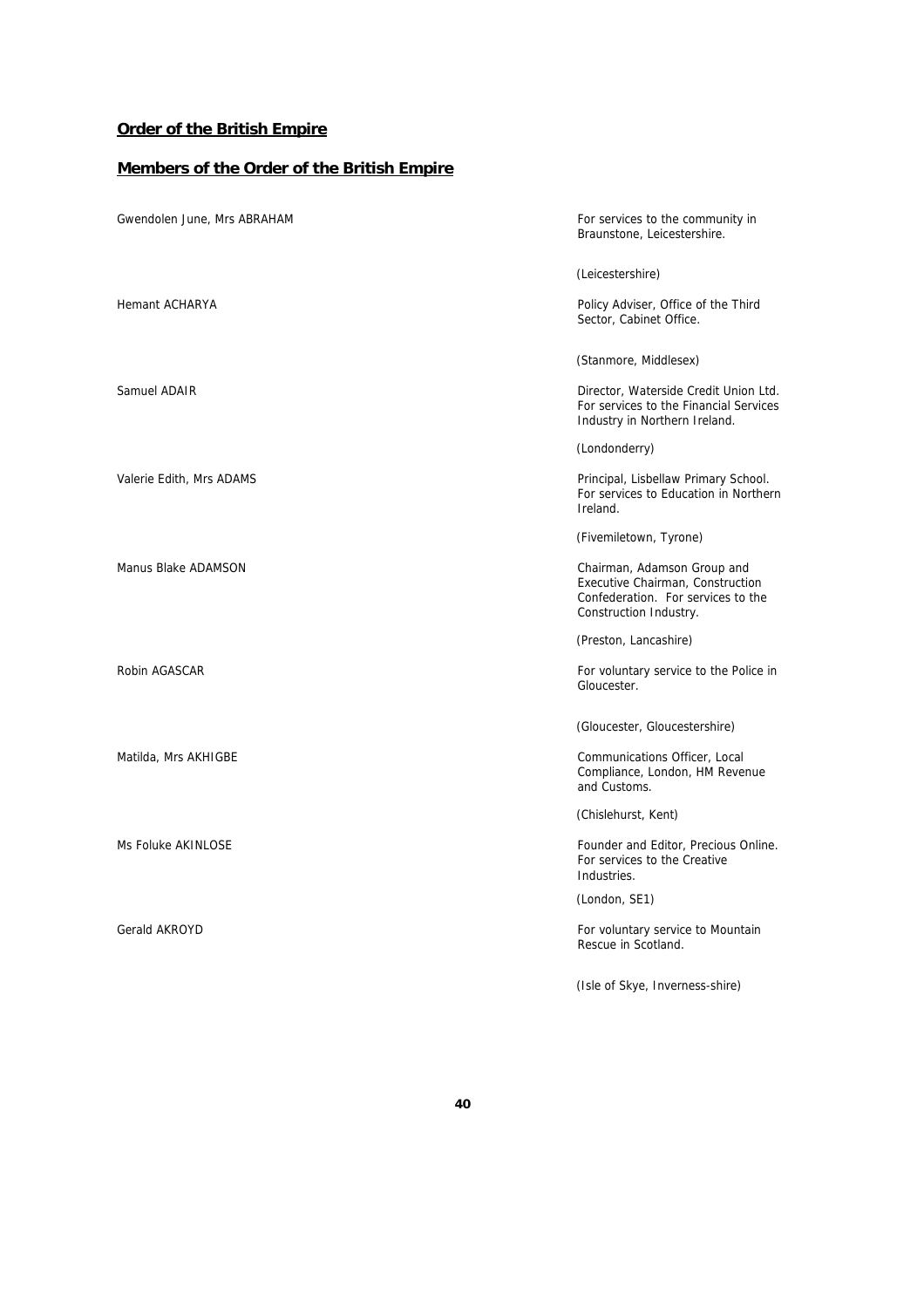| Anthony John ALDERMAN       | Special Constable, Avon and<br>Somerset Constabulary. For<br>voluntary service to the Police.                              |
|-----------------------------|----------------------------------------------------------------------------------------------------------------------------|
|                             | (Taunton, Somerset)                                                                                                        |
| Ms Angela Cecile ALESSENDRE | Founder, Alessendre Special Needs<br>Dance School and the Larondina<br>Dance Company. For services to                      |
|                             | (London, SW11)                                                                                                             |
| Anne Maria Palma, Mrs ALLAN | Deputy Headteacher, Inverclyde<br>Academy, Greenock. For services to<br>Education.                                         |
|                             | (Inverclyde)                                                                                                               |
| Dr Geoffrey Walter ALLAN    | For services to the community in<br>Kirkintilloch, Dunbartonshire.                                                         |
|                             | (Kirkintilloch, Dunbartonshire)                                                                                            |
| Shulah, Mrs ALLAN           | Lately Director, Edinburgh Voluntary<br>Organisations Council. For services<br>to the Voluntary Sector.                    |
|                             | (Edinburgh)                                                                                                                |
| Lynda, Mrs ALLEN            | Chair of Governors, Sir John Deane"s<br>Sixth Form College, Northwich,<br>Cheshire. For voluntary service to<br>Education. |
|                             | (Northwich, Cheshire)                                                                                                      |
| <b>Andrew Paul ANDREWS</b>  | For voluntary service to St John<br>Ambulance Brigade.                                                                     |
|                             | (London, SW15)                                                                                                             |
| John Charles ANKCORN        | President, Birmingham Crisis Centre.<br>For voluntary service to Victims of<br>Domestic Violence.                          |
|                             | (Birmingham, West Midlands)                                                                                                |
| Linda Joyce, Mrs ANSELL     | For charitable services in Southend-<br>on-Sea, Essex.                                                                     |
|                             | (Southend on Sea, Essex)                                                                                                   |
| Miss Kerry ANTHONY          | Chief Executive, DePaul Northern<br>Ireland. For services to Social Housing                                                |
|                             | (Belfast)                                                                                                                  |
| David ARCHBOLD              | For services to the Water Industry in<br>the North East.                                                                   |
|                             | (Morpeth, Northumberland)                                                                                                  |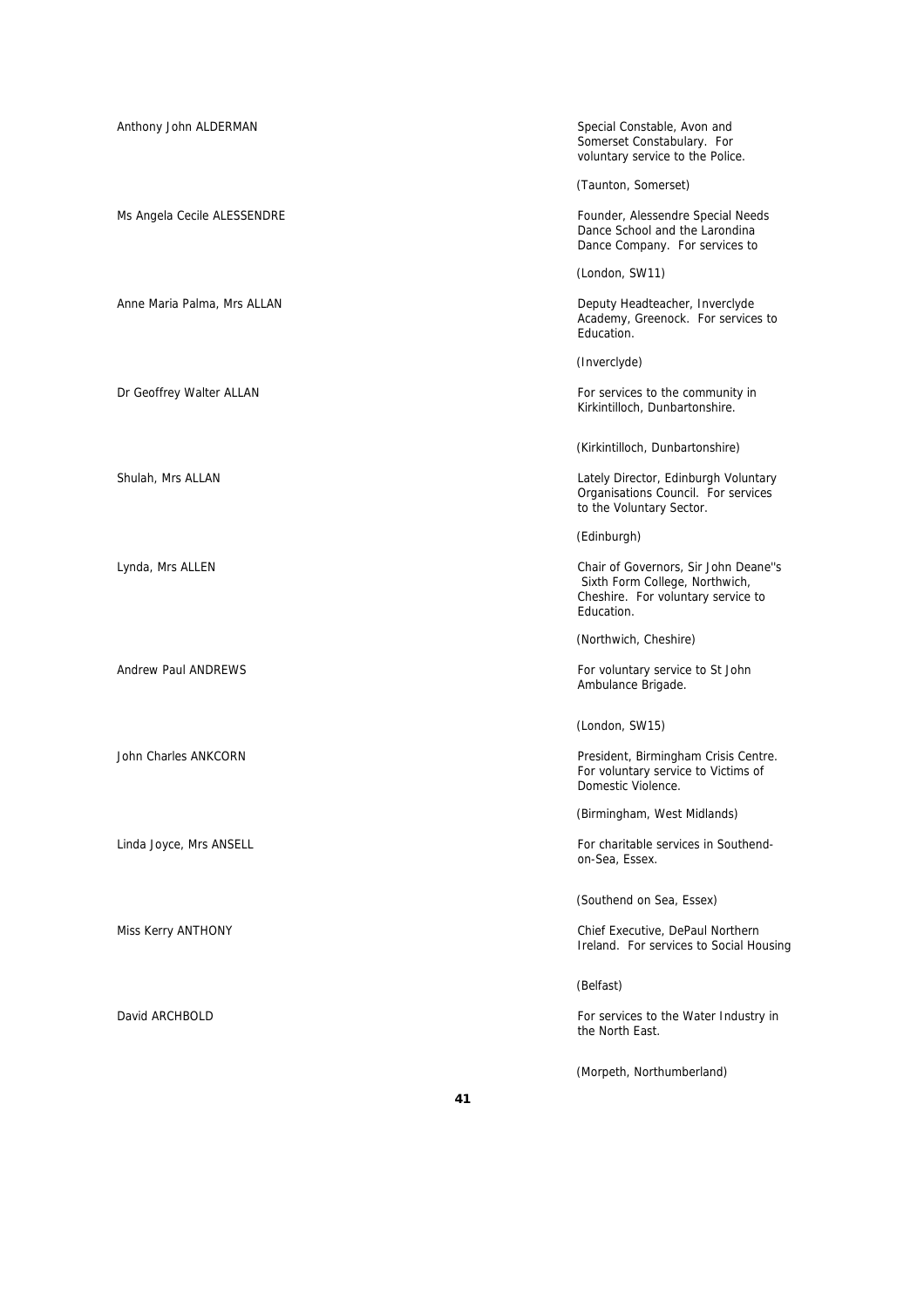| James ARMITAGE              | For services to the Royal Mail and to<br>the community in the West Midlands.                              |
|-----------------------------|-----------------------------------------------------------------------------------------------------------|
|                             | (Birmingham, West Midlands)                                                                               |
| Carol, Mrs ARMSTRONG        | Claims Receipts Manager, Benefits<br>and Credits Operations, Washington,<br>Tyne and Wear, HM Revenue and |
|                             | (Sunderland, Tyne and Wear)                                                                               |
| Mohammed ASLAM              | <b>Executive Chef and Managing</b><br>Director, Aagrah Group of<br>Restaurants. For services to the       |
|                             | (Shipley, West Yorkshire)                                                                                 |
| Jean, Mrs ATKINSON          | Lately Staff Side Chair, UNISON,<br>Mersey Care NHS Trust. For<br>services to the NHS.                    |
|                             | (Bebington, Wirral)                                                                                       |
| Barbara May, Mrs AUSTIN     | For services to the community in<br>Lyme Regis, Dorset.                                                   |
|                             | (Lyme Regis, Dorset)                                                                                      |
| Kenneth Edwin AYERS         | For services to the City of London<br>Corporation.                                                        |
|                             | (London, EC2Y)                                                                                            |
| Gloria, Mrs BAILEY          | For services to the community in<br>Lambeth, South London.                                                |
|                             | (Surrey)                                                                                                  |
| Joan Debra, Mrs BAILEY      | For services to Youth Justice in Luton,<br>Bedfordshire.                                                  |
|                             | (Luton, Bedfordshire)                                                                                     |
| Sharon Gail, Mrs BAILEY, JP | Head of Service Learning Disabilities,<br>Birmingham City Council. For<br>services to Local Government.   |
|                             | (Birmingham, West Midlands)                                                                               |
| Lilian, Mrs BAKER           | For services to Mental Healthcare in<br>the Wirral.                                                       |
|                             | (Wirral, Cheshire)                                                                                        |
| Warner James BAKER          | Special Constable, Hampshire<br>Constabulary. For voluntary service<br>to the Police.                     |
|                             | (Southampton, Hampshire)                                                                                  |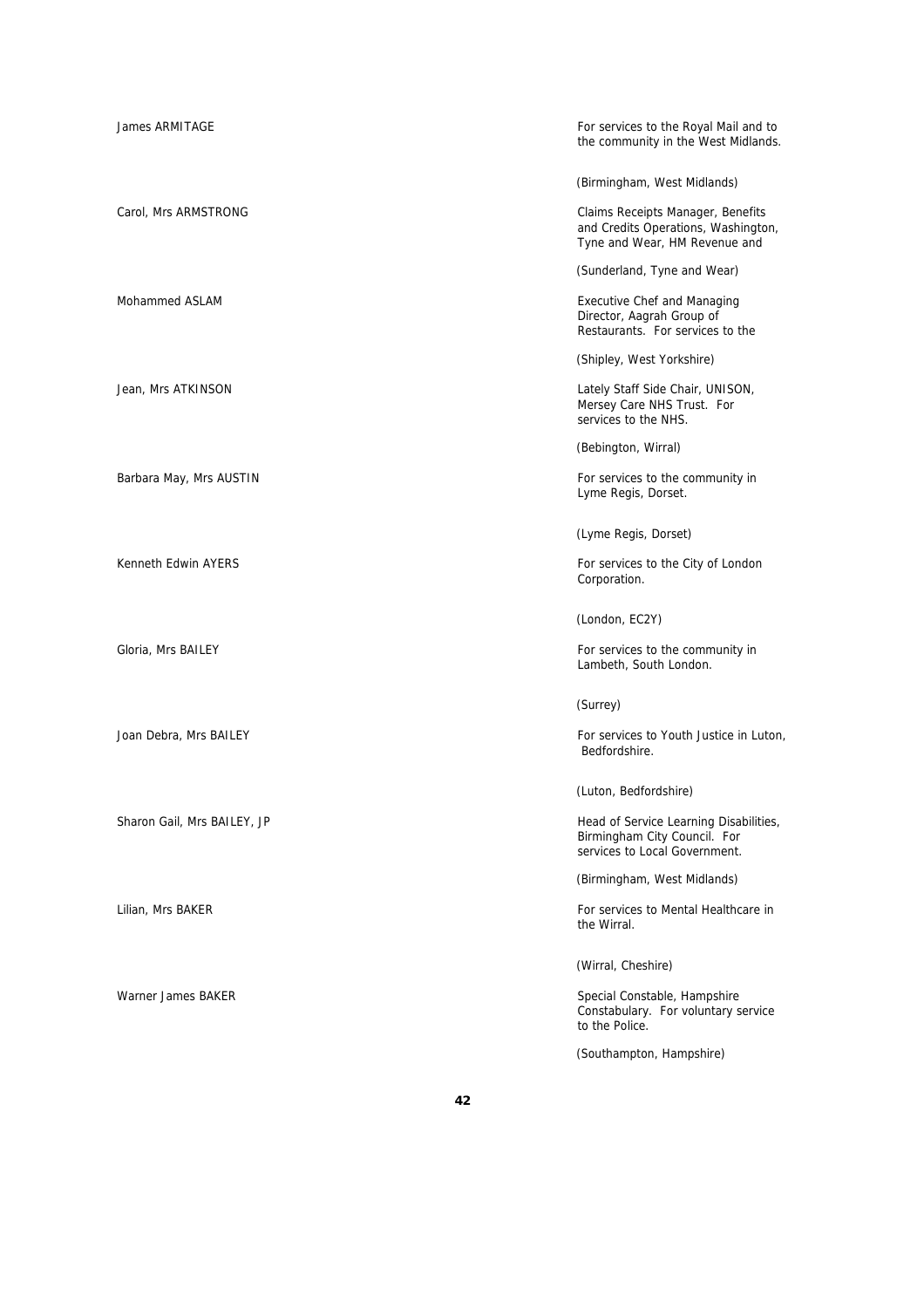| Robert Henry BALL           | For services to Young People in<br>Exeter, Devon.                                                     |
|-----------------------------|-------------------------------------------------------------------------------------------------------|
|                             | (Exeter, Devon)                                                                                       |
| Susan, Mrs BANTON           | Director, Steps Charity Worldwide.<br>For services to People with Skeletal<br>Disabilities.           |
|                             | (Cheshire)                                                                                            |
| Ramanbhai BARBER            | For services to the Asian community<br>in Leicester.                                                  |
|                             | (Leicester, Leicestershire)                                                                           |
| Grace, Mrs BARNETT          | For services to the community in<br>Failsworth, Oldham.                                               |
|                             | (Greater Manchester)                                                                                  |
| Norman BARRETT              | Circus Ringmaster. For services to<br>Entertainment.                                                  |
|                             | (Blackpool, Lancashire)                                                                               |
| Derek Anthony BARTLEY       | For services to the Midland<br>Association of Mountaineering and to<br>Rhyl Music Club, Denbighshire. |
|                             | (Rhyl, Denbighshire)                                                                                  |
| Miss Luella Dayrell BARTLEY | Designer. For services to the Fashion<br>Industry.                                                    |
|                             | (Bodmin, Cornwall)                                                                                    |
| Patricia, Mrs BATE          | For services to the community in<br>Warrington, Cheshire.                                             |
|                             | (Warrington, Cheshire)                                                                                |
| Thomas Frederick BEESLEY    | For services to the community in<br>Halewood, Liverpool.                                              |
|                             | (Liverpool, Merseyside)                                                                               |
| Antony Romer BEEVOR         | For voluntary service to Fairbridge<br>youth organisation.                                            |
|                             | (London, SW6)                                                                                         |
| Gulrook, Mrs BEGUM          | For services to Disabled Bangladeshi<br>People in Tower Hamlets, London.                              |
|                             | (London, E17)                                                                                         |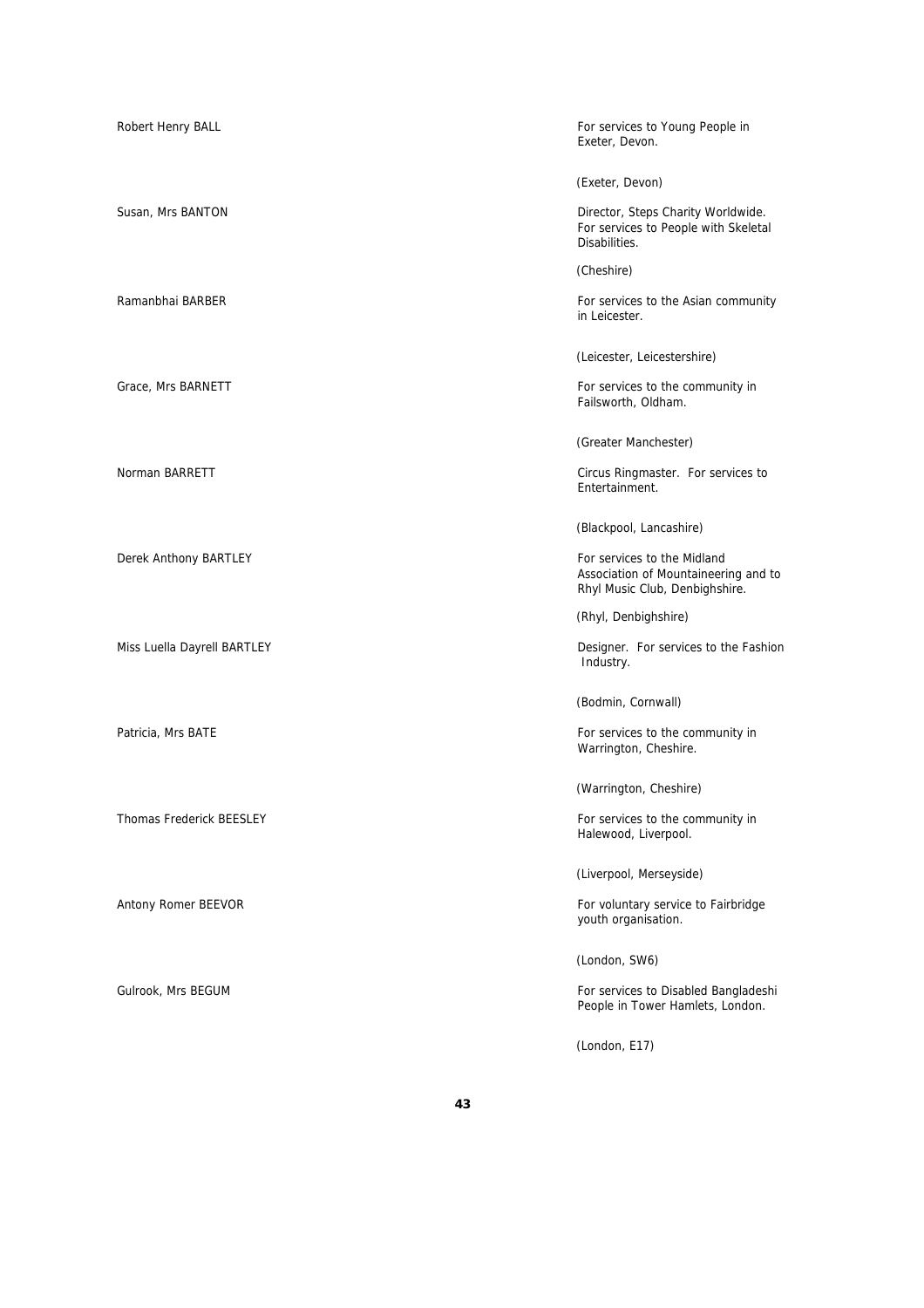| Stephen Avery BELL              | Managing Director, Davy Roll<br>Company. For services to Business<br>in the North East.                                                     |
|---------------------------------|---------------------------------------------------------------------------------------------------------------------------------------------|
|                                 | (South Shields, Tyne and Wear)                                                                                                              |
| Mavis, Mrs BENT                 | For voluntary service to Swimming<br>and Water Polo in Greater Manchester.                                                                  |
|                                 | (Tyldesley, Greater Manchester)                                                                                                             |
| John Alfred BIGNY               | For services to Edenbridge and<br><b>District Rail Travellers' Association</b><br>Kent.                                                     |
|                                 | (Kent)                                                                                                                                      |
| Dr Charles William Handley BIRD | General Medical Practitioner and<br>Strategic Health Adviser to Natural<br>England. For services to Healthcare<br>and to Physical Activity. |
|                                 | (Henley, Oxfordshire)                                                                                                                       |
| Helen, Mrs BIRD                 | For services to the community in<br>Hastings, East Sussex.                                                                                  |
|                                 | (St Leonards-on-Sea, East Sussex)                                                                                                           |
| <b>Arthur BIRKBY</b>            | For services to the community in<br>Runnymede, Surrey.                                                                                      |
|                                 | (Addlestone, Surrey)                                                                                                                        |
| Paul BLAKEY                     | For services to Community Safety in<br>Halifax.                                                                                             |
|                                 | (Halifax, West Yorkshire)                                                                                                                   |
| Alan BLOCKSIDGE                 | Officer, HM Prison Manchester, HM<br>Prison Service, Ministry of Justice.                                                                   |
|                                 | (Manchester, Greater Manchester)                                                                                                            |
| June, Mrs BLOOM                 | For services to the community in<br>Treeton, South Yorkshire.                                                                               |
|                                 | (Rotherham, South Yorkshire)                                                                                                                |
| Roy BLOOM                       | For services to the community in<br>Treeton, South Yorkshire.                                                                               |
|                                 | (Rotherham, South Yorkshire)                                                                                                                |
| Elizabeth Ann, Mrs BOSWELL      | For services to the community in<br>Sheerness, Kent.                                                                                        |
|                                 | (Sheerness, Kent)                                                                                                                           |

**44**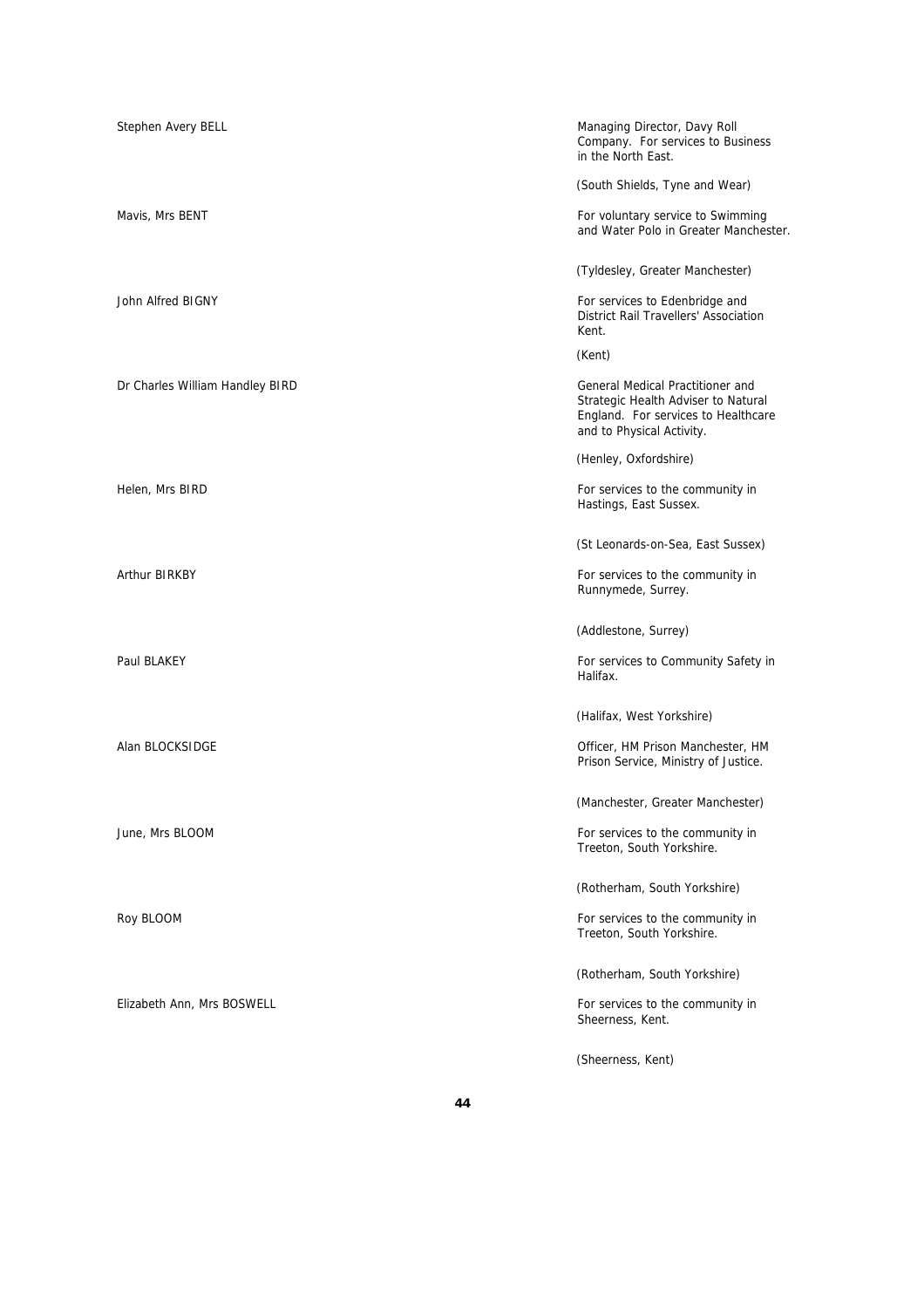Barbara Evelyn Turner, Mrs BRAITHWAITE For voluntary service to the

Professor Valerie BRAYBROOKS **Dean and Associate Professor,** Dean and Associate Professor,

John Stephen Morton BOWER For services to the British Veterinary Association Animal Welfare Foundation.

(Ivybridge, Devon)

Miss Jennifer BOYD Principal, Enniskillen Nursery School. For services to Education in Northern Ireland.

(Enniskillen, Fermanagh)

Scott Michael BRADBURY **For services to the community in** Tamworth, Staffordshire.

(Tamworth, Staffordshire)

community in Linlithgow, West Lothian.

(Linlithgow, West Lothian)

Rosa, Mrs BRANSON **Painter.** For services to Art and to Painter. For services to Art and to Charity.

(London, N6)

Richard Oliver BRANTINGHAM Grade C1, Ministry of Defence.

(London, N3)

David Keith BRAY **For services** to the community in Lincolnshire.

(Nr Louth, Lincolnshire)

Faculty of Agriculture, Food and Animal Sciences, University of Lincoln. For services to Education and to the Food Industry.

(Spalding, Lincolnshire)

John Frederick BRIGNALL **For services to the community in the** Services to the community in the East Riding of Yorkshire.

(Hull, East Riding of Yorkshire)

Philip BRITTON Headmaster, Boys' Division, Bolton School. For services to Physics.

(Bolton, Greater Manchester)

Mary Elizabeth, Mrs BROMLEY For charitable services in Oswestry, Shropshire.

(Shropshire)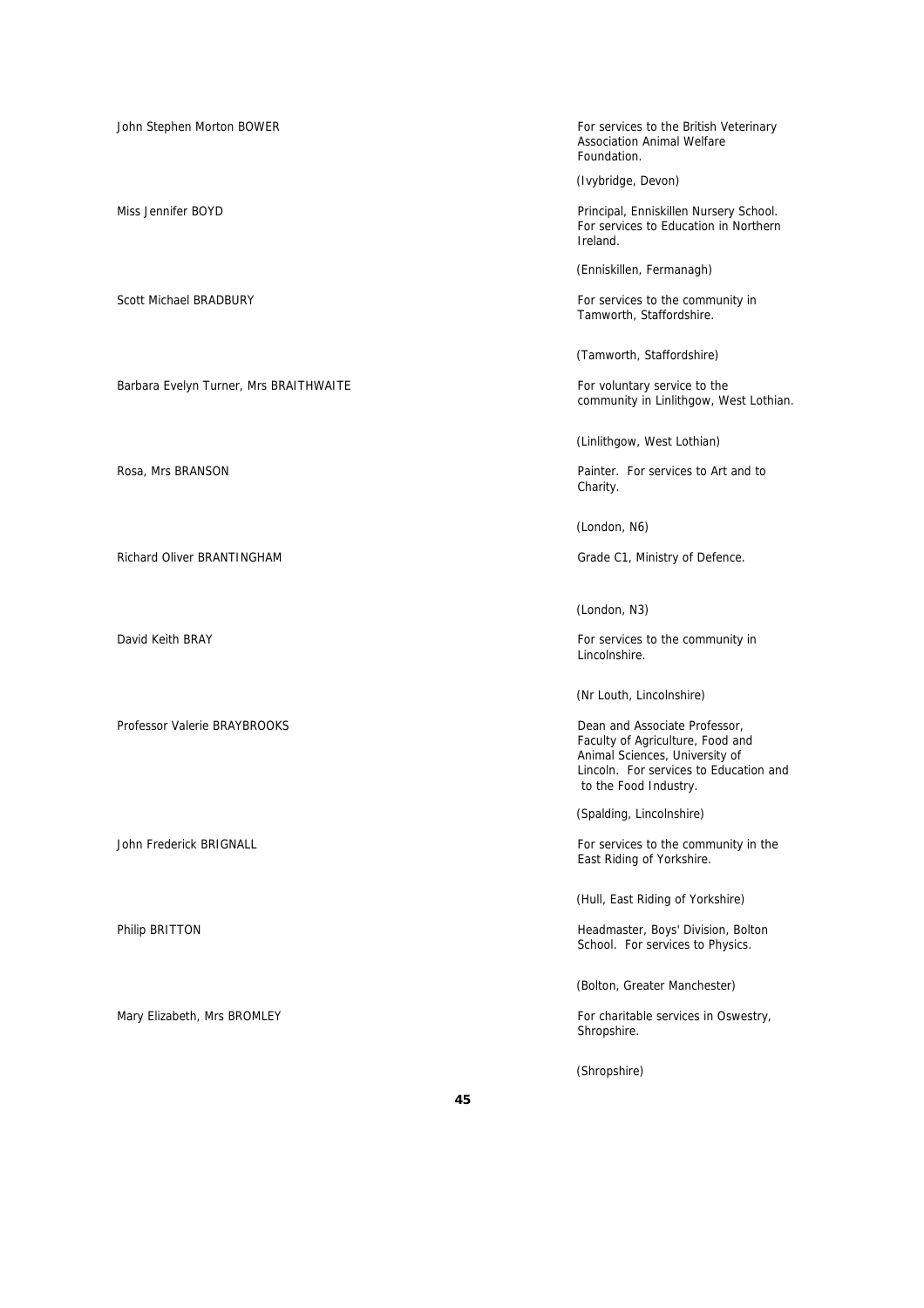Robert Patrick BROOKS For voluntary service to the Soldiers', Sailors' and Airmen's Families Association in Clwyd. (Rhyll, Clwyd) Felicity, Mrs BROWN Foster Carer, Hampshire. For services to Children and Families. (Hook, Hampshire) Marie Therese, Mrs BROWN For services to the Victims of Domestic Violence in Northern Ireland. (Londonderry) Norman Henry Parson BROWN FOR THE ROW FOR THE ROYAL FOR VOLUNTARY Service to the Royal British Legion in Hampshire. (Eastleigh, Hampshire) Robert BROWN For services to the community in Lower Bevendean, Brighton. (Brighton, East Sussex) David BUCHANAN **For voluntary service to the** Environment and to Heritage in Northern Ireland. (Coleraine, Londonderry) Diana Hill, Mrs BUCKNALL **For voluntary service to the** For voluntary service to the community in Dorset. (Blandford Forum, Dorset) Lieutenant Commander RN (Retd) James Frederic BUDGEN For voluntary service to the Sea Cadet Corps in Ruislip, London Borough of Hillingdon. (Denham Green, Buckinghamshire) Frederick Henry Ernest BULLER **For services to Angling.** For services to Angling. (Amersham, Buckinghamshire) Yvonne, Mrs BURDGE For services to the Trust for services to the Trust for Chernobyl Children. (Brenchley, Kent) Kenneth BURGIN For voluntary service to the service to the service to the service to the service to the service to the service to the service to the service to the service to the service to the service to the service to th Casualties Union. (Bath, Somerset)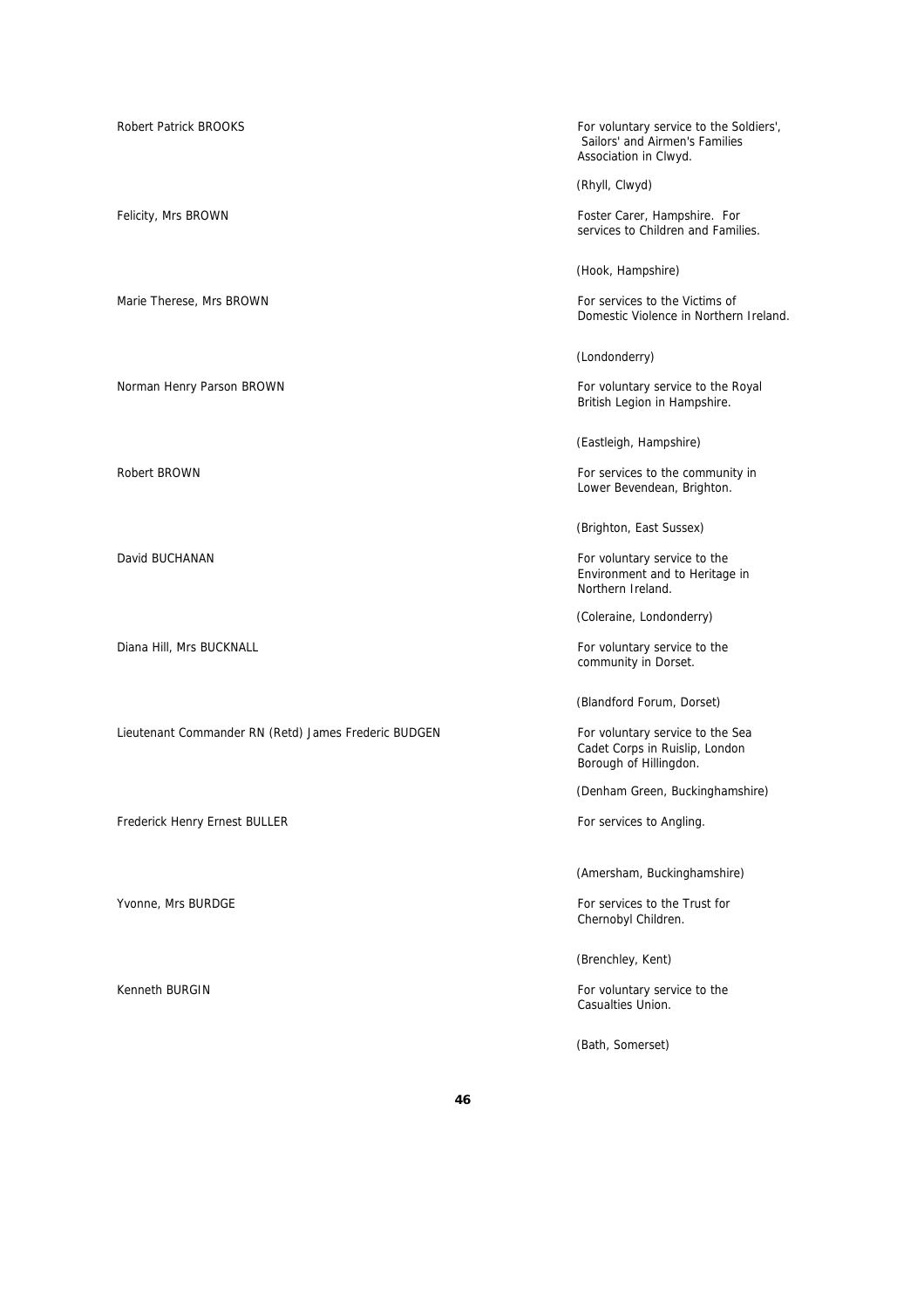Richard John BURNINGHAM Manager, Devon and Cornwall Rail Partnership. For services to the Rail Industry in the South West. (Plymouth, Devon) Dr Stephen Brian BURNS For services to Healthcare and to the community in Rotherham, South Yorkshire. (Rotherham, South Yorkshire) William Henry BURT For voluntary service to Education in Bridgend, South Wales. (Bridgend) David John BUTLER Chairman, British Motorsport Association for the Disabled. For services to Disability Sport. (Kings Langley, Hertfordshire) Jenson Alexander Lyons BUTTON For services to Motorsport. (Brackley, Northamptonshire) Ian CADDY **For services to the community in** Birtley, County Durham. (Birtley, Durham) Dr Timothy Alan CARNEY General Medical Practitioner, Hexham and Tynedale, Northumberland. For services to Healthcare. (Hexham, Northumberland) The Reverend Barry Edward CARTER For services to the community in Brockley, South East London. (London, SE4) Colin Richard CARTER **For services to the Road Haulage** For services to the Road Haulage Industry and to Charity. (Woodbridge, Suffolk) Rosalind Ella, Mrs CARTER **EAL Education Adviser, Language** EAL Education Adviser, Language Service, London Borough of Hounslow. For services to Education. (Richmond, Surrey) Dr Susan CARVER Senior Programme Manager, Arts and Humanities Research Council. For services to the Research Councils. (St George, Bristol)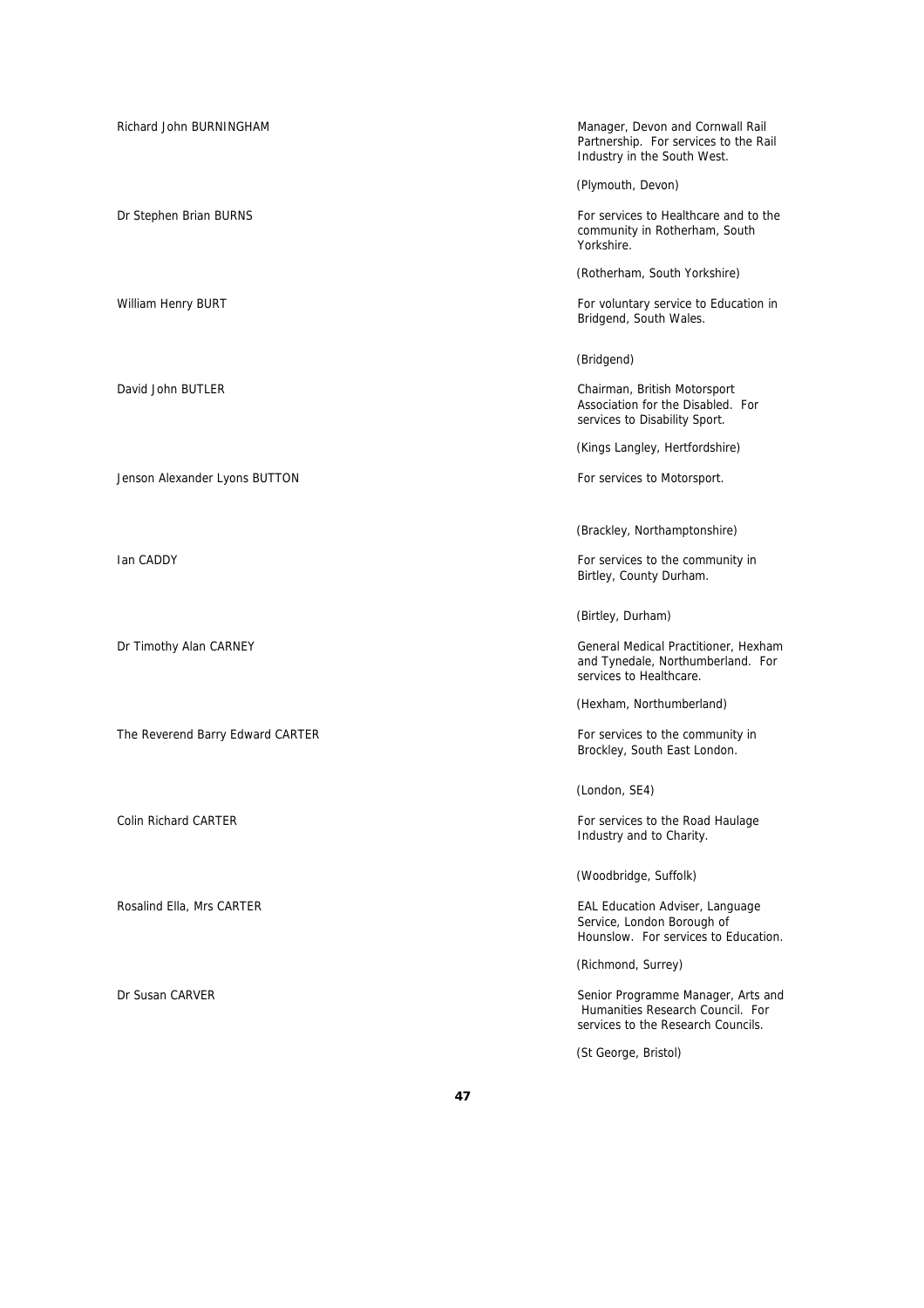| Alan Charles CASSIDY            | For services to Aerobatics and to<br>Charity.                                                                                              |
|---------------------------------|--------------------------------------------------------------------------------------------------------------------------------------------|
|                                 | (Maidenhead, Berkshire)                                                                                                                    |
| Robin William CASTLE            | For voluntary service to the Royal<br>National Lifeboat Institution,<br>Sheerness, Kent.                                                   |
|                                 | (Sheerness, Kent)                                                                                                                          |
| Judith Evelyn, Mrs CATTERICK    | For services to Music in Ashwell,<br>Hertfordshire.                                                                                        |
|                                 | (Baldock, Hertfordshire)                                                                                                                   |
| James Joseph CAULFIELD          | For voluntary service to<br>Disadvantaged People in Kenya.                                                                                 |
|                                 | (Jersey, Channel Islands)                                                                                                                  |
| Miss Susan CAULFIELD            | Assistant Director, Immigration<br>Fingerprint Bureau, UK Border<br>Agency, Home Office.                                                   |
|                                 | (South Croydon, Surrey)                                                                                                                    |
| Peter Geoffrey CHALLINOR        | Curator and Manager, Anson Engine<br>Museum. For services to Industrial<br>Heritage                                                        |
|                                 | (Poynton, Cheshire)                                                                                                                        |
| Harry CHAMBERS                  | For services to Poetry.                                                                                                                    |
|                                 | (York, North Yorkshire)                                                                                                                    |
| Patricia, Mrs CHAPMAN           | For services to Young People and to<br>the community in Ealing, West London.                                                               |
|                                 | (London, W13)                                                                                                                              |
| <b>Glendon Austin CHAPPELLE</b> | Project Manager, Global Combat<br>Systems - Munitions, BAE Systems.<br>For services to the Defence Industry<br>and to Industrial Heritage. |
|                                 | (Abergavenny, Monmouthshire)                                                                                                               |
| Deborah Ann, Mrs CHEDGEY        | For services to Disadvantaged People<br>in Norwich, Norfolk.                                                                               |
|                                 | (Norwich, Norfolk)                                                                                                                         |
| <b>Rex CHESTER</b>              | For services to Young People through<br>the Explore Charity.                                                                               |
|                                 | (Winchester, Hampshire)                                                                                                                    |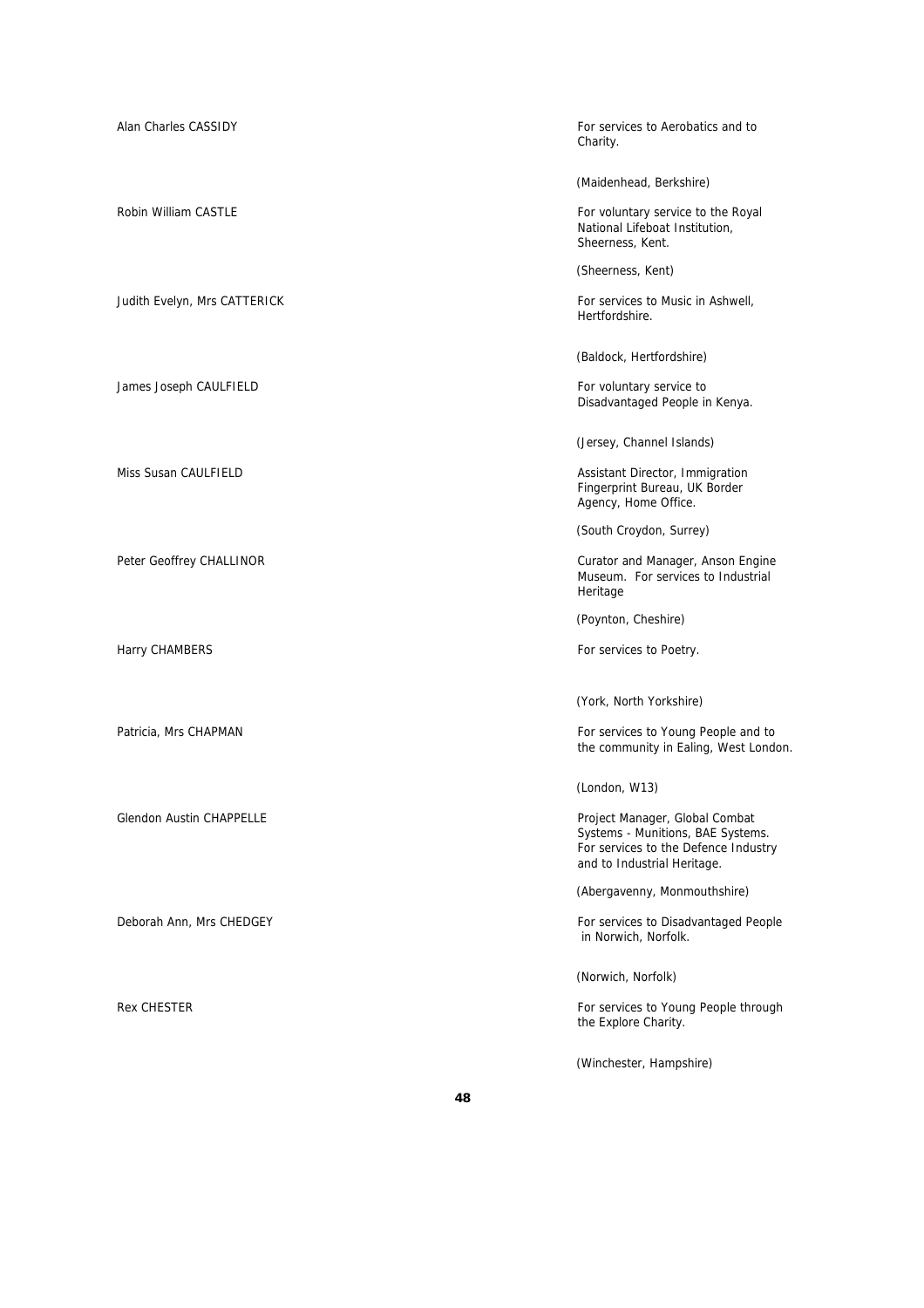| Ms Lauren CHILD                    | Author and Illustrator. For services to<br>Literature.                                                                               |
|------------------------------------|--------------------------------------------------------------------------------------------------------------------------------------|
|                                    | (London, W1F)                                                                                                                        |
| <b>Stanley Charles CHURCH</b>      | For voluntary service to Conservation<br>in Essex.                                                                                   |
|                                    | (Chelmsford, Essex)                                                                                                                  |
| Donna, Mrs CLARK                   | Assistant Practitioner, Podiatry<br>Service, Sefton Primary Care Trust.<br>For services to Healthcare.                               |
|                                    | (Liverpool, Merseyside)                                                                                                              |
| Leonard Durbin CLARK               | For services to Young People in<br>Westminster and to the community in<br>North West London.                                         |
|                                    | (London, NW8)                                                                                                                        |
| Dr Janet Ruth CLARKE               | Chair, Central Committee for<br>Community and Public Health<br>Dentistry, British Dental Association.<br>For services to Healthcare. |
|                                    | (Worcester, Worcestershire)                                                                                                          |
| Susan, Mrs CLARKE                  | For voluntary service to Disability<br>Swimming in Stockton-on-Tees.                                                                 |
|                                    | (Stockton-on-Tees, Durham)                                                                                                           |
| Dr Peter David CLARKSON            | Emeritus Associate, Scott Polar<br>Research Institute. For services to<br>Antarctic Science.                                         |
|                                    | (Cambridge, Cambridgeshire)                                                                                                          |
| Professor Timothy Charles CLAYPOLE | Director, Welsh Centre for Printing<br>and Coating, Swansea University.<br>For services to Graphic Arts Research.                    |
|                                    | (Swansea)                                                                                                                            |
| <b>Barry CLEWER</b>                | For voluntary service to Birmingham<br>Advisory Council of Older People.                                                             |
|                                    | (Birmingham, West Midlands)                                                                                                          |
| <b>Oliver Charles COLLYER</b>      | Co Founder, Sports Interactive. For<br>services to Computer Games Industry.                                                          |
|                                    | (London, N1)                                                                                                                         |
| Paul Edward COLLYER                | Co Founder, Sports Interactive. For<br>services to the Computer Game<br>Industry.                                                    |
|                                    | (London, N5)                                                                                                                         |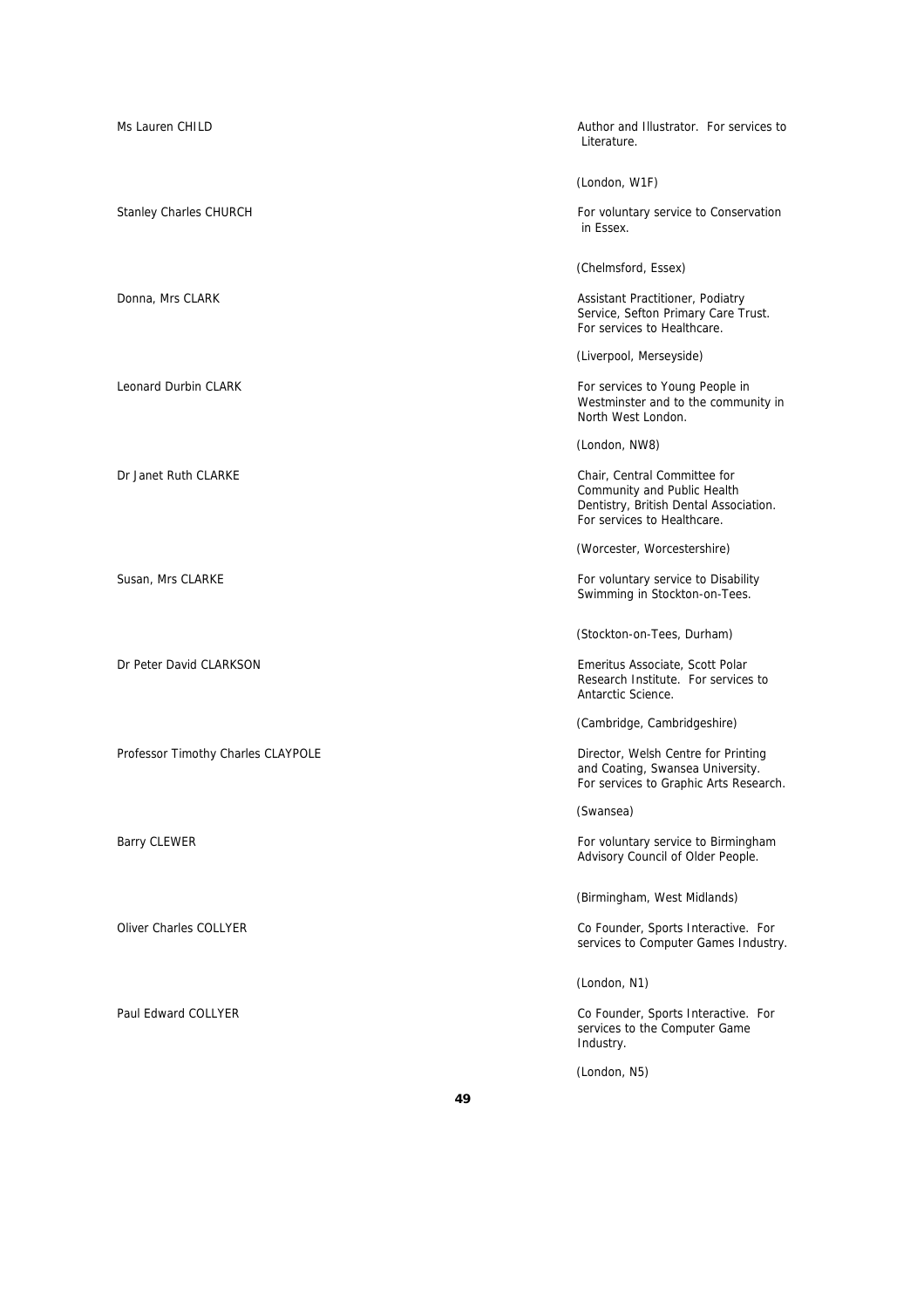David CONSTANTINE Co-Founder and Executive Officer Motivation. For services to Disabled People.

(Bristol)

Teresa Mary, Mrs COPP **Accord 19 Teresa Mary, Mrs COPP Higher Executive Officer**, Jobcentre Plus, Department for Work and Pensions.

(Woking, Surrey)

David John COUCH **For charitable services** in Fife.

(Rosyth, Fife)

Thelma Selina, Mrs COUCH For charitable services in Fife.

(Rosyth, Fife)

Ms Margaret Joan COULTER **For services to Social Care in** Antistander Social Care in Northern Ireland.

(Belfast)

Reverend Dr Robert James COULTER Member, Northern Ireland Assembly Commission. For public service.

(Ballymena, Antrim)

David Robert COULTHARD Senior Technician, University of York. For services to Science Communication.

(York, North Yorkshire)

Beryl, Mrs COX **Administrator, Children and Family** and Family and Family and Family and Family and Family and Family and Family and Family and Family and Family and Family and Family and Family and Family and Family and F Court Advisory and Support Service, York. For services to the Administration of Justice.

(York, North Yorkshire)

Theresa, Mrs COYLE **For voluntary service to the service** to the service to the service to the service to the service to the service to the service to the service to the service to the service to the service to the service community in Islington, London.

(London, N1)

Dorothy Dawn, Mrs CRAGG **Medical Tattooist.** For services to Healthcare.

(Nottinghamshire)

Heather, Mrs CRAWFORD **For services to Speech and Language** For services to Speech and Language Therapy in Northern Ireland.

(Downpatrick, Down)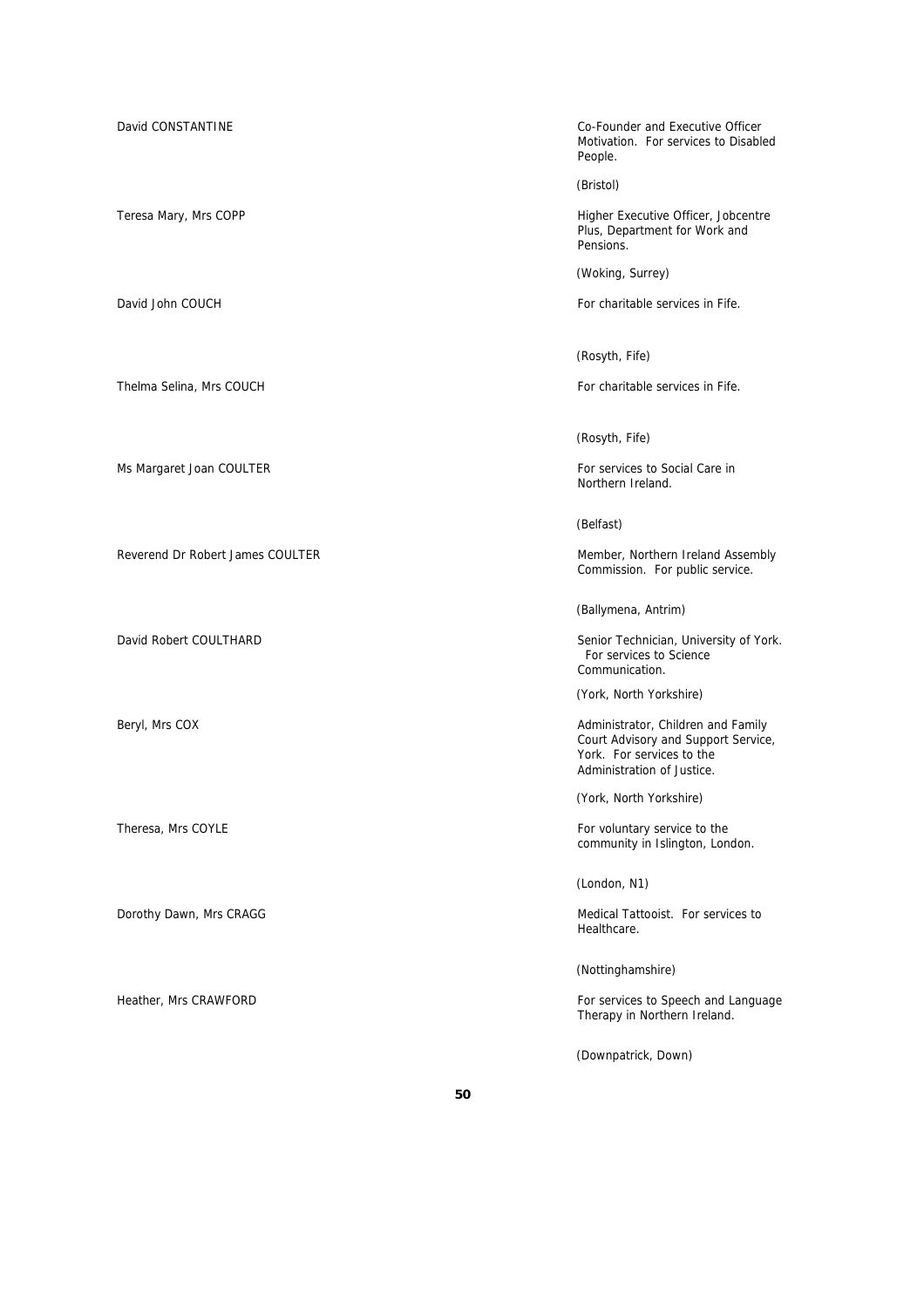| Arthur Graves CREDLAND      | For services to Maritime History.                                                                                                                 |
|-----------------------------|---------------------------------------------------------------------------------------------------------------------------------------------------|
|                             | (Hull, East Riding of Yorkshire)                                                                                                                  |
| Margaret, Mrs CRENNELL      | Senior Assistant Headteacher and<br>Head of Learning Support Faculty,<br>Marriotts School, Stevenage. For<br>services to Special Needs Education. |
|                             | (Knebworth, Hertfordshire)                                                                                                                        |
| Ms Heather Alice CROUCH     | Chair, Netball South West. For<br>voluntary service to Sport.                                                                                     |
|                             | (Beaworthy, Devon)                                                                                                                                |
| John CUNNINGHAM             | For charitable services in County<br>Durham.                                                                                                      |
|                             | (Stanley, Durham)                                                                                                                                 |
| Gordon CURRY                | For public service.                                                                                                                               |
|                             | (Belfast)                                                                                                                                         |
| <b>Leonard James CURTIS</b> | For services to the community in<br>Lancashire.                                                                                                   |
|                             | (Thornton-Cleveleys, Lancashire)                                                                                                                  |
| Ms Nicola Kim DALE          | Chief Inspector, Metropolitan Police<br>Service. For services to the Police.                                                                      |
|                             | (St Albans, Hertfordshire)                                                                                                                        |
| David DALLISON              | For public service.                                                                                                                               |
|                             | (London, SE2)                                                                                                                                     |
| Ashish DASGUPTA             | Non-Executive Director,<br>Cambridgeshire and Peterborough<br>NHS Foundation Trust. For services                                                  |
|                             | (Cambridge, Cambridgeshire)                                                                                                                       |
| <b>John Kenneth DAVIES</b>  | For charitable services in Rochdale.                                                                                                              |
|                             | (Rochdale, Lancashire)                                                                                                                            |
| Patricia Ann, Mrs DAVIES    | For voluntary service to Young<br>People in Brownhills, Walsall, West<br>Midlands.                                                                |
|                             | (Walsall, West Midlands)                                                                                                                          |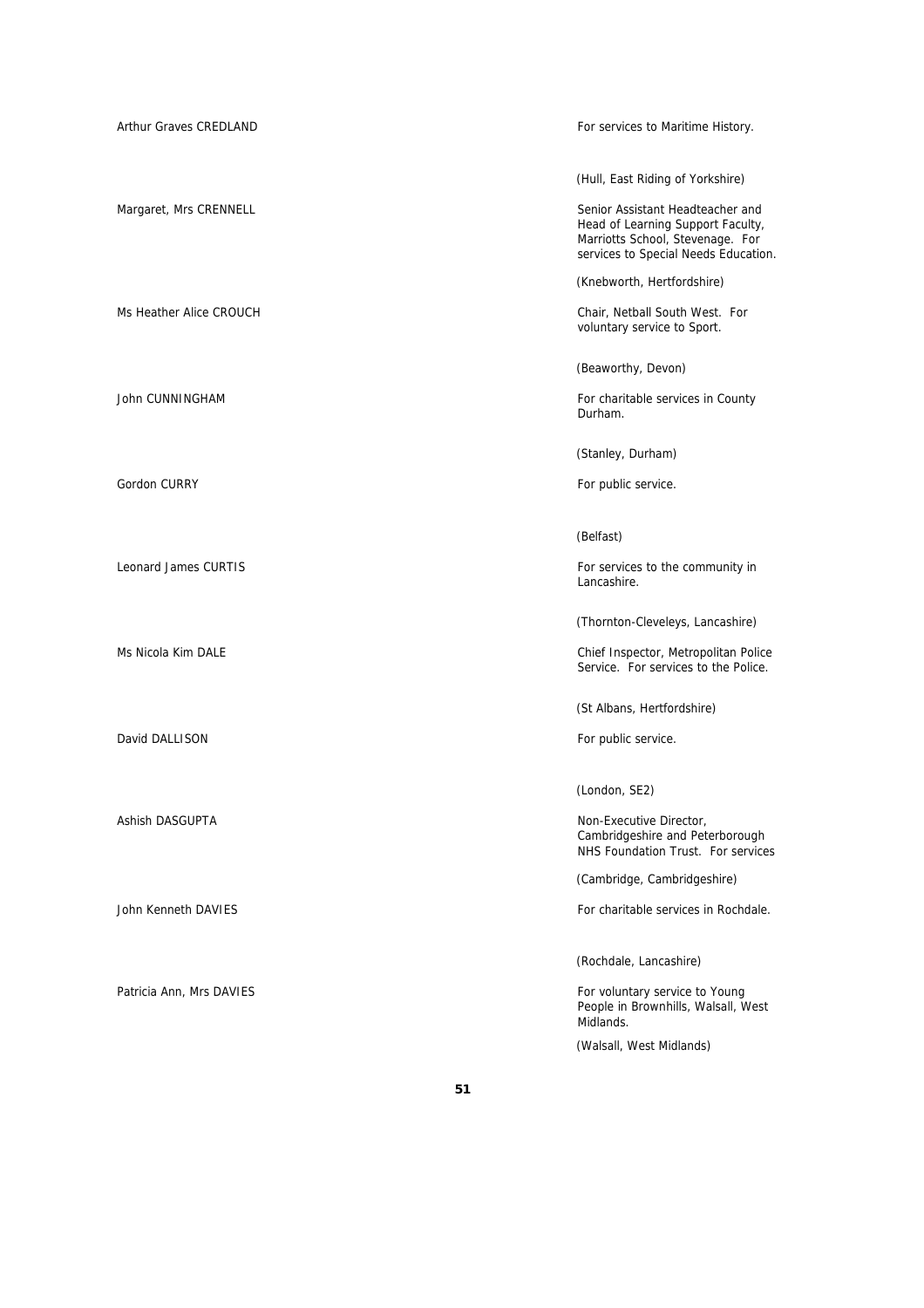| Sandra Irwin, Mrs DAVIES      | For services to the community in<br>Craven Arms, Shropshire.                                                          |
|-------------------------------|-----------------------------------------------------------------------------------------------------------------------|
|                               | (Craven Arms, Shropshire)                                                                                             |
| Vanessa Marion, Mrs DAVIES    | Physiotherapist, Artificial Limb and<br>Appliance Centre, Morriston Hospital,<br>Swansea. For services to Healthcare. |
|                               | (Swansea)                                                                                                             |
| Barbara Jane, Mrs DAVIS       | For services to Young People in<br>Buckinghamshire.                                                                   |
|                               | (Buckinghamshire)                                                                                                     |
| Ian DAVIS                     | For services to the House of<br>Commons.                                                                              |
|                               | (Bembridge, Isle of Wight)                                                                                            |
| Eric George DAWKINS           | For services to the community in<br>Penryn and Falmouth, Cornwall.                                                    |
|                               | (Penryn, Cornwall)                                                                                                    |
| <b>Terence DAY</b>            | Foster Carer, Bedfordshire. For<br>services to Children and Families.                                                 |
|                               | (Leighton Buzzard, Bedfordshire)                                                                                      |
| Victoria, Mrs DAY             | Foster Carer, Bedfordshire. For<br>services to Children and Families.                                                 |
|                               | (Leighton Buzzard, Bedfordshire)                                                                                      |
| Sister Lynda DEARLOVE         | For services to Vulnerable Women.                                                                                     |
|                               | (London, WC1H)                                                                                                        |
| Sarinder Kaur, Mrs DEV        | Constable, South Yorkshire Police.<br>For services to the Police.                                                     |
|                               | (Sheffield, South Yorkshire)                                                                                          |
| Achhar Paul DHARNI            | For services to Business and to the<br>community in Bradford, West<br>Yorkshire.                                      |
|                               | (Bradford, West Yorkshire)                                                                                            |
| Gwyneth Muriel, Mrs DICKINSON | President, Macular Disease Society.<br>For services to Visually Impaired<br>People.                                   |
|                               | (Okehampton, Devon)                                                                                                   |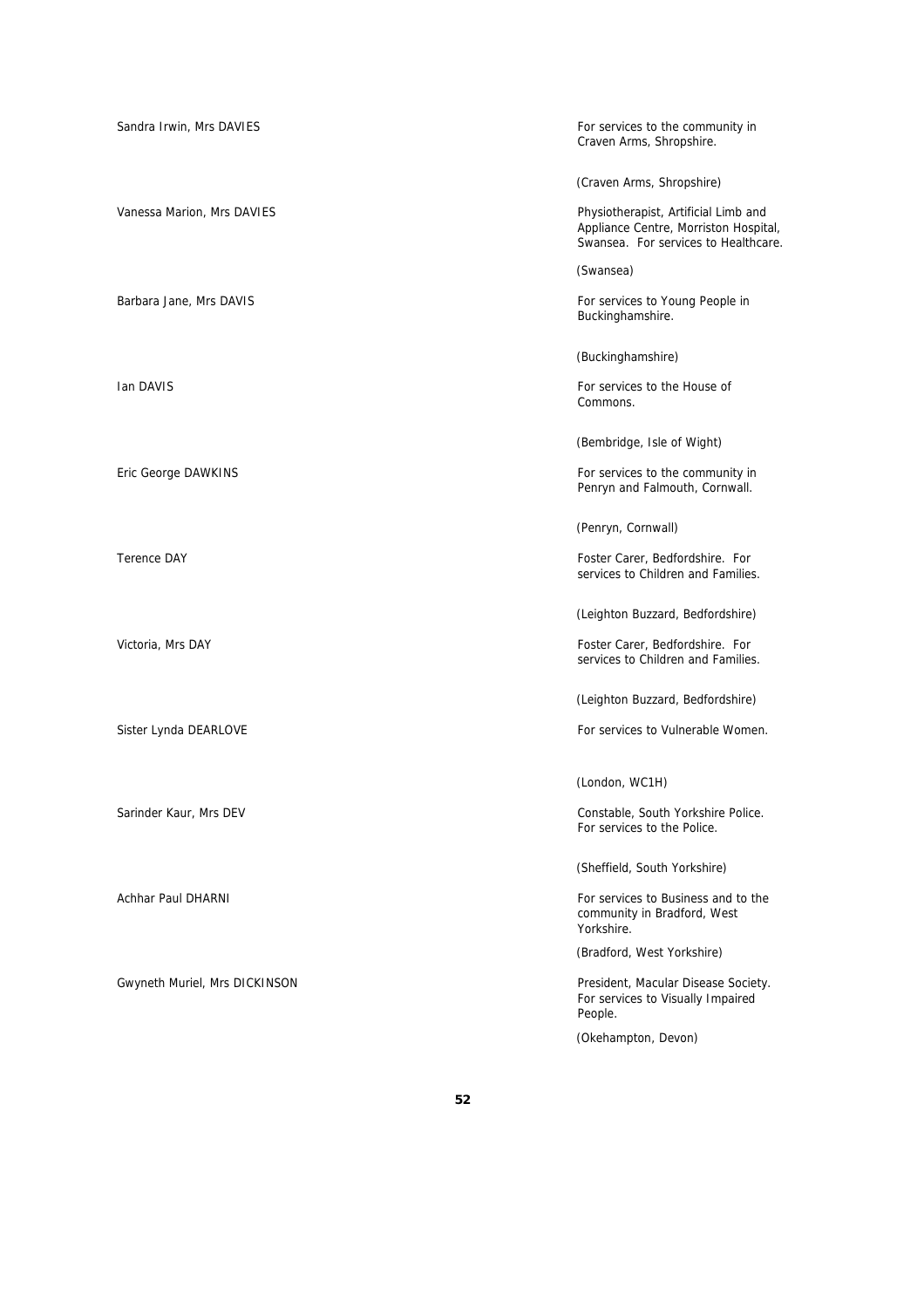Valerie Anne, Mrs DILCOCK **For services to the North York Moors** For services to the North York Moors National Park Authority. (Pickering, North Yorkshire) Dr Maria Jadwiga DLUGOLECKA-GRAHAM For Services to Polish-Scottish Relations and to Medicine. (Edinburgh) Ronald DODD **Chairman, Training and Development**  Resource Ltd, Tyneside. For services to Skills. (Chester-le-Street, Durham) Ian Henry DONAGHEY **For services to Regeneration in** Coleraine, Northern Ireland. (Coleraine, Londonderry) Maya, Mrs DONELAN For services to the community in Hammersmith and Fulham, London. (London, SW6) Ms Norah DONNELLY **For public service.** (Belfast, Down) Jennifer, Mrs DOOLAN **Harpist.** For services to Music. Jennifer Jones (Ferndale, Rhondda, Cynon, Taff) Muriel Margaret, Mrs DOUGLAS Manager, Scottish NHS Central Register, General Register Office for Scotland, Scottish Executive. (Canonbie, Dumfries and Galloway) (Lavinia) Caroline, Lady DOUGLAS-HOME, DL For voluntary service to the British Red Cross and Macmillan Cancer Support in the Scottish Borders. (Cornhill-on-Tweed, Borders) Dr Andrew Frank DOVE **For services to St John Ambulance** For services to St John Ambulance Brigade in Nottinghamshire. (Nottinghamshire) Carol Ann, Mrs DOWNES Divisional Officer, Derbyshire Special Constabulary. For voluntary service to the Police. (Chesterfield, Derbyshire)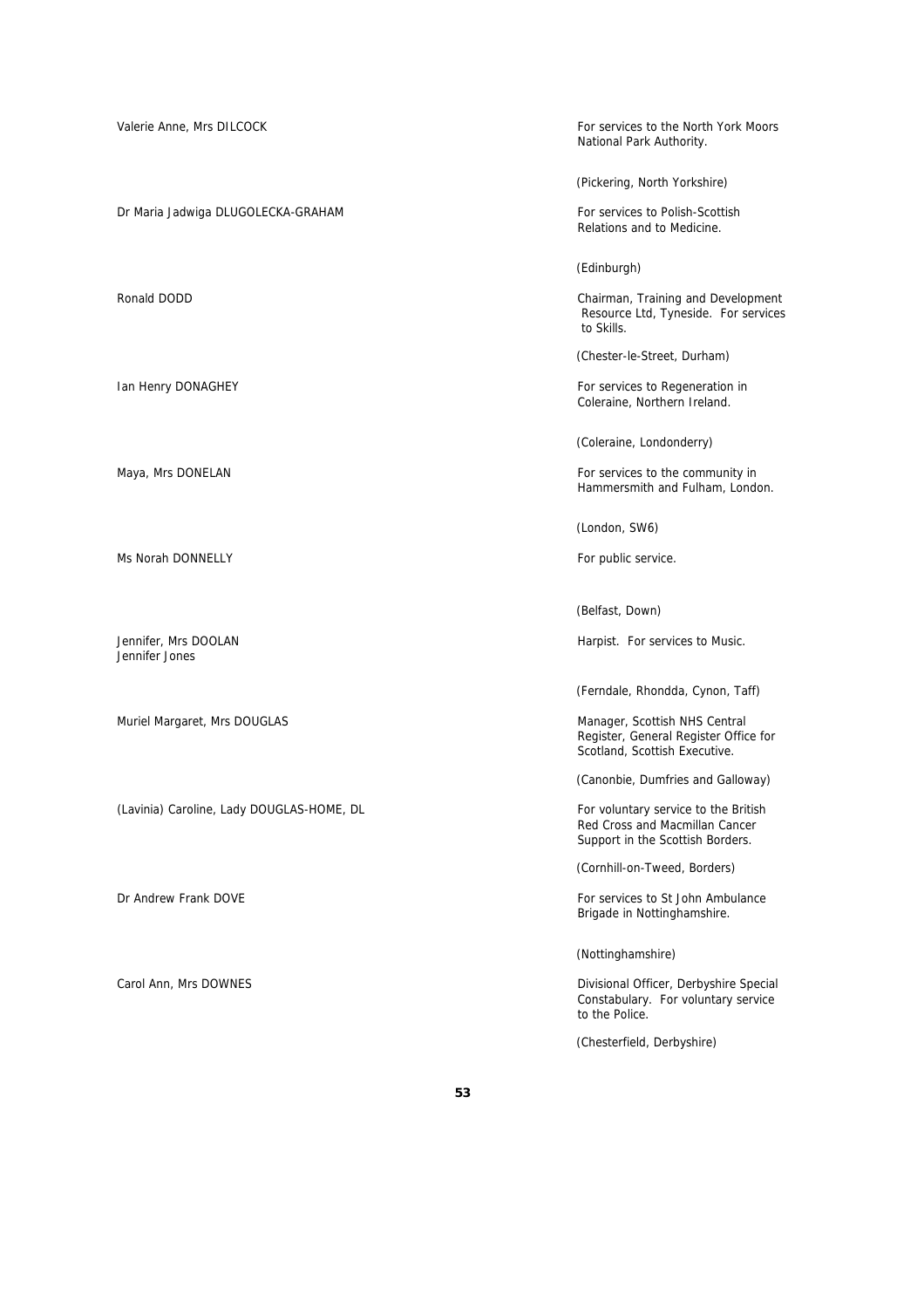| Ray DOWNEY                             | For charitable services to Sunderland<br>Kidney Patient Group.                                                                   |
|----------------------------------------|----------------------------------------------------------------------------------------------------------------------------------|
|                                        | (Sunderland, Tyne and Wear)                                                                                                      |
| <b>John Ernest DRAKE</b>               | Lately Chief Exective, YMCA Norfolk.<br>For services to Young People.                                                            |
|                                        | (Norwich, Norfolk)                                                                                                               |
| Alan Gordon DRINKALL                   | For services to the community in<br>North Yorkshire.                                                                             |
|                                        | (Wetherby, West Yorkshire)                                                                                                       |
| <b>Councillor Elizabeth Ann DUCKER</b> | Leader, South Oxfordshire District<br>Council. For services to Local<br>Government.                                              |
|                                        | (Wallingford, Oxfordshire)                                                                                                       |
| David John DUKE                        | Principal Technician, Department of<br>Materials Science and Metallurgy,<br>University of Cambridge. For<br>services to Science. |
|                                        | (Cambridge, Cambridgeshire)                                                                                                      |
| Karen, Mrs DUNCAN                      | Senior Executive Officer, Student<br>Finance Policy, Department for<br>Business, Innovation and Skills.                          |
|                                        | (Darlington, Durham)                                                                                                             |
| William DUNCAN                         | For services to Horticulture in<br>Scotland.                                                                                     |
|                                        | (Upper Largo, Fife)                                                                                                              |
| Ian DUNCAN MILLAR                      | For services to Agriculture in Scotland.                                                                                         |
|                                        | (Aberfeldy, Perth and Kinross)                                                                                                   |
| Miss Elizabeth DUNLOP                  | For services to the voluntary sector in<br>Scotland.                                                                             |
|                                        | (Paisley, Renfrewshire)                                                                                                          |
| <b>Terrance DUNNE</b>                  | For voluntary service to St Andrew's<br>Hospice, Airdrie, Lanarkshire.                                                           |
|                                        | (Airdrie, Lanarkshire)                                                                                                           |
| Elizabeth, Mrs DUPRES                  | For services to St Cuthbert's Catholic<br>Primary School, Egham, Surrey.                                                         |
|                                        | (Englefield Green, Surrey)                                                                                                       |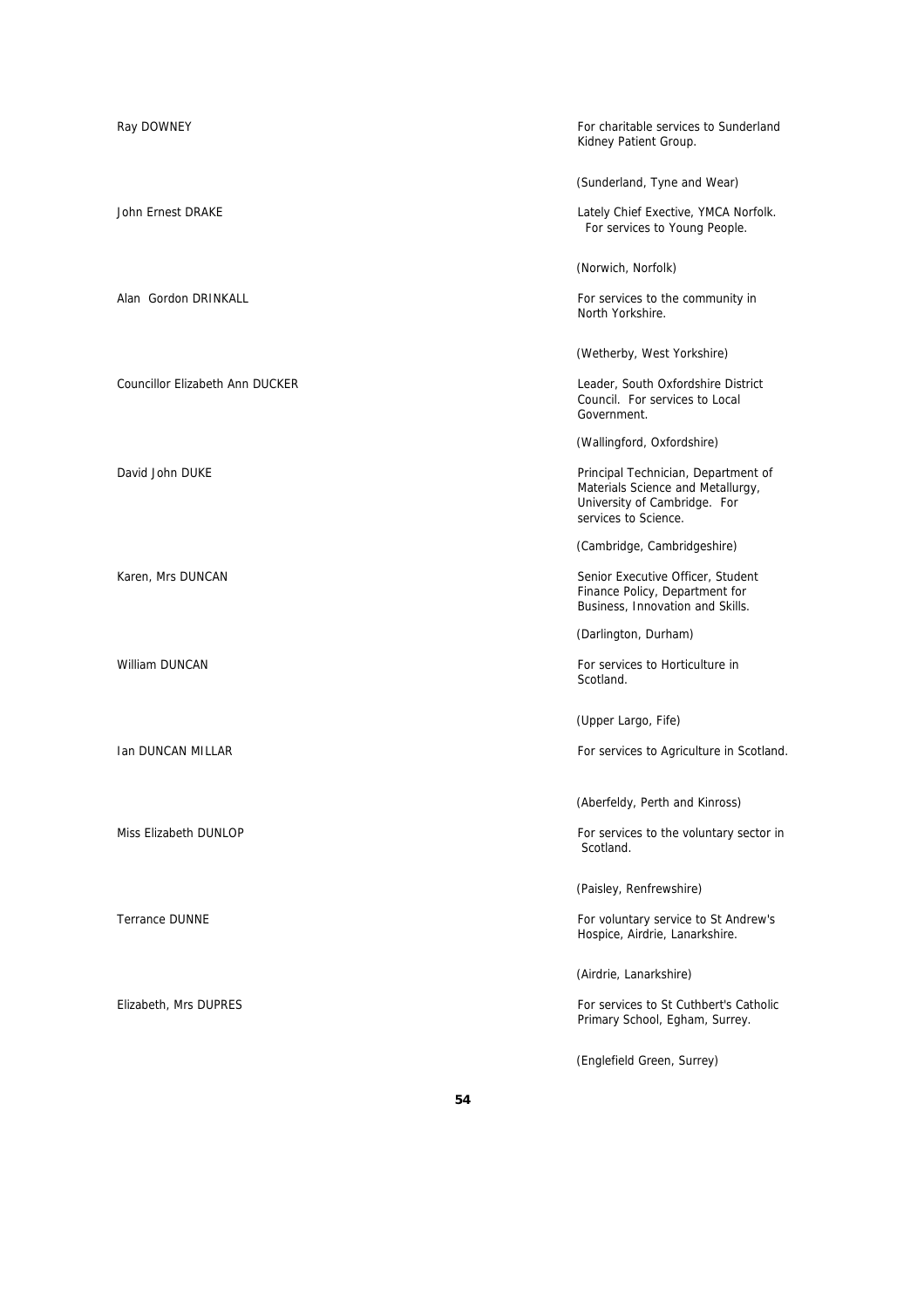| Sheila, Mrs EAGLEFIELD           | For charitable services in Derbyshire.                                                                                                           |
|----------------------------------|--------------------------------------------------------------------------------------------------------------------------------------------------|
| Eric James EAMES                 | (Derbyshire)<br>For services to the community in<br>Birmingham.                                                                                  |
| Ewan EASTON                      | (Birmingham, West Midlands)<br>For voluntary service to HM Young<br>Offenders' Institution, Thorn Cross,<br>Warrington, Cheshire.                |
| The Reverend Mark Antony EDWARDS | (Warrington, Cheshire)<br>For services to the Voluntary Sector<br>in the North East.                                                             |
| Gillian, Mrs ELKINS              | (Newcastle upon Tyne, Tyne and<br>For services to the community in<br>Clacton-on-Sea, Essex.                                                     |
| <b>Miss Susan ELLIS</b>          | (Clacton-on-Sea, Essex)<br>Lately Principal Officer, South East<br>Area, National Offender Management<br>Service, Ministry of Justice.           |
| Miss Cathryn ELLSMORE            | (Ashford, Kent)<br>Grade C1, Ministry of Defence.                                                                                                |
| Dr John Richard ENGLAND          | (Hitchin, Hertfordshire)<br>For services to Retail Planning.                                                                                     |
| Eileen, Mrs ENTWISTLE            | (Richmond, North Yorkshire)<br>For services to Local Government and<br>to the community in Darwen and<br>Blackburn, Lancashire.                  |
| <b>Geraint EVANS</b>             | (Darwen, Lancashire)<br>For voluntary service to Education in<br>the Vale of Glamorgan.                                                          |
| Sheila, Mrs EVANS                | (Barry, Vale of Glamorgan)<br>Lately Administrative Officer,<br>Jobcentre Plus, Department for Work<br>and Pensions.<br>(Maesteg, Mid Glamorgan) |
|                                  |                                                                                                                                                  |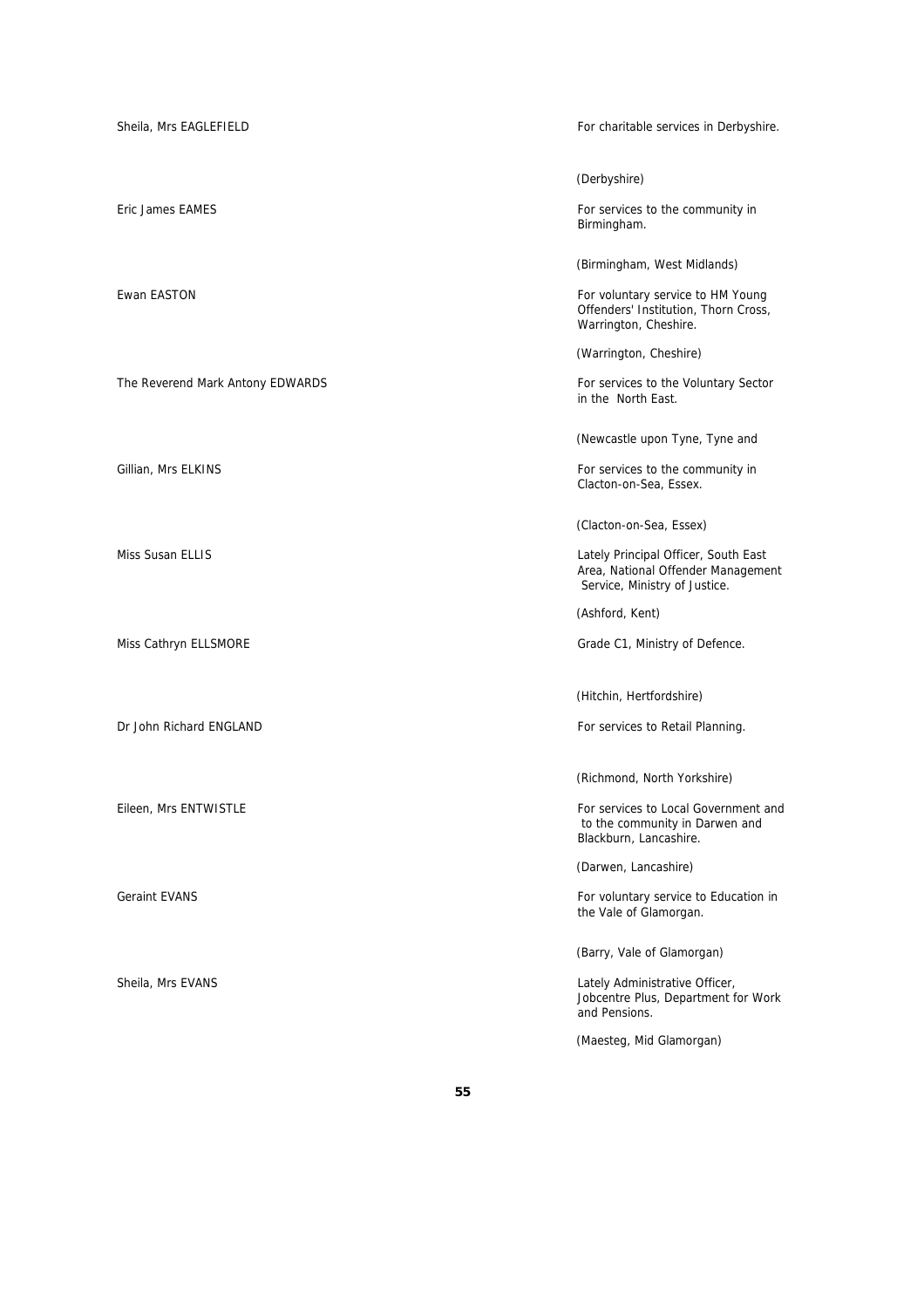| Councillor Thomas Eurfyl EVANS | Councillor, Ceredigion County<br>Council. For services to Local<br>Government in West Wales.                          |
|--------------------------------|-----------------------------------------------------------------------------------------------------------------------|
|                                | (Newquay, Ceredigion)                                                                                                 |
| <b>Timothy EVEREST</b>         | Tailor. For services to the Fashion<br>Industry.                                                                      |
|                                | (London, SW15)                                                                                                        |
| Margaret, Mrs FAIRBROTHER      | Senior Probation Officer, Sussex<br>Probation Area. For services to the<br>Administration of Justice.                 |
|                                | (Crawley, West Sussex)                                                                                                |
| Kelly, Mrs FAIRMAN             | For services to the Fire and Rescue<br>Service.                                                                       |
|                                | (Surrey)                                                                                                              |
| Donald FAVA                    | Lately Business and Performance<br>Reporting Manager, Finance and<br>Operations Directorate, Department<br>of Health. |
|                                | (Pinner, Middlesex)                                                                                                   |
| Janis Elizabeth, Mrs FEELY     | Founder and Project Director, Living<br>Room, Stevenage, Hertfordshire. For<br>services to Disadvantaged People.      |
|                                | (Stevenage, Hertfordshire)                                                                                            |
| Ms Ann FERGUSON                | For services to Older People in<br>Scotland.                                                                          |
|                                | (Dumfries, Dumfries and Galloway)                                                                                     |
| Margaret Hilary FERRIMAN       | Chair, Banbury District Racial Equality<br>Council. For services to Community<br>Relations.                           |
|                                | (Banbury, Oxfordshire)                                                                                                |
| Ms Deirdre FIGUEIREDO          | Director of Craftspace. For services<br>to the Visual Arts in the West<br>Midlands.                                   |
|                                | (Birmingham, West Midlands)                                                                                           |
| Lyndon FILER                   | Chief Executive, Police Rehabilitation<br>Centre, Goring-on-Thames. For<br>services to the Police.                    |
|                                | (Goring, Oxfordshire)                                                                                                 |
| Michael Peter FINDLEY          | For charitable services in Redcar,<br>Cleveland.                                                                      |
|                                | (Redcar, North Yorkshire)                                                                                             |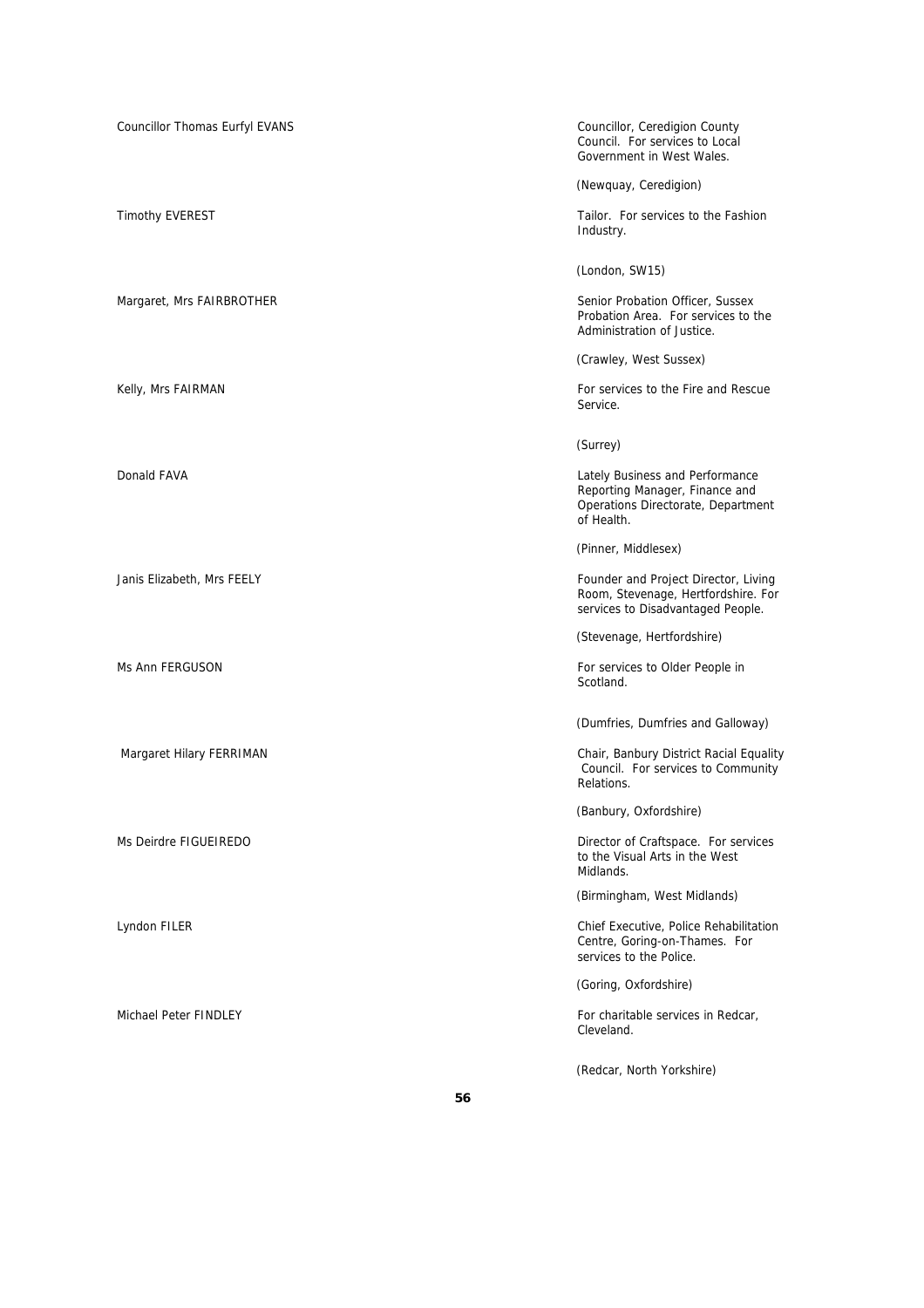| Dr Doreen Elizabeth FINNERON | For services to Inter-Faith Relations.                                                                               |
|------------------------------|----------------------------------------------------------------------------------------------------------------------|
|                              | (London, W13)                                                                                                        |
| Peggy Rita, Mrs FINNIE       | For services to the community in<br>Aberdeen.                                                                        |
|                              | (Aberdeen)                                                                                                           |
| Peter James FISHER           | Policy Adviser, Office of the Judge<br>Advocate-General, Ministry of Justice.                                        |
|                              | (London, E6)                                                                                                         |
| Anthony FOWLER               | For services to the community in<br>Melton Mowbray, Leicestershire.                                                  |
|                              | (Melton Mowbray, Leicestershire)                                                                                     |
| Dereck FOWLES                | Lately Chairman, Forth Valley and<br>Lomond Local Action Group. For<br>services to Rural Communities in<br>Scotland. |
|                              | (Dryment, Stirling)                                                                                                  |
| Kathleen, Mrs FOX            | For voluntary service to Deeside<br>Community Hospital League of<br>Friends, North Wales.                            |
|                              | (Buckley, Flintshire)                                                                                                |
| Jennifer Lesley, Mrs FOXON   | Senior Technician, Department of<br>Genetics, University of Leicester. For<br>services to Science.                   |
|                              | (Leicester, Leicestershire)                                                                                          |
| David Victor FREEBORN        | For services to the Patterdale<br>Mountain Rescue Team in the Lake<br>District.                                      |
|                              | (Penrith, Cumbria)                                                                                                   |
| Peter FRENCH                 | Deputy Chairman, London Board of<br>Crimestoppers. For services to the<br>Police.                                    |
|                              | (Essex)                                                                                                              |
| <b>Timothy Enis FRENCH</b>   | For services to the community in<br>Haywards Heath, West Sussex.                                                     |
|                              | (Haywards Heath, West Sussex)                                                                                        |
| Pino FRUMIENTO               | Singer and Songwriter, Heart n Soul.<br>For services to Disability Arts.                                             |
|                              | (London, SE6)                                                                                                        |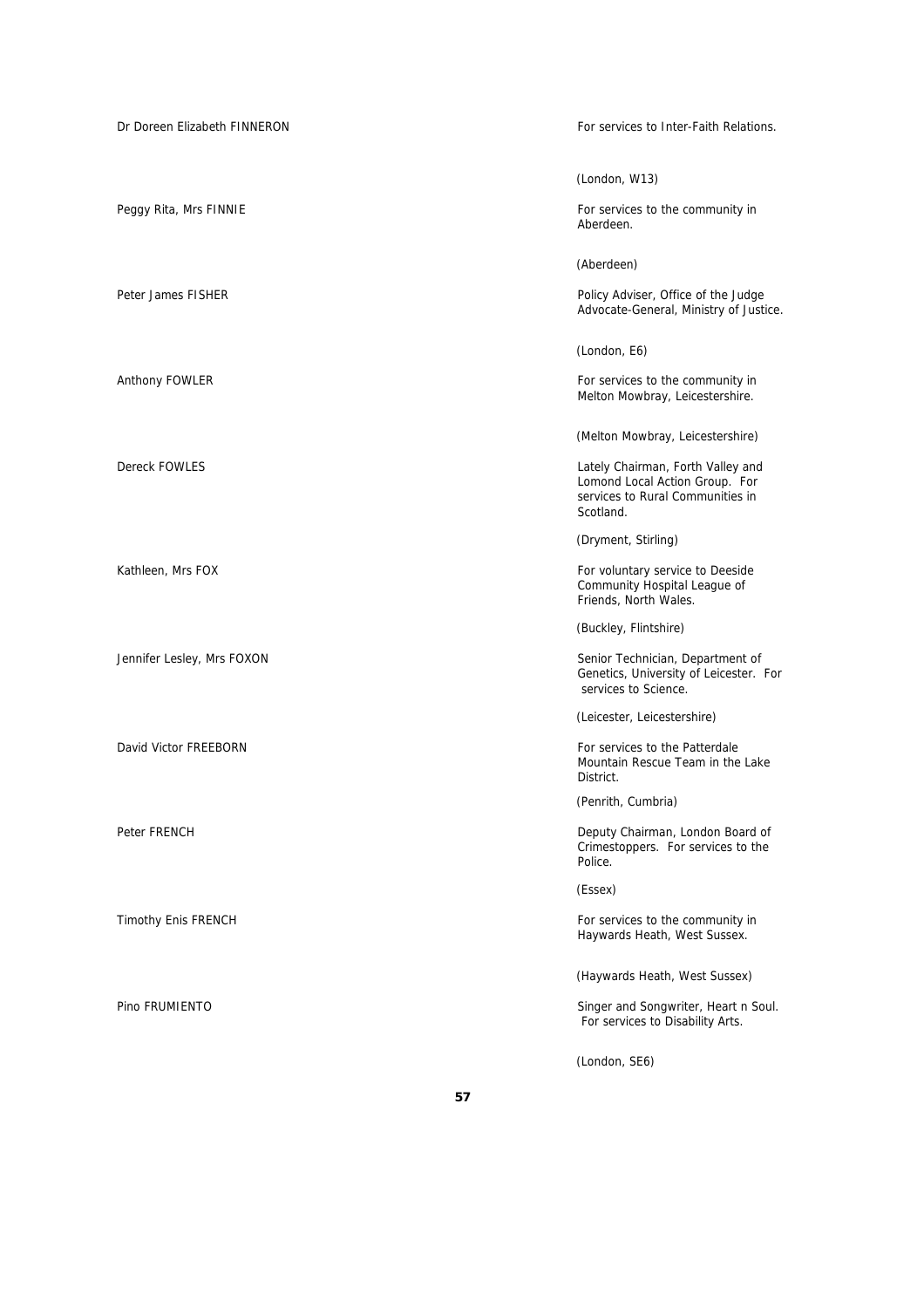Irene Lorraine, Mrs GALLOWAY **Lately Caseworker, Customer** Lately Caseworker, Customer

Henry Atherton Derek GIBSON For services to the community in

Robert Stewart GIBSON Officer, HM Prison Gartree,

Dr Ian David Robert FRY **Director**, Partnership Pathology, Frimley Park Hospital NHS Trust. For services to Healthcare in the

(Guildford, Surrey)

Michael FULLER FOR SERVICES TO THE SAME STATE STATES TO SERVICES TO THE SAME STATES OF SERVICES TO THE SAME STATES AND THE SAME STATES OF SERVICES TO THE SAME STATES OF SERVICES TO THE SAME STATES OF SERVICES TO THE SAME S Unite Trade Union in Scotland.

(Glasgow)

Richard GAGAN GAGAN GRAGAN GRADE CONSULTED A CHARGE CONSUMING CONSUMING CONSUMING CONSUMING CONSUMING CONSUMING CONSUMING CONSUMING CONSUMING CONSUMING CONSUMING CONSUMING CONSUMING CONSUMING CONSUMING CONSUMING CONSUMING

### (Wiltshire)

Operation, Lisburn, HM Revenue and Customs.

(London)

Sarah Elizabeth, Mrs GAMBLE For services to the community in County Antrim.

(Ballymena, Antrim)

Stuart Mitchell GAY, JP **For services** to the community in Lancashire and Overseas.

(Blackpool, Lancashire)

Ms Mary Helen GEORGE **Catering Supervisor, Crossroads** Catering Supervisor, Crossroads Primary School, Keith. For services to Education.

(By Huntly, Aberdeenshire)

Asquith GIBBES For voluntary service to the Police in South East London.

(London, SE19)

Bridgwater, Somerset.

(Bridgwater, Somerset)

Mary, Mrs GIBSON For services to Education and to the community in North London.

(London, N7)

Leicestershire, HM Prison Service, Ministry of Justice.

(Corby, Northamptonshire)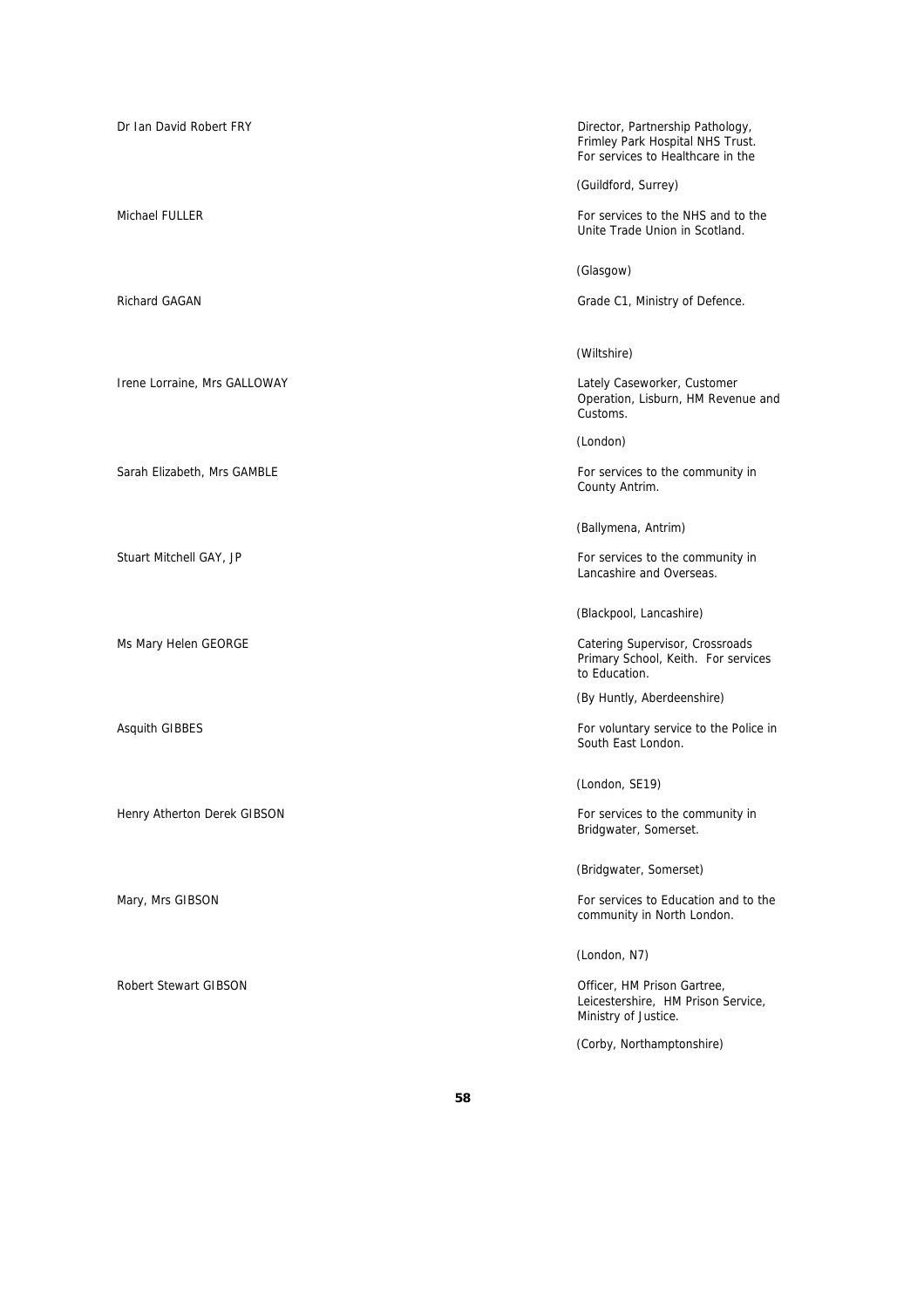| Margaret Helen, Mrs GILBERT  | For services to Older People in<br>County Tyrone.                                                           |
|------------------------------|-------------------------------------------------------------------------------------------------------------|
|                              | (Cookstown, Tyrone)                                                                                         |
| Atma Singh GILL              | For services to the community in the<br>North East.                                                         |
|                              | (Chester-le-Streeet, Durham)                                                                                |
| Joy, Mrs GILLIES             | For voluntary service to the<br>Children"s Panel in Scotland.                                               |
|                              | (Inverness)                                                                                                 |
| Bernard John GODDING         | For voluntary service to Adult<br>Learning and the Educational Centres<br>Association.                      |
|                              | (Norwich, Norfolk)                                                                                          |
| Alan John GODFREY            | Publisher of Historic Ordnance Survey<br>Maps. For services to Heritage.                                    |
|                              | (Edmondsley, Durham)                                                                                        |
| Professor Michael GOODFELLOW | Chairman of Governors, Gosforth<br>High School, Newcastle-upon-Tyne.<br>For voluntary service to Education. |
|                              | (Newcastle upon Tyne, Tyne and                                                                              |
| Sheila, Mrs GOW              | For services to Regional Journalism.                                                                        |
|                              | (Fordcombe, Kent)                                                                                           |
| Ms Agnes GRAHAM              | For services to the Soldiers', Sailors',<br>Airmen and Families Association in<br>Western Scotland.         |
|                              | (Bellshill, North Lanarkshire)                                                                              |
| Robert Oliver David GRAHAM   | Lately Grade C1, Ministry of Defence.                                                                       |
|                              | (Bideford, Devon)                                                                                           |
| Barbara, Mrs GRANT           | Clinical Nurse Manager, NHS Fife.<br>For services to Ophthalmology.                                         |
|                              | (South Queensferry, West Lothian)                                                                           |
| Clemency Anne Rose, Mrs GRAY | Co-Founder, River Cafe. For<br>services to the Hospitality Industry.                                        |
|                              | (London, W6)                                                                                                |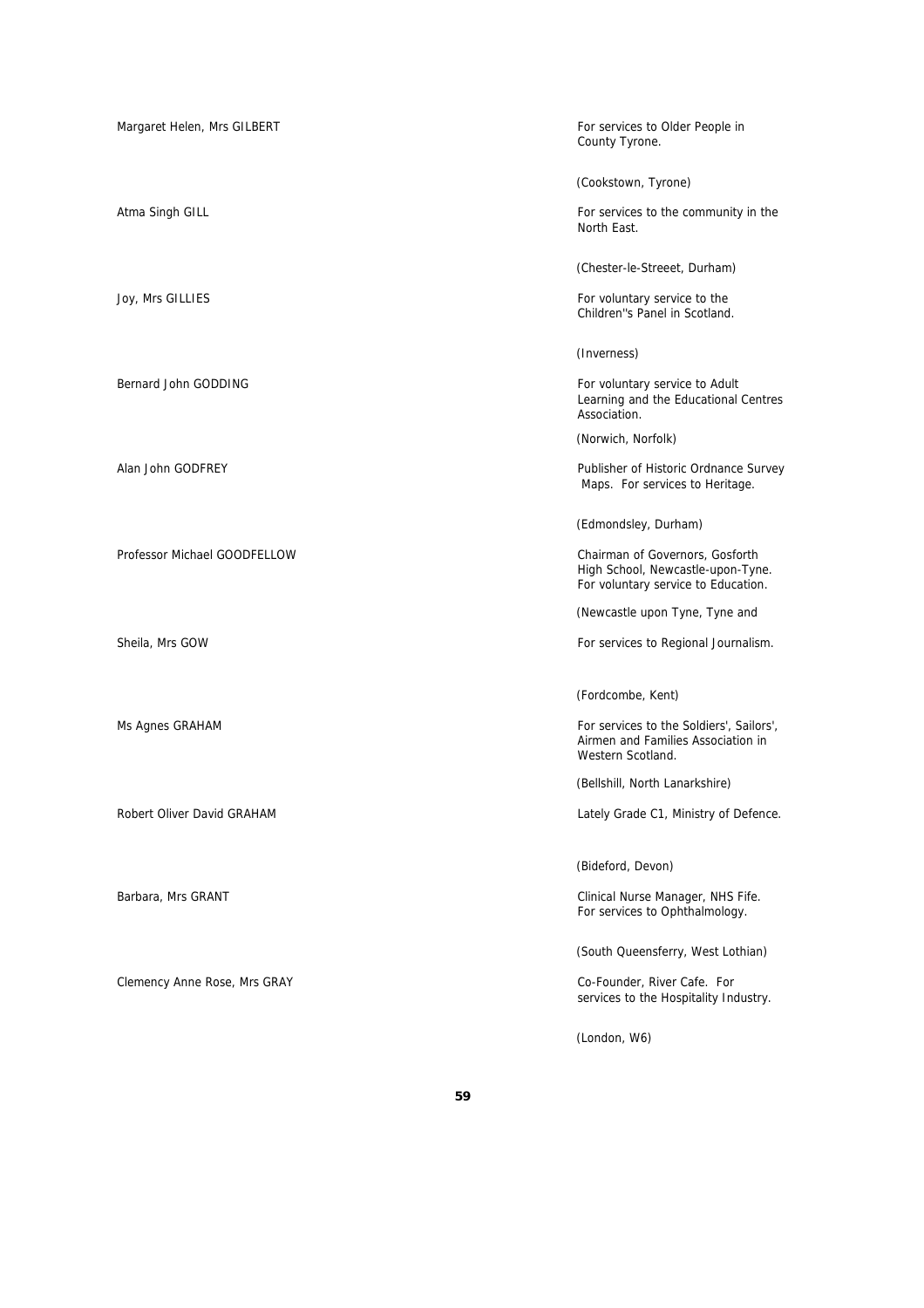| William GRAY                    | For services to Diversity and to<br>Disability Training in Scotland.                                              |
|---------------------------------|-------------------------------------------------------------------------------------------------------------------|
|                                 | (Dunfermline, Fife)                                                                                               |
| Angela Margaret, Mrs GREEN      | For charitable services Overseas and<br>in Malvern, Worcestershire.                                               |
|                                 | (Worcestershire)                                                                                                  |
| <b>Charles Anthony GREEN</b>    | For voluntary service to Industrial<br>Heritage in the Staffordshire Potteries.                                   |
|                                 | (Stoke on Trent, Staffordshire)                                                                                   |
| Susan, Mrs GREENWOOD            | Specialist Community Public Health<br>Nurse, Cornwall and Isles of Scilly.<br>For services to Healthcare.         |
|                                 | (Redruth, Cornwall)                                                                                               |
| David GREY                      | Group Managing Director, OSL Group<br>Holdings Ltd. For services to Business<br>and to Regeneration in Sheffield. |
|                                 | (Sheffield, South Yorkshire)                                                                                      |
| Pauline, Mrs GRICE              | Chief Executive, South Yorkshire<br>Community Foundation. For services<br>to Flood Relief.                        |
|                                 | (Rotherham, South Yorkshire)                                                                                      |
| Joan, Mrs GRIFFITHS             | For services to People with Learning<br>Disabilities in Scotland.                                                 |
|                                 | (Edinburgh)                                                                                                       |
| Mary Beatrice, Mrs GUEST        | For services to People with Sensory<br>Impairment.                                                                |
|                                 | (Church Stretton, Shropshire)                                                                                     |
| Mavis Ann, Mrs GUNNING          | For voluntary service to Victims of<br>Sexual Assault.                                                            |
|                                 | (Stroud, Gloucestershire)                                                                                         |
| Gordon William GUTHRIE          | For services to Derby County<br>Football Club.                                                                    |
|                                 | (Derby, Derbyshire)                                                                                               |
| Ms Anna-Marie HALE<br>Mrs Byrne | Matron, Division One Trauma and<br>Orthopaedics, Selly Oak Hospital,<br>Birmingham. For services to               |
|                                 | (Birmingham, West Midlands)                                                                                       |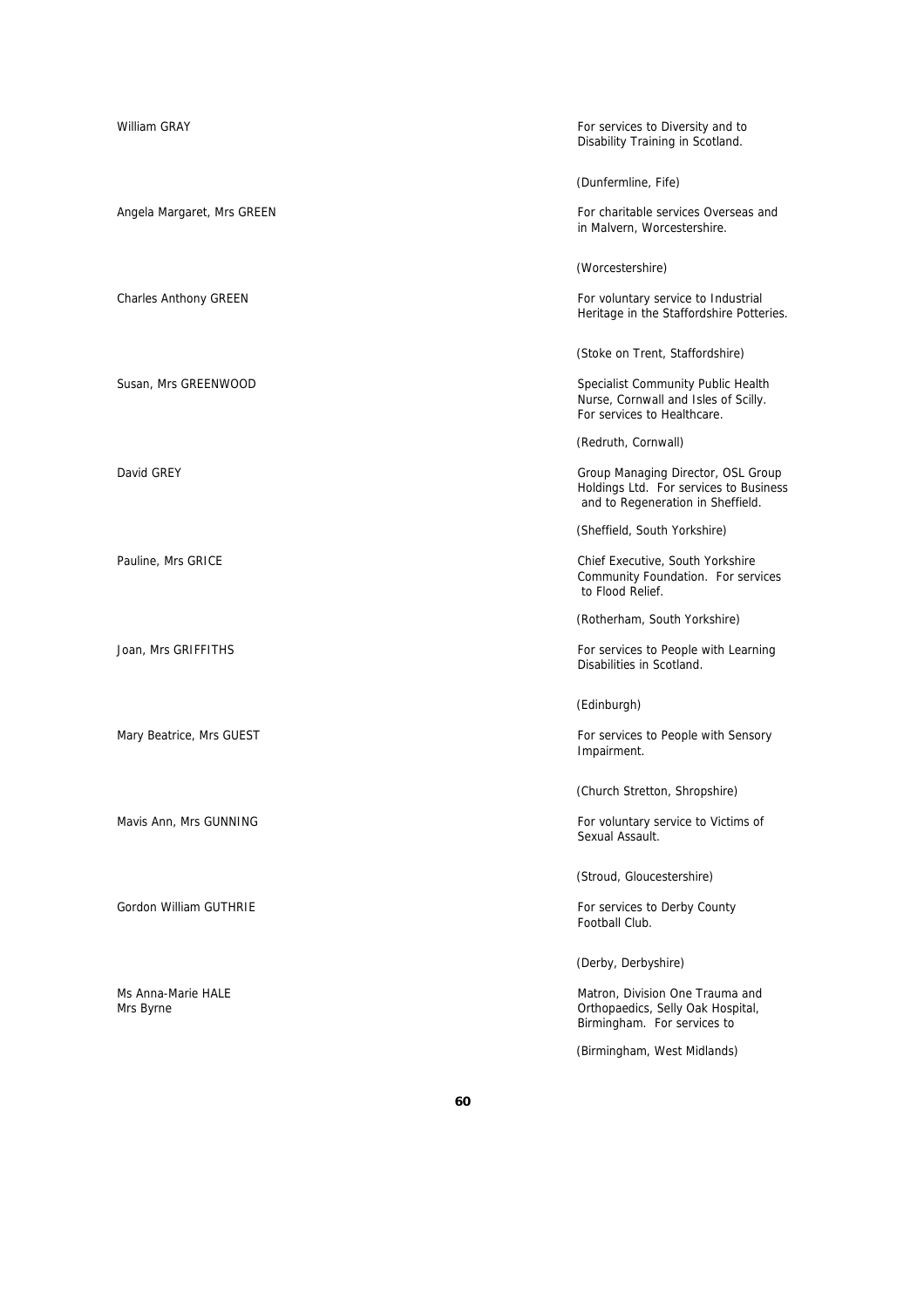| Colonel Alan Edmund HALL, TD DL     | For services to the community in the<br>London Borough of Redbridge.                                       |
|-------------------------------------|------------------------------------------------------------------------------------------------------------|
|                                     | (Essex)                                                                                                    |
| Iain Murray HALLIDAY                | For services to the Arts in Perth.                                                                         |
|                                     | (Perth, Perth and Kinross)                                                                                 |
| David HALPIN                        | For services to Disabled People in the<br>North West.                                                      |
|                                     | (Preston, Lancashire)                                                                                      |
| Pauline Jane, Mrs HANDY             | Clincal Lead Nurse, Genito-Urinary<br>Medicine, Newcastle General<br>Hospital. For services to Healthcare. |
|                                     | (Newcastle-upon-Tyne, Tyne and                                                                             |
| Frank HANNAH                        | President, Manchester County<br>Football Association. For services to<br>Sport.                            |
|                                     | (Worsley, Greater Manchester)                                                                              |
| Ms Belinda HARDING                  | Constable, City of London Police. For<br>services to the Police.                                           |
|                                     | (Beckenham, Kent)                                                                                          |
| Gillian Carol, Mrs HARDY            | Higher Executive Officer, Jobcentre<br>Plus, Department for Work and<br>Pensions.                          |
|                                     | (Newton Abbot, Devon)                                                                                      |
| <b>Terence HARRIS</b><br>Jet Harris | For services to Music.                                                                                     |
|                                     | (Bembridge, Isle of Wight)                                                                                 |
| Ms Karen HARRISON                   | Head, Business Crime Preventions<br>Team, Wakefield Partnership. For<br>services to the Police.            |
|                                     | (Wakefield, West Yorkshire)                                                                                |
| Peter Brantford HARTLAND            | For services to the community in<br>Ashton Keynes, Swindon, Wiltshire.                                     |
|                                     | (Swindon, Wiltshire)                                                                                       |
| Colin HARTLEY                       | For services to the community in<br>Halifax, West Yorkshire.                                               |
|                                     | (Halifax, West Yorkshire)                                                                                  |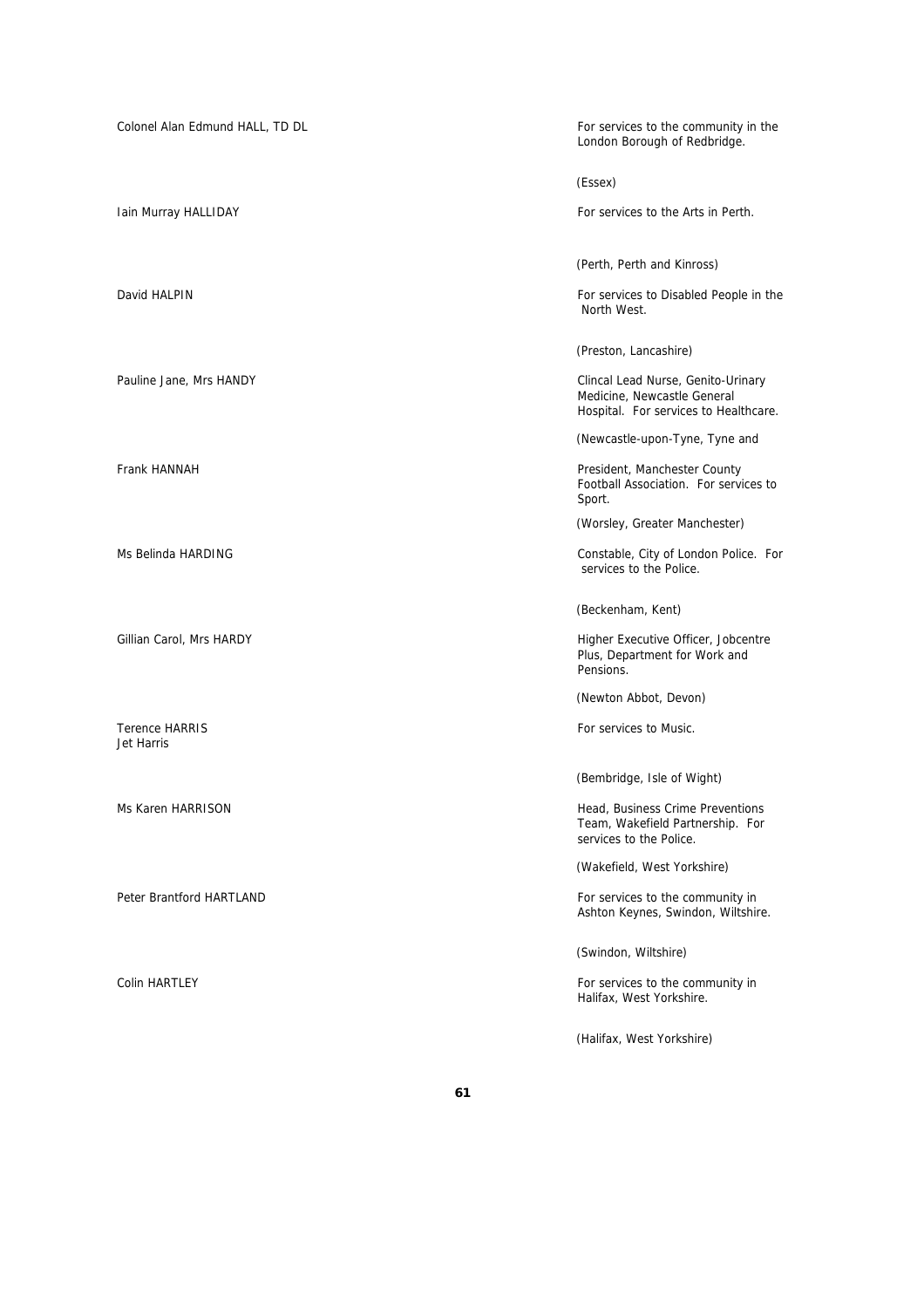| Faith Ingrid Evelyn, Mrs HARVEY       | For voluntary service to the Royal<br>National Lifeboat Institution,<br>Cheltenham, Gloucestershire.                                       |
|---------------------------------------|--------------------------------------------------------------------------------------------------------------------------------------------|
|                                       | (Cheltenham, Gloucestershire)                                                                                                              |
| Ms Susan HARVEY                       | For services to Orienteering and to<br>the community in Doune and<br>Deanston, Perth and Kinross.                                          |
|                                       | (Doune, Perth and Kinross)                                                                                                                 |
| Margaret Lynne, Mrs HARWOOD           | Executive Officer, Pension, Disability<br>and Carers' Service, Department for<br>Work and Pensions.                                        |
|                                       | (South Shields, Tyne and Wear)                                                                                                             |
| Margaret Vine, Mrs HAUGH              | Adviser for Creative and Expressive<br>Studies, Southern Education and<br>Library Board. For services to<br>Education in Northern Ireland. |
|                                       | (Crumlin, Antrim)                                                                                                                          |
| Jean, Mrs HAYLEY                      | Foster Carer. For services to<br>Children and Families in Northern<br>Ireland.                                                             |
|                                       | (Ballymoney, Antrim)                                                                                                                       |
| Rodney James HAYLEY                   | Foster Carer. For services to<br>Children and Families in Northern<br>Ireland.                                                             |
|                                       | (Ballymoney, Antrim)                                                                                                                       |
| Lewis Charles HAYWOOD                 | For services to the Energy Learning<br>Centre, Elliot Durham School,<br>Nottingham.                                                        |
|                                       | (Nottingham, Nottinghamshire)                                                                                                              |
| Professor John William Stanley HEARLE | For services to Archaeology in Mellor,<br>Stockport, Greater Manchester.                                                                   |
|                                       | (Stockport, Greater Manchester)                                                                                                            |
| Jean, Mrs HEATH                       | For services to Chadlington Primary<br>School, Oxfordshire.                                                                                |
|                                       | (Chadlington, Oxfordshire)                                                                                                                 |
| Roberta, Mrs HEAVENS                  | For services to the Tourism Industry.                                                                                                      |
|                                       | (Hereford, Herefordshire)                                                                                                                  |
| Jean Marion Anne, Mrs HEDLEY          | For voluntary service to Nature<br>Conservation in Hampshire and the<br>Isle of Wight.                                                     |
|                                       | (Gosport, Hampshire)                                                                                                                       |

**62**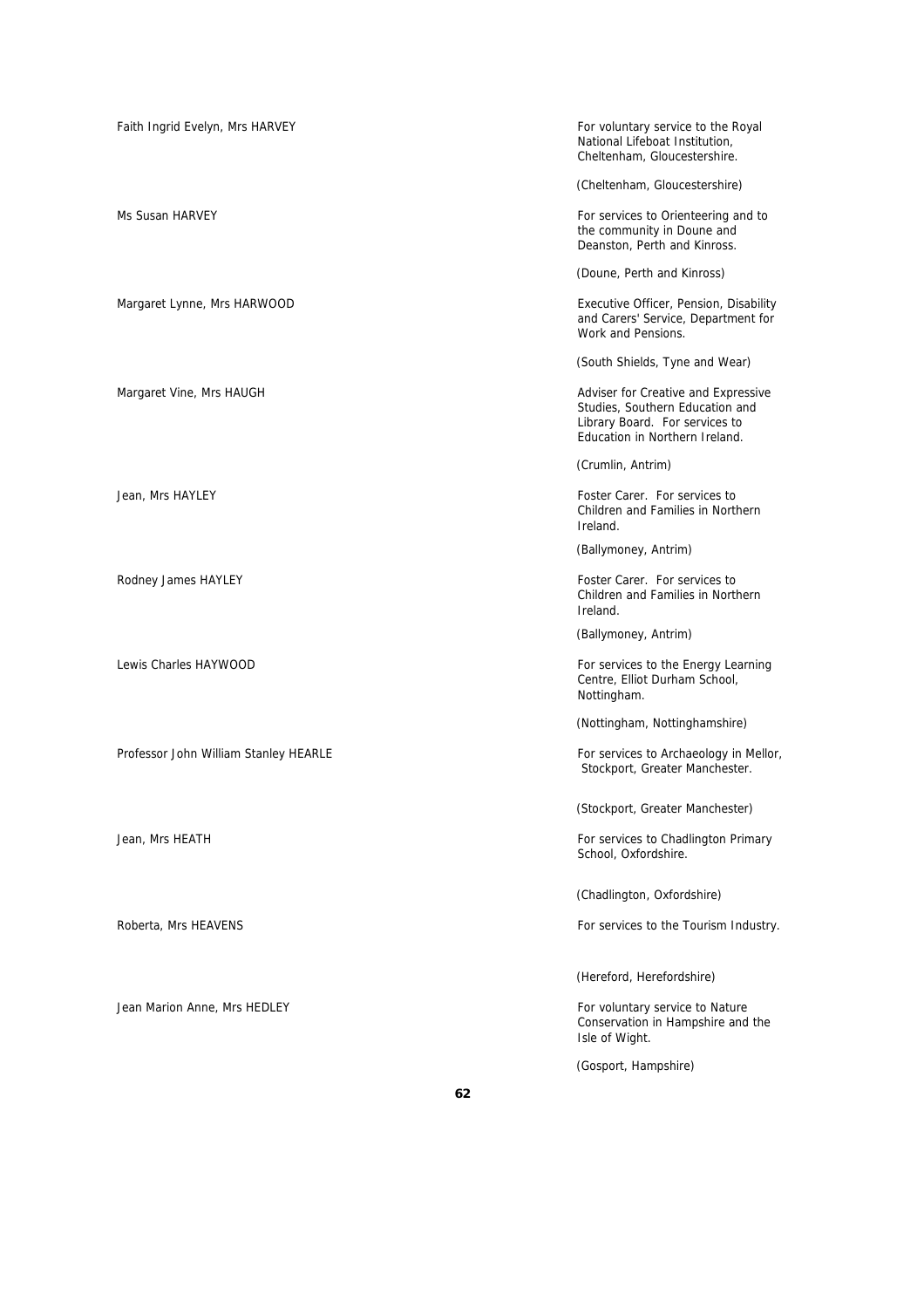| Elizabeth Ann, Mrs HEELEY | For voluntary service to Somerset<br>Rural Life Museum.                                                 |
|---------------------------|---------------------------------------------------------------------------------------------------------|
|                           | (Nr Glastonbury, Somerset)                                                                              |
| Miss Anna HEMMINGS        | Canoeist. For services to Sport.                                                                        |
|                           | (London, SW19)                                                                                          |
| John Graham HEMMINGS      | Chairman, Blurton Ladsandads, Stoke-<br>on-Trent. For services to Grass Roots<br>Football.              |
|                           | (Stoke-on-Trent, Staffordshire)                                                                         |
| John Patrick HENNIGAN     | Superintendent, British Transport<br>Police. For services to the Police.                                |
|                           | (Essex)                                                                                                 |
| Miss Sylvia Jean HERBERT  | Chaplain, HM Prison Leicester. For<br>services to Prisoners.                                            |
|                           | (Leicester, Leicestershire)                                                                             |
| John Coleman HICK         | Vice-President, British Holiday and<br>Home Parks Association. For<br>services to the Tourist Industry. |
|                           | (Falmouth, Cornwall)                                                                                    |
| Major Antony Stanley HILL | For services to Military Heritage in<br>Essex.                                                          |
|                           | (Burnham-on-Crouch, Essex)                                                                              |
| Lyn Joy, Mrs HILL         | Band 5, Health and Safety Executive,<br>Department for Work and Pensions.                               |
|                           | (Norwich, Norfolk)                                                                                      |
| Richard Wendle HILL       | Branch Manager, Ulster Bank. For<br>services to the Financial Services<br>Industry.                     |
|                           | (Belfast)                                                                                               |
| Margaret, Mrs HILLMAN     | For services to Girlguiding Cymru and<br>to the Community of Hope.                                      |
|                           | (Wrexham)                                                                                               |
| Christopher HILTON        | Lately General Manager, Odeon<br>Leicester Square Cinema. For<br>services to the Film Industry.         |
|                           | (Guildford, Surrey)                                                                                     |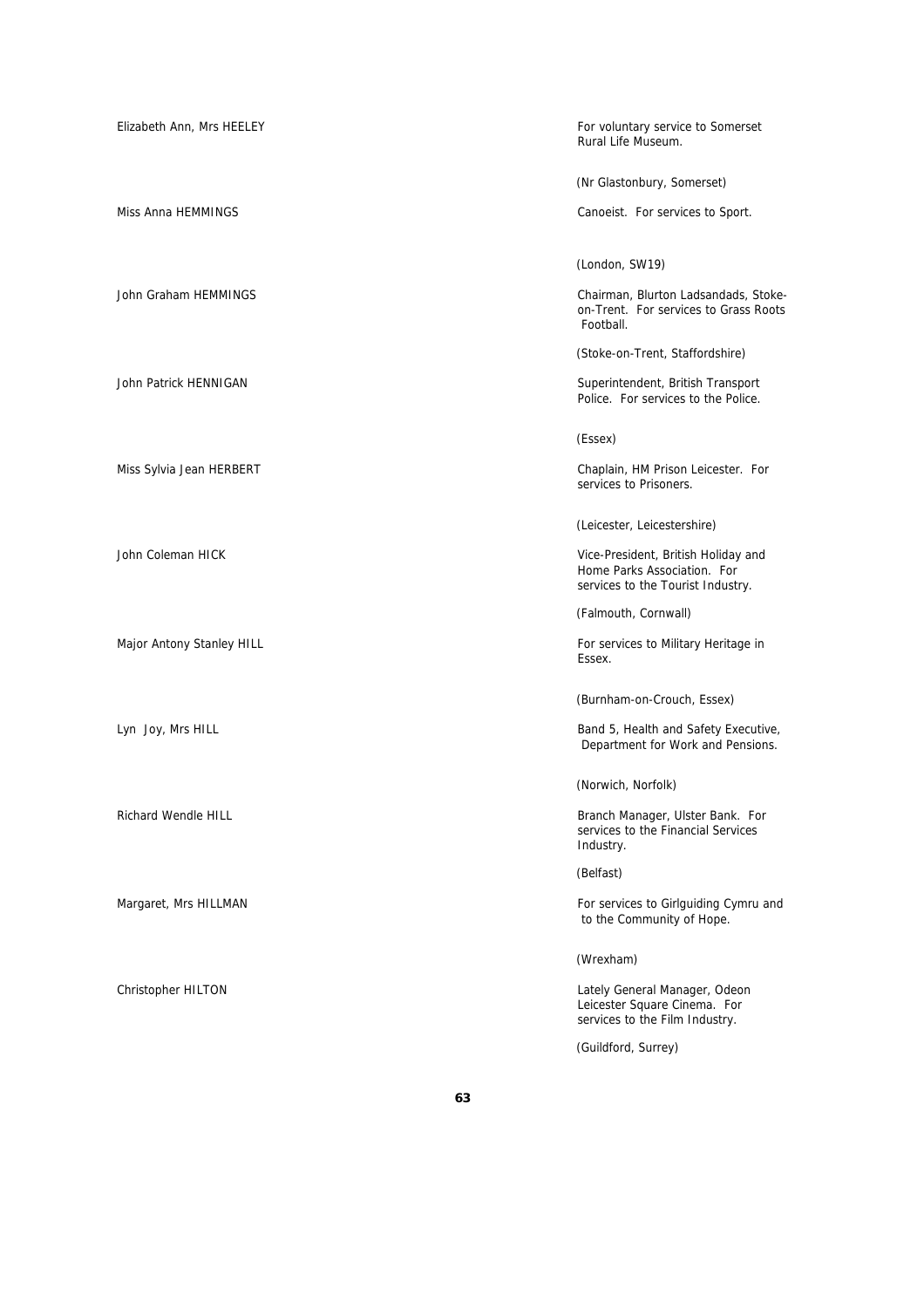Barry HITCHCOCK **Director of Sport, University of Sport**, University of Surrey. For services to Sport and to Higher Education.

(Surrey)

Raymond HODGKINSON **Director-General, British Healthcare** Trades Association. For services to the Healthcare Industry.

(Lincolnshire)

Linda Mary, Mrs HOGGARTH **For services to Disabled People in** Suffolk.

(Ipswich, Suffolk)

Ms Jean Florence HOLDER **For voluntary service to the Women's** For voluntary service to the Women's Library.

(London, SM1)

Miss Rhiannon Sarah HOLDER For services to Young People's Healthcare.

### (Bristol)

Valerie Lois, Mrs HOLT **For services to Fisheries Management** For services to Fisheries Management and to Conservation.

(Nottingham, Nottinghamshire)

Michael John HOPPER **Lately Higher Executive Officer**, Jobcentre Plus, Department for work and Pensions.

(Bromsgrove, Worcestershire)

Douglas HORRILL **For voluntary service to Age For voluntary service to Age** Concern, New Forest East, Hampshire.

(Southampton, Hampshire)

Doreen Grace, Mrs HOSEY For services to the community in Fawley, Southampton.

(Southampton, Hampshire)

Ms Rebecca Ann HOSKING For services to the Environment in Modbury, Dorset.

(Ivybridge, Devon)

Donna Maria, Mrs HOUGH Dental Workforce Development Lead for Dental Care Professionals, North Western and Mersey Postgraduate Deaneries. For services to Healthcare.

(Lymm, Cheshire)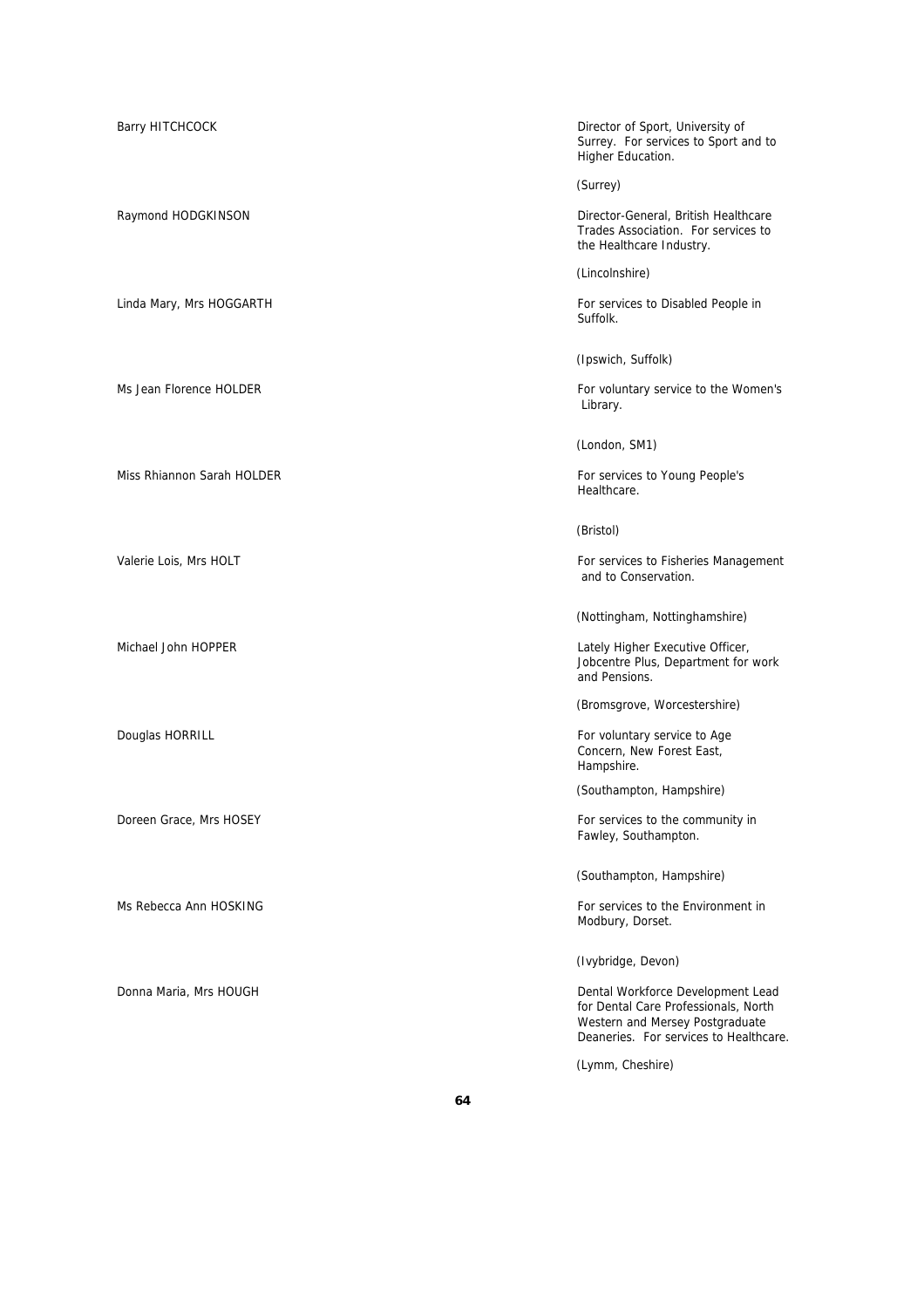The Reverend Canon Michael Oram HUNTER For services to the Church of England

Professor John Margarson HUTHNANCE **Deputy Director, Proudman** 

Edward HOWES For services to the community in Prestatyn and Rhyl, Denbighshire.

(Rhyl, Denbighshire)

Winifred, Mrs HOWES **For services to the community in** Prestatyn and Rhyl, Denbighshire.

(Rhyl, Denbighshire)

Ms Sheila HUDSON **For services to Disadvantaged Young** People in Hartlepool.

(Tees Valley, Tyne and Wear)

Sally Louise, Mrs HUGHES-STANTON Executive Secretary, Prime Minister's Office.

(West Liss, Hampshire)

Joe HUMAN **For services** to Oxfam and to Fair Trade in Cumbria.

(Keswick, Cumbria)

Brenda, Mrs HUNT For services to Older People in East Manchester.

(Cheshire)

Carl Peter HUNT Watch Manager, Humberside Fire and Rescue Service. For services to Local Government.

(Market Rasen, Lincolnshire)

Alderman Lady Edna HUNTER **For services** to the community in County Durham.

(Stanley, Durham)

and to the community in Grimsby.

(Grimsby, Lincolnshire)

Oceanographic Laboratory. For services to Marine Science.

(Wirral, Merseyside)

Dr Thomas George HYDE For services to the community in Repton, Derbyshire.

(Derby, Derbyshire)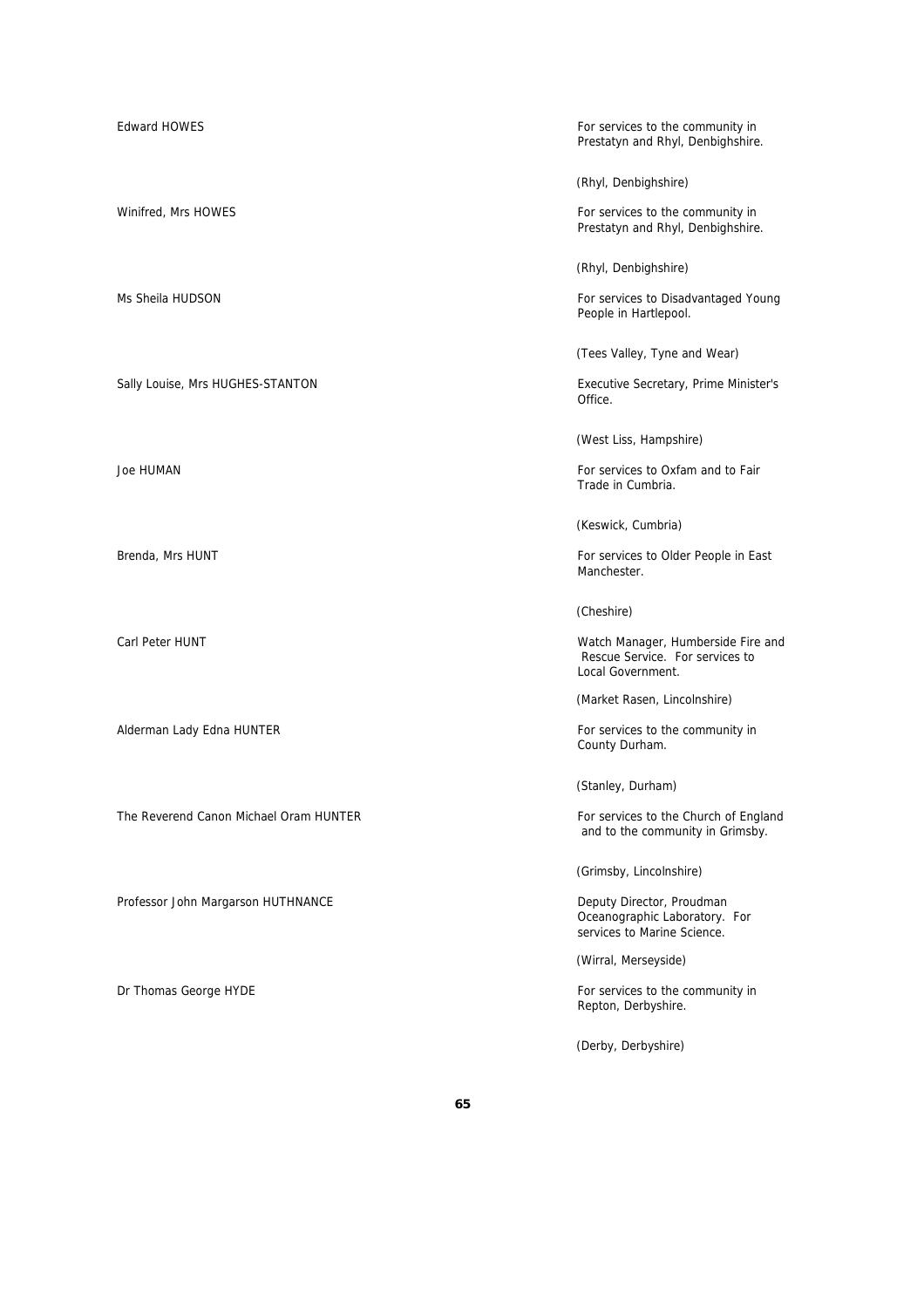| <b>Brian IBELL</b>               | Lately Assistant Chief Executive,<br>Derby Hospitals NHS Foundation<br>Trust. For services to Healthcare.                  |
|----------------------------------|----------------------------------------------------------------------------------------------------------------------------|
|                                  | (Nottingham, Nottinghamshire)                                                                                              |
| Andrew INGRAM                    | Executive Officer, Output Services<br>Group, Driver and Vehicle Licensing<br>Agency, Swansea, Department for<br>Transport. |
|                                  | (Swansea, Powys)                                                                                                           |
| Peter David John INGRAM          | For services to Paper Making<br>Industrial Heritage.                                                                       |
|                                  | (Watford, Hertfordshire)                                                                                                   |
| James John JACK                  | For services to Children and Young<br>People at Kibble Education and Care<br>Centre.                                       |
|                                  | (Paisley, Renfrewshire)                                                                                                    |
| Mona, Mrs JACK                   | For services to the community in<br>Dumfries.                                                                              |
|                                  | (Heathhall, Dumfries and Galloway)                                                                                         |
| Florence, Mrs JACKSON            | For voluntary service to Hatton Hill<br>Primary School, Sefton, Merseyside.                                                |
|                                  | (Liverpool, Merseyside)                                                                                                    |
| Valerie, Mrs JACKSON             | Founder and Principal, Stage 84. For<br>services to the Performing Arts in the<br>North.                                   |
|                                  | (Bradford, West Yorkshire)                                                                                                 |
| Valerie Hazel, Mrs JACKSON       | For services to the community in<br>Newcastle Emlyn, Carmarthenshire.                                                      |
|                                  | (Newcastle Emlyn, Carmarthenshire)                                                                                         |
| John Alexander JAMESON           | For services to Cricket.                                                                                                   |
|                                  | (Solihull, West Midlands)                                                                                                  |
| Waltraud Anna Luise, Mrs JARROLD | For services to the community in<br>Norwich.                                                                               |
|                                  | (Norwich, Norfolk)                                                                                                         |
| Susan Kay, Mrs JAY               | Area Manager, West Suffolk MIND.<br>For services to Mental Healthcare.                                                     |
|                                  | (Suffolk)                                                                                                                  |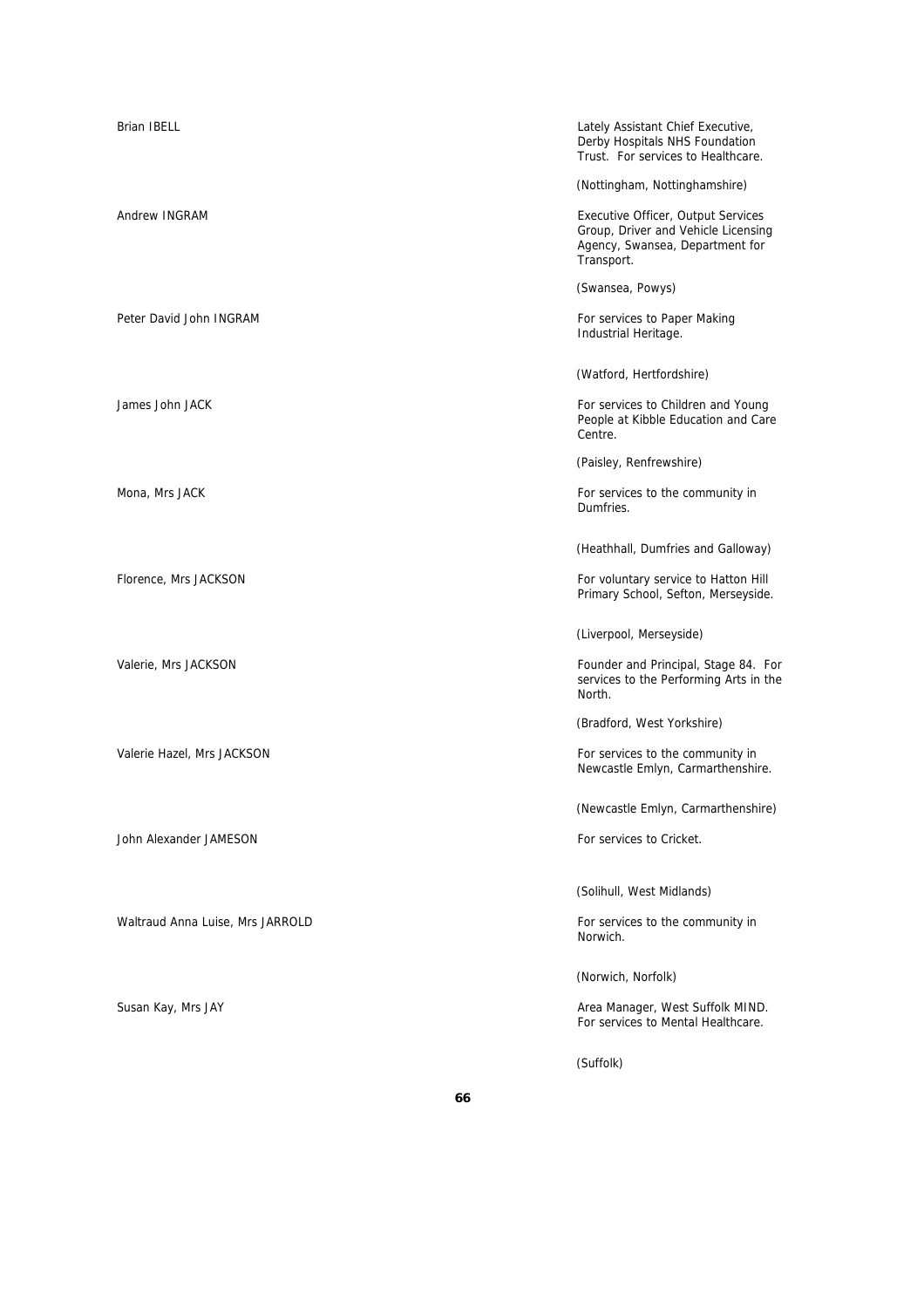| Helen Adair, Mrs JENKINS       | For services to the community in<br>Durrington, Wiltshire.                                                                  |
|--------------------------------|-----------------------------------------------------------------------------------------------------------------------------|
|                                | (Salisbury, Wiltshire)                                                                                                      |
| Kathleen, Mrs JENKINS          | Senior Case Adviser, Freedom of<br>Information Team, HM Treasury.                                                           |
|                                | (Salisbury, Wiltshire)                                                                                                      |
| Sidney JOHNSON                 | For services to the community in<br>Helston, Cornwall.                                                                      |
|                                | (Helston, Cornwall)                                                                                                         |
| John JOHNSTONE                 | Administrative Officer, Child Support<br>Agency, Department for Work and<br>Pensions.                                       |
|                                | (Grangemouth, Falkirk)                                                                                                      |
| Henry JONES                    | Project Manager, ISIS Second Target<br>Station, Rutherford Appleton<br>Laboratory, Oxfordshire. For services<br>to Science. |
|                                | (Abingdon, Oxfordshire)                                                                                                     |
| Jane Eryl, Mrs JONES           | Lately Senior Nurse, Eryri Hospital,<br>Caernarfon. For services to<br>Healthcare for Older People.                         |
|                                | (Miskin, Rhondda, Cynon, Taff)                                                                                              |
| Penelope, Mrs JONES            | Foster Carer, Surrey. For services to<br>Children and Families.                                                             |
|                                | (Sunbury on Thames, Middlesex)                                                                                              |
| Ronald JONES                   | Foster Carer, Surrey. For services to<br>Children and Families.                                                             |
|                                | (Sunbury on Thames, Middlesex)                                                                                              |
| <b>Charles Ernest JUKES</b>    | For services to the community in<br>Dursley, Gloucestershire.                                                               |
|                                | (Dursley, Gloucestershire)                                                                                                  |
| Dr Jaswant Kaur JUTLEY-PLESTED | Manager, Sydenham Children's<br>Centre, Bridgwater, Somerset. For<br>services to Children.                                  |
|                                | (Burnham on Sea, Somerset)                                                                                                  |
| Ms Maureen KAVANAGH            | Messenger, Department for<br>Environment, Food and Rural Affairs.                                                           |
|                                | (London, SE16)                                                                                                              |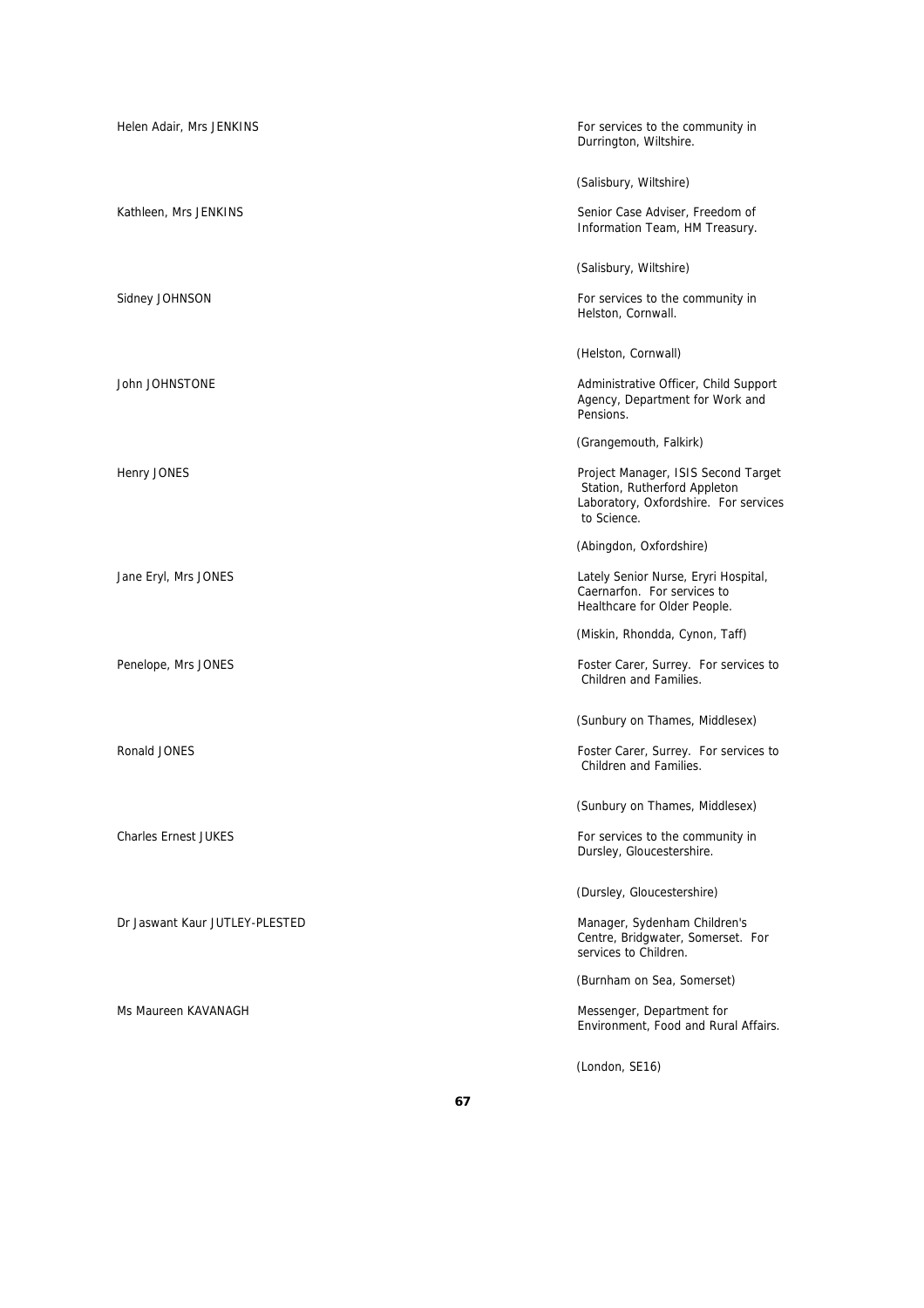| Elizabeth, Mrs KAY                | Co-Founder and Project Leader,<br>Bolton University of the Third Age.<br>For voluntary service to Adult                   |
|-----------------------------------|---------------------------------------------------------------------------------------------------------------------------|
|                                   | (Bolton, Greater Manchester)                                                                                              |
| Bernard John KEAY                 | Chairman, Health and Social Security<br>Recreational Association, Department<br>for Work and Pensions.                    |
|                                   | (Saddleworth, West Yorkshire)                                                                                             |
| Virginia Anne Pickering, Mrs KEEN | For services to the community in<br>Wiltshire.                                                                            |
|                                   | (Malmesbury, Wiltshire)                                                                                                   |
| <b>Victor Walter KEENE</b>        | For services to the community in<br>Coventry.                                                                             |
|                                   | (Coventry, West Midlands)                                                                                                 |
| William Ernest James KELLEY       | For voluntary service to the RAF<br>Halton Apprentices' Association.                                                      |
|                                   | (Littlehampton, West Sussex)                                                                                              |
| Patricia Alexandra, Mrs KELLY     | Foster Carer, Cornwall. For services<br>to Children and Families.                                                         |
|                                   | (Hayle, Cornwall)                                                                                                         |
| Graham KENNEDY                    | For charitable services to People with<br>Friedreich's Ataxia.                                                            |
|                                   | (York, North Yorkshire)                                                                                                   |
| Miss Linda Margaret KENNEDY       | Manager, Banqueting House,<br>Whitehall. For services to the                                                              |
|                                   | Hospitality Industry.                                                                                                     |
|                                   | (London, SW17)                                                                                                            |
| Anne, Mrs KENYON                  | Administrative Officer, Pension,<br>Disability and Carers' Service,<br>Department for Work and Pensions.                  |
|                                   | (Aberdeen, Aberdeenshire)                                                                                                 |
| Hilary, Mrs KERR                  | For services to Children and Young<br>People with Special Needs in<br>Warrington, Cheshire.                               |
|                                   | (Warrington, Cheshire)                                                                                                    |
| Dr David John KERRIDGE            | Head of Science, Earth Hazards and<br>Earth Systems Science, British<br>Geological Survey. For services to<br>Geophysics. |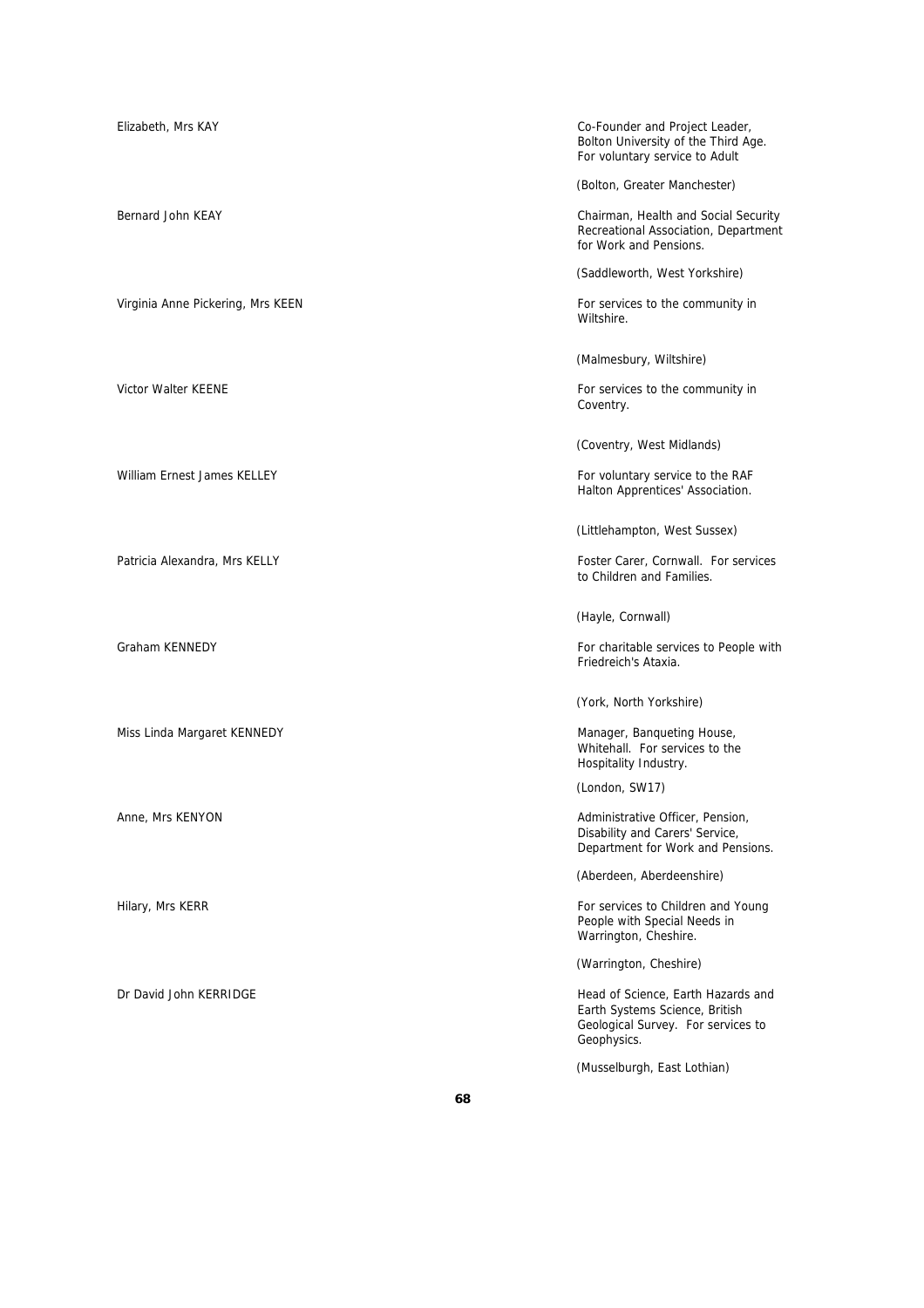| Ms Imtaz KHALIQ                    | Designer and Master Tailor. For<br>services to the Fashion Industry.                                       |
|------------------------------------|------------------------------------------------------------------------------------------------------------|
|                                    | (London, N1)                                                                                               |
| Ms Shahda KHAN                     | Principal Community Cohesion<br>Officer, Middlesbrough Council. For<br>services to Local Government and to |
|                                    | (Middlesbrough, North Yorkshire)                                                                           |
| Ms Catherine Isabel Audrey KIDSTON | Founder and Creative Director, Cath<br>Kidston. For services to Business.                                  |
|                                    | (London, W4)                                                                                               |
| Patrick KIERAN                     | Senior Design Engineer. For services<br>to Science.                                                        |
|                                    | (Caithness)                                                                                                |
| Anne Elizabeth, Mrs KING           | Director, Building Services Research<br>and Information Association. For<br>services to Industry.          |
|                                    | (Wokingham, Berkshire)                                                                                     |
| Debra Ann, Mrs KING                | Chair, Thornhill New Deal for<br>Communities. For services to the<br>community in Southampton,             |
|                                    | (Southampton, Hampshire)                                                                                   |
| Brenda Patricia, Mrs KIRBY         | For services to the community in<br>Croydon.                                                               |
|                                    | (Croydon, Surrey)                                                                                          |
| Ms Marjorie KIRK                   | For voluntary service to HM Prison<br>Nottingham.                                                          |
|                                    | (Nottingham, Nottinghamshire)                                                                              |
| Elizabeth Ann, Mrs KIRKWOOD        | For services to the Soldiers', Sailors'<br>and Airmen's Families Association in<br>Northern Ireland.       |
|                                    | (Lisburn, Antrim)                                                                                          |
| Ms Anna KUCEWICZ<br>Mrs Lee-Potter | For voluntary service to the Polish<br>Scouting Association, Girl Scouts<br>Division (UK)                  |
|                                    | (Sheffield, South Yorkshire)                                                                               |
| Paul LAMBERT                       | Chairman, Derbyshire Family<br>Association. For services to Maritime<br>Safety.                            |
|                                    | (Tiverton, Devon)                                                                                          |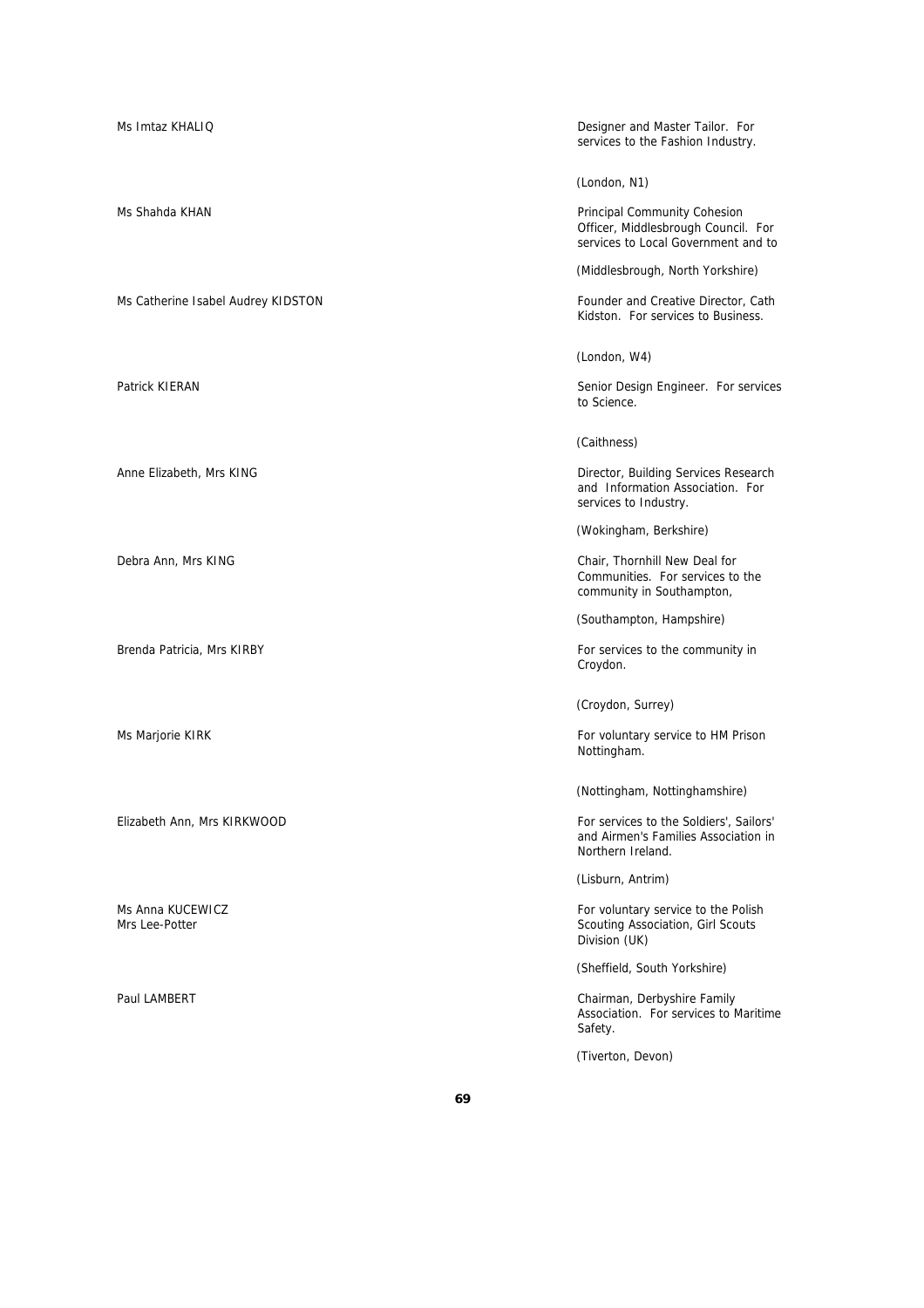| John Lewis George LAMOTTE | For voluntary service to Animal<br>Welfare in Scotland.                                                                      |
|---------------------------|------------------------------------------------------------------------------------------------------------------------------|
|                           | (Pathhead, Midlothian)                                                                                                       |
| <b>Gabriel LANCASTER</b>  | For services to the community in<br>Medway, Kent.                                                                            |
|                           | (Rochester, Kent)                                                                                                            |
| Miss Irene LANGLANDS      | For services to Dance in Central<br>Scotland.                                                                                |
|                           | (Falkirk, Stirling and Falkirk)                                                                                              |
| Huw John LAUNDER          | Senior Executive Officer, Pension,<br>Disability and Carers' Service,<br>Department for Work and Pensions.                   |
|                           | (Bristol)                                                                                                                    |
| Derek LAW                 | Corporate Director, Adult and<br>Community Services, North Yorkshire<br>County Council. For services to<br>Local Government. |
|                           | (Bedale, North Yorkshire)                                                                                                    |
| Ronald LAWRENCE           | For services to the Police and to the<br>community in Nottinghamshire.                                                       |
|                           | (Nottinghamshire)                                                                                                            |
| Miss Kathleen LAWRENSON   | Diagnostic Audiologist, St Helens and<br>Knowsley Hospitals NHS Trust. For<br>services to Healthcare.                        |
|                           | (St Helens, Merseyside)                                                                                                      |
| Sheila Irene, Mrs LAYTON  | Founder, Contessa Riding Centre,<br>Hertfordshire. For services to<br>Equestrian Sport.                                      |
|                           | (Ware, Hertfordshire)                                                                                                        |
| Margaret, Mrs LEE         | Chief Executive, Cresco Trust. For<br>services to Social Enterprise in<br>Northern Ireland.                                  |
|                           | (Londonderry)                                                                                                                |
| Bryan LEWIN               | Lately Head of Trading Standards,<br>Northamptonshire County Council.<br>For services to Consumers and to                    |
|                           | (Northampton, Northamptonshire)                                                                                              |
| Miss Judith Anne LEWIS    | For services to the Environment in<br>the North East.                                                                        |
|                           | (Prudhoe, Tyne and Wear)                                                                                                     |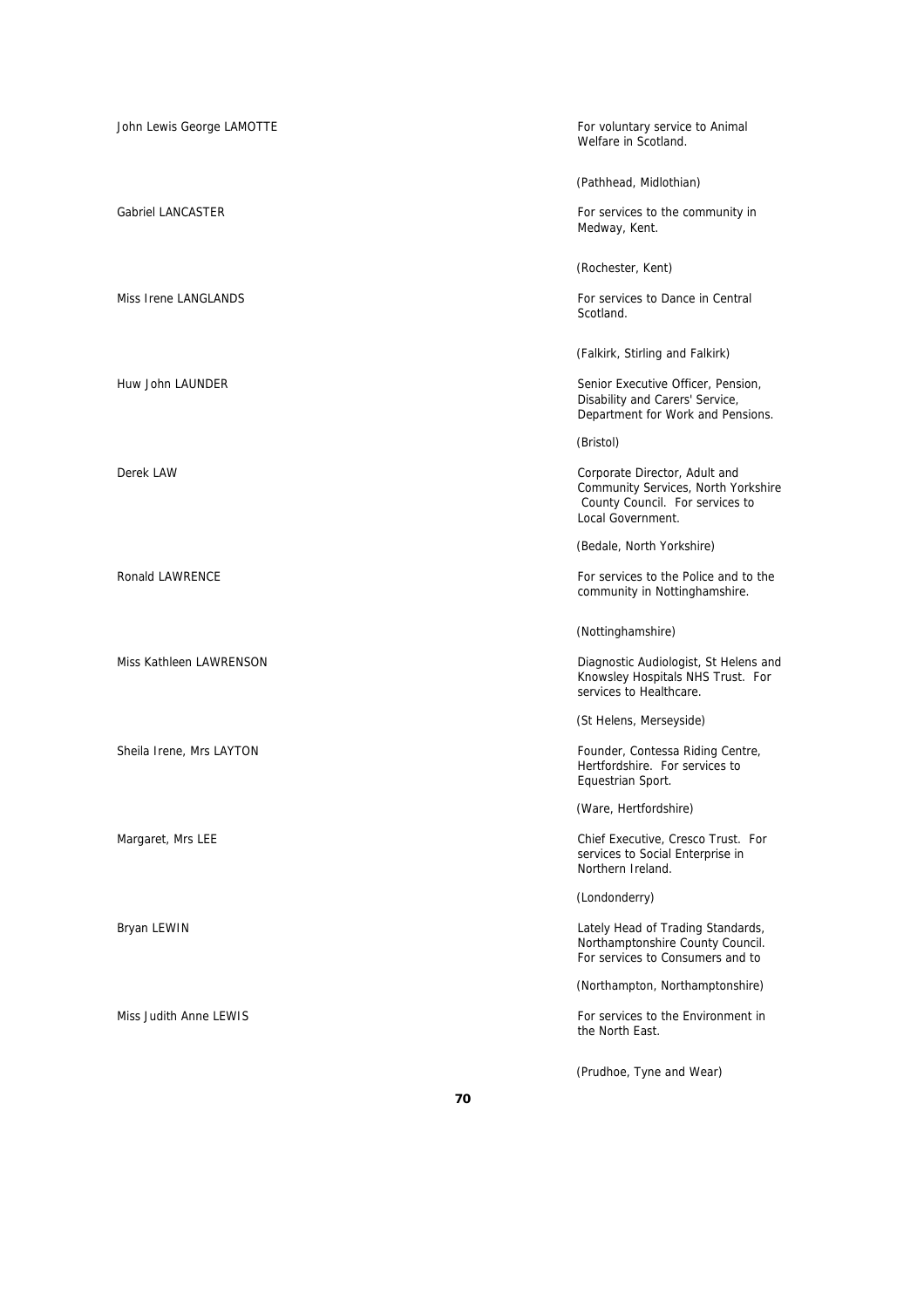Councillor Leonard LEWIS **For services to Local Government and** EWIS to the community in Caerphilly, South Wales. (Treharris, Caerphilly) Neil LEWIS **For services to Industrial Heritage and**  to the community in Blaenavon,Torfaen. (Blaenavon, Torfaen) David Robin LITTLEWOOD **For voluntary service to Athletics**. (Surrey) Dr Stephen Nicholas LIVERSEDGE General Medical Practitioner, Bolton. For services to Healthcare. (Bolton, Lancashire) Wesley Courtney LIVINGSTONE **President**, Newry Musical and Orchestral Society. For services to Music and to the community in County Down. (Newry, Down) Mary Constance, Mrs LLOYD **For services to the community in** For services to the community in Rutland. (Rutland) Pauline, Mrs LOCKETT **For services** to the community of Ackworth, West Yorkshire. (Pontefract, West Yorkshire) Arthur Clifford LOCKYEAR **For services to the community in** Sunderland. (Durham, Durham) Ian Douglas LOE **Internal and Contract Contract Contract Contract Contract Contract Contract Contract Contract Contract Contract Contract Contract Contract Contract Contract Contract Contract Contract Contract Contract Con**  to Art. (Harston, Cambridgeshire) Jeffrey LONG **For voluntary service to the Royal** British Legion. (Bingley, West Yorkshire) Ronald Hedley LONGFORD **Chiropractor and Physiotherapist.** For services to Animal Welfare. (Stratford-upon-Avon, Warwickshire)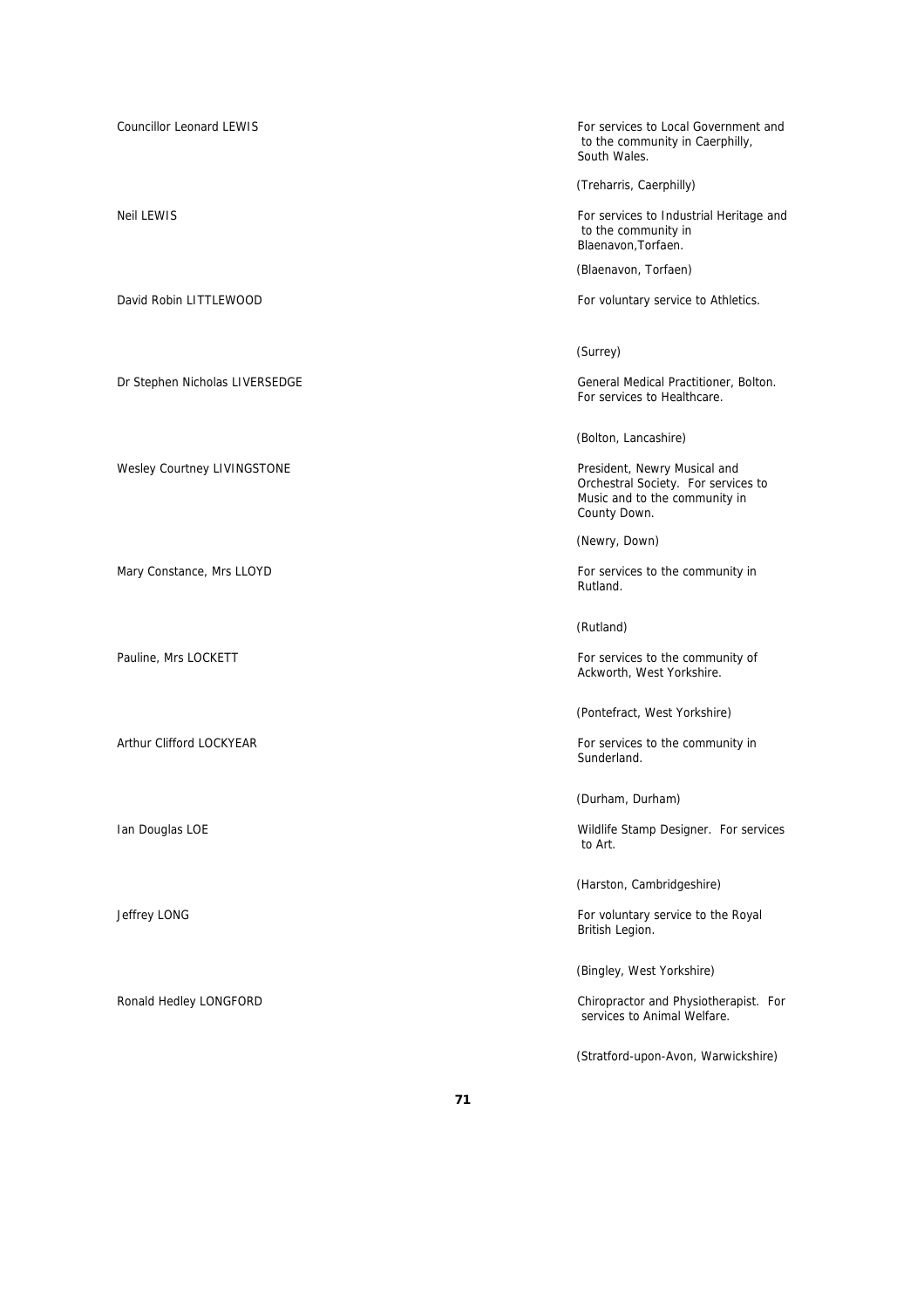| Carmel, Mrs LYDDALL        | Executive Assistant, Local<br>Government and Regional Policy<br>Team, Department of Health.                                                  |
|----------------------------|----------------------------------------------------------------------------------------------------------------------------------------------|
|                            | (London, SE1)                                                                                                                                |
| Alexander McKay LYNCH      | Group Finance Director, David<br>MacBrayne Ltd, Gourock. For<br>services to Transport and Charity in                                         |
|                            | (Gourock, Renfrewshire)                                                                                                                      |
| Ms Ann MACKAY              | Policy Adviser, English Community<br>Care Association. For services to<br>Social Care.                                                       |
|                            | (Essex)                                                                                                                                      |
| Professor Margaret MACLEAN | Professor of Pulmonary<br>Pharmacology. For services to<br>Science.                                                                          |
|                            | (Glasgow)                                                                                                                                    |
| Geraldine, Mrs MACPHEE     | Principal Teacher of Home Economics,<br>Clyde Valley High School. For<br>services to Education and to the<br>community in North Lanarkshire. |
|                            | (Hamilton, Lanarkshire)                                                                                                                      |
| Sydney MAIR                | For services to Local Government and<br>to the community in Macduff,<br>Aberdeenshire.                                                       |
|                            | (Aberdeenshire)                                                                                                                              |
| Jean Isabella, Mrs MALKIN  | For services to Young People in the<br>Cartmel Peninsula, Cumbria.                                                                           |
|                            | (Grange-over-Sands, Cumbria)                                                                                                                 |
| Peter MANSFIELD-CLARK      | Director, Crawley Open House,<br>Crawley. For services to<br>Disadvantaged People in West Sussex.                                            |
|                            | (Crawley, West Sussex)                                                                                                                       |
| Edna, Mrs MARCH            | For services to the community in<br>Crook, County Durham.                                                                                    |
|                            | (Crook, Durham)                                                                                                                              |
| Kenneth MARSH              | Constable, Metropolitan Police<br>Service. For services to the Police<br>and to Boxing in the London Borough                                 |
|                            | (Hertfordshire)                                                                                                                              |
| Michael Thomas MARTIN      | For services to the Voluntary Sector<br>in Reading, Berkshire.                                                                               |
|                            | (Goring on Thames, Oxfordshire)                                                                                                              |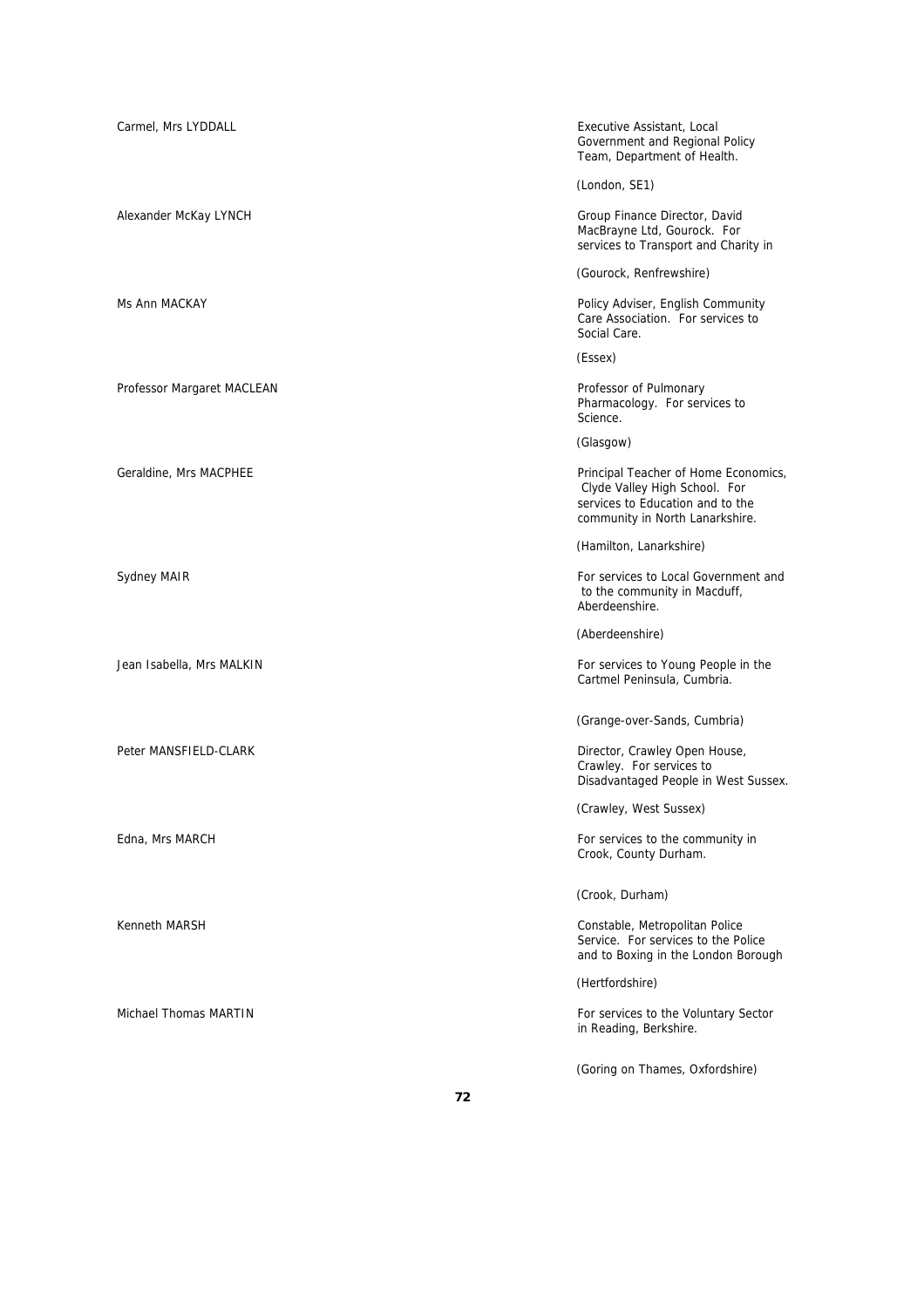| <b>Stuart Andrew MARTIN</b>   | For services to the community in<br>Ripon, North Yorkshire.                                                            |
|-------------------------------|------------------------------------------------------------------------------------------------------------------------|
|                               | (Ripon, North Yorkshire)                                                                                               |
| William MARTIN                | Chairman, H and J Martin Ltd. For<br>services to the Construction Industry<br>in Northern Ireland.                     |
|                               | (Holywood, Down)                                                                                                       |
| Philip MASON                  | For services to Disabled People in<br>Hampshire.                                                                       |
|                               | (Bordon, Hampshire)                                                                                                    |
| Ms Valerie MASON (MRS HENDRY) | For services to the British Heart<br>Foundation.                                                                       |
|                               | (Shepperton, Middlesex)                                                                                                |
| Hilary, Mrs MASSARELLA        | For voluntary service to<br>Disadvantaged Young People in<br>South Yorkshire.                                          |
|                               | (Rotherham, South Yorkshire)                                                                                           |
| George Lewis MATHIAS          | For services to Agriculture.                                                                                           |
|                               | (Tenby, Pembrokeshire)                                                                                                 |
| Catriona, Mrs MATTHEW         | For services to Golf.                                                                                                  |
|                               | (North Berwick, East Lothian)                                                                                          |
| Edwin Alexander MAXWELL       | For services to the New Art Exchange<br>and to the community in Nottingham.                                            |
|                               | (Nottinghamshire)                                                                                                      |
| Denise Jane, Mrs MAY          | Director of Sport and Assistant<br>Headteacher, Budehaven Community<br>School, Cornwall. For services to<br>Education. |
|                               | (Bude, Cornwall)                                                                                                       |
| Leslie Holden MCADOO          | Chairman, Ballyclare Committee,<br>Macmillan Cancer Support. For<br>charitable services in Northern Ireland.           |
|                               | (Ballyclare, Antrim)                                                                                                   |
| Margaret Mary, Mrs MCCLUSKIE  | Manager, Major Investigation Team,<br>Identity and Passport Service, Home<br>Office.                                   |
|                               |                                                                                                                        |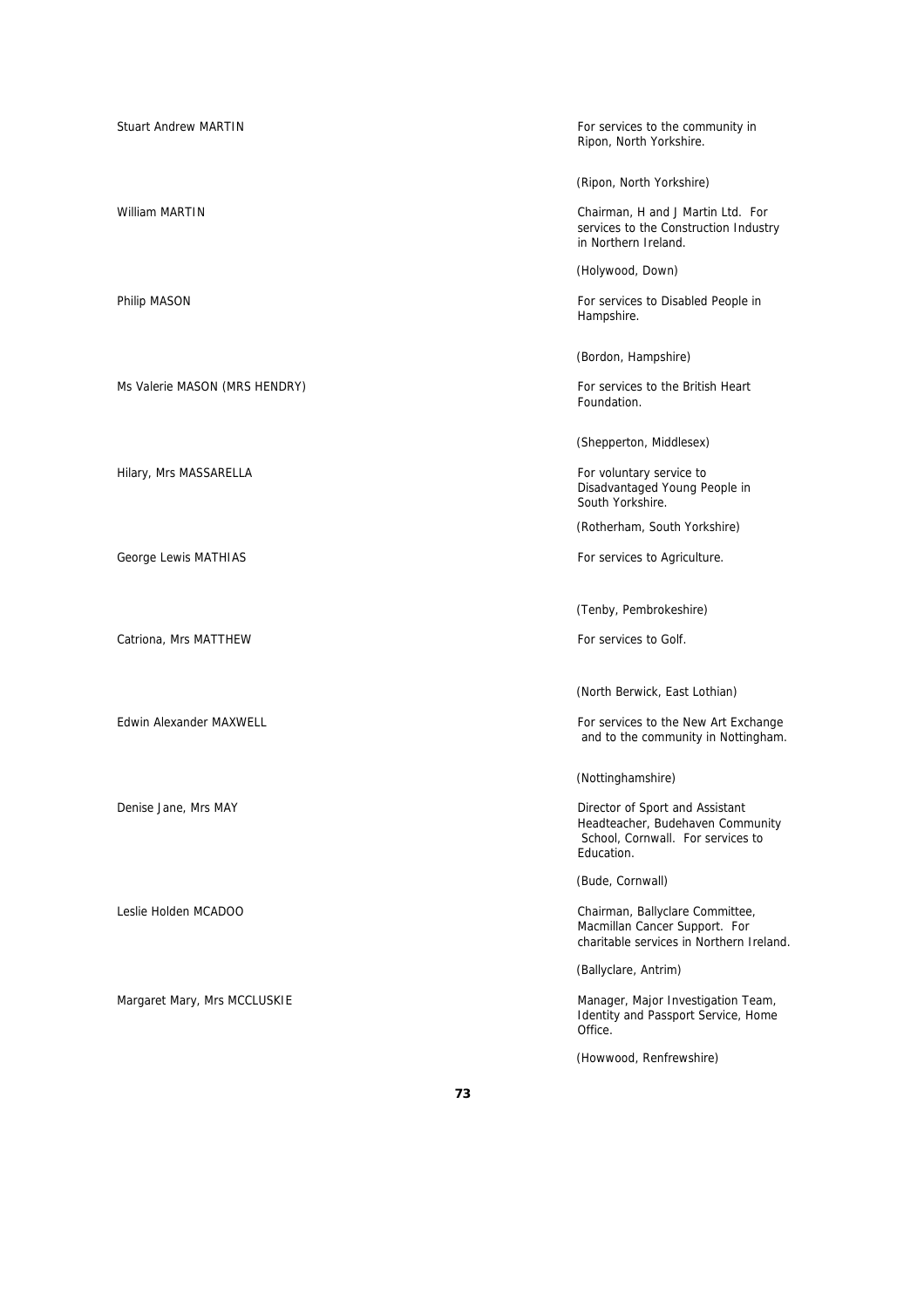| <b>William MCCRORY</b>          | For services to Children with Cancer<br>in Northern Ireland.                                         |
|---------------------------------|------------------------------------------------------------------------------------------------------|
|                                 | (Belfast)                                                                                            |
| Helen Muir, Mrs MCDONALD        | For services to the community in<br>Crieff, Perthshire.                                              |
|                                 | (Crieff, Perth and Kinross)                                                                          |
| Ken MCELROY                     | For services to the Tourist Industry in<br>Northern Ireland.                                         |
|                                 | (Craigavon, Armagh)                                                                                  |
| Jean, Mrs MCEWEN                | For services to the community in<br>Norwich.                                                         |
|                                 | (Norwich, Norfolk)                                                                                   |
| Peter MCFALL                    | Janitor, St Peter's Primary School,<br>Dumbarton, West Dunbartonshire.<br>For services to Education. |
|                                 | (Dumbarton, Dunbartonshire)                                                                          |
| Dr David Douglas Murray MCGAVIN | Ophthalmologist. For services to Eye<br>Care in Developing Countries.                                |
|                                 | (Glasgow)                                                                                            |
| Andrew Fraser MCKAY             | Detective Superintendent, Strathclyde<br>Police Force. For services to the<br>Police.                |
|                                 | (Paisley, Renfrewshire)                                                                              |
| Ms Annie MCKEAN                 | Senior Lecturer in Drama, University<br>of Winchester. For services to Higher<br>Education.          |
|                                 | (Winchester, Hampshire)                                                                              |
| Fiona Mary, Mrs MCLEAN          | Grade C2, Ministry of Defence.                                                                       |
|                                 | (Bearsden, Glasgow)                                                                                  |
| <b>Terrence MCLERNON</b>        | For services to Table Tennis and to<br>the community in Drumchapel,<br>Glasgow.                      |
|                                 | (Glasgow)                                                                                            |
| Ms Melanie Justine MCLOUGHLIN   | For services to the Devon<br>Community Foundation.                                                   |

(Rewe, Exeter, Devon)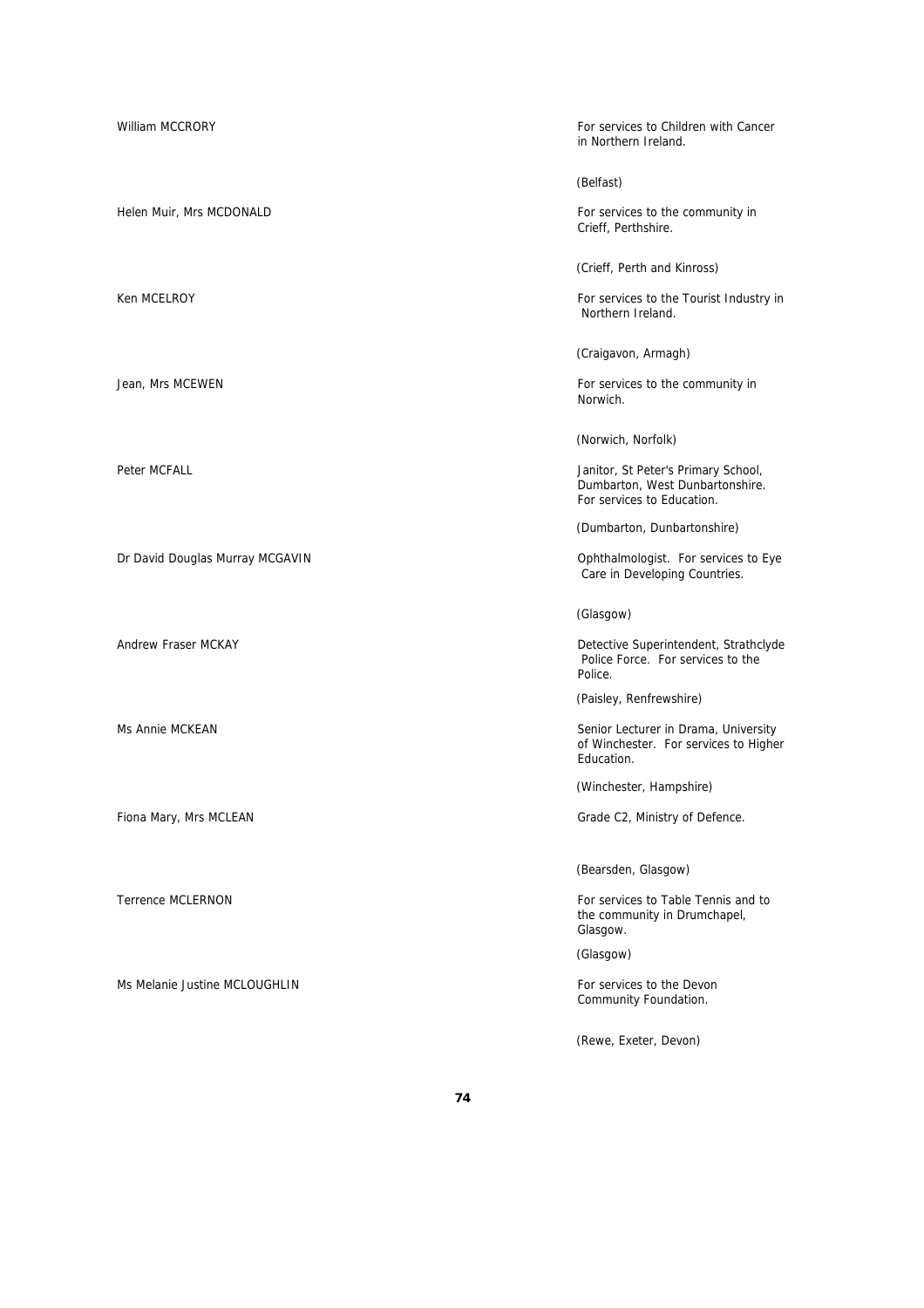| Ivan Lewis MCMICHAEL           | For services to Journalism in Northern<br>Ireland.                                                               |
|--------------------------------|------------------------------------------------------------------------------------------------------------------|
|                                | (Newtownabbey, Co. Antrim)                                                                                       |
| Dr Mary Brigeen MCNEE          | General Medical Practitioner,<br>Glasgow. For voluntary service to<br>Cancer Research and to Healthcare in       |
|                                | (Barrhead, Renfrewshire)                                                                                         |
| Alexander Ian MCNEILL          | Administration Officer, Customer<br>Operations, Thornaby, Cleveland,<br>HM Revenue and Customs.                  |
|                                | (Stockton-on-Tees, Durham)                                                                                       |
| Marian, Mrs MCNEIR             | For services to the community in Bath.                                                                           |
|                                |                                                                                                                  |
|                                | (Bradford-on-Avon, Wiltshire)                                                                                    |
| Marjory, Mrs MCQUEEN           | For services to the community in<br>Lockerbie, Dumfries and Galloway.                                            |
|                                | (Lockerbie, Dumfries)                                                                                            |
| Dr Noel Henri Joseph MEEKE     | For voluntary service to Herefordshire<br>Waterworks Museum.                                                     |
|                                | (Ross-on-Wye, Herefordshire)                                                                                     |
| David MELROSE                  | Chairman, Scottish Prison Officers"<br>Association, Scottish Executive.                                          |
|                                | (Mount Vernon, Glasgow)                                                                                          |
| Jean, Mrs MESSENGER            | For services to the After School Club,<br>Bude, Cornwall.                                                        |
|                                | (Bude, Cornwall)                                                                                                 |
| Faruk MIAH                     | Programme Manager, Leeds City<br>College. For services to Further<br>Education and to the community in<br>Leeds. |
|                                | (Leeds, West Yorkshire)                                                                                          |
| Moira Sheelagh, Mrs MICHELMORE | For services to the community in<br>Sidmouth, Devon.                                                             |

(Sidmouth, Devon)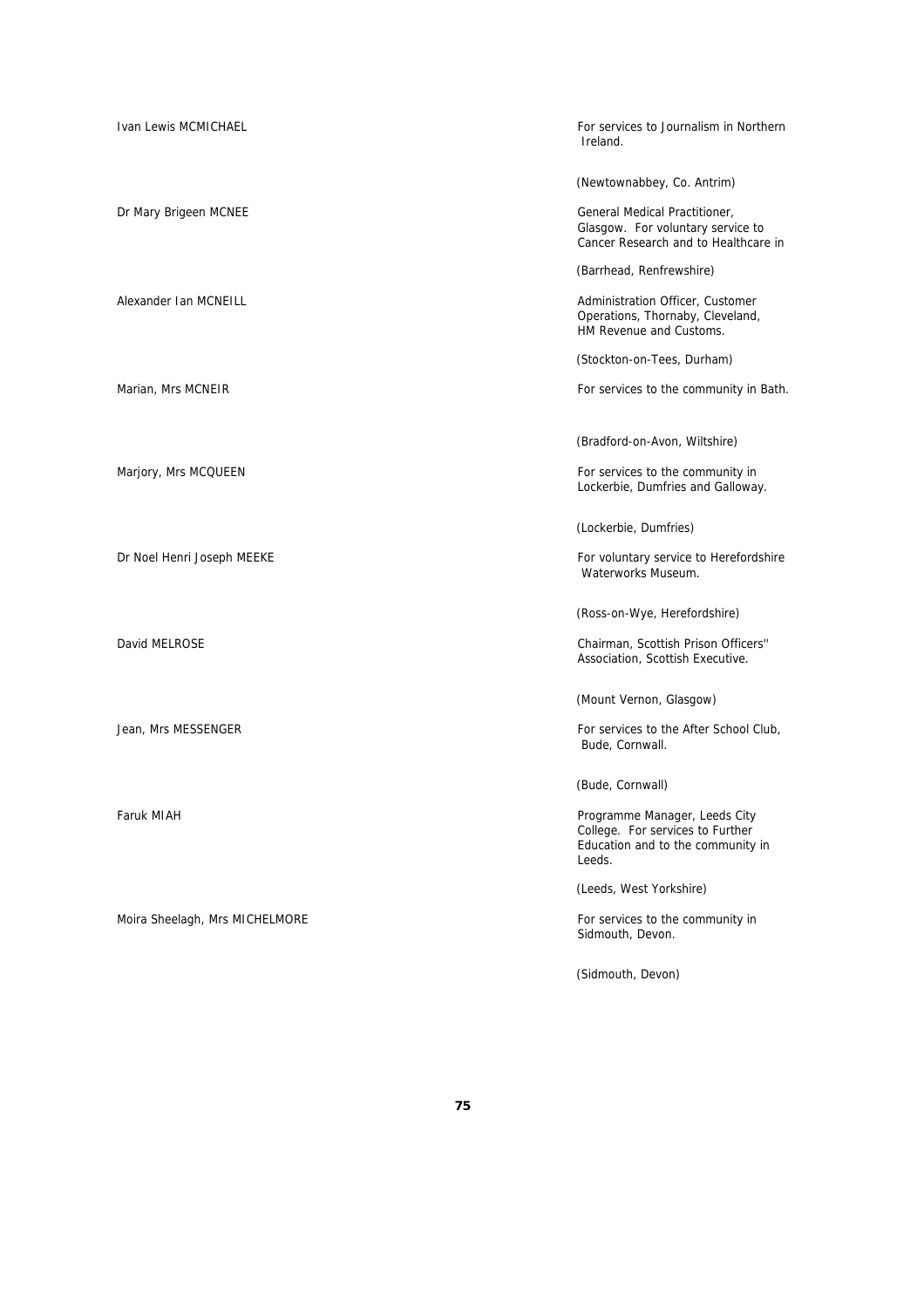Ms Ilene Daisy MING-DEANS **For services to Clapham Youth** For services to Clapham Youth Lyn Ming Centre, Lambeth, London.

Elizabeth, Mrs MILBURN Chair, West Suffolk College Corporation. For services to Further Education and to the community in Suffolk.

(Bury St Edmunds, Suffolk)

Frederick Roy MILLAR Director of Coaching, Irish Football Association. For services to Youth Football in Northern Ireland.

(Newtownabbey, Antrim)

Patrick MILLARD For services to the charity TaxHelp for Older People.

(Dorset)

Katherine, Mrs MILLER **Administrative Officer, Child Support** Administrative Officer, Child Support Agency, Department for Work and Pensions.

(Dunfermline, Fife)

Marcia Anne, Mrs MILLER **For voluntary service to the British** For voluntary service to the British Red Cross Society in Cambridgeshire.

(Cambridgeshire)

Gerald David MILLS **For services** to School Sport in Nottinghamshire.

(Nottingham, Nottinghamshire)

(London, SW16)

Laura, Mrs MITCHELL Consultant Orthodontist and Clinical Lead, St Luke''s Hospital Bradford Teaching Hospitals NHS Foundation Trust. For services to Healthcare.

(Leeds, West Yorkshire)

Nasrullah Khan MOGHAL **For services to Community Relations Nasrullah Khan Moghal** For services to Community Relations in Manchester.

(Greater Manchester)

Michael MONAGHAN For charitable services to Ex-Service Men and Women.

(Fareham, Hampshire)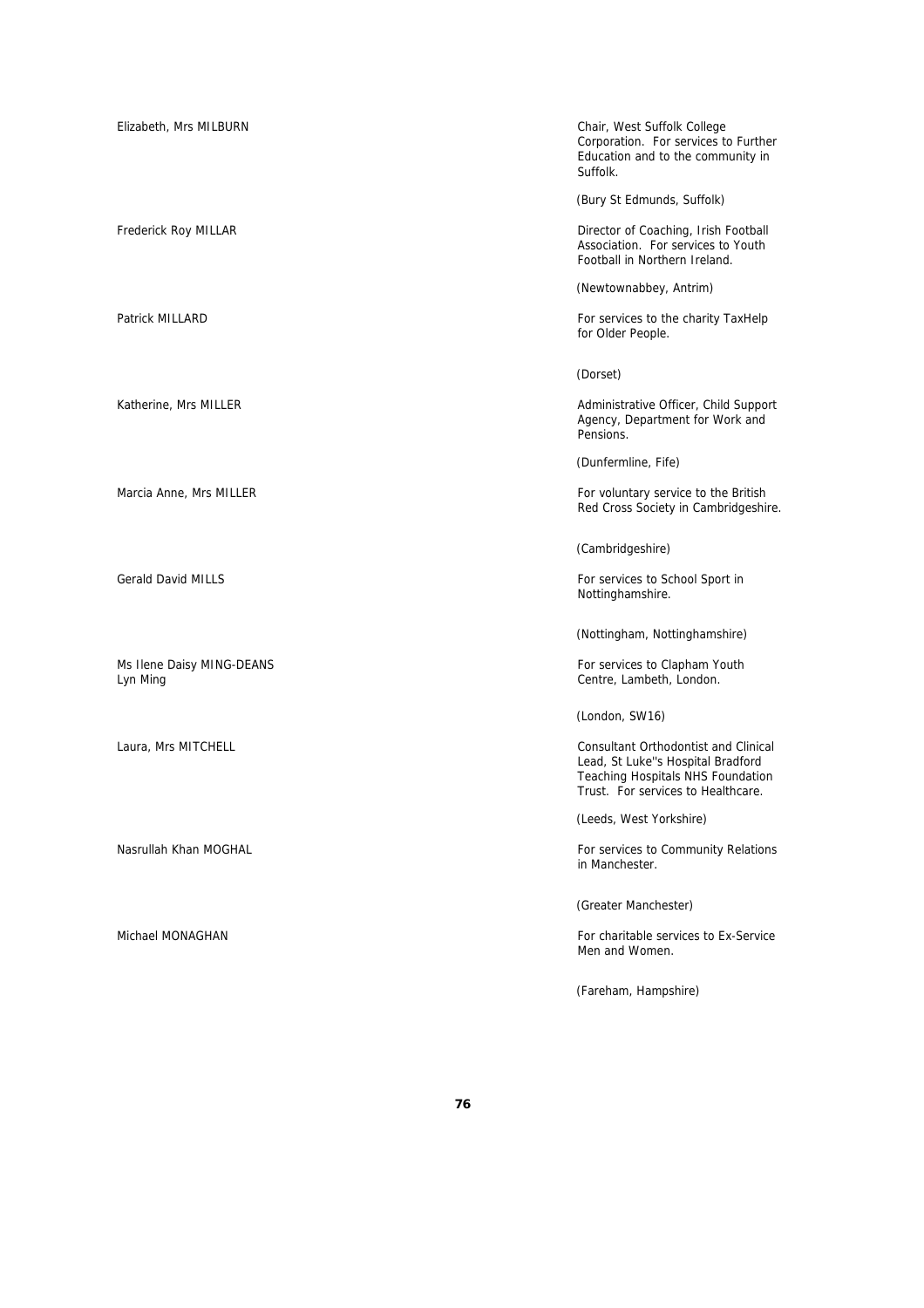| Elizabeth, Mrs MONTGOMERY    | For charitable services in Northern<br>Ireland and Overseas.                                           |
|------------------------------|--------------------------------------------------------------------------------------------------------|
|                              | (Bangor, Down)                                                                                         |
| Roger Ivan MOORE             | For services to the community in<br>Potters Bar, Hertfordshire.                                        |
|                              | (Potters Bar, Hertfordshire)                                                                           |
| Christopher MORGAN           | Security Manager, Aberafan Shopping<br>Centre. For services to the<br>community in Neath Port Talbot.  |
|                              | (Neath, Neath Port Talbot)                                                                             |
| Daphne, Mrs MORGAN           | For voluntary service to Hertfordshire<br>Constabulary and to Feltham Young<br>Offenders' Institution. |
|                              | (Broxbourne, Hertfordshire)                                                                            |
| John Francis MORGAN          | For voluntary service to the Royal<br>National Lifeboat Institution,<br>Newcastle, County Down.        |
|                              | (Newcastle, Down)                                                                                      |
| Alderman Peter James MORGAN  | For services to the community in<br>Sittingbourne, Kent.                                               |
|                              | (Sittingbourne, Kent)                                                                                  |
| Heather Dalton, Mrs MORRIS   | School Crossing Warden, Sale,<br>Cheshire. For services to Education.                                  |
|                              | (Sale, Cheshire)                                                                                       |
| Helen Elizabeth, Mrs MORRIS  | Crown Advocate, Merseyside and<br>Cheshire Group, Crown Prosecution<br>Service.                        |
|                              | (Neston, Cheshire)                                                                                     |
| John Harold MORRIS           | For services to the Post Office.                                                                       |
|                              | (Stoke on Trent, Staffordshire)                                                                        |
| <b>Thomas Geraint MORRIS</b> | For services to the NHS and to the<br>community in Dersingham, Norfolk.                                |
|                              | (King"s Lynn, Norfolk)                                                                                 |
| Nigel Peter MORSE            | Grade C1, Ministry of Defence.                                                                         |
|                              | (Hitchin, Hertfordshire)                                                                               |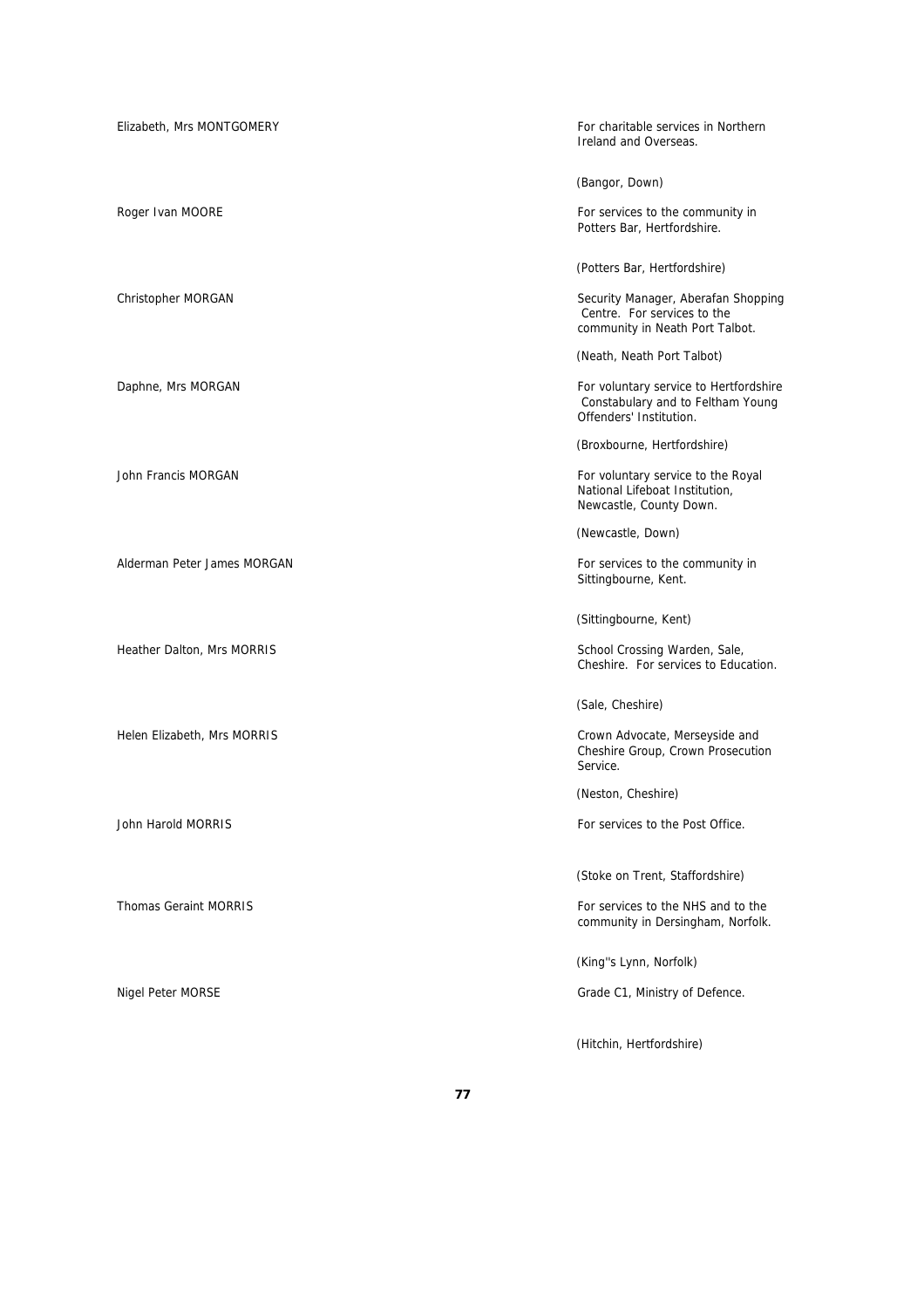Janice Elizabeth, Mrs NAYLOR **For services to Swimming.** 

Fionnuala Eileen, Mrs NEWTON Executive Administrative Assistant,

Keith Hedley MOSS **President, Bradford Cricket League** President, Bradford Cricket League and Pudsey St Lawrence Cricket Club. For voluntary service to Sport.

(Pudsey, West Yorkshire)

Maureen Anne, Mrs MUCKLE **Chair, Batchley First School**, Redditch. For services to Education and to the community in North

(Redditch, Worcestershire)

Maurice Harrison MURPHY **Trumpeter.** For services to Music.

(London, NW7)

(Penicuik, Midlothian)

Peter David NEEDHAM Grade B2, Ministry of Defence.

(London, SW12)

Terence Charles NELSON **Security Officer**, Leeds City College. For services to Further Education.

(Leeds, West Yorkshire)

Harold NEWMAN **For services** to the community in Mill Hill, London.

(London, NW7)

Gilda, Mrs NEWSHAM **For voluntary service to the service** to the service to the service to the service to the service to the service to the service to the service to the service to the service to the service to the service Alzeimer's Society, New Forest, Hampshire.

(Fordingbridge, Hampshire)

Queen's University Belfast. For services to Higher Education.

(Downpatrick, Down)

Vicky, Mrs NORMAN Senior Executive Officer, Child Support Agency, Department for Work and Pensions.

(Warrington, Cheshire)

Barbara, Mrs OAKES **Manager, High Street Library.** For services to Local Government in Bolton.

(Bolton, Lancashire)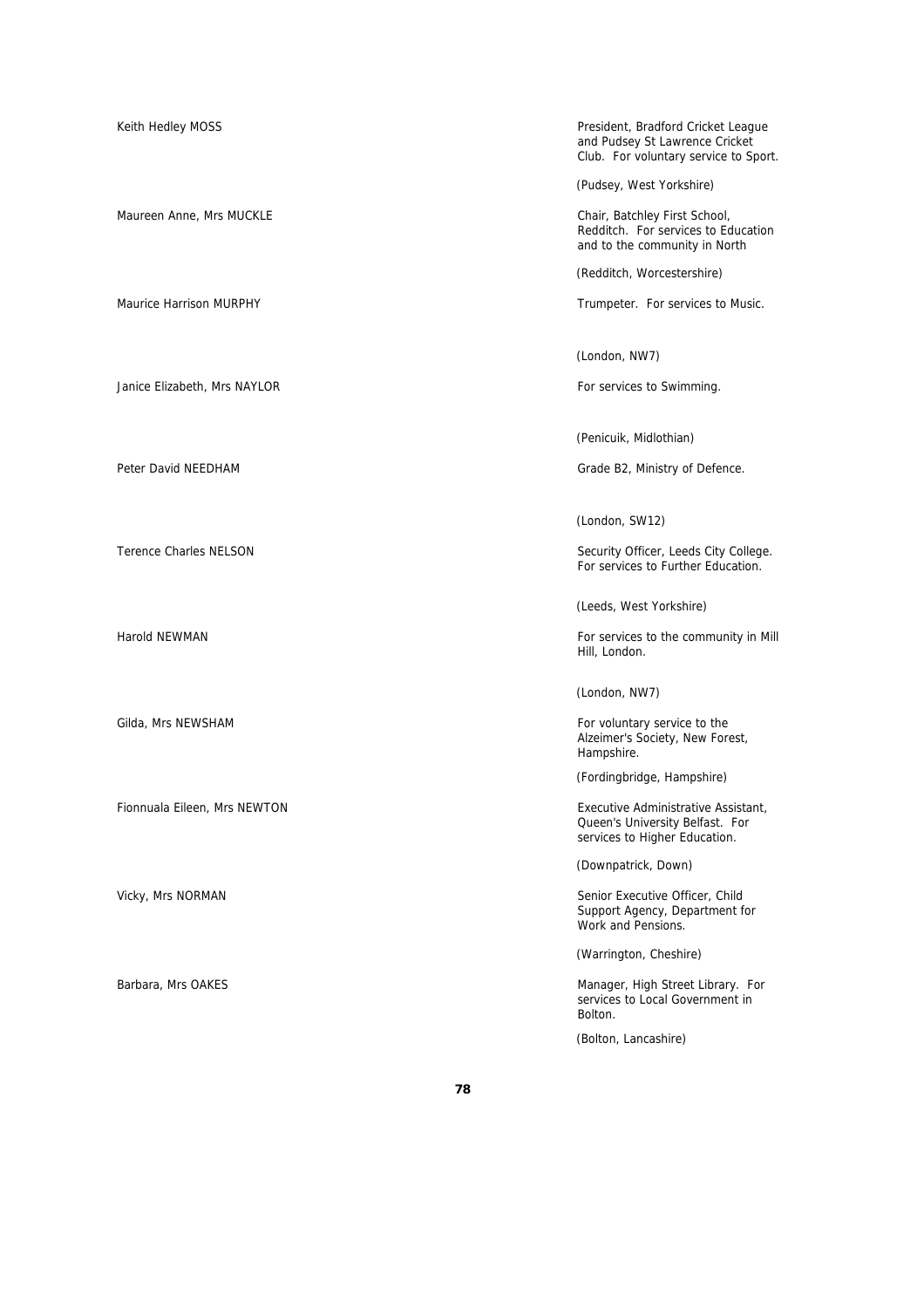Michael Joseph Rolfe ORBELL **For services to the Scouts in** Scouts in

Margaret Mcalister, Mrs OWEN For services to the community in

Marjorie Frances, Mrs OATEN For voluntary service to People with For voluntary service to People with Eating Disorders.

(Hull, East Riding of Yorkshire)

Margaret May, Mrs OATEY For services to the community in East Anglia.

(March, Cambridgeshire)

Stella, Mrs OKEAHIALAM **Programme Director, Croydon** Enterprise. For service to Business.

(Croydon, Surrey)

Sheila Maureen, Mrs O'NEILL For services to Music in Ackworth, West Yorkshire.

(Bristol)

Wimbledon and Merton, London.

(Worcester Park, Surrey)

Valerie Ann, Mrs O'RIORDAN For services to the community in Berkshire.

(Berkshire)

Noel George ORMROD **Notationally Chairman**, Wallasey Arts Council. For services to the Arts in Merseyside.

(Wirral, Merseyside)

Alexander ORR Craftsman, Commonwealth War Graves Commission, Scotland.

(Alloa, Clackmannanshire)

Arnold Jenkin OWEN For services to the community in Blackmill, Bridgend and to Welsh International Brigaders.

(Bridgend)

Shrewsbury, Shropshire.

(Shrewsbury, Shropshire)

Dr Angela OWEN-SMITH For services to Medicine and to the community in Huntingdon, Cambridgeshire.

(Huntingdon, Cambridgeshire)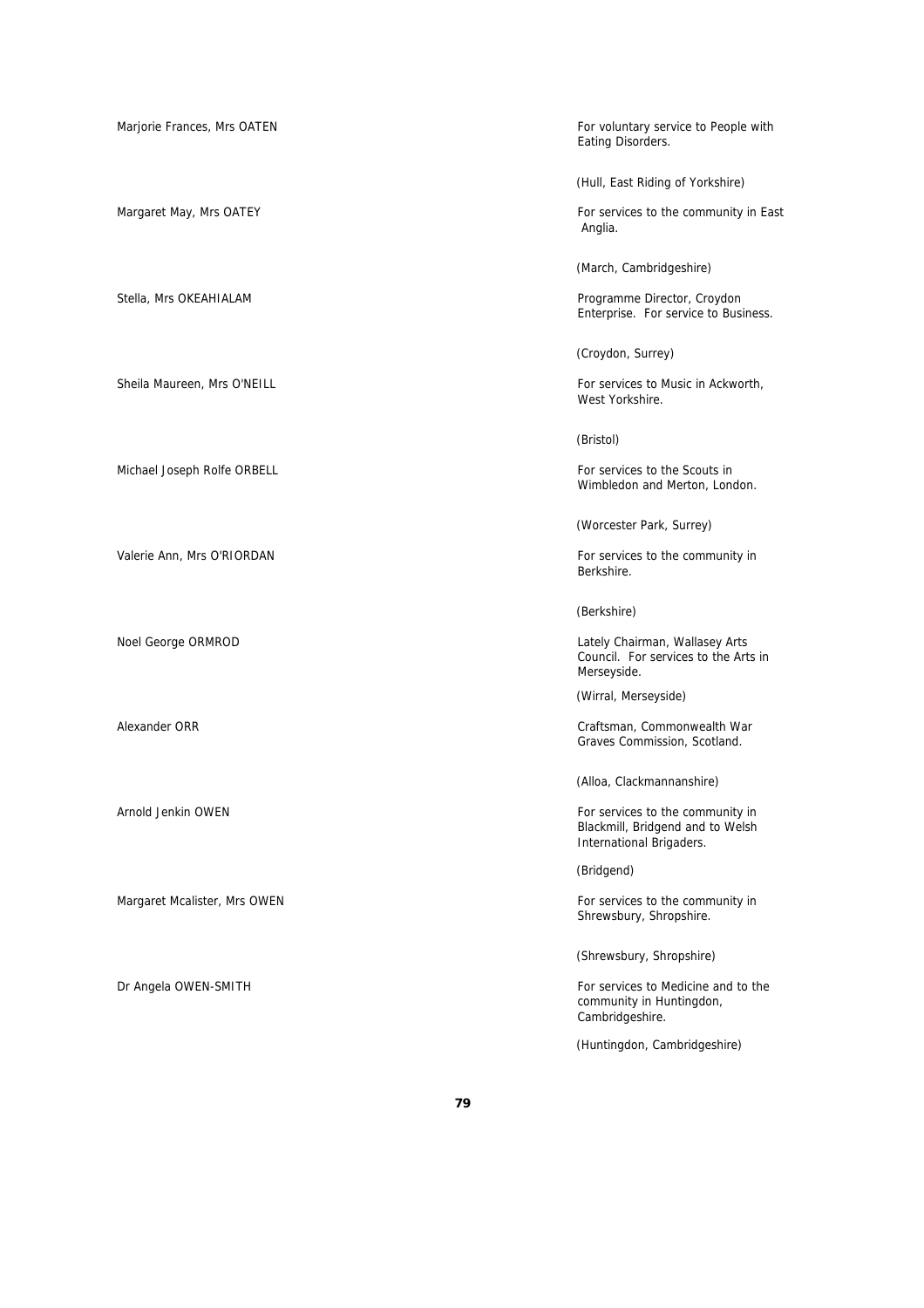Ms Margaret PAISLEY **College Manager, Elmwood College**, Residence and Student Union. For services to Further Education in Fife. (Cupar, Fife) Margaret Frances Elizabeth, Mrs PALMER For public service. (Belfast) Ms Lydia Joy PARBURY **For services to People with Special** Needs and Disabilities. (Richmond, Surrey) Dorothy Mary, Mrs PARKER **Community Support Worker, West** Community Support Worker, West Wirral Community Mental Health Team. For services to Healthcare. (Wirral, Merseyside) John Bywell PARKER For voluntary service to the Hadrian Trust in the North East. (Newcastle upon Tyne, Tyne and Ann Rosemary, Mrs PARR Community Care Development Manager, Age Concern, Woodley. For services to Older People in (Reading, Berkshire) Rabindara Nath PATHAK **Chairman of Governors, Featherstone**  High School, Ealing, London. For voluntary service to Education. (Hounslow, Middlesex) Trevor James PATTON **Principal Nursing Officer, Northern** Principal Nursing Officer, Northern Ireland Prison Service. (Ballmoney, Antrim) Margaret Elsie, Mrs PERFECT For voluntary service to the Boys' Brigade in Watford, Hertfordshire. (St Albans, Hertfordshire) Alderman Fred PERRY **For services** to the community in Tipton, West Midlands. (Tipton, West Midlands) Joan, Mrs PHILLIPS **For voluntary service to the Museum** of Science and Industry in Manchester. (Rochdale, Lancashire)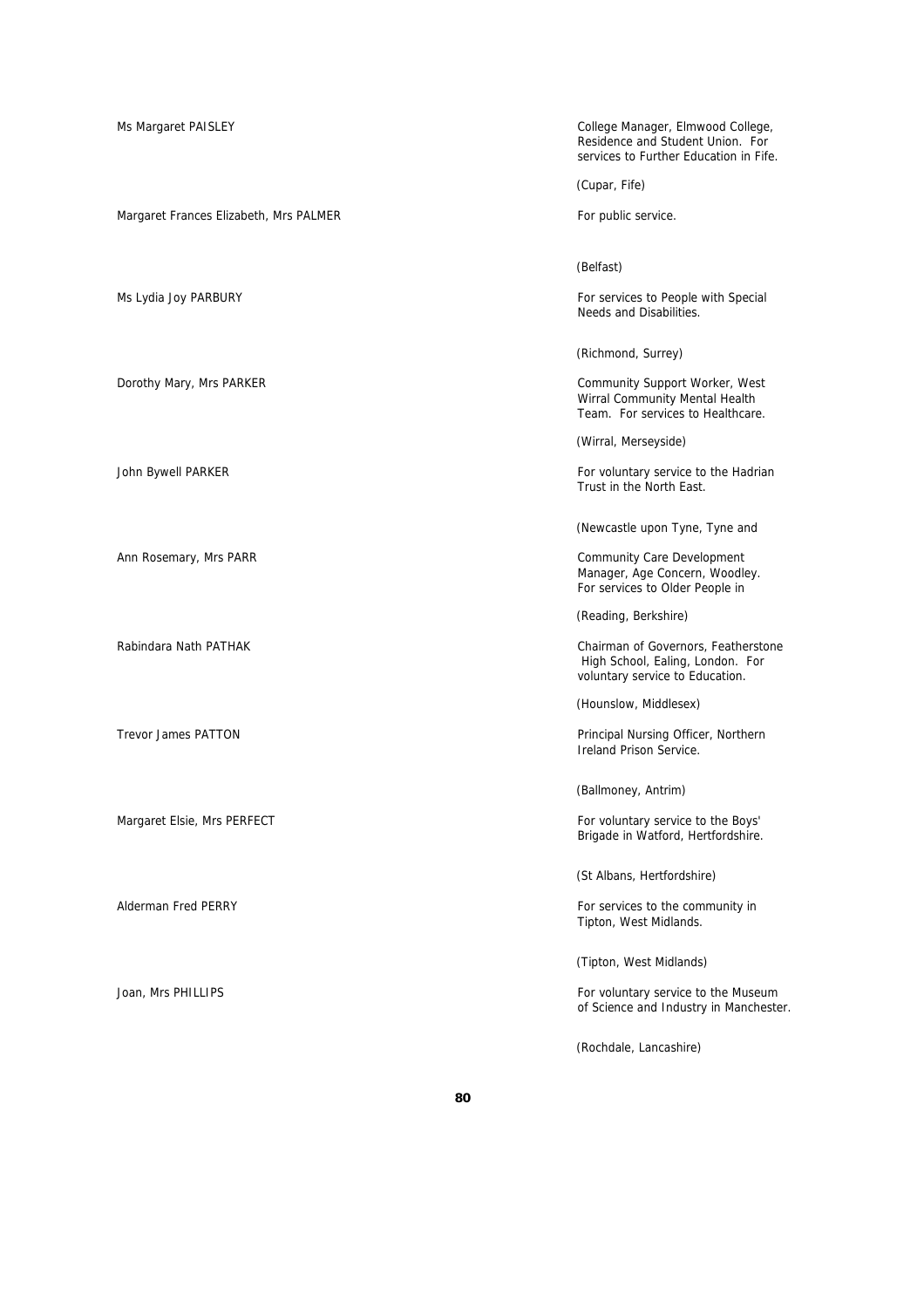Professor Robert Michael PITTILO Principal and Vice-Chancellor, Robert

Ms Prudence Alexine Regina PORRETTA For services to Community Cohesion

Roger PHILLIPS For services to London Garden and The Services to London Garden and The Services to London Garden Squares.

(London, SW1V)

Jean Catherine, Mrs PICKERING For services to Athletics and to the Ron Pickering Memorial Fund.

(Hertfordshire)

Alice Kirsty, Lady PILKINGTON For voluntary service to Willowbrook Hospice, St Helens and Knowsley, Merseyside.

(Frodsham, Cheshire)

Pauline, Mrs PILKINGTON Director, Children's Services, Walsall Council. For services to Local Government.

(Cannock, Staffordshire)

Gordon University of Aberdeen. For services to Healthcare.

(Cults, Aberdeen)

Peter POCOCK For services to Workplace First Aid Training.

(Sleaford, Lincolnshire)

Miss Rashmi Amritlal POPAT **Executive Officer**, Work Welfare and Equality Group, Department for Work and Pensions.

(Middlesex)

and to the Tourist Industry in Coventry.

(Coventry, West Midlands)

Iain David Russell PRAIN **Vice-Principal, Royal Blind School**, Craigmillar Park, Edinburgh. For services to Education.

(Yarrow, Borders)

Stephen PRESCOTT **For services** to Rugby League and to Stephen PRESCOTT Charity.

(St Helens, Merseyside)

Gres, Mrs PRITCHARD Peripatetic Music Teacher, Ynys Mon. For services to Education.

(Anglesey)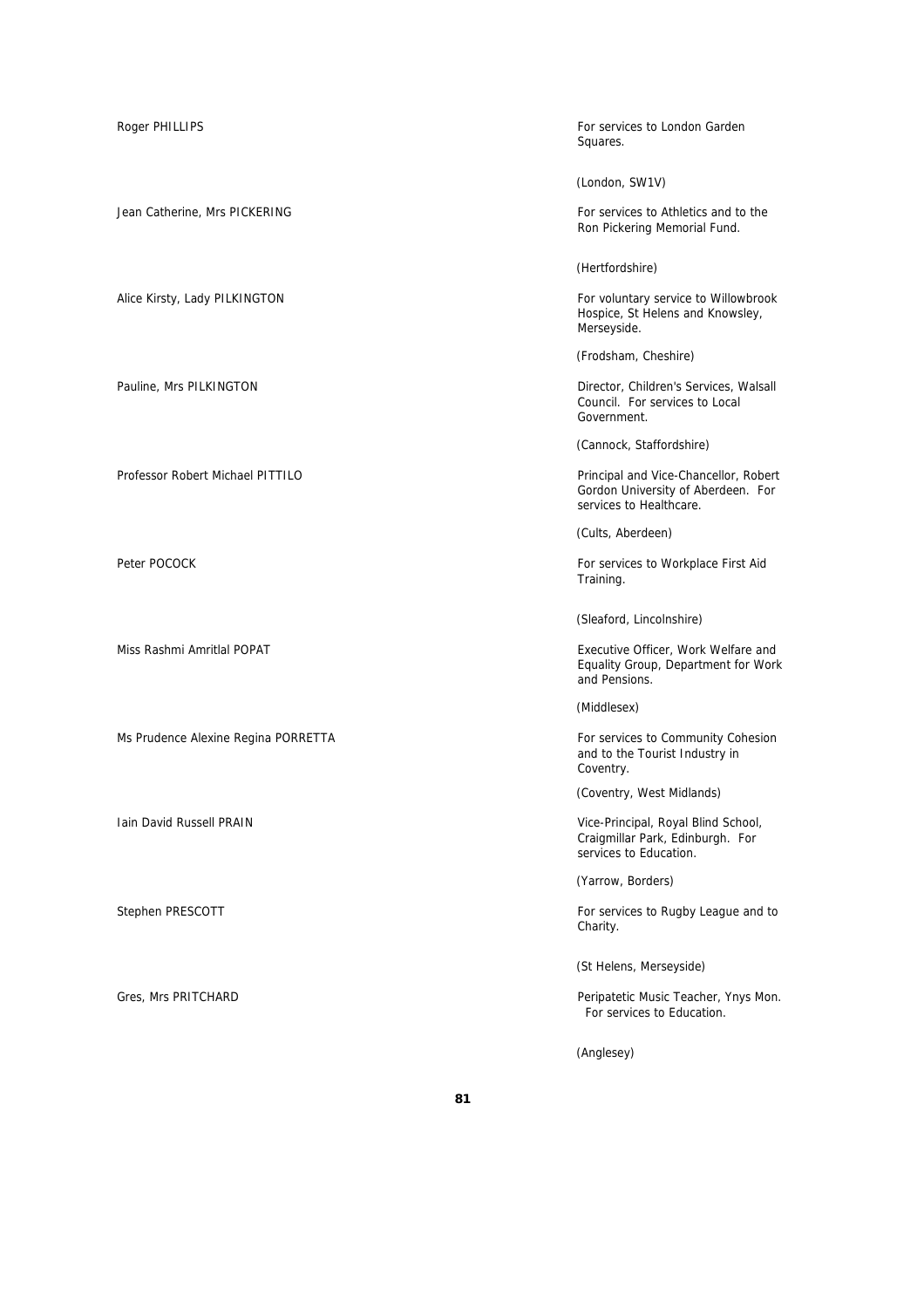| The Reverend Dr Jean PROSSER    | For services to Conservation and to<br>the community in Monmouthshire.                                             |
|---------------------------------|--------------------------------------------------------------------------------------------------------------------|
|                                 | (Abergavenny, Monmouthshire)                                                                                       |
| Isabel, Mrs QUINLIVEN           | Founder, Caring Canines. For<br>services to Older People in Northern<br>Ireland.                                   |
|                                 | (Belfast)                                                                                                          |
| Brenda, Mrs QUINN               | Service Manager, Recovery Services,<br>Belfast Health and Social Care Trust.<br>For services to Mental Healthcare. |
|                                 | (Belfast)                                                                                                          |
| Toaha Bashir Zulgarnain QURESHI | For services to Community Relations<br>in Stockwell, South West London.                                            |
|                                 | (London, SW2)                                                                                                      |
| Maureen, Mrs RAINE              | Office Manager, English Language<br>Teaching Unit, University of Leicester.<br>For services to Higher Education.   |
|                                 | (Leicester, Leicestershire)                                                                                        |
| Dr Kathleen RANKIN              | For voluntary service to the Living<br>Linen Project in Northern Ireland.                                          |
|                                 | (Belfast)                                                                                                          |
| Mohamad RASHIED                 | President, Caribbean Islamic Cultural<br>Society. For services to Community<br>Relations in London.                |
|                                 | (Hounslow, Middlesex)                                                                                              |
| Robert David Richard RAY        | For services to Rugby Union and to<br>Young People in Rugby, Warwickshire.                                         |
|                                 | (Weston-Super-Mare, Somerset)                                                                                      |
| Ms Janet Mary REED              | Senior Social Worker, Defence<br>Medical Rehabilitation Centre,<br>Headley Court, Surrey, Ministry of              |
|                                 | (Tadworth, Surrey)                                                                                                 |
| Angela Mary, Mrs REES           | Assistant Head, Debt Management<br>and Banking, HM Revenue and<br>Customs.                                         |
|                                 | (Neath, West Glamorgan)                                                                                            |
| Abdul REHMAN                    | For services to the community in<br>Derby.                                                                         |
|                                 | (Derby, Derbyshire)                                                                                                |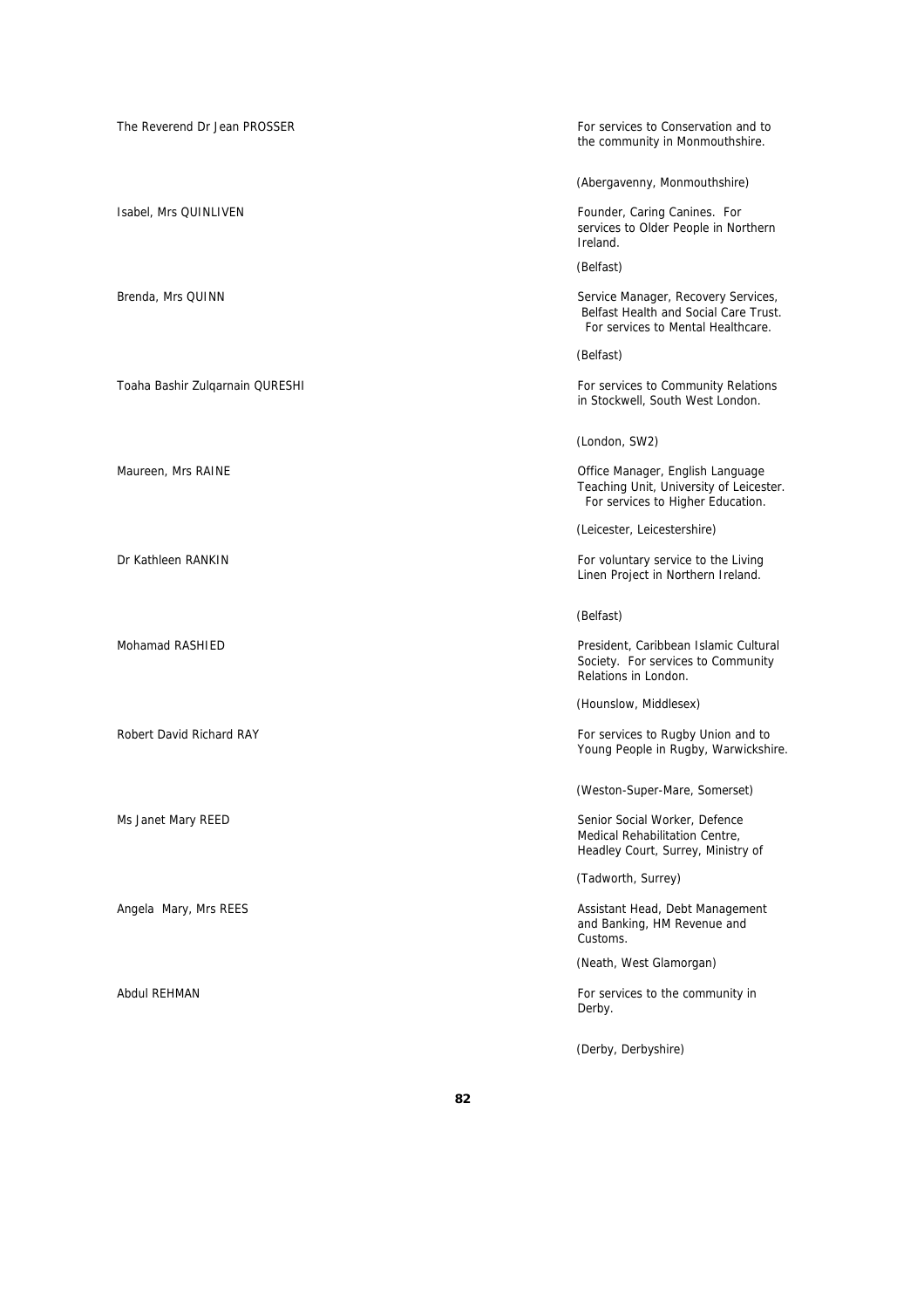The Reverend James Manson RICHARDS For services to Children and Families.

Miss Rosalyn Elizabeth RICHARDSON Lately Deputy Director of Health

Christopher David Medwyn ROBERTS For services to the community in

Clarissa Elizabeth, Mrs ROBERTS For services to Older People in

Miss Marion REYNOLDS **For services to Vulnerable Children in** Northern Ireland.

(Belfast)

Alan RIBCHESTER **For charitable services in the City of** For charitable services in the City of Durham.

(Durham)

(Hounslow, Middlesex)

George Edward RICHARDSON Lately Chairman, Calderdale College and Chairman, Association of Colleges, Yorkshire and the Humber Region. For voluntary service to

(Brighouse, West Yorkshire)

Informatics, Nottingham University Hospitals NHS Trust. For services to the NHS.

(Nottingham, Nottinghamshire)

Andrew William RITCHIE **Example 2018** 2019 12:30 Director and Founder, Brompton Bicycle Ltd. For services to Business and to International Trade.

(London, SW3)

Merseyside.

(Southport, Merseyside)

Stratford-upon-Avon, Warwickshire.

(Stratford-Upon-Avon, Warwickshire)

Jean Sylvia, Mrs ROBERTS **Ministerial Messenger**, Department for Transport.

(London, SW2)

Peter Adrian ROBERTS Chairman, Association of Community Rail Partnerships. For services to Rural Transport.

(Sleaford, Lincolnshire)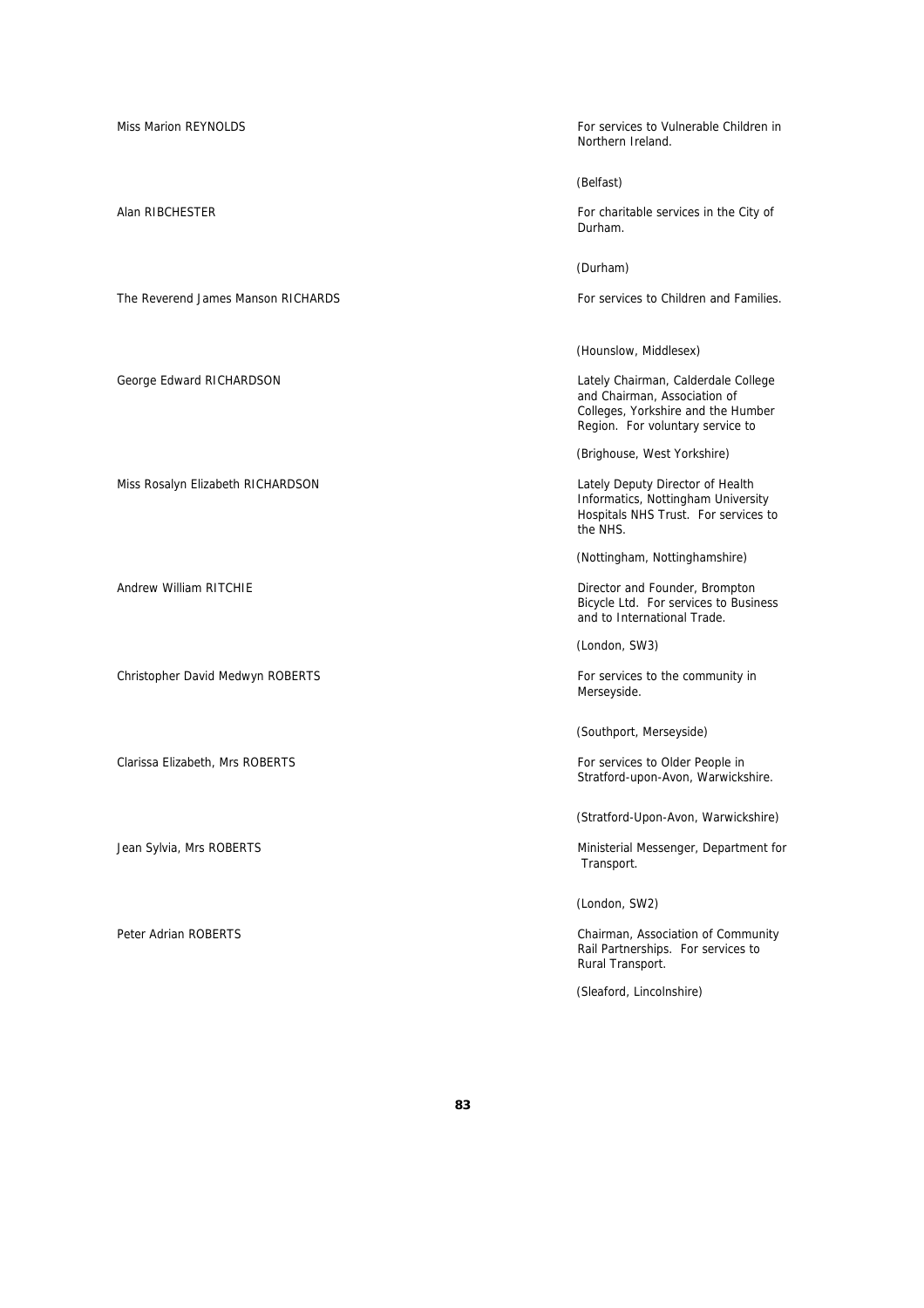Angus John ROBERTSON **Principal Fellow in Clinical Illustration**, Leeds Dental Institute. For services to Healthcare. (Leeds, West Yorkshire) Matthew ROBERTSON **Matthew ROBERTSON** Sergeant, Ministry of Defence Police. (Saltash, Cornwall) Norman ROBERTSON **Norman ROBERTSON** Hospitality, Ayr College. For services to Further Education. (Ayr, Ayrshire and Arran) Margaret, Mrs ROBINSON For services to the community in Trimdon, County Durham. (Trimdons, Durham) The Reverend Father George Edward ROBSON Chairman, North Huyton New Deal for Communities Board. For services to the community in Merseyside. (Knowsley, Merseyside) Ms Jennifer van Krieken ROBSON aan de eerste van de gebeure van de Head of Minority Achievement Service, Kent County Council. For services to Education. (Herne Bay, Kent) Sheila Ruth, Mrs RODMELL **For services to the community in** For services to the community in Elvington, Kent. (Kent) Ms Susan ROGERS For services to Trade Unions. (Sheffield, South Yorkshire) Ruth, Lady ROGERS OF RIVERSIDE Chef and Co-Founder, River Cafe. For services to the Hospitality Industry. (London, W6) William Andrew Taylor ROULSTON For services to Equestrian Sport in Northern Ireland. (Coleraine, Londonderry) Beryl Lillian, Mrs ROWE **For services to the community in** Lilley, Bedfordshire.

(Nr Luton, Bedfordshire)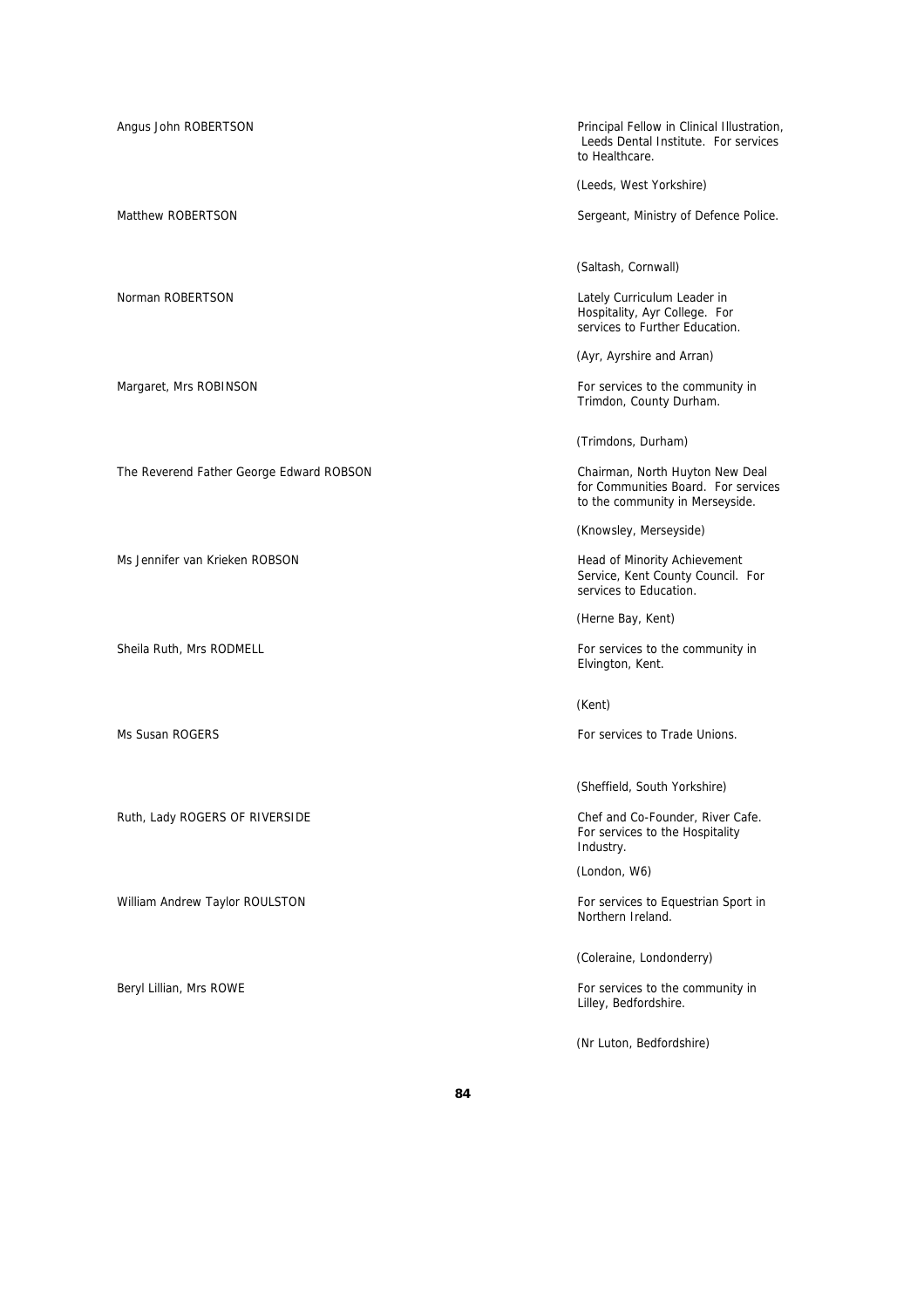Dr Christopher Giles ROWLAND For services to the Friends of the Oncology and Radiotherapy Centre, Exeter. (Exeter, Devon) John ROWLANDS Economics Teacher, John Ruskin Sixth Form College, Croydon, London. For services to Education. (Croydon, Surrey) Marion, Mrs ROY Lately Headteacher, Auchenback Primary School, East Renfrewshire. For services to Education. (Elderslie, Renfrewshire) Colonel John Anthony Nutter Read ROYLE For services to the Soldiers', Sailors', Airmen's and Families Association in Northamptonshire. (Northampton, Northamptonshire) Christian, Mrs RUCKER **Founder and Creative Director**, White Company. For services to the Retail Industry. (Aylesbury, Buckinghamshire) Anthony Michael Hurst RUMSEY **Collections Manager, National** Collections Manager, National Monuments Record. For services to Photography. (Swindon, Wiltshire) Annette, Mrs RUSHTON Lately Matron, Severn Hospice, Shrewsbury. For services to Healthcare. (Welshpool, Powys) Dr Andrew Oldrey RUSSELL **Chairman, League of Friends,** Lately Chairman, League of Friends, Edenbridge and District War Memorial Hospital. For services to Healthcare. (Edenbridge, Kent) Christine, Mrs RUSTON-WADSWORTH Superintendent, Warwickshire Police. For services to the Police. (Leamington Spa, Warwickshire) Ezriel SALOMON For services to the community in Gateshead, Tyne and Wear. (Gateshead, Tyne and Wear) Ahmed Ali SASSO Constable, Hampshire Constabulary. For services to the Police. (Totton, Hampshire)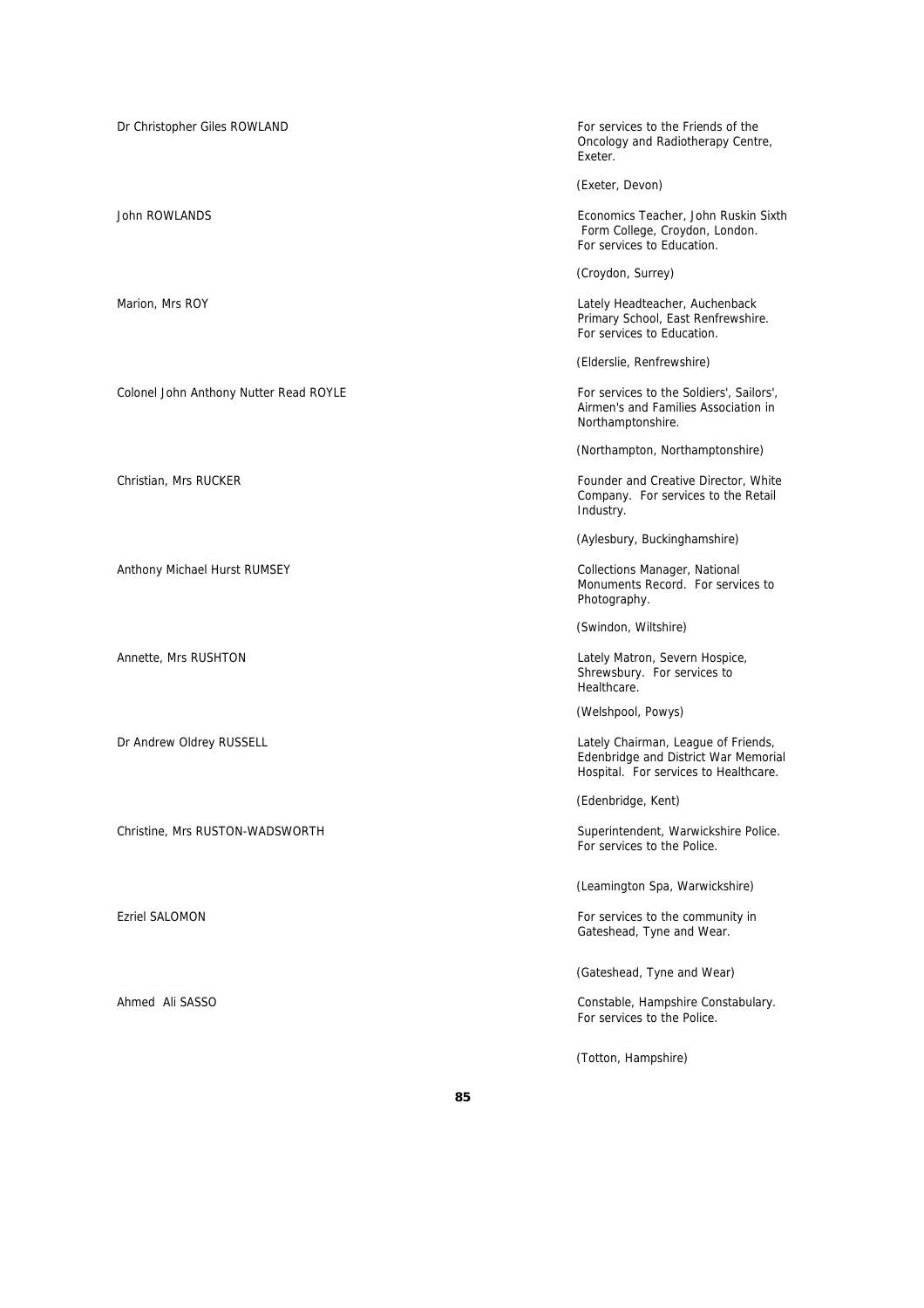Mary Ann Landsborough, Mrs SAUNDERS For services to the Diocese of Oxford and to the Church of England. (Milton Keynes, Buckinghamshire) Ms Susan SAUNDERS **Co-Ordinator, Disability Support** Network, Home Office. (London, SW1P) Keith SAVAGE **For voluntary service to the Air** For voluntary service to the Air Training Corps in Rutland. (Oakham, Rutland) Lynn, Mrs SAVILL **For services to People with Epilepsy** For services to People with Epilepsy in Gravesend, Kent. (Gravesend, Kent) Ms Cherryl Lynn SAWYER **Business and Development Director**, Threshold Housing Link. For services to Homeless People in Swindon, (Swindon, Wiltshire) Callie, Mrs SAXTY Lately Head of Visitor Operations for Cornwall and the Isles of Scilly, English Heritage. For services to (Plymouth, Devon) Nora Gladys Elsie, Mrs SCHNEIDER For services to the community in Newbury, Berkshire. (Newbury, Berkshire) Robert Sinclair SCOTT **For voluntary service to the Robert Sinclair SCOTT For voluntary service to the** community in County Armagh. (Armagh) The Reverend Christopher John SEARS For services to Disadvantaged People and The Reverend Christopher John SEARS in Hastings, East Sussex. (St Leonards-on-Sea, East Sussex) Dr Claude Doumet SERHAL Special Assistant, British Museum. For services to Archaeology. (London, W8) Thomas Richard SERMON Chairman, London Youth. For services to Young People. (Banbury, Oxfordshire)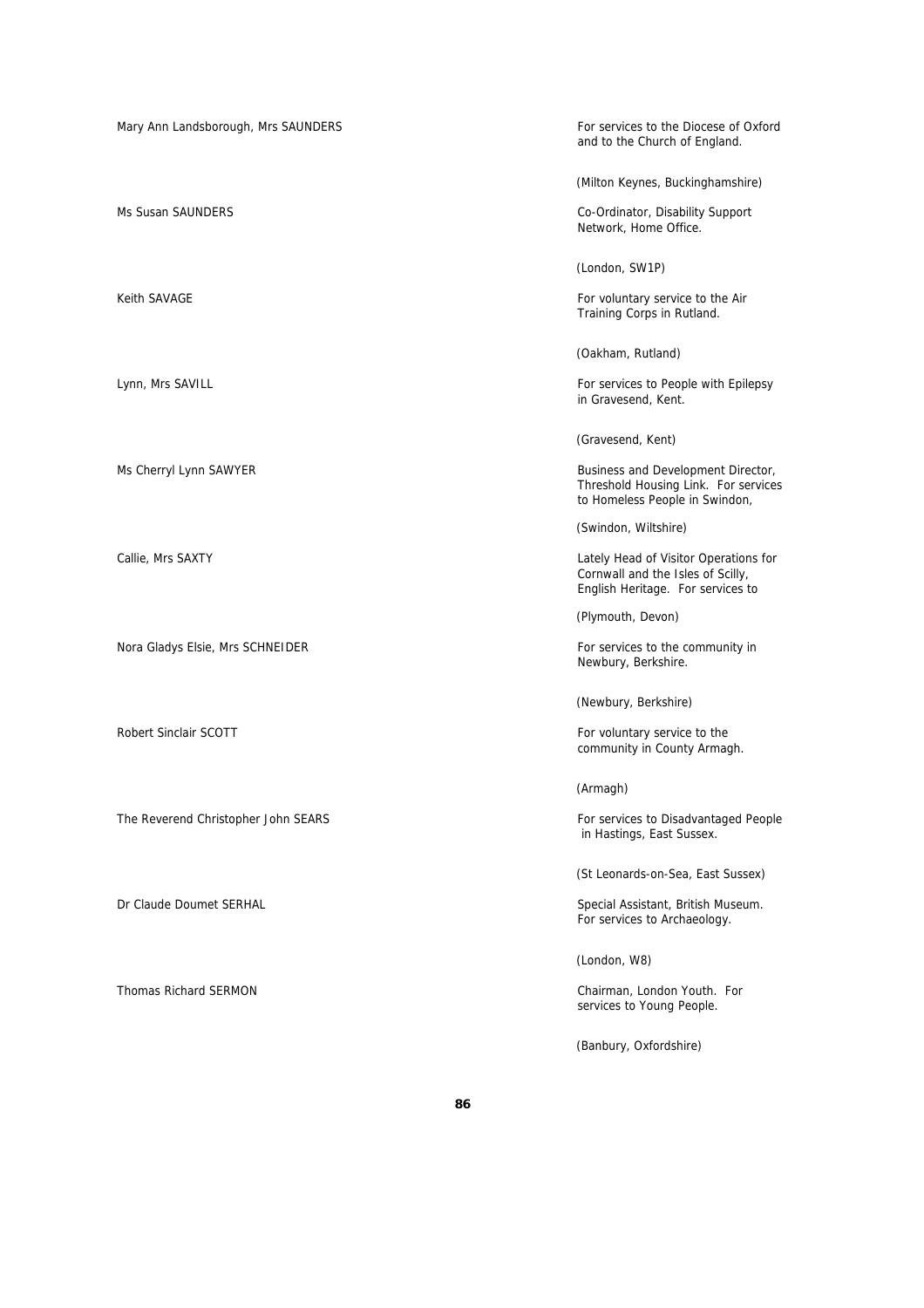| <b>Terence Brian SHEAD</b> | For services to the community in East<br>Peckham, Kent.                                                     |
|----------------------------|-------------------------------------------------------------------------------------------------------------|
|                            | (Tonbridge, Kent)                                                                                           |
| Alan William SHERRIFF      | For services to the community in<br>South Yorkshire.                                                        |
|                            | (Rotherham, South Yorkshire)                                                                                |
| Ann, Mrs SHREEVE           | Senior Executive Officer, Jobcentre<br>Plus, Department for Work and<br>Pensions.                           |
|                            | (Grimsby, Lincolnshire)                                                                                     |
| Jasvinder Singh SIDHU      | For services to Social Housing.                                                                             |
|                            |                                                                                                             |
|                            | (Ickenham, Middlesex)                                                                                       |
| Phillip Edward SILLICK, JP | For services to the community in<br>Gorseinon, Swansea.                                                     |
|                            | (Gorseinon, Swansea)                                                                                        |
| Benjamin David SIMPSON, JP | For services to the community in<br>Oxford.                                                                 |
|                            |                                                                                                             |
|                            | (Oxfordshire)                                                                                               |
| Kathleen, Mrs SIMPSON      | For services to the community in<br>Moston, Manchester.                                                     |
|                            | (Manchester, Lancashire)                                                                                    |
| Lemn SISSAY                | Poet and Performer. For services to<br>Literature.                                                          |
|                            | (Sheffield, South Yorkshire)                                                                                |
| John William SKINNER       | Director of Music, Haberdashers'<br>Aske's Hatcham College, Lewisham,<br>London. For services to Education. |
|                            | (London, SE9)                                                                                               |
| Catherine, Mrs SLOW        | For services to West Exmoor<br>Federation of Schools, Devon.                                                |
|                            | (Barnstable, Devon)                                                                                         |
| Alison Mary, Mrs SMEDLEY   | For services to Inland Waterways.                                                                           |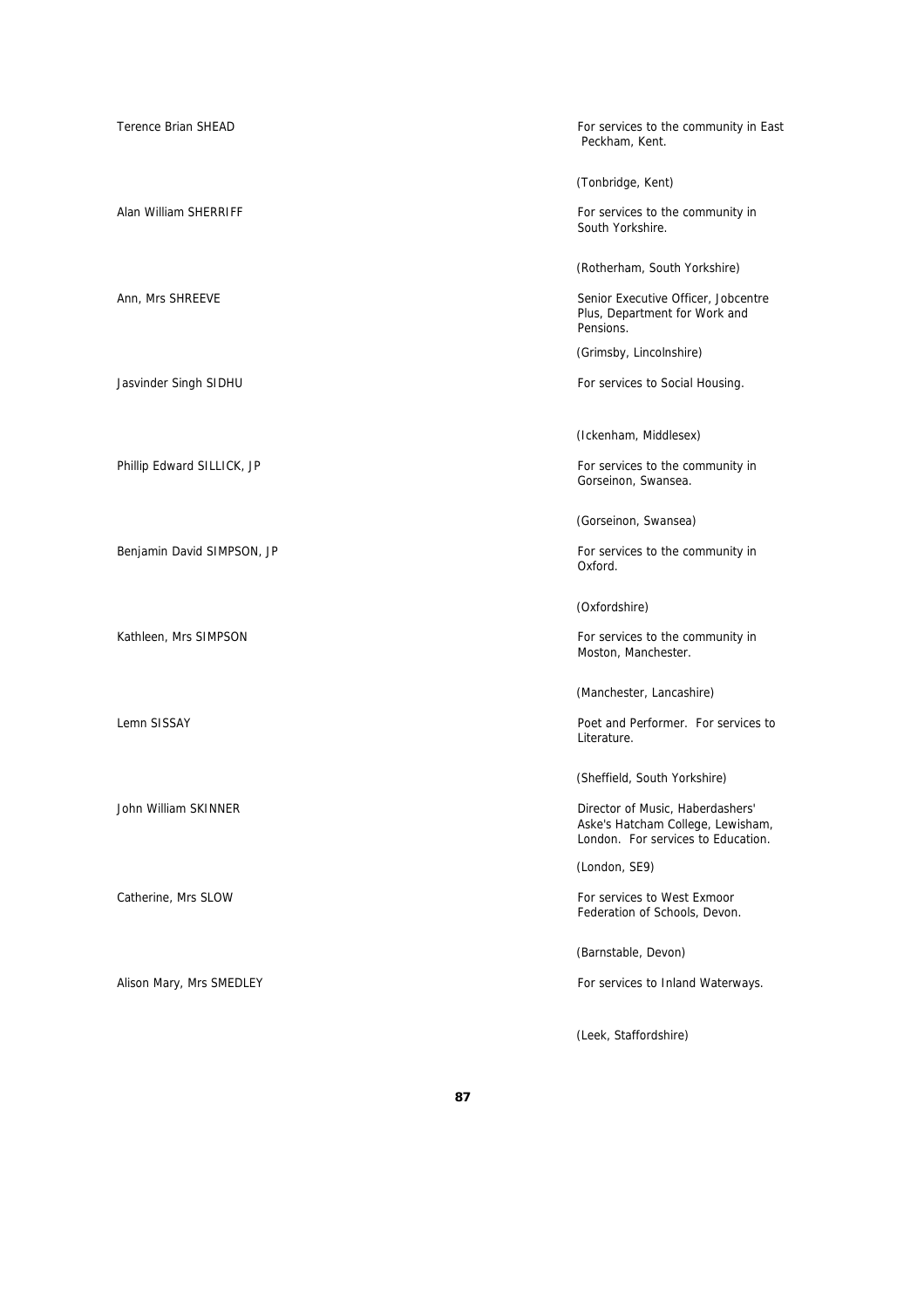| Amanda Jane, Mrs SMITH                 | Executive Assistant, Youth Task<br>Force Strategy, Department for<br>Children, Schools and Families.            |
|----------------------------------------|-----------------------------------------------------------------------------------------------------------------|
|                                        | (Sheffield, South Yorkshire)                                                                                    |
| Miss Charlotte Lilian SMITH            | For services to the community in<br>Porthrhyd, Carmarthenshire.                                                 |
|                                        | (Carmarthenshire)                                                                                               |
| Colin SMITH                            | Retained Crew Manager, West<br>Yorkshire Fire and Rescue Service.<br>For services to Local Government.          |
|                                        | (Keighley, West Yorkshire)                                                                                      |
| Elizabeth, Mrs SMITH                   | Vice-Chair and Board Member,<br>Colchester Institute. For voluntary<br>service to Further and Higher            |
|                                        | (Colchester, Essex)                                                                                             |
| <b>Ian Graham SMITH</b>                | For services to the community in<br>Ramsbury, Wiltshire.                                                        |
|                                        | (Marlborough, Wiltshire)                                                                                        |
| James SMITH                            | For voluntary service to Youth<br>Football in Glasgow.                                                          |
|                                        | (Glasgow)                                                                                                       |
| Eric SNOOK                             | Foster Carer, Hampshire. For<br>services to Children and Families.                                              |
|                                        | (Eastleigh, Hampshire)                                                                                          |
| Mary, Mrs SNOOK                        | Foster Carer, Hampshire. For<br>services to Children and Families.                                              |
|                                        | (Eastleigh, Hampshire)                                                                                          |
| Dr Richard Alfred SPARKS               | Lately Consultant in Genito-Urinary<br>Medicine, Cardiff and Vale NHS<br>Trust. For services to Medicine.       |
|                                        | (Cardiff)                                                                                                       |
| Councillor Josephine Elizabeth SPENCER | For services to the community in<br>Christchurch, Dorset.                                                       |
|                                        | (Christchurch, Dorset)                                                                                          |
| Dr Richard Anthony SPENCER             | Biology Subject Leader, SRC Bede<br>Sixth Form, Billingham, Teesside. For<br>services to Science Communication. |
|                                        | (Durham)                                                                                                        |

**88**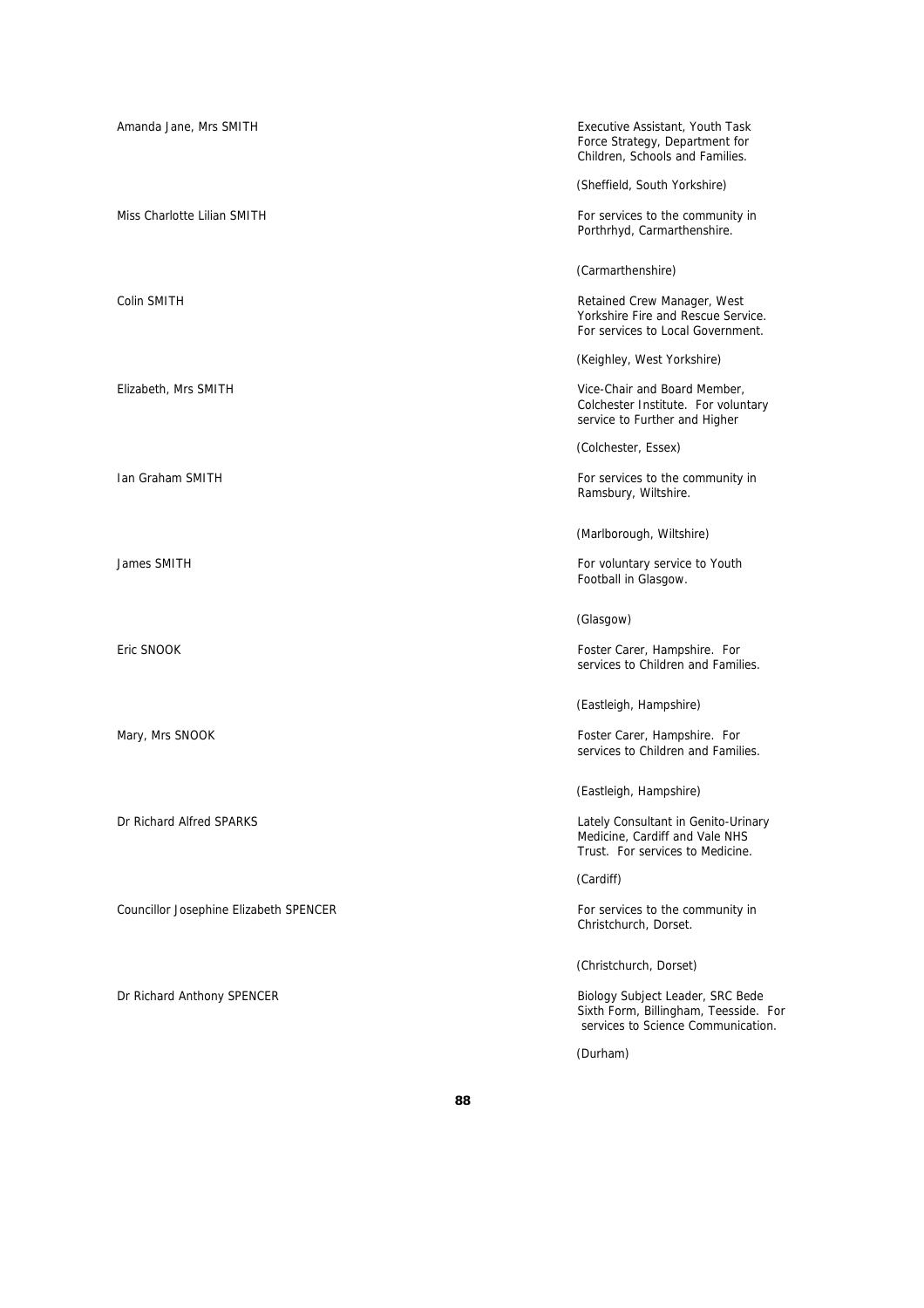| Roger Carlton STEELE               | For services to Young People in<br>Sheffield.                                                                                 |
|------------------------------------|-------------------------------------------------------------------------------------------------------------------------------|
|                                    | (Sheffield, South Yorkshire)                                                                                                  |
| Cheryl, Mrs STEVENS                | Principal Practitioner, Benefits and<br>Credits, Preston, HM Revenue and<br>Customs.                                          |
|                                    | (Preston, Lancashire)                                                                                                         |
| Mary, Mrs STEVENS                  | For services to the community in<br>Swindon, Wiltshire.                                                                       |
|                                    | (Devizes, Wiltshire)                                                                                                          |
| <b>Edward Craig STEVENSON</b>      | Lately Engineer of Medical Physics,<br>University of Aberdeen. For services<br>to Healthcare and to Charity.                  |
|                                    | (Aberdeen)                                                                                                                    |
| Karen, Mrs STOCK                   | Extended Schools Co-ordinator,<br>Shoeburyness and Chair of<br>Governors, Shoeburyness High<br>School, Essex. For services to |
|                                    | (Shoeburyness, Essex)                                                                                                         |
| Rodney Ernest STODDART             | For voluntary service to Mountain<br>Rescue in Tayside.                                                                       |
|                                    | (St. Andrews, Fife)                                                                                                           |
| Eric Arthur STOTT                  | For services to the community in the<br>West Midlands.                                                                        |
|                                    | (Sutton Coldfield, West Midlands)                                                                                             |
| Janet, Mrs STOYEL                  | For services to the Textile Industry.                                                                                         |
|                                    | (Honiton, Devon)                                                                                                              |
| Miss Judith Anne STRANGE           | Higher Executive Officer, Jobcentre<br>Plus, Department for Work and<br>Pensions.                                             |
|                                    | (Lyndhurst, Hampshire)                                                                                                        |
| Councillor Phyllis Zaphne STRETTON | For services to the community in<br>Cannock, Staffordshire.                                                                   |
|                                    | (Cannock, Staffordshire)                                                                                                      |
| Ivy Alberta, Mrs STURGEON          | Personal Secretary, HM Prison<br>Littlehey, Huntingdon, HM Prison<br>Service, Ministry of Justice.                            |
|                                    | (St Neots, Cambridgeshire)                                                                                                    |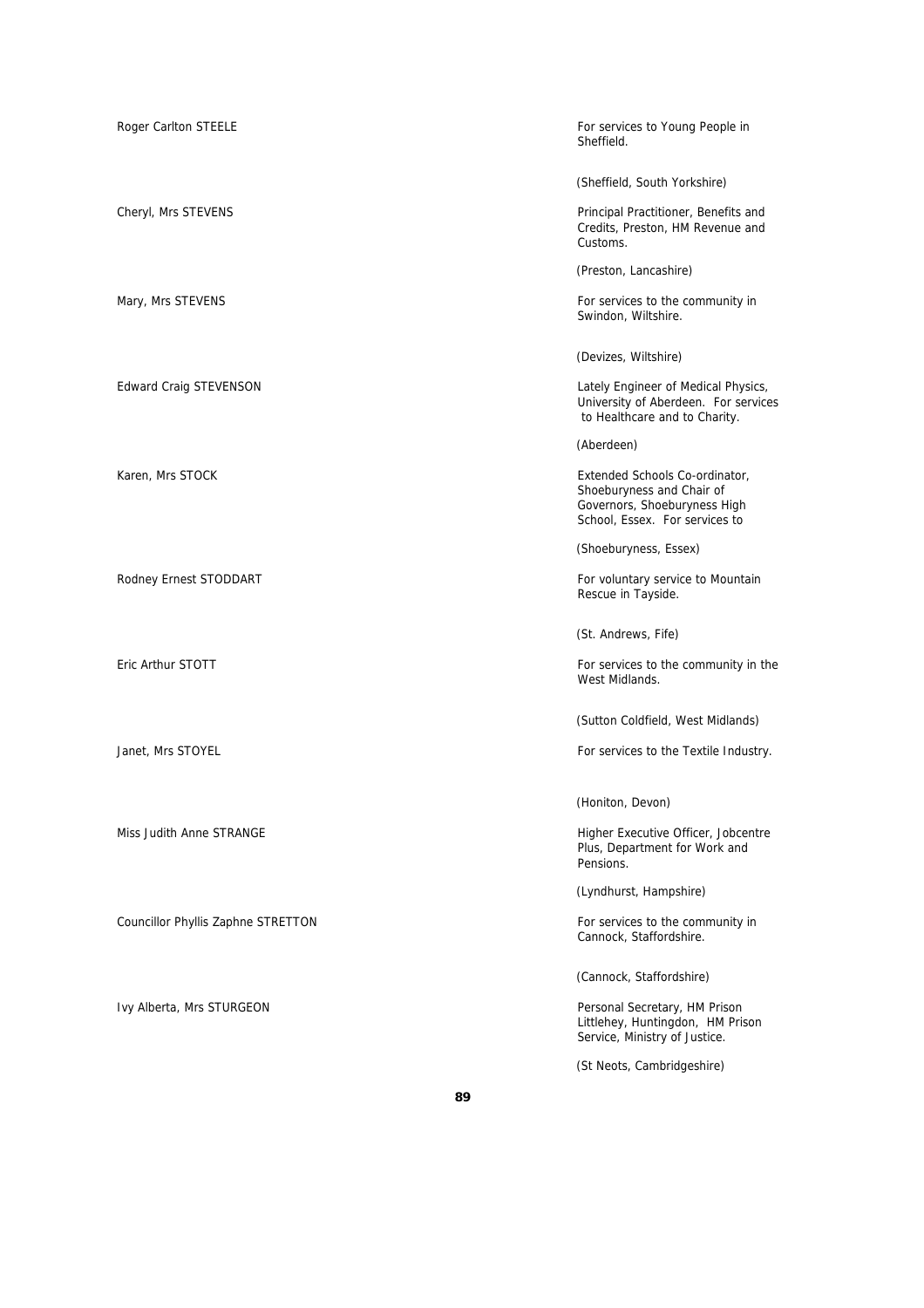| Rozelle Elizabeth, Mrs SUTHERLAND | For voluntary service to Victims of<br>Domestic Violence in Jersey.                         |
|-----------------------------------|---------------------------------------------------------------------------------------------|
|                                   | (Jersey, Channel Islands)                                                                   |
| Roderick John SYMONDS             | For services to the community in<br>Reading, Berkshire.                                     |
|                                   | (Reading, Berkshire)                                                                        |
| Ranjula, Mrs TAKODRA              | For services to the community in<br>Aylesbury, Buckinghamshire.                             |
|                                   | (Haddenham, Buckinghamshire)                                                                |
| Gwynneth Mary, Mrs TAME           | For services to Heritage and to the<br>community of Dorchester-on-Thames<br>in Oxfordshire. |
|                                   | (Wallingford, Oxfordshire)                                                                  |
| Susan, Mrs TAMLYN                 | For services to Heritage in Suffolk.                                                        |
|                                   | (Bury St Edmunds, Suffolk)                                                                  |
| James Graham TAYLOR               | Music Director, City of Glasgow<br>Chorus. For services to Music.                           |
|                                   | (Glasgow)                                                                                   |
| Josephine May, Mrs TAYLOR         | For services to the community in<br>Plumpton Green, East Sussex.                            |
|                                   | (Lewes, East Sussex)                                                                        |
| Miss Samantha Claire TAYLOR       | Cricketer. For services to Sport.                                                           |
|                                   | (Wokingham, Berkshire)                                                                      |
| Mary, Mrs THIRLWELL               | For voluntary service to Young<br>People in Lanarkshire.                                    |
|                                   | (Lanark, Lanarkshire)                                                                       |
| Ms Melanie Anne THODY             | Head of Outreach, Imperial College<br>London. For services to Science<br>Communication.     |
|                                   | (London, SW18)                                                                              |
| Margaret Jean, Mrs THOMAS, DL JP  | For services to the community in<br>Bristol.                                                |
|                                   | (Bristol)                                                                                   |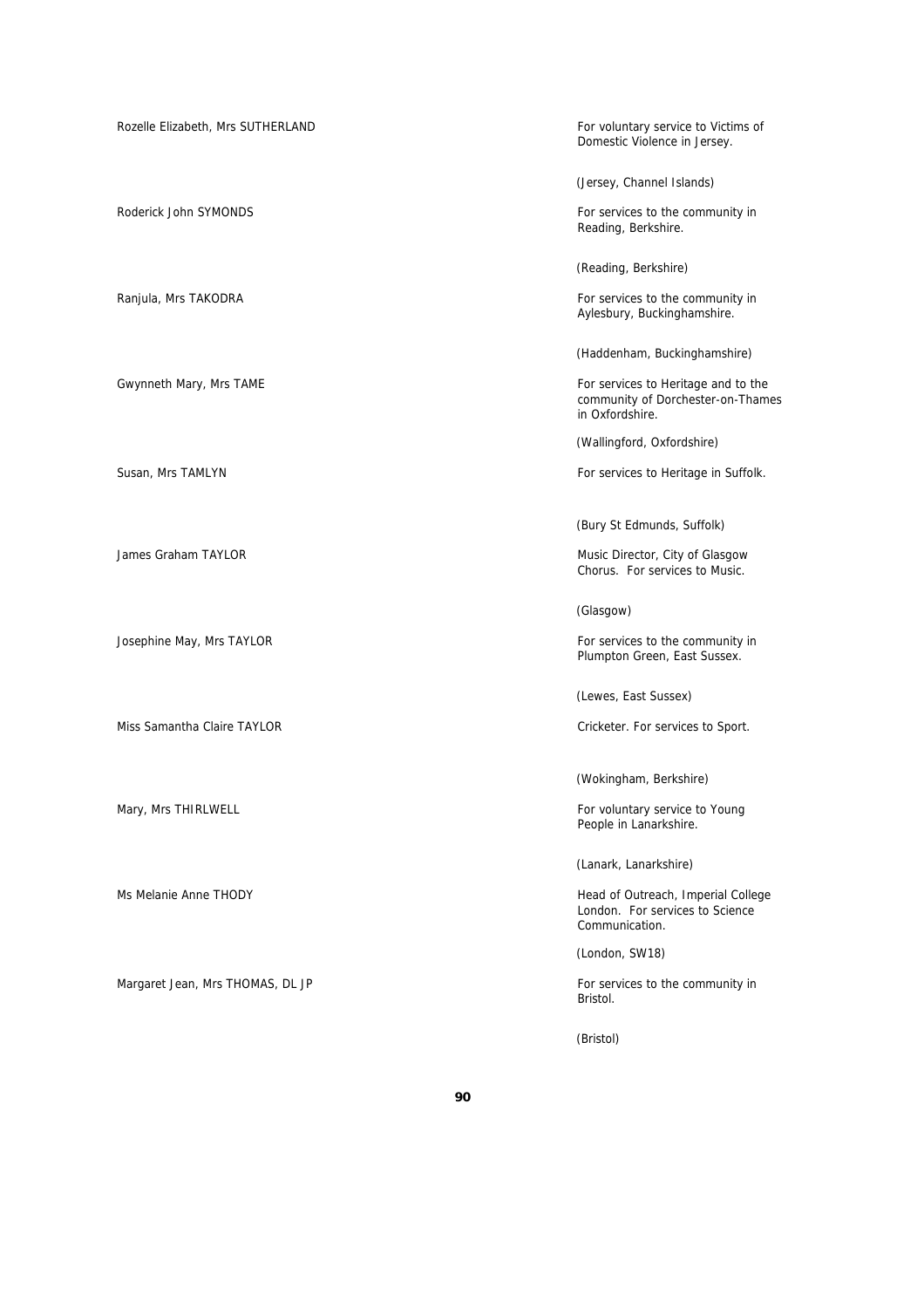| Peter THOMAS                   | Lately Project Director Devonport,<br>Interserve plc. For services to the<br>Defence Industry. |
|--------------------------------|------------------------------------------------------------------------------------------------|
|                                | (Liskeard, Cornwall)                                                                           |
| Jonathan Bryan THORNES         | For services to the Voluntary Sector<br>in the East Midlands.                                  |
|                                | (Lincoln, Lincolnshire)                                                                        |
| Gordon Owen THORNHILL          | For services to the community in<br>Foston and Scropton, Derbyshire.                           |
|                                | (Derby, Derbyshire)                                                                            |
| Angus TILSTON                  | For services to the Historical Film<br>Industry in the North West.                             |
|                                | (Bebington, Merseyside)                                                                        |
| Thomas TODD                    | For services to the community in<br>Northern Ireland.                                          |
|                                | (Newry, Down)                                                                                  |
| Pamela, Mrs TOWNING            | Assistant Officer, Customer Contact,<br>Shipley, West Yorkshire, HM<br>Revenue and Customs.    |
|                                | (Shipley, West Yorkshire)                                                                      |
| Maureen Ivy, Mrs TOWNLEY       | For charitable services in Southend-<br>on-Sea, Essex.                                         |
|                                | (Southend on Sea, Essex)                                                                       |
| Van Cuong TRUONG               | For services to the Indo-Chinese<br>community in South East London.                            |
|                                | (London, SE6)                                                                                  |
| Evelyn Roberta, Mrs TURKINGTON | For voluntary service to the Duke of<br>Edinburgh's Award Scheme in<br>Northern Ireland.       |
|                                | (Craigavon, Armagh)                                                                            |
| Mary Josephine, Mrs TURNER     | President, GMB. For services to<br>Trade Unions.                                               |
|                                | (London, NW2)                                                                                  |
| Edward Jonathan TURPIE         | Director, Maverick Television. For<br>services to International Trade.                         |
|                                | (Birmingham, West Midlands)                                                                    |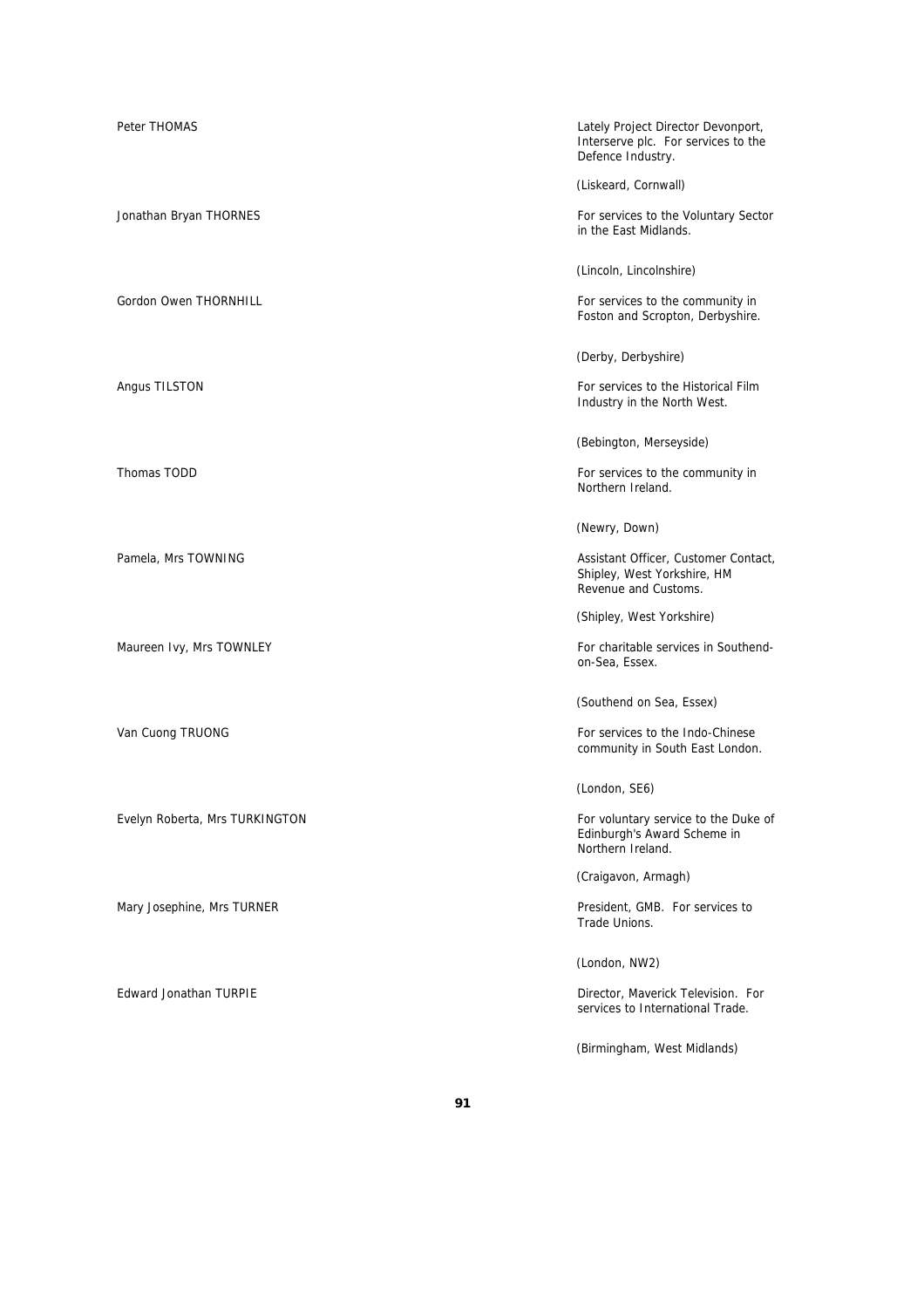Dr Alan Manson TURTLE **For voluntary service to the values** For voluntary service to the Armagh. (Armagh) Miss Elizabeth Kimberley TWEDDLE For services to Gymnastics. John Christopher TYZACK Chairman of Governors, Enborne (Newbury, Berkshire) Jacqueline, Mrs UPTON KING Chair, Management Team, SturQuest (Dorset) Wendy Margaret, Mrs VAUGHAN For services to the community in (Chipstead, Surrey) Ronald Derek VAULTER For services to the community in South Devon. Julian WADSWORTH **For services** to Young People in Portsmouth. Janice Irene, Mrs WALKER **Officer**, HM Prison Wormwood Pamela, Mrs WALKER Chair of Governors, Cambo First Gillian Karen, Mrs WALNES For services to the Anne Frank Trust Previously Mrs Bogush **UK.** 

community in Richhill, County

(Liverpool, Merseyside)

Church of England Primary School and Willow Primary School, Newbury, Berkshire. For voluntary service to Education.

 Community Partnership. For services to the community in Sturminster Newton, Dorset.

South East Surrey.

(Newton Abbot, Devon)

(Portsmouth, Hampshire)

Scrubs, London, HM Prison Service, Ministry of Justice.

(Greenford, Middlesex)

School, Morpeth, Northumberland. For voluntary service to Education.

(Morpeth, Northumberland)

(London, N12)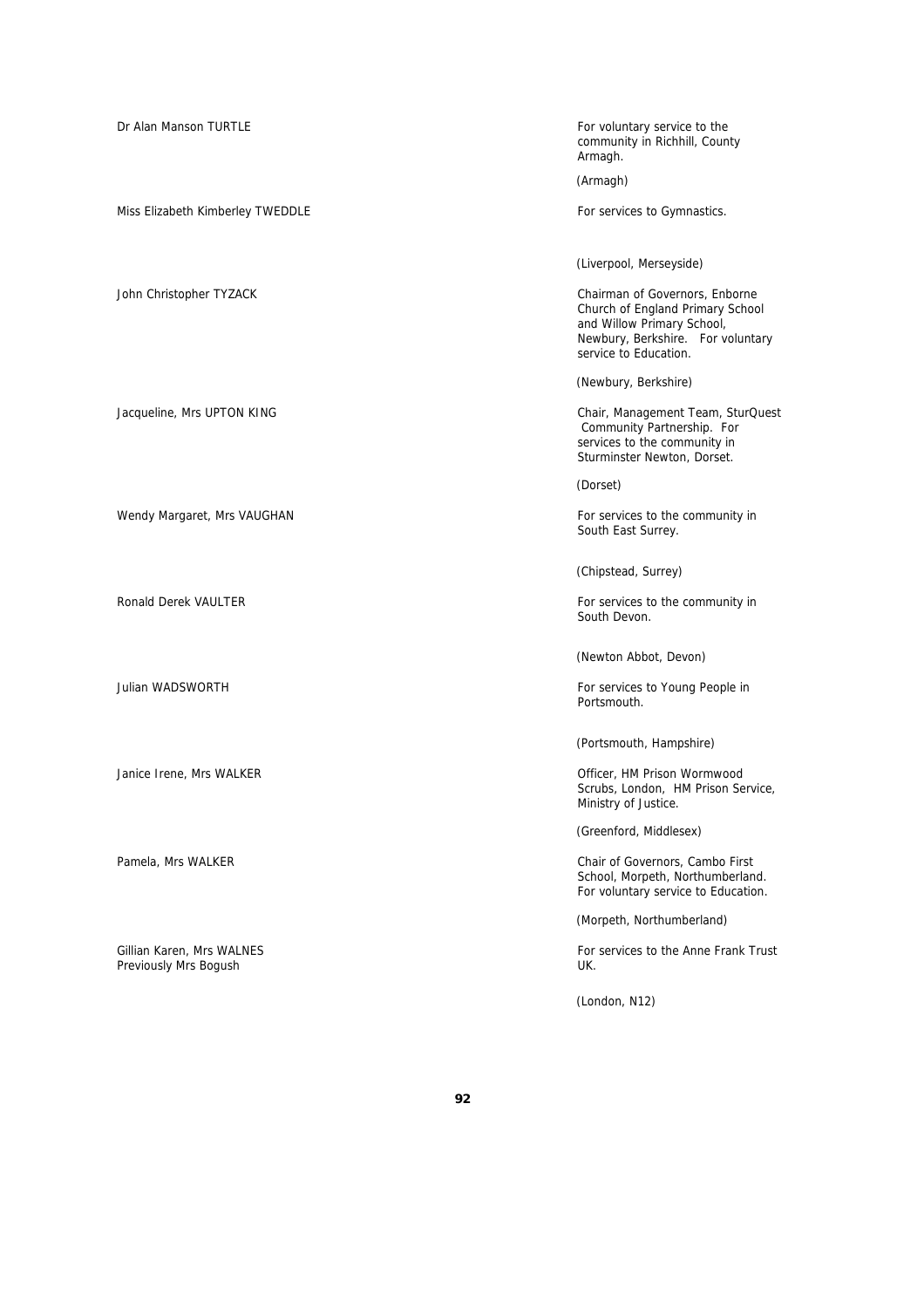Joan Patricia, Mrs WARWICK For charitable services to Darent Valley Hospital, Dartford, Kent. (Kent) Amir WASEEM **Officer**, Customer Contact, Brierley Hill, West Midlands, HM Revenue and Customs. (Lye, West Midlands) Shirley Irene, Mrs WATSON For services to the Idiopathic studies and the Idiopathic Thrombocytopenic Purpura Support Association. (Bolnhurst, Bedfordshire) The Reverend Canon Michael John WEDGEWORTH Lately Chairman of Governors, Blackburn College. For voluntary service to Further Education and to the community in Lancashire. (Lancashire) Michael Edwin WEEDING Senior Officer, Customs and International, London, HM Revenue and Customs. (Bracknell, Berkshire) James WEIR Lecturer, Forth Valley College. For services to Further Education in Clackmannanshire. (Falkirk, Stirling and Falkirk) David Anthony WESTCOTT, JP The services to the community in Essex. (Essex) Audrey, Mrs WHEELER **For voluntary service to Oxfam in St** Albans, Hertfordshire. (St Albans, Hertfordshire) Norman Edward WHEREAT For services to the community in Cirencester, Gloucestershire. (Cirencester, Gloucestershire)

Hilary John WHITE Chairman of Governors, Willingdon Community School, Eastbourne, East Sussex. For voluntary service to Education.

(Eastbourne, East Sussex)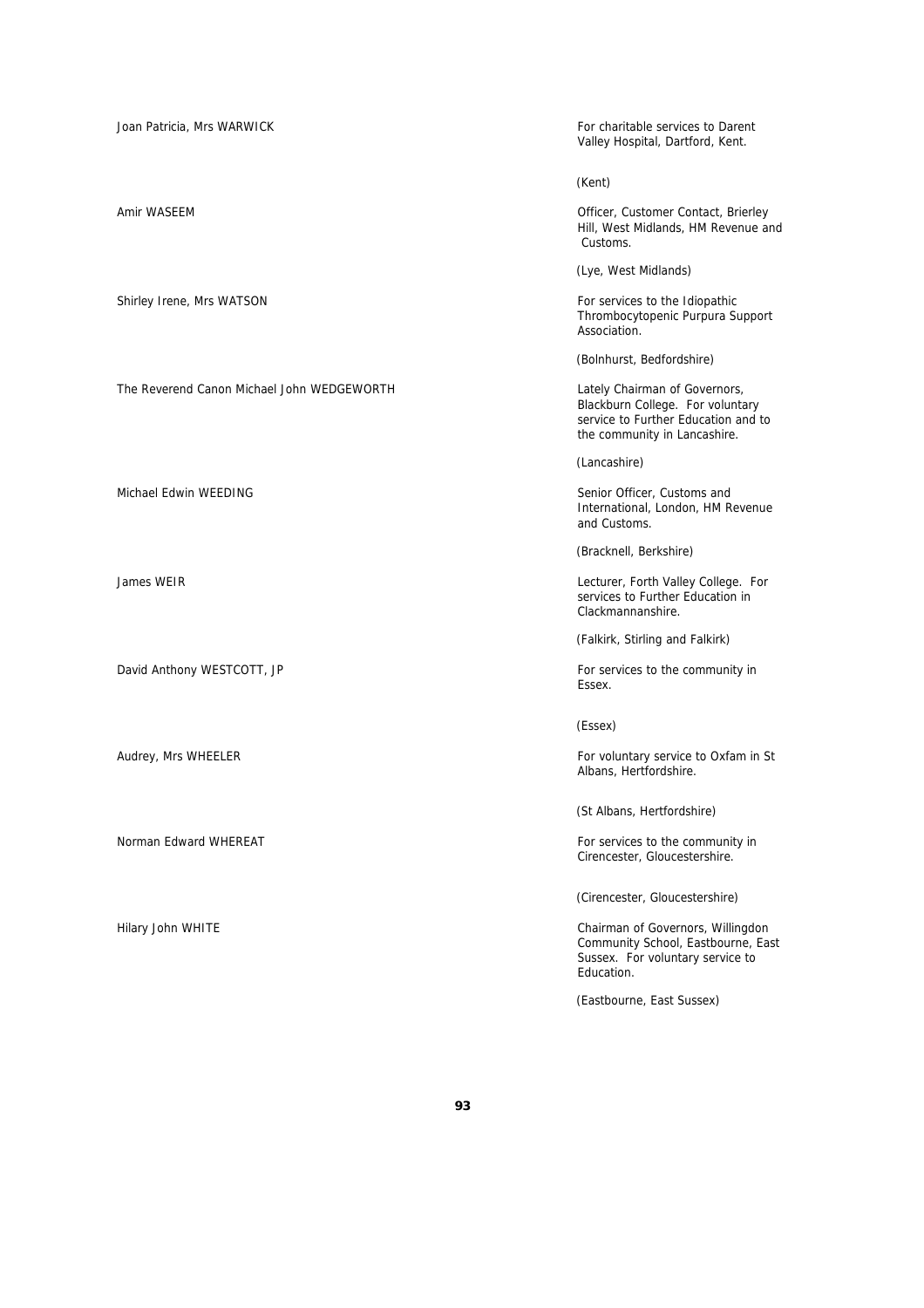| John Samuel Byard WHITE, JP DL | For services to the community in<br>Somerset.                                                                                          |
|--------------------------------|----------------------------------------------------------------------------------------------------------------------------------------|
|                                | (Somerset)                                                                                                                             |
| Nicholas Stephen WHITEHOUSE    | For services to the Building Industry.                                                                                                 |
|                                | (Leighton Buzzard, Bedfordshire)                                                                                                       |
| David WIDDOWSON                | For services to Young People with<br>Learning Disabilities in Chesterfield,<br>Derbyshire.                                             |
|                                | (Chesterfield, Derbyshire)                                                                                                             |
| Alan Bertram WIGGINS           | For services to the community in<br>Clacton-on-Sea, Essex.                                                                             |
|                                | (Clacton-on-Sea, Essex)                                                                                                                |
| Philip Julian WILDE            | For voluntary service to Young<br>People in Lytham St Anne's,<br>Lancashire.                                                           |
|                                | (Lytham St Annes, Lancashire)                                                                                                          |
| Dr Henry Austin WILL           | For voluntary service to Ford Park<br>Cemetery Trust in Plymouth, Devon.                                                               |
|                                | (Plymouth, Devon)                                                                                                                      |
| Doreen, Mrs WILLCOCKS          | For services to Netball and to the<br>community in Pinehurst, Swindon,<br>Wiltshire.                                                   |
|                                | (Swindon, Wiltshire)                                                                                                                   |
| Paul WILLGOSS                  | Band 3, Chief Scientists Advisory<br>Group and Chairman Disability<br>Network, Health and Safety<br>Executive, Department for Work and |
|                                | (Bootle, Merseyside)                                                                                                                   |
| Christopher Mark WILLIAMS      | Director, Heart n Soul. For services<br>to Disability Arts.                                                                            |
|                                | (Faversham, Kent)                                                                                                                      |
| David Michael WILLIAMS         | For services to the community in<br>Flintshire.                                                                                        |
|                                | (Flintshire)                                                                                                                           |
| Gwilym Alun WILLIAMS           | For services to Sport for Young<br>People in Wales.                                                                                    |
|                                | (Aberystwyth, Ceredigion)                                                                                                              |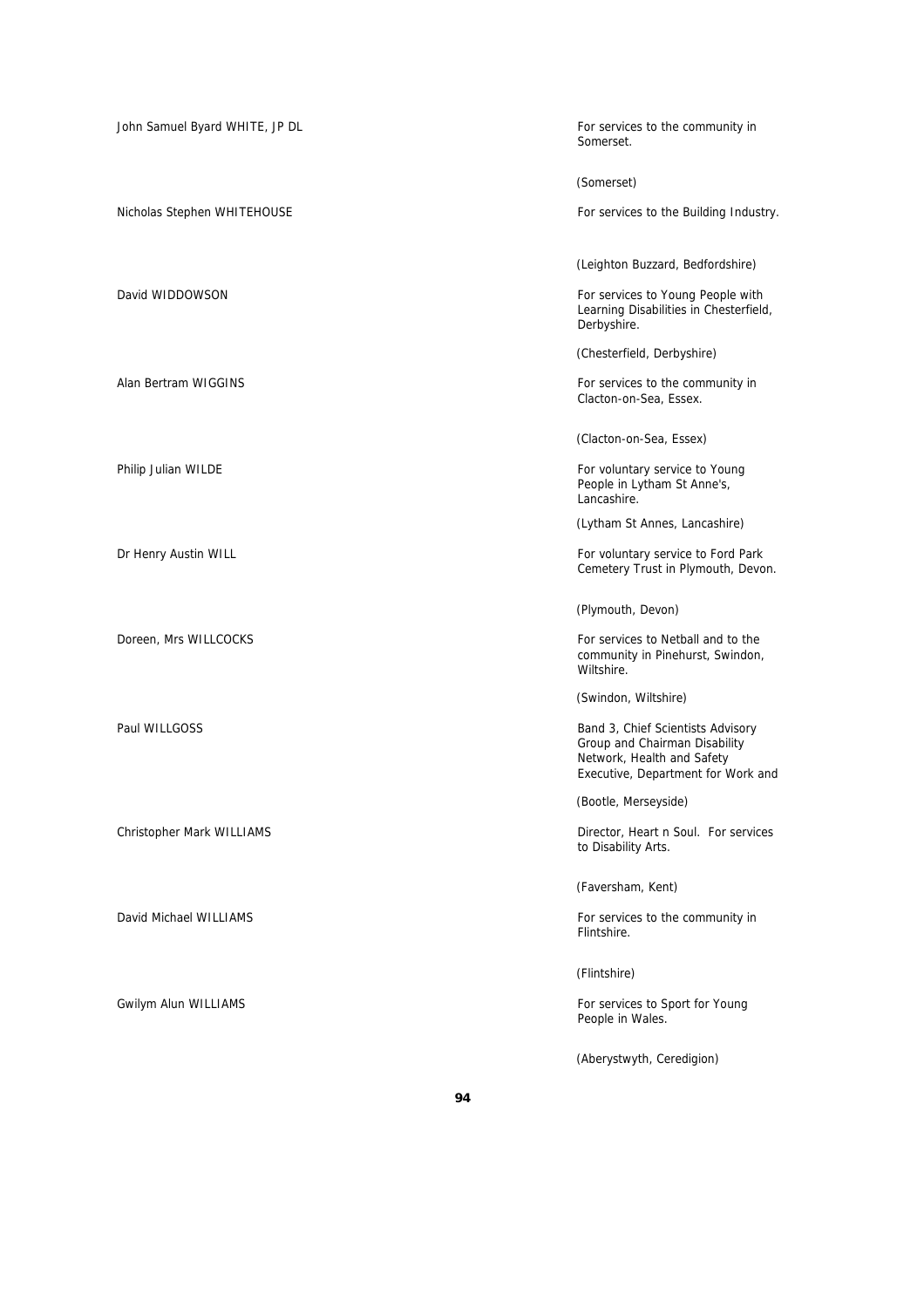Professor Robert Joseph Paton WILLIAMS For services to the community in

Patrick Andrew John WILSON Grade C1, Ministry of Defence.

Agnes Brown Marchbank, Mrs WRIGHT For voluntary service to the Royal

North Oxford.

(Oxford, Oxfordshire)

Gerald WILLMOTT Constable, Metropolitan Police Service. For services to the Police and to Boxing in the London Borough

(Essex)

Albert Leslie WILLS, QFSM For services to the community in the West Midlands.

(West Midlands)

(Bangor, Down)

Ms Honor WILSON-FLETCHER Lately Director, National Year of Reading. For services to Education.

(Chichester, West Sussex)

Sydney WILTSHIRE **For services** to the community in Petersfield, Hampshire.

(Petersfield, Hampshire)

Andrew Nicholas WOOD **Manager and Head Coach, Ipswich** Manager and Head Coach, Ipswich Gymnastics Centre. For services to Sport.

(Ipswich, Suffolk)

Maureen, Mrs WOODCOCK and Contact the Contact of the Cately Non-Executive Director, Walsall Hospitals NHS Trust. For services to Healthcare.

(Walsall, West Midlands)

National Lifeboard Institution, Stewartry of Kirkcudbright.

(Castle Douglas, Kirkcudbrightshire)

Clare Margaret, Mrs WRIGHT **Personal Assistant, Warwickshire** Personal Assistant, Warwickshire College. For services to Further Education.

(Warwick, Warwickshire)

Richard Kelsey WRIGHT Chief Executive Officer, Intertius Ltd. For services to the Maufacturing Industry.

(Worksop, Nottinghamshire)